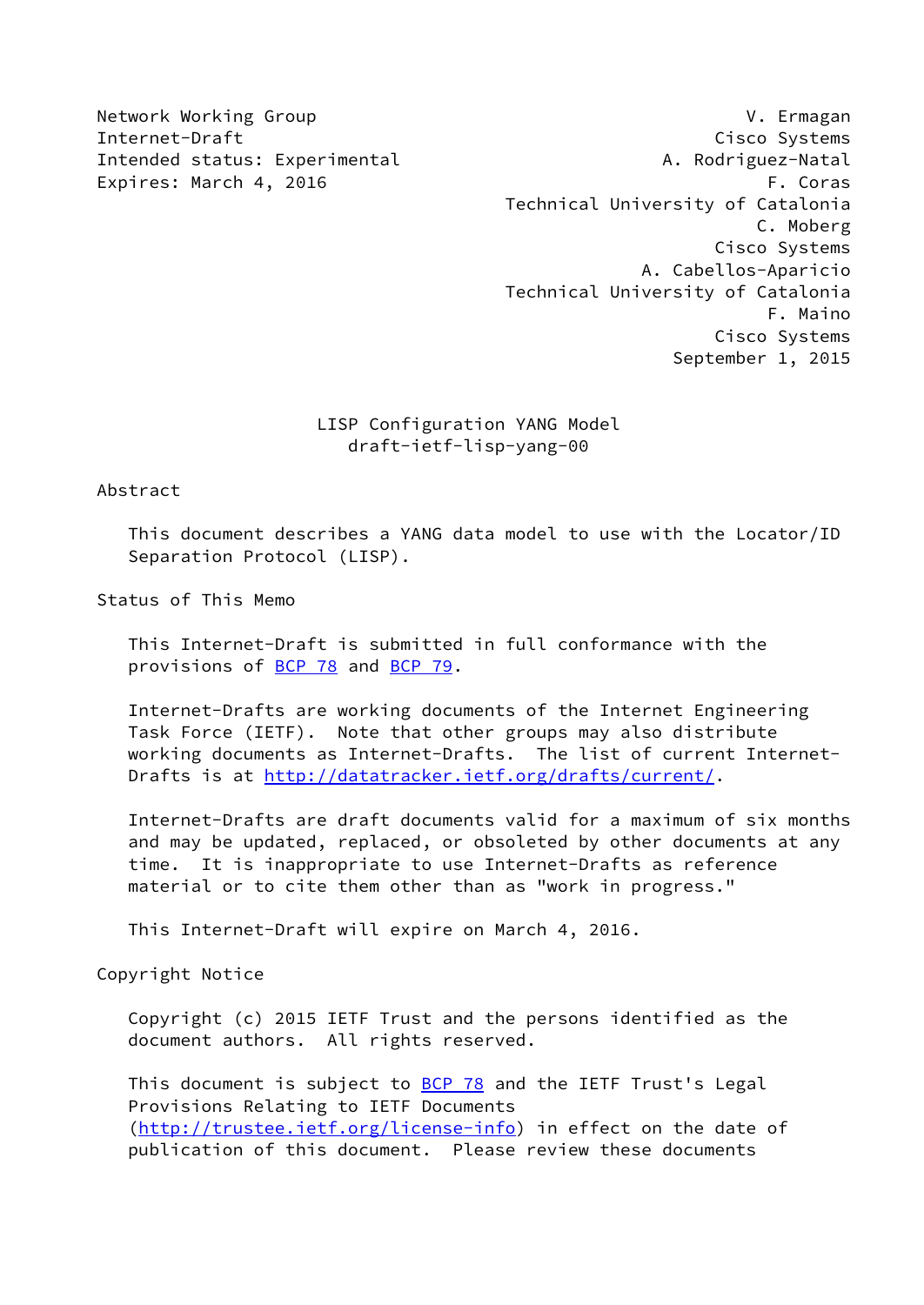<span id="page-1-1"></span>Internet-Draft LISP-YANG September 2015

 carefully, as they describe your rights and restrictions with respect to this document. Code Components extracted from this document must include Simplified BSD License text as described in Section 4.e of the Trust Legal Provisions and are provided without warranty as described in the Simplified BSD License.

Table of Contents

| 1.                           |  |  |  | $\overline{2}$ |
|------------------------------|--|--|--|----------------|
| 2.                           |  |  |  | $\overline{3}$ |
| 2.1.                         |  |  |  | $\overline{3}$ |
|                              |  |  |  | $\overline{3}$ |
|                              |  |  |  | 9              |
|                              |  |  |  | 9              |
| 3.2.                         |  |  |  | 22             |
|                              |  |  |  | 26             |
|                              |  |  |  | 26             |
| 4.2.                         |  |  |  | 30             |
| 5. LISP Map Server Module 32 |  |  |  |                |
| 5.1.                         |  |  |  | 33             |
| 5.2.                         |  |  |  | 43             |
| 6. LISP Map Resolver Module  |  |  |  | 47             |
| 6.1.                         |  |  |  | 47             |
| 6.2.                         |  |  |  | 48             |
|                              |  |  |  | 49             |
| 7.1.                         |  |  |  | 50             |
|                              |  |  |  | 59             |
|                              |  |  |  | 62             |
|                              |  |  |  | 62             |
| 8.2.                         |  |  |  | 64             |
|                              |  |  |  | 66             |
|                              |  |  |  | 66             |
|                              |  |  |  | 78             |
|                              |  |  |  | 78             |
|                              |  |  |  | <u>78</u>      |
|                              |  |  |  | 78             |
|                              |  |  |  | 79             |

## <span id="page-1-0"></span>[1](#page-1-0). Introduction

 The Locator/ID Separation Protocol (LISP) defines several network elements subject to be configured. This document presents the YANG data models required for basic configuration of all major LISP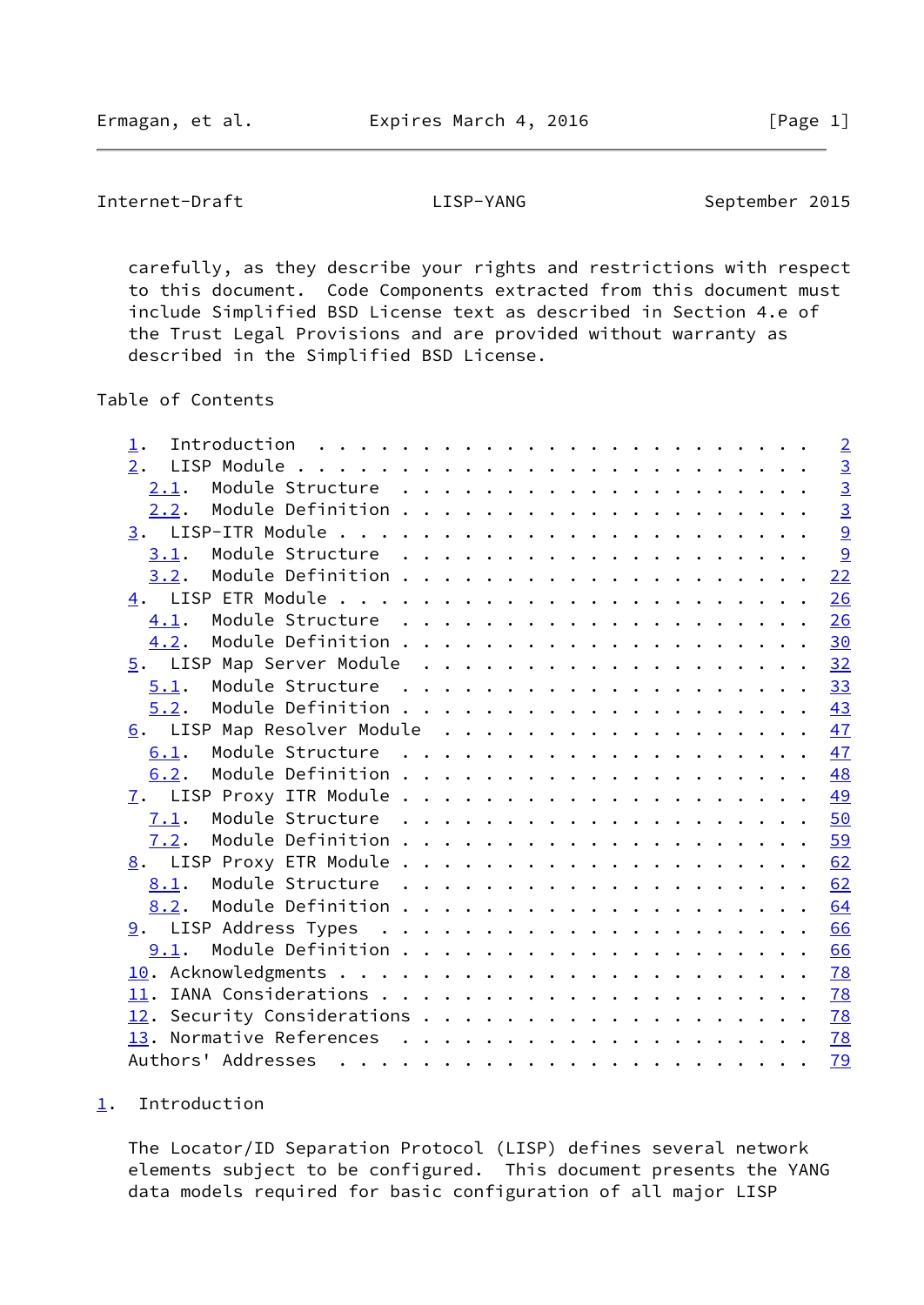[\[RFC6830](https://datatracker.ietf.org/doc/pdf/rfc6830)]elements. The models also capture some essential operational data elements as well.

| Expires March 4, 2016<br>Ermagan, et al. | [Page 2] |
|------------------------------------------|----------|
|------------------------------------------|----------|

<span id="page-2-1"></span>Internet-Draft LISP-YANG September 2015

<span id="page-2-0"></span>[2](#page-2-0). LISP Module

 This module is the base LISP module that is augmented in multiple models to represent various LISP device roles.

<span id="page-2-2"></span>[2.1](#page-2-2). Module Structure

```
 module: ietf-lisp
    +--rw lisp
      | +--rw devices
          | +--rw device* [type id]
            | +--rw type device-ref
             | +--rw id string
             | +--rw enabled? boolean
    +--ro lisp-state
       +--ro devices
          +--ro device* [type id]
             +--ro type device-ref
             +--ro id string
```
<span id="page-2-3"></span>[2.2](#page-2-3). Module Definition

```
 module ietf-lisp {
   namespace "urn:ietf:params:xml:ns:yang:ietf-lisp";
   prefix lisp;
   import ietf-interfaces {
     prefix if;
   }
   import lisp-address-types {
     prefix lcaf;
   }
   organization
     "IETF LISP (Locator/ID Separation Protocol) Working Group";
   contact
     "lisp@ietf.org";
   description
```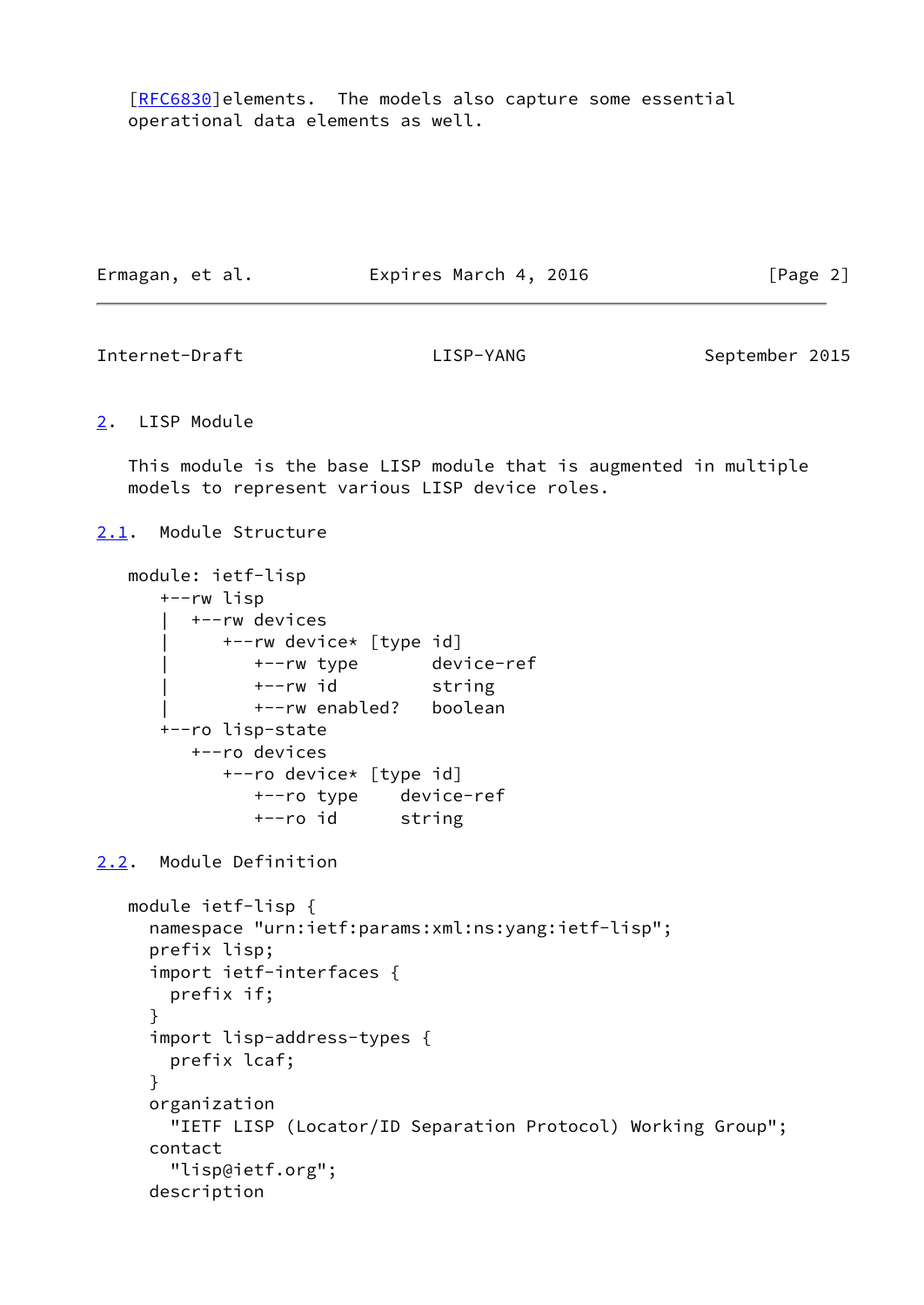"This YANG module defines the generic configuration and operational data for LISP. The module can be extended by vendors to define vendor-specific LISP configuration parameters and policies.

 Copyright (c) 2014 IETF Trust and the persons identified as authors of the code. All rights reserved.

 Redistribution and use in source and binary forms, with or without modification, is permitted pursuant to, and subject to the license terms contained in, the Simplified BSD License set forth in [Section 4.](#page-28-0)c of the IETF Trust's Legal Provisions

| Ermagan, et al. | Expires March 4, 2016 | [Page 3] |
|-----------------|-----------------------|----------|
|-----------------|-----------------------|----------|

Internet-Draft LISP-YANG September 2015

 Relating to IETF Documents [\(http://trustee.ietf.org/license-info](http://trustee.ietf.org/license-info)).

This version of this YANG module is part of [RFC 6338](https://datatracker.ietf.org/doc/pdf/rfc6338); see the RFC itself for full legal notices. "; revision 2014-12-19 { description "Initial revision."; reference "https://tools.ietf.org/html/rfc6830"; } identity lisp-device { description "LISP network device."; } typedef device-ref { type identityref { base lisp-device; } description "LISP device reference"; } typedef map-reply-action { type enumeration { enum no-action { value 0; description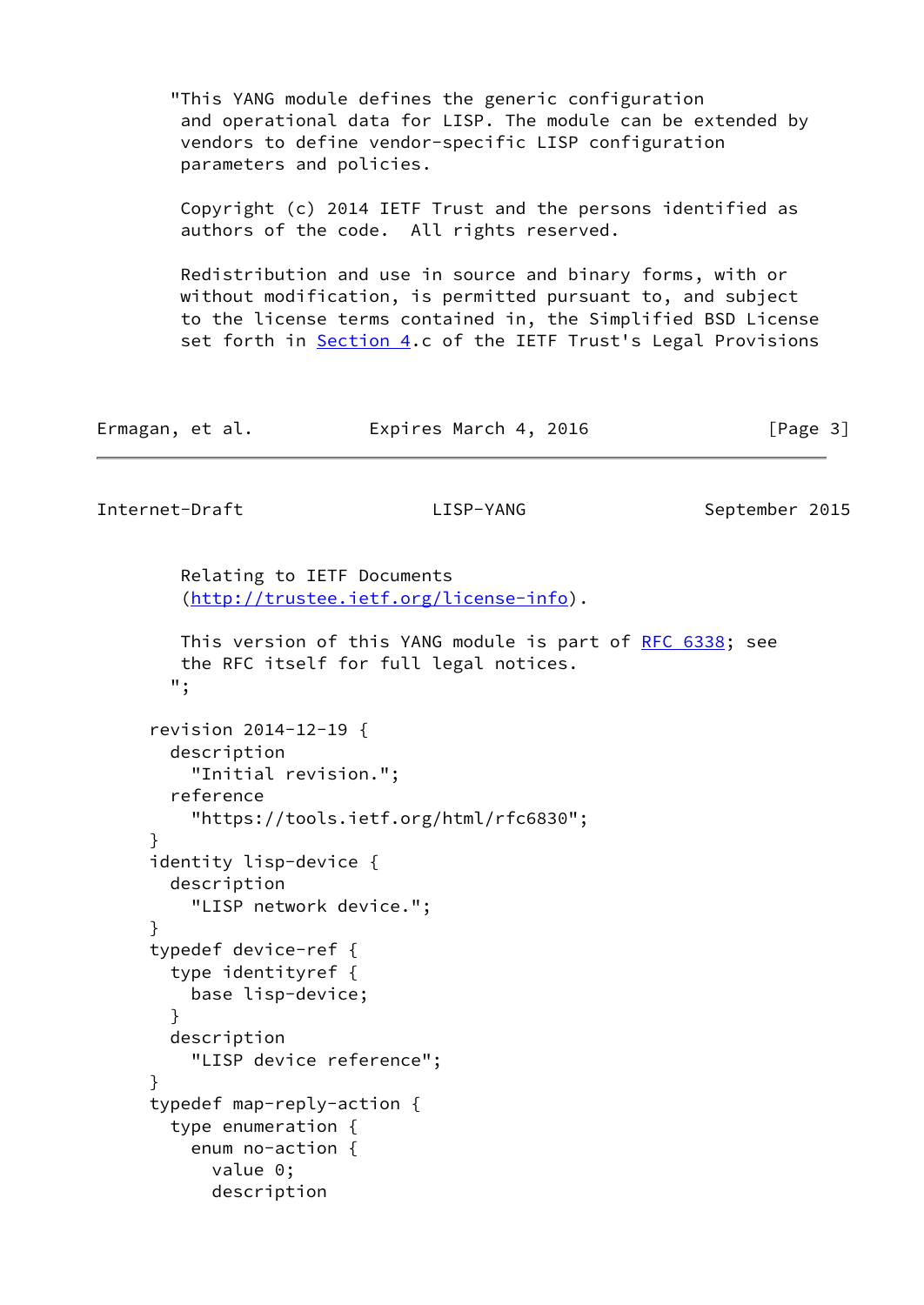```
 "Mapping is kept alive and no encapsulation occurs.";
         }
         enum natively-forward {
           value 1;
           description
             "Matching packets are not encapsulated or dropped but
              natively forwarded.";
         }
         enum send-map-request {
           value 2;
           description
             "Matching packets invoke Map-Requests.";
 }
         enum drop {
           value 3;
           description
             "Matching packets are dropped.";
         }
       }
Ermagan, et al. Expires March 4, 2016 [Page 4]
Internet-Draft LISP-YANG September 2015
       description
         "Defines the lisp map-cache ACT type";
       reference "https://tools.ietf.org/html/rfc6830#section-6.1.4";
     }
     typedef eid-id {
       type string;
       description
         "Type encoding of lisp-addresses to be generally used in EID
          keyed lists.";
     }
     typedef auth-key-type {
       type enumeration {
         enum none {
           value 0;
           description
             "No authentication.";
 }
         enum hmac-sha-1-96 {
           value 1;
           description
            (RFC2404) authentication is used.";
         }
```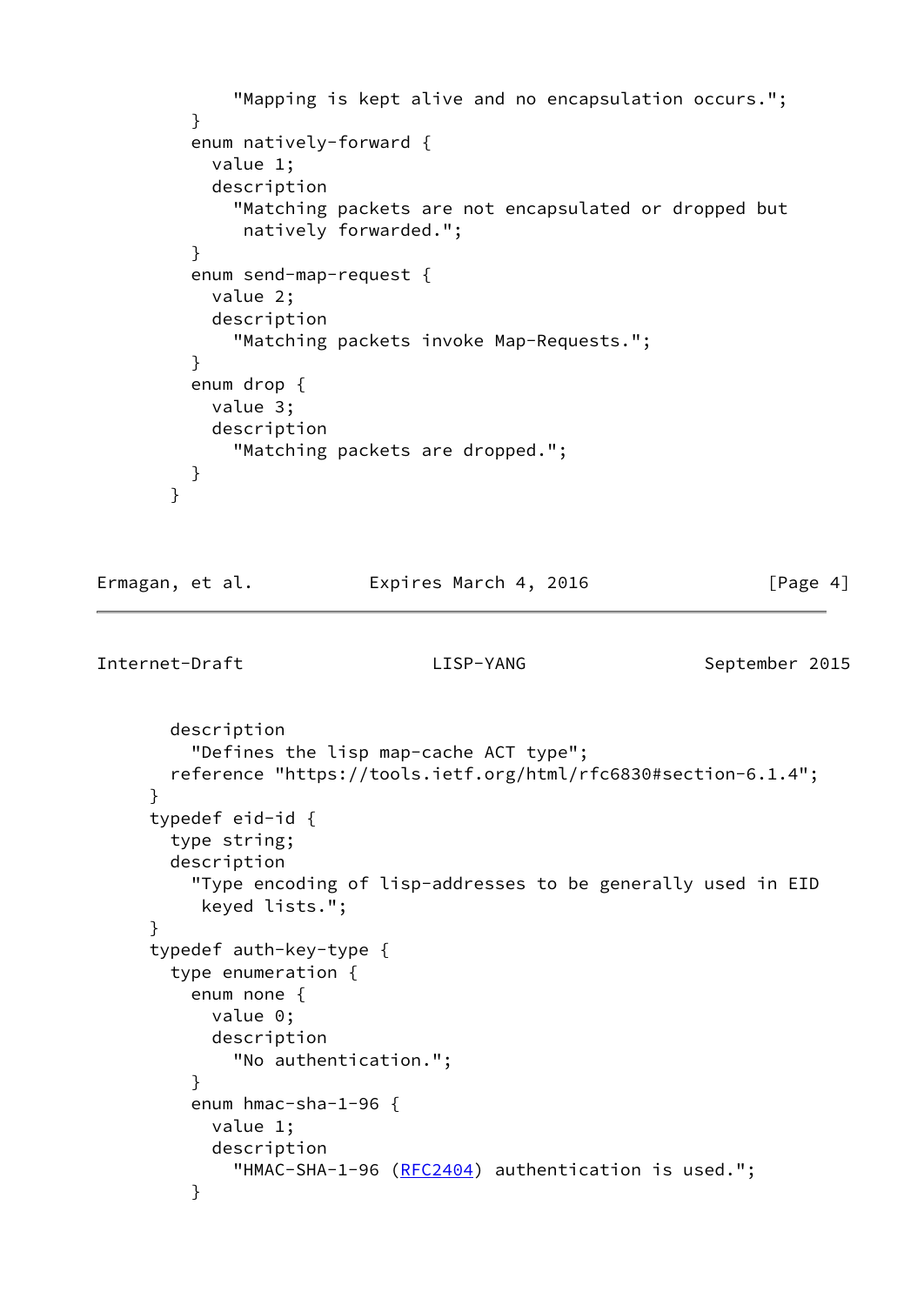```
 enum hmac-sha-256-128 {
           value 2;
           description
            (RFC4868) authentication is used.";
         }
       }
       description
         "Enumeration of the authentication mechansms supported by
          LISP.";
       reference
         "https://tools.ietf.org/html/rfc6830#section-6.1.6";
     }
     grouping locators {
       description
         "Group that defines a list of LISP locators.";
       list rloc {
         key "id";
         description
           "List of routing locators";
         leaf id {
           type string;
           description
             "Locator id";
         }
         // FC need to be sure we don't use interface-name in itr
         // cached mappings
Ermagan, et al. Expires March 4, 2016 [Page 5]
Internet-Draft LISP-YANG September 2015
         choice address-type {
           description
             "The address type of the locator";
           case interface-name {
             leaf interface {
               type if:interface-state-ref;
               description
                 "The name of the interface supporting the locator.";
 }
 }
           case address {
             container locator-address {
               uses lcaf:lisp-address;
               description
                 "The locator address provided in LISP canonincal
```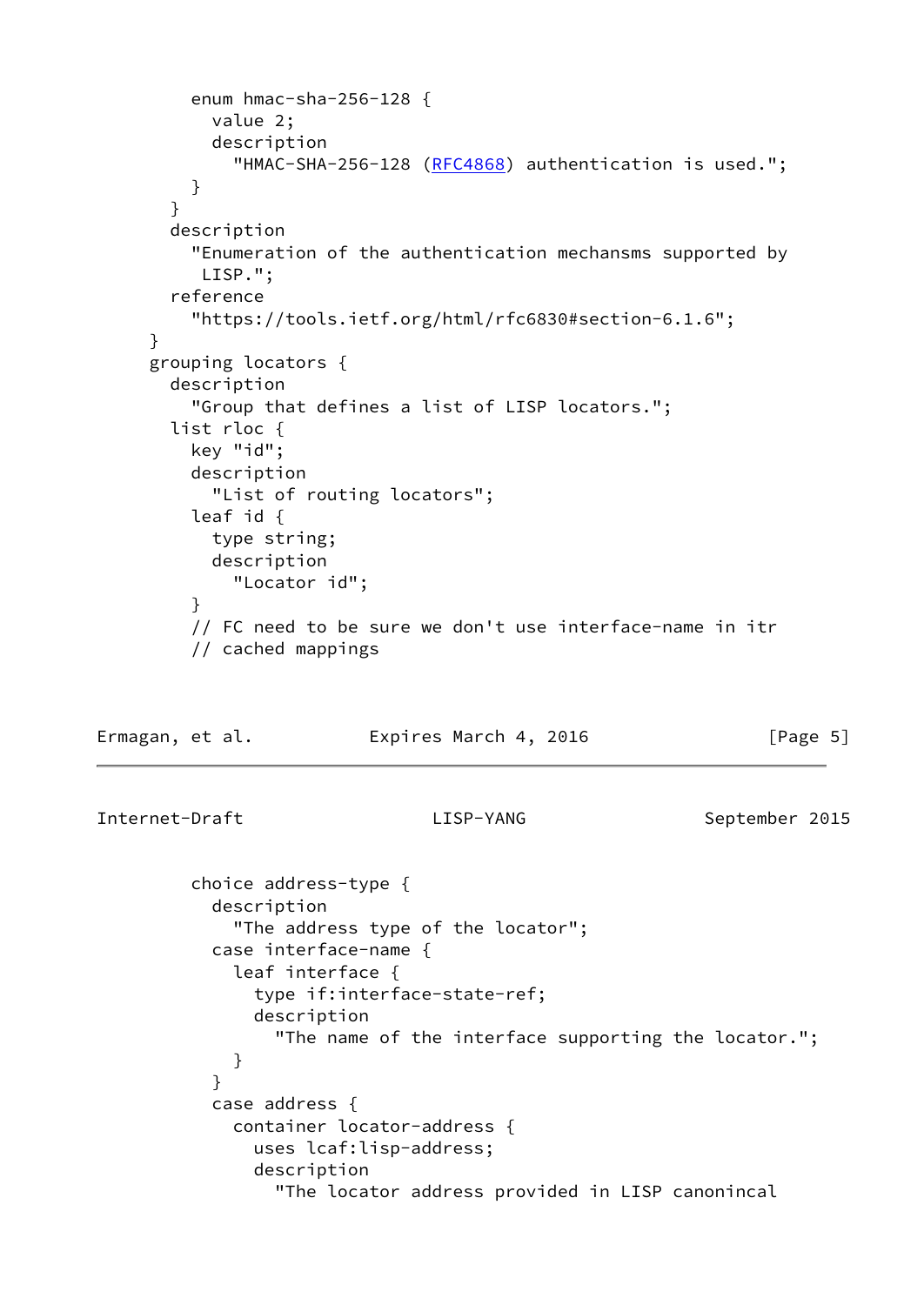```
 address format.";
 }
 }
 }
         leaf priority {
           type uint8;
           description
             "Locator priority.";
         }
         leaf weight {
           type uint8;
           description
             "Locator weight.";
         }
         leaf multicast-priority {
           type uint8;
           description
             "Locator's multicast priority";
 }
         leaf multicast-weight {
           type uint8;
           description
             "Locator's multicast weight";
         }
       }
     }
     grouping mappings {
       description
         "Group that defines a list of LISP mappings.";
       list mapping {
         key "id";
         description
           "List of EID to RLOCs mappings.";
Ermagan, et al. 
Expires March 4, 2016 
[Page 6]
Internet-Draft LISP-YANG September 2015
         leaf id {
           type eid-id;
```
 description "Id that uniquely identifies a mapping."; } container eid { uses lcaf:lisp-address; description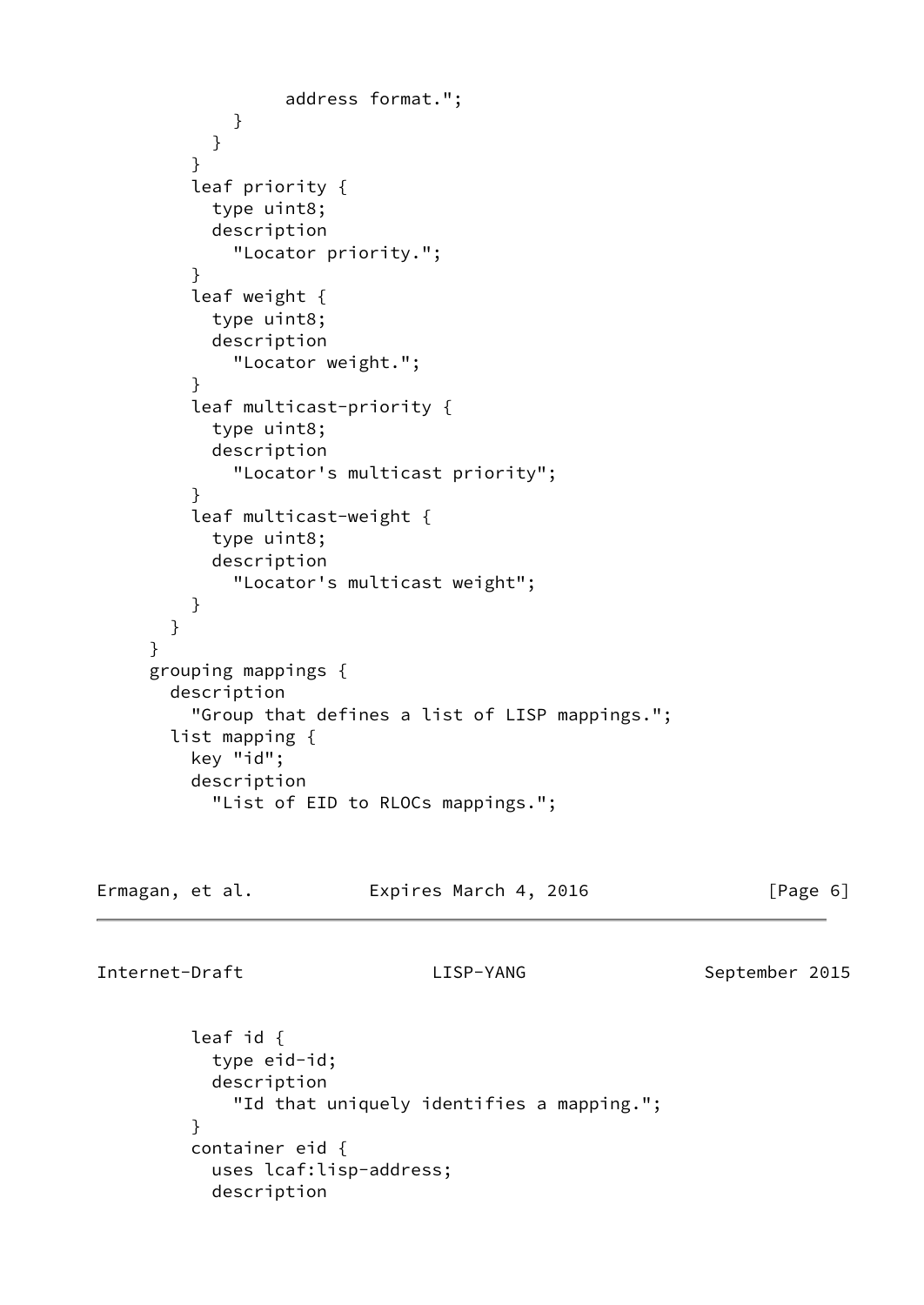```
 "End-host Identifier (EID) to be mapped to a list of
              locators";
 }
         leaf ttl {
           type uint32;
           description
             "Mapping validity period.";
 }
         leaf authoritative {
           type bits {
             bit A {
               description
                 "Authoritative bit.";
 }
 }
           description
             "Bit that indicates if mapping comes from an
              authoritative source.";
         }
         choice locator-list {
           case negative-mapping {
             leaf map-reply-action {
               type map-reply-action;
               description
                 "Forwarding action for a negative mapping.";
 }
 }
           case positive-mapping {
             container rlocs {
               uses locators;
               description
                 "List of locators for a positive mapping.";
 }
 }
           default "positive-mapping";
           description
             "Choice of locator list based on type of mapping.";
         }
       }
     }
```
Ermagan, et al. **Expires March 4, 2016** [Page 7]

Internet-Draft LISP-YANG September 2015

/\* Configuration Data \*/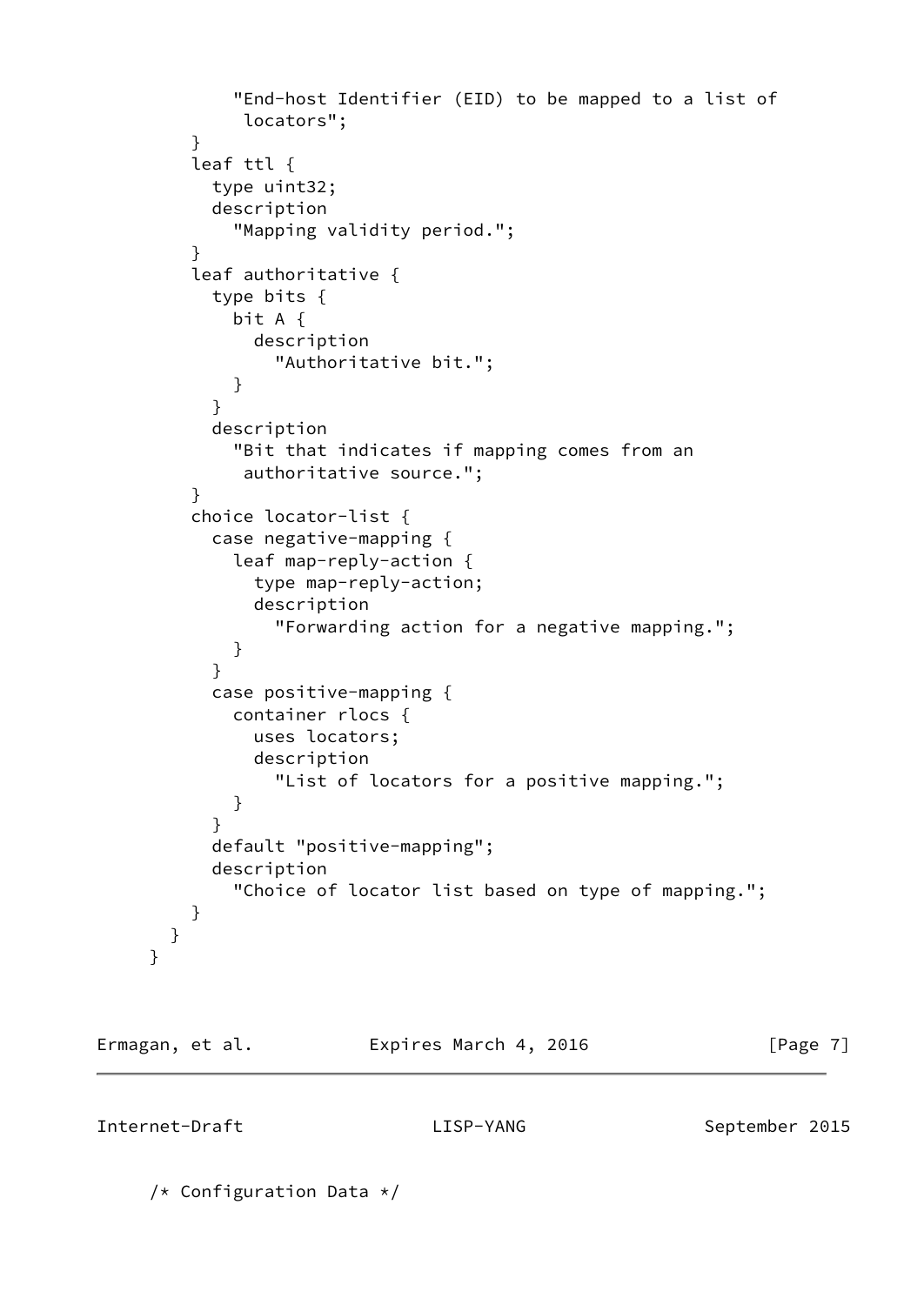```
 container lisp {
        description
          "Configuration parameters for LISP subsystem.";
        container devices {
          description
            "Configuration of LISP devices.";
          list device {
            key "type id";
            description
              "Each entry contains configuration of a lisp-device.";
            leaf type {
              type device-ref;
              description
               "The type of LISP device - identity derived from the
                 'lisp-device' base identity.";
 }
            leaf id {
              type string;
              description
                "Arbitrary device name.";
 }
            leaf enabled {
              type boolean;
              default "true";
              description
                "Enable/disable the lisp-device.";
            }
          }
       }
      }
     /* Operational state data */ container lisp-state {
        config false;
        description
          "Operational state of the LISP subsystem.";
        container devices {
          description
            "Operational state of lisp-devices.";
          list device {
            key "type id";
            description
              "Each entry contains operational data of a lisp-device.";
            leaf type {
              type device-ref;
              description
                "Type of LISP device.";
```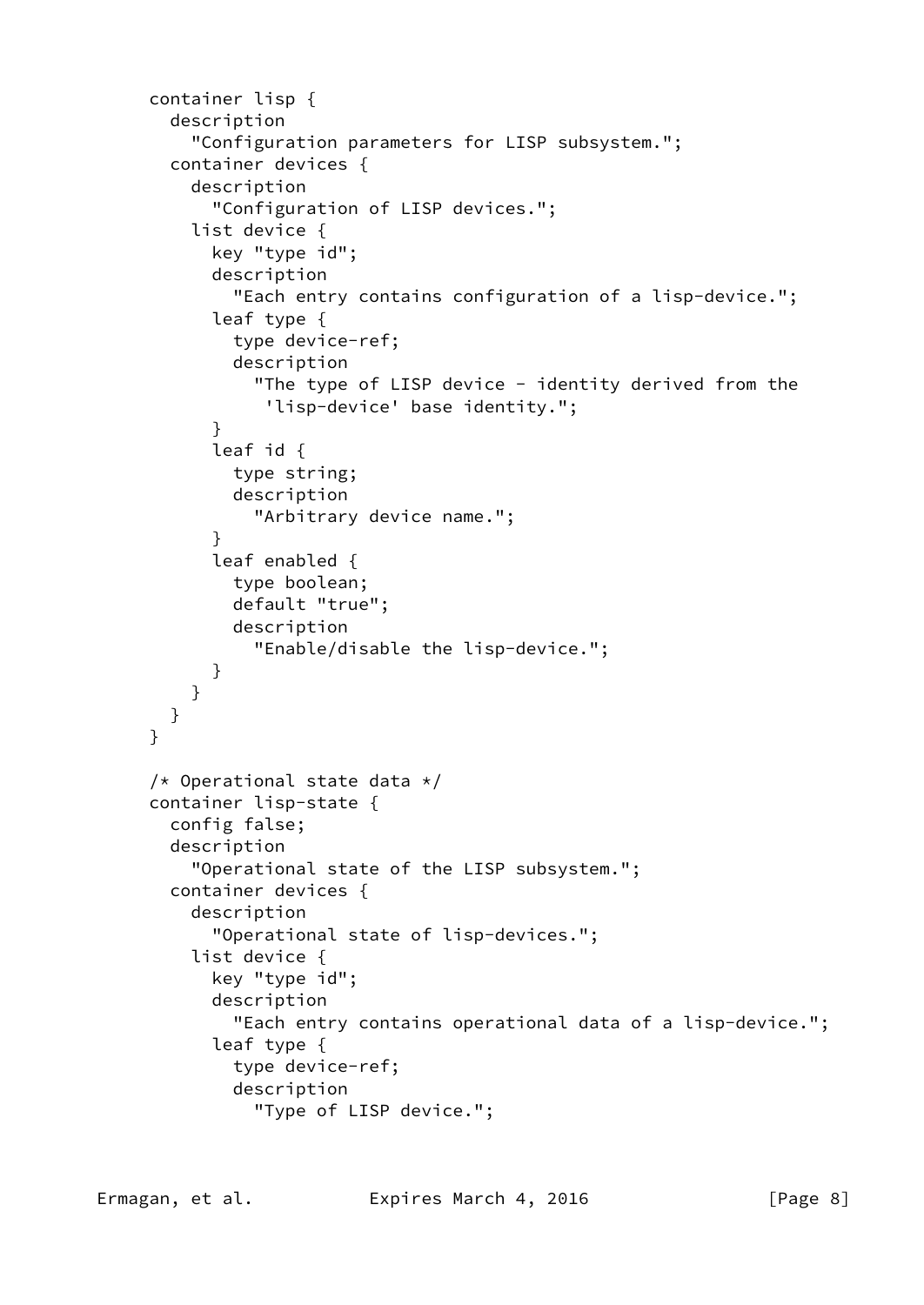```
Internet-Draft LISP-YANG September 2015
```

```
 }
           leaf id {
             type string;
             description
               "Name of LISP device.";
 }
         }
       }
     }
   }
3. LISP-ITR Module
   This module captures the configuration data model of a LISP ITR. The
   model also captures some operational data elements.
3.1. Module Structure
module: lisp-itr
augment /lisp:lisp/lisp:devices/lisp:device:
   +--rw itr-cfg!
      +--rw rloc-probing!
         | +--rw interval? uint16
         | +--rw retries? uint8
         | +--rw retries-interval? uint16
      +--rw itr-rlocs
         | +--rw itr-rloc* [id]
            | +--rw id string
            | +--rw address
               | +--rw afi lisp-address-family-ref
               | +--rw instance-id? instance-id-type
               | +--rw (address)?
                 +--:(ipv4)
                  | | +--rw ipv4? inet:ipv4-address
                 +--:(ipv6)
                   | | +--rw ipv6? inet:ipv6-address
                 +--: (mac)
                 | +--rw mac? yang:mac-address
                  | +--:(distinguished-name)
                   | | +--rw distinguished-name? distinguished-name
                  | +--:(lcaf)
                    | +--rw lcaf
                       | +--rw lcaf-type lcaf-ref
                       | +--rw (address)?
                          | +--:(null-address)
```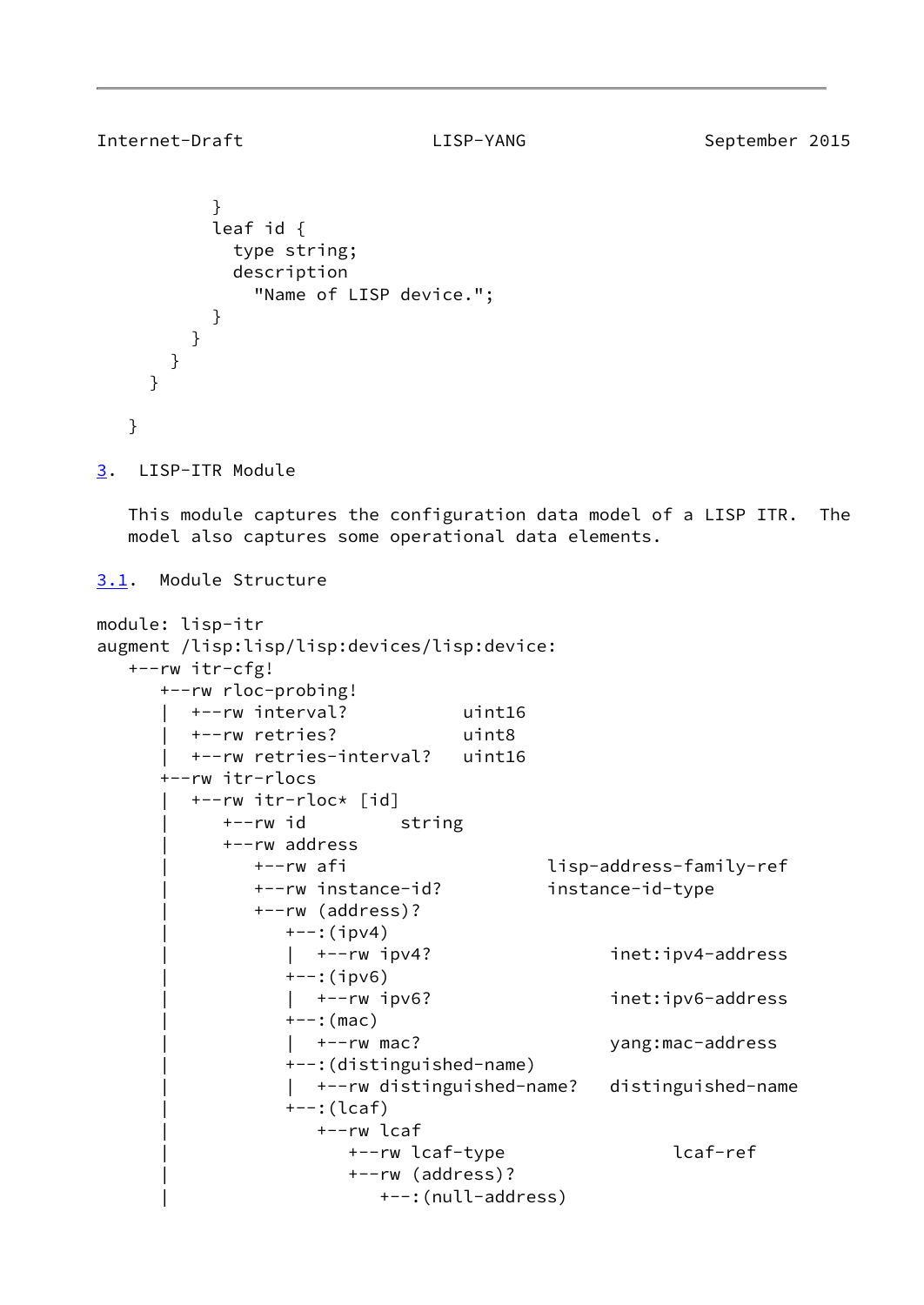| | +--rw null-address |  $|$  +--rw address? empty

| $+-:(afi-list)$         |                                    |                |                  |
|-------------------------|------------------------------------|----------------|------------------|
| +--rw afi-list          |                                    |                |                  |
|                         | +--rw address-list* simple-address |                |                  |
| +--:(instance-id)       |                                    |                |                  |
|                         | +--rw instance-id                  |                |                  |
|                         | +--rw instance-id?                 |                | instance-id-type |
|                         | +--rw mask-length?                 | uint8          |                  |
|                         | +--rw address?                     | simple-address |                  |
| $+-$ : (as-number)      |                                    |                |                  |
| +--rw as-number         |                                    |                |                  |
| $+--rw$ as?             |                                    | inet:as-number |                  |
|                         | +--rw address?                     | simple-address |                  |
| +--: (application-data) |                                    |                |                  |
|                         | +--rw application-data             |                |                  |
|                         | +--rw address?                     |                | simple-address   |
|                         | +--rw protocol?                    |                | uint8            |
|                         | +--rw ip-tos?                      |                | int32            |
|                         | +--rw local-port-low?              |                | inet:port-number |
|                         | +--rw local-port-high?             |                | inet:port-number |
|                         | +--rw remote-port-low?             |                | inet:port-number |
|                         | +--rw remote-port-high?            |                | inet:port-number |
| +--: (geo-coordinates)  |                                    |                |                  |
|                         | +--rw geo-coordinates              |                |                  |
|                         | +--rw latitude?                    |                | bits             |
|                         | +--rw latitude-degrees?            |                | uint8            |
|                         | +--rw latitude-minutes?            |                | uint8            |
|                         | +--rw latitude-seconds?            |                | uint8            |
|                         | +--rw longitude?                   |                | bits             |
|                         | +--rw longitude-degrees?           |                | uint16           |
|                         | +--rw longitude-minutes?           |                | uint8            |
|                         | +--rw longitude-seconds?           |                | uint8            |
|                         | +--rw altitude?                    |                | int32            |
|                         | +--rw address?                     |                | simple-address   |
| +--: (nat-traversal)    |                                    |                |                  |
|                         | +--rw nat-traversal                |                |                  |
|                         | +--rw ms-udp-port?                 |                | uint16           |
|                         | +--rw etr-udp-port?                |                | uint16           |
|                         | +--rw global-etr-rloc?             |                | simple-address   |
|                         | $+--rw$ ms- $rloc?$                |                | simple-address   |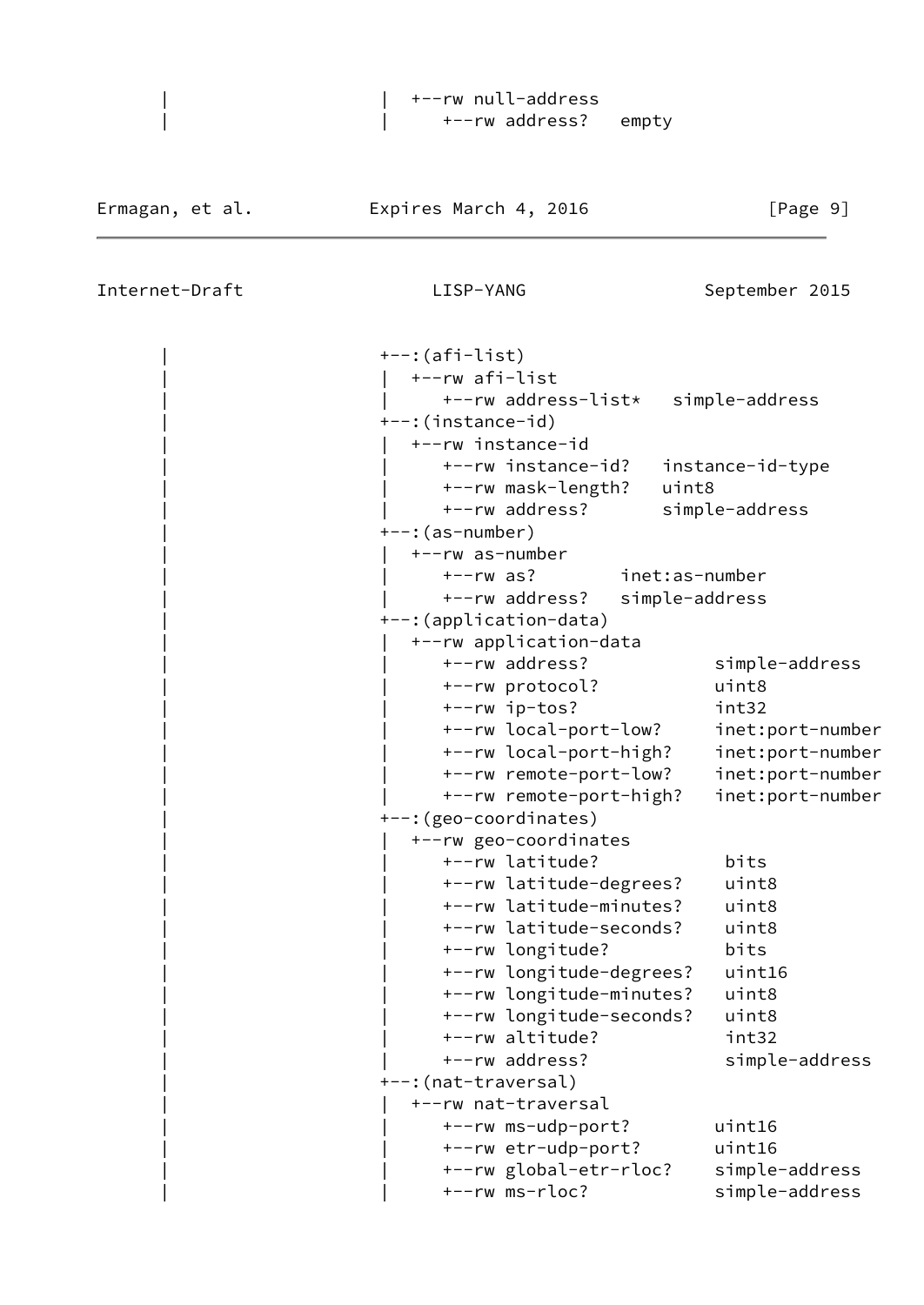```
 | | +--rw private-etr-rloc? simple-address
       | | +--rw rtr-rlocs* simple-address
 | +--:(explicit-locator-path)
    | | +--rw explicit-locator-path
       | | +--rw hop* [address]
           | | +--rw address simple-address
          | | +--rw lrs-bits? bits
 | +--:(sourc-dest-key)
    | +--rw sourc-dest-key
```
Ermagan, et al. 
Expires March 4, 2016  $[Page 10]$ 

Internet-Draft LISP-YANG September 2015

 | +--rw source? inet:ip-prefix | +--rw dest? inet:ip-prefix +--rw local-eids | +--rw local-eid\* [id] | +--rw id lisp:eid-id | +--rw eid-address | +--rw afi lisp-address-family-ref | +--rw instance-id? instance-id-type | +--rw (address)?  $+--:$ (ipv4) | | +--rw ipv4? inet:ipv4-address  $+--:$ (ipv6) | | +--rw ipv6? inet:ipv6-address  $+--:$  (mac) | | +--rw mac? yang:mac-address | +--:(distinguished-name) | | +--rw distinguished-name? distinguished-name | +--:(lcaf) | +--rw lcaf | +--rw lcaf-type lcaf-ref | +--rw (address)? | +--:(null-address) | +--rw null-address | | +--rw address? empty | +--:(afi-list) | | +--rw afi-list | | +--rw address-list\* simple-address | +--:(instance-id) | | +--rw instance-id | | +--rw instance-id? instance-id-type | | +--rw mask-length? uint8 | | +--rw address? simple-address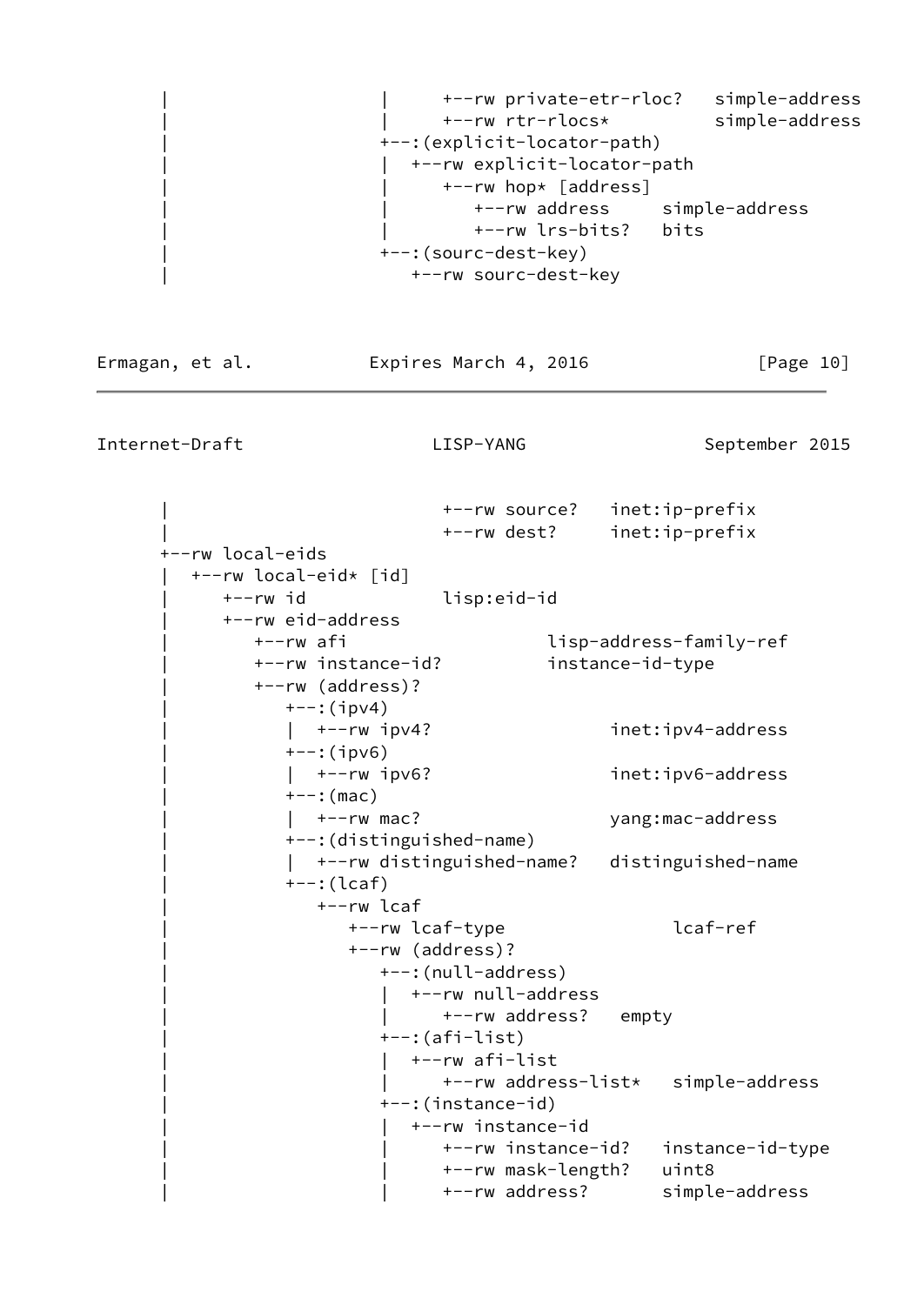| $+-$ : (as-number)      |                  |
|-------------------------|------------------|
| +--rw as-number         |                  |
| +--rw as?               | inet:as-number   |
| +--rw address?          | simple-address   |
| +--: (application-data) |                  |
| +--rw application-data  |                  |
| +--rw address?          | simple-address   |
| +--rw protocol?         | uint8            |
| $+--rw$ ip-tos?         | int32            |
| +--rw local-port-low?   | inet:port-number |
| +--rw local-port-high?  | inet:port-number |
| +--rw remote-port-low?  | inet:port-number |
| +--rw remote-port-high? | inet:port-number |
| +--: (geo-coordinates)  |                  |
| +--rw geo-coordinates   |                  |
| +--rw latitude?         | bits             |

Ermagan, et al. 
Expires March 4, 2016  $[Page 11]$ 

Internet-Draft LISP-YANG September 2015

 | | +--rw latitude-degrees? uint8 | | +--rw latitude-minutes? uint8 | | +--rw latitude-seconds? uint8 | | +--rw longitude? bits | | +--rw longitude-degrees? uint16 | | +--rw longitude-minutes? uint8 | | +--rw longitude-seconds? uint8 | | +--rw altitude? int32 +--rw address? simple-address | +--:(nat-traversal) | | +--rw nat-traversal | | +--rw ms-udp-port? uint16 | | +--rw etr-udp-port? uint16 | | +--rw global-etr-rloc? simple-address | | +--rw ms-rloc? simple-address | | +--rw private-etr-rloc? simple-address | | +--rw rtr-rlocs\* simple-address | +--:(explicit-locator-path) | | +--rw explicit-locator-path | | +--rw hop\* [address] | | +--rw address simple-address | | +--rw lrs-bits? bits | +--:(sourc-dest-key) | +--rw sourc-dest-key | +--rw source? inet:ip-prefix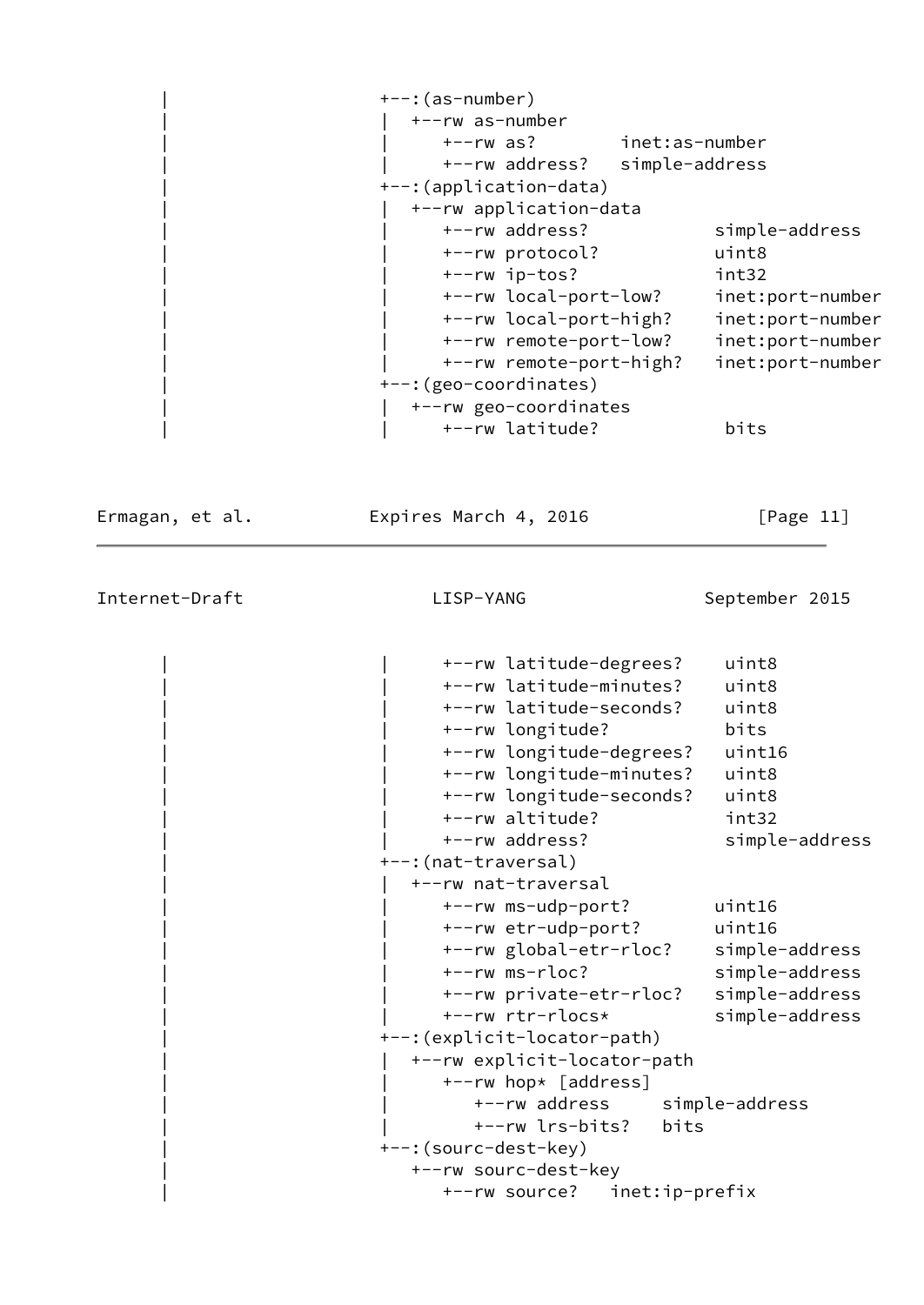```
 | +--rw dest? inet:ip-prefix
 +--rw map-resolvers
   | +--rw map-resolver* [id]
      | +--rw id lisp:eid-id
      | +--rw eid-address
         | | +--rw afi lisp-address-family-ref
         | | +--rw instance-id? instance-id-type
         | | +--rw (address)?
          +--:(ipv4)
          | +-rw ipv4? inet:ipv4-address
          +--:(ipv6)
          | +-rw ipv6? inet:ipv6-address
          +--: (mac)
          | +--rw mac? yang:mac-address
           | | +--:(distinguished-name)
          | +--rw distinguished-name? distinguished-name
          +--: (lcaf) | | +--rw lcaf
                 | | +--rw lcaf-type lcaf-ref
                 | | +--rw (address)?
                  +--:(null-address)
                     | | | +--rw null-address
                        | | | +--rw address? empty
```
Ermagan, et al. Expires March 4, 2016 [Page 12]

```
+--: (afi-list)
    | | | +--rw afi-list
       | | | +--rw address-list* simple-address
 | | +--:(instance-id)
    | | | +--rw instance-id
       | | | +--rw instance-id? instance-id-type
       | | | +--rw mask-length? uint8
       | | | +--rw address? simple-address
---: (as-number) | | | +--rw as-number
       | | | +--rw as? inet:as-number
       | | | +--rw address? simple-address
 | | +--:(application-data)
    | | | +--rw application-data
       | | | +--rw address? simple-address
       | | | +--rw protocol? uint8
       | | | +--rw ip-tos? int32
       | | | +--rw local-port-low? inet:port-number
```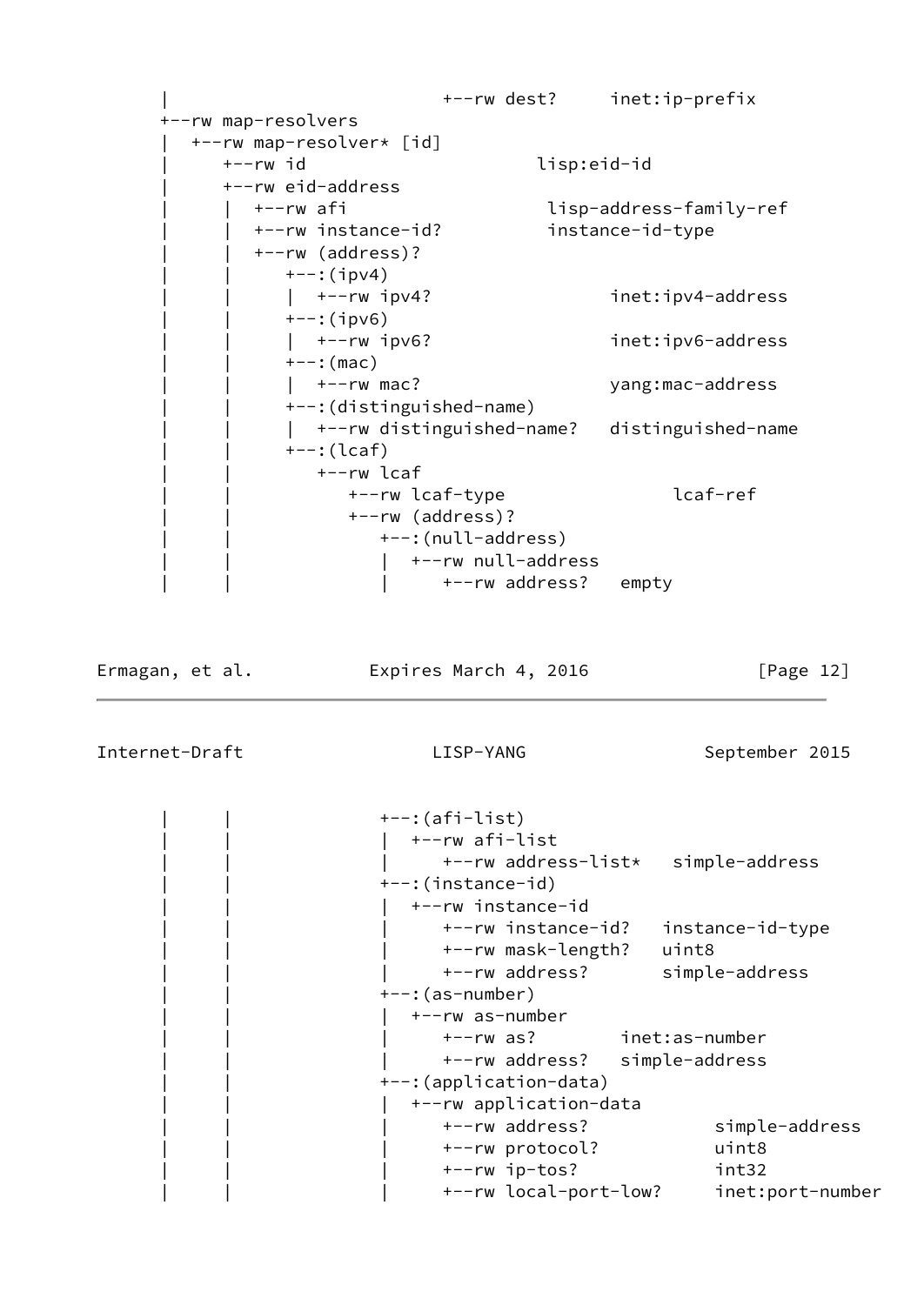```
 | | | +--rw local-port-high? inet:port-number
       | | | +--rw remote-port-low? inet:port-number
       | | | +--rw remote-port-high? inet:port-number
 | | +--:(geo-coordinates)
    | | | +--rw geo-coordinates
       | | | +--rw latitude? bits
       | | | +--rw latitude-degrees? uint8
       | | | +--rw latitude-minutes? uint8
       | | | +--rw latitude-seconds? uint8
       | | | +--rw longitude? bits
       | | | +--rw longitude-degrees? uint16
       | | | +--rw longitude-minutes? uint8
       | | | +--rw longitude-seconds? uint8
       | | | +--rw altitude? int32
      +--rw address? simple-address
+--: (nat-traversal)
    | | | +--rw nat-traversal
       | | | +--rw ms-udp-port? uint16
       | | | +--rw etr-udp-port? uint16
       | | | +--rw global-etr-rloc? simple-address
       | | | +--rw ms-rloc? simple-address
       | | | +--rw private-etr-rloc? simple-address
       | | | +--rw rtr-rlocs* simple-address
 | | +--:(explicit-locator-path)
    | | | +--rw explicit-locator-path
      +--rw hop* [address]
          | | | +--rw address simple-address
          | | | +--rw lrs-bits? bits
 | | +--:(sourc-dest-key)
   +--rw sourc-dest-key
```
Ermagan, et al. **Expires March 4, 2016** [Page 13]

Internet-Draft LISP-YANG September 2015

 | | +--rw source? inet:ip-prefix | | +--rw dest? inet:ip-prefix | +--rw map-resolver-address\* inet:ip-address +--rw proxy-etrs | +--rw proxy-etr\* [id] | +--rw id lisp:eid-id | +--rw eid-address | | +--rw afi lisp-address-family-ref | | +--rw instance-id? instance-id-type | | +--rw (address)?  $+--:$ (ipv4)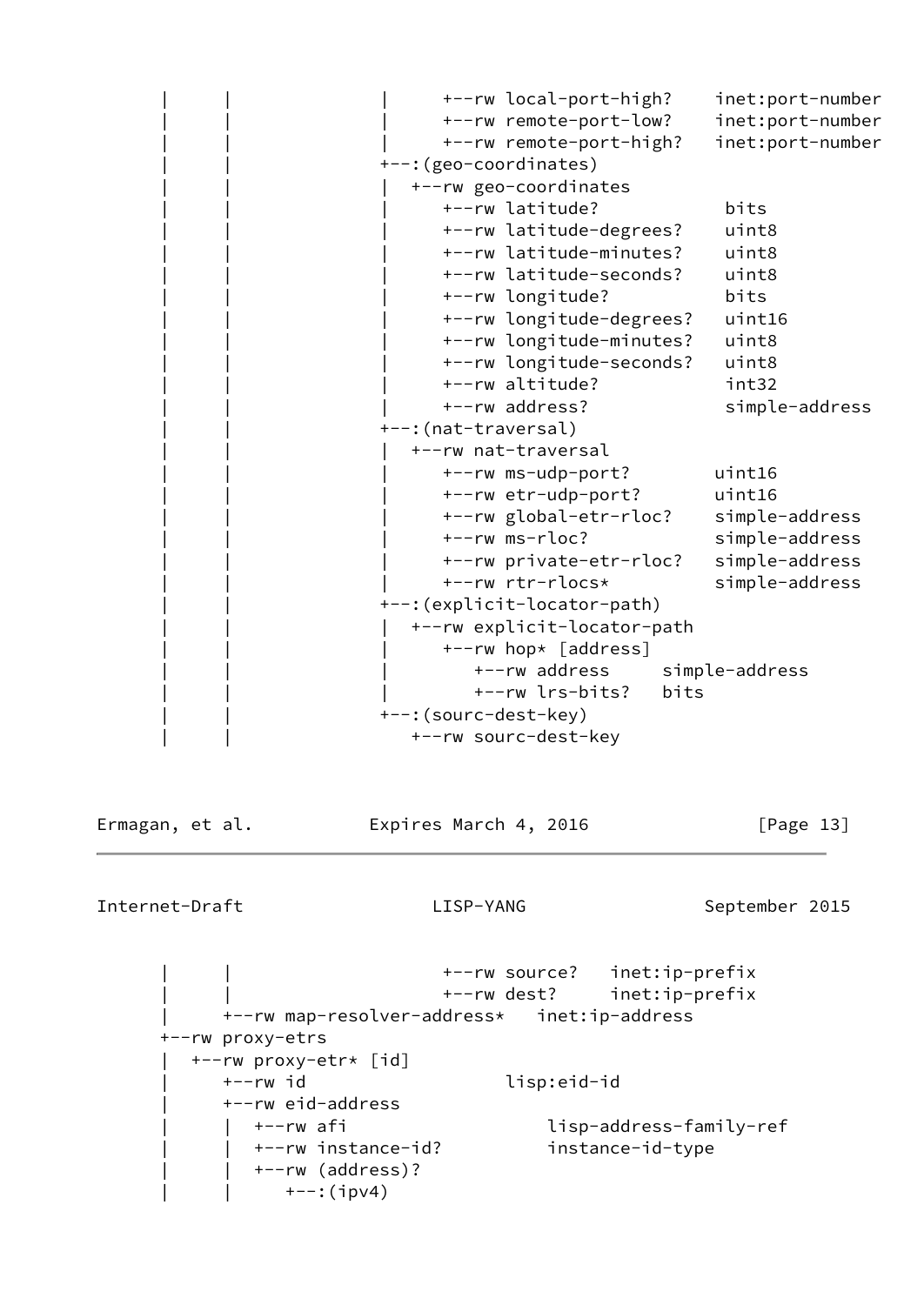```
| +-rw ipv4? inet:ipv4-address
                 +--:(ipv6)
                 | +-rw ipv6? inet:ipv6-address
                 +--: (mac)
                 | +-rw mac? yang:mac-address
                  | | +--:(distinguished-name)
                 | +--rw distinguished-name? distinguished-name
                 +--: (lcaf) | | +--rw lcaf
                       | | +--rw lcaf-type lcaf-ref
                       | | +--rw (address)?
                         +--:(null-address)
                           | | | +--rw null-address
                               +--rw address? empty
                         +-: (afi-list)
                         | +--rw afi-list
                                | | | +--rw address-list* simple-address
                          | | +--:(instance-id)
                            | | | +--rw instance-id
                                | | | +--rw instance-id? instance-id-type
                                | | | +--rw mask-length? uint8
                                | | | +--rw address? simple-address
                         ---: (as-number) | | | +--rw as-number
                                | | | +--rw as? inet:as-number
                                | | | +--rw address? simple-address
                          | | +--:(application-data)
                             | | | +--rw application-data
                                | | | +--rw address? simple-address
                                | | | +--rw protocol? uint8
                                | | | +--rw ip-tos? int32
                                | | | +--rw local-port-low? inet:port-number
 | | | +--rw local-port-high? inet:port-number
 | | | +--rw remote-port-low? inet:port-number
                                | | | +--rw remote-port-high? inet:port-number
                          | | +--:(geo-coordinates)
                         | +--rw geo-coordinates
```
Ermagan, et al. **Expires March 4, 2016** [Page 14]

|  |  | +--rw latitude?         | bits  |
|--|--|-------------------------|-------|
|  |  | +--rw latitude-degrees? | uint8 |
|  |  | +--rw latitude-minutes? | uint8 |
|  |  | +--rw latitude-seconds? | uint8 |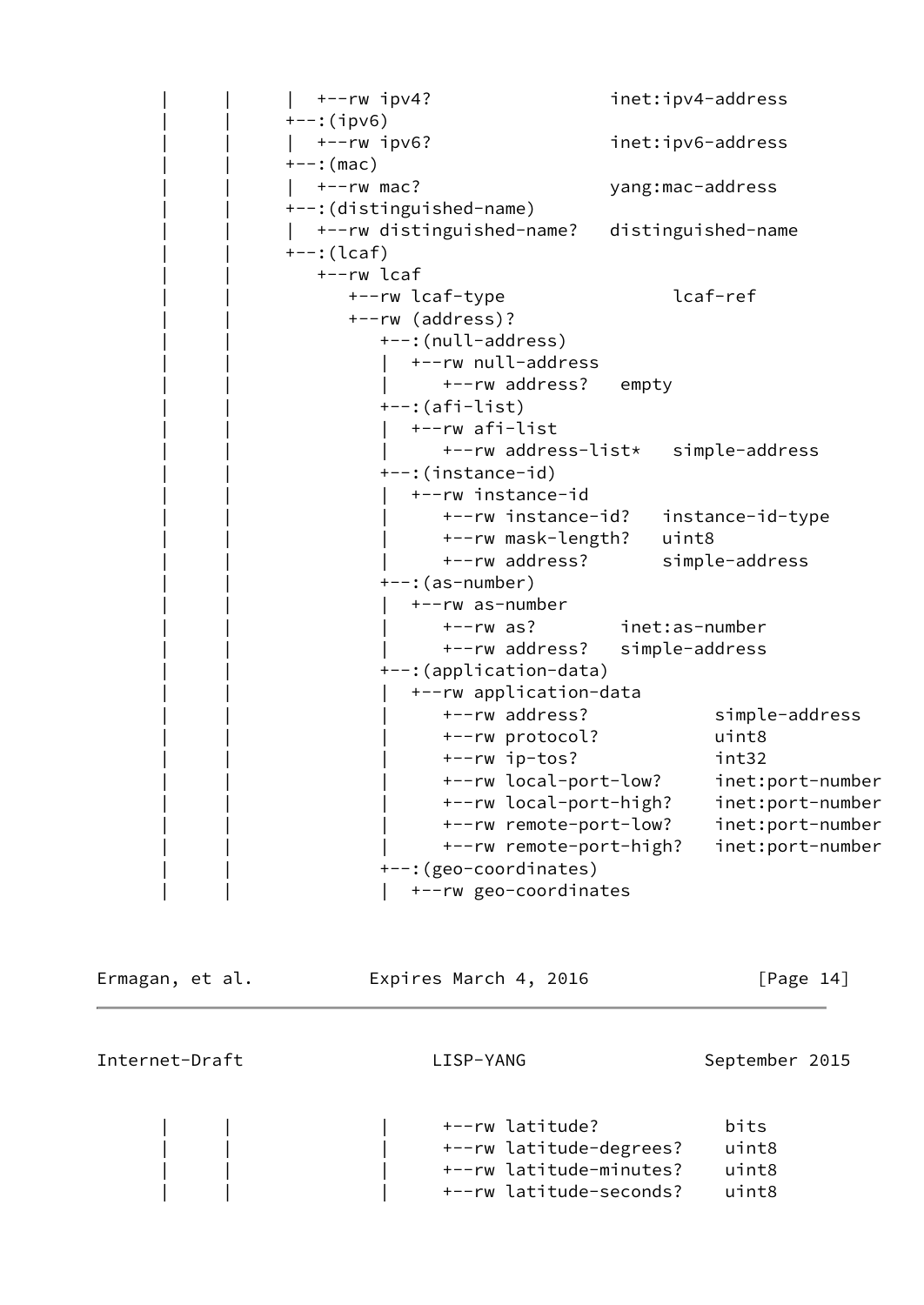```
 | | | +--rw longitude? bits
                           | | | +--rw longitude-degrees? uint16
                           | | | +--rw longitude-minutes? uint8
                           | | | +--rw longitude-seconds? uint8
                           | | | +--rw altitude? int32
                           | | | +--rw address? simple-address
                     +--: (nat-traversal)
                        | | | +--rw nat-traversal
                           | | | +--rw ms-udp-port? uint16
                           | | | +--rw etr-udp-port? uint16
                           | | | +--rw global-etr-rloc? simple-address
                           | | | +--rw ms-rloc? simple-address
                           | | | +--rw private-etr-rloc? simple-address
                           | | | +--rw rtr-rlocs* simple-address
                     | | +--:(explicit-locator-path)
                        | | | +--rw explicit-locator-path
                          +--rw hop* [address]
                              | | | +--rw address simple-address
                              | | | +--rw lrs-bits? bits
                    +--: (sourc-dest-key)
                        | | +--rw sourc-dest-key
                           | | +--rw source? inet:ip-prefix
                           | | +--rw dest? inet:ip-prefix
      | +--rw proxy-etr-address* inet:ip-address
 +--rw static-mappings
   +--rw mapping* [id]
      +--rw id eid-id
      +--rw eid
         | +--rw afi lisp-address-family-ref
         | +--rw instance-id? instance-id-type
         | +--rw (address)?
           +--:(ipv4)
             | | +--rw ipv4? inet:ipv4-address
           +--:(ipv6)
             | | +--rw ipv6? inet:ipv6-address
           +--: (mac)
            | +--rw mac? yang:mac-address
            | +--:(distinguished-name)
             | | +--rw distinguished-name? distinguished-name
            | +--:(lcaf)
               | +--rw lcaf
                  | +--rw lcaf-type lcaf-ref
                  | +--rw (address)?
                     | +--:(null-address)
```
Ermagan, et al. **Expires March 4, 2016** [Page 15]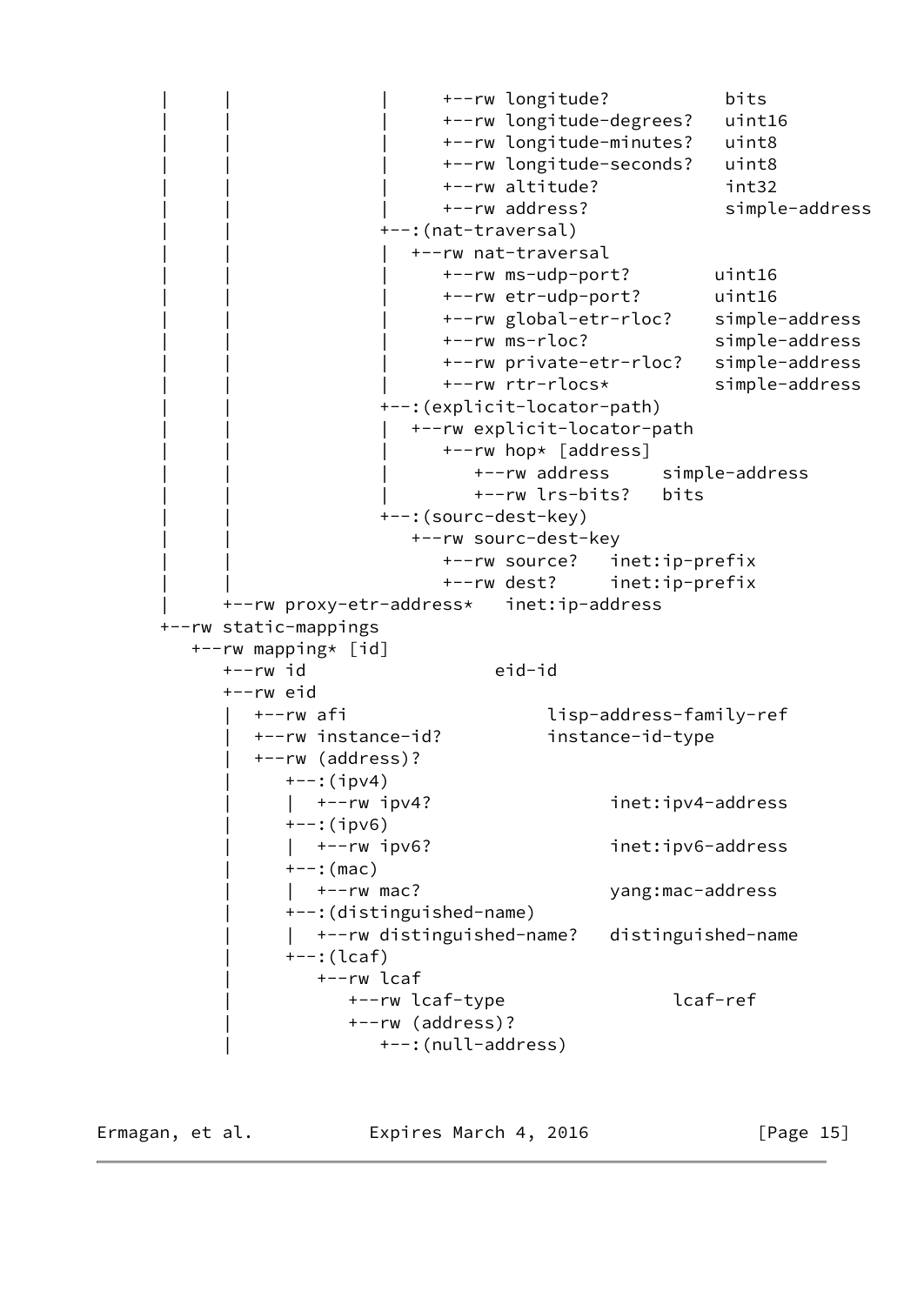```
 | | +--rw null-address
       | | +--rw address? empty
+--: (afi-list) | | +--rw afi-list
       | | +--rw address-list* simple-address
 | +--:(instance-id)
    | | +--rw instance-id
       | | +--rw instance-id? instance-id-type
       | | +--rw mask-length? uint8
       | | +--rw address? simple-address
---: (as-number)
    | | +--rw as-number
       | | +--rw as? inet:as-number
       | | +--rw address? simple-address
 | +--:(application-data)
    | | +--rw application-data
       | | +--rw address? simple-address
       | | +--rw protocol? uint8
       | | +--rw ip-tos? int32
       | | +--rw local-port-low? inet:port-number
       | | +--rw local-port-high? inet:port-number
       | | +--rw remote-port-low? inet:port-number
       | | +--rw remote-port-high? inet:port-number
 | +--:(geo-coordinates)
    | | +--rw geo-coordinates
       | | +--rw latitude? bits
       | | +--rw latitude-degrees? uint8
       | | +--rw latitude-minutes? uint8
       | | +--rw latitude-seconds? uint8
       | | +--rw longitude? bits
       | | +--rw longitude-degrees? uint16
       | | +--rw longitude-minutes? uint8
       | | +--rw longitude-seconds? uint8
       | | +--rw altitude? int32
       | | +--rw address? simple-address
 | +--:(nat-traversal)
    | | +--rw nat-traversal
       | | +--rw ms-udp-port? uint16
       | | +--rw etr-udp-port? uint16
       | | +--rw global-etr-rloc? simple-address
       | | +--rw ms-rloc? simple-address
       | | +--rw private-etr-rloc? simple-address
       | | +--rw rtr-rlocs* simple-address
 | +--:(explicit-locator-path)
    | | +--rw explicit-locator-path
      +--rw hop* [address]
          | | +--rw address simple-address
```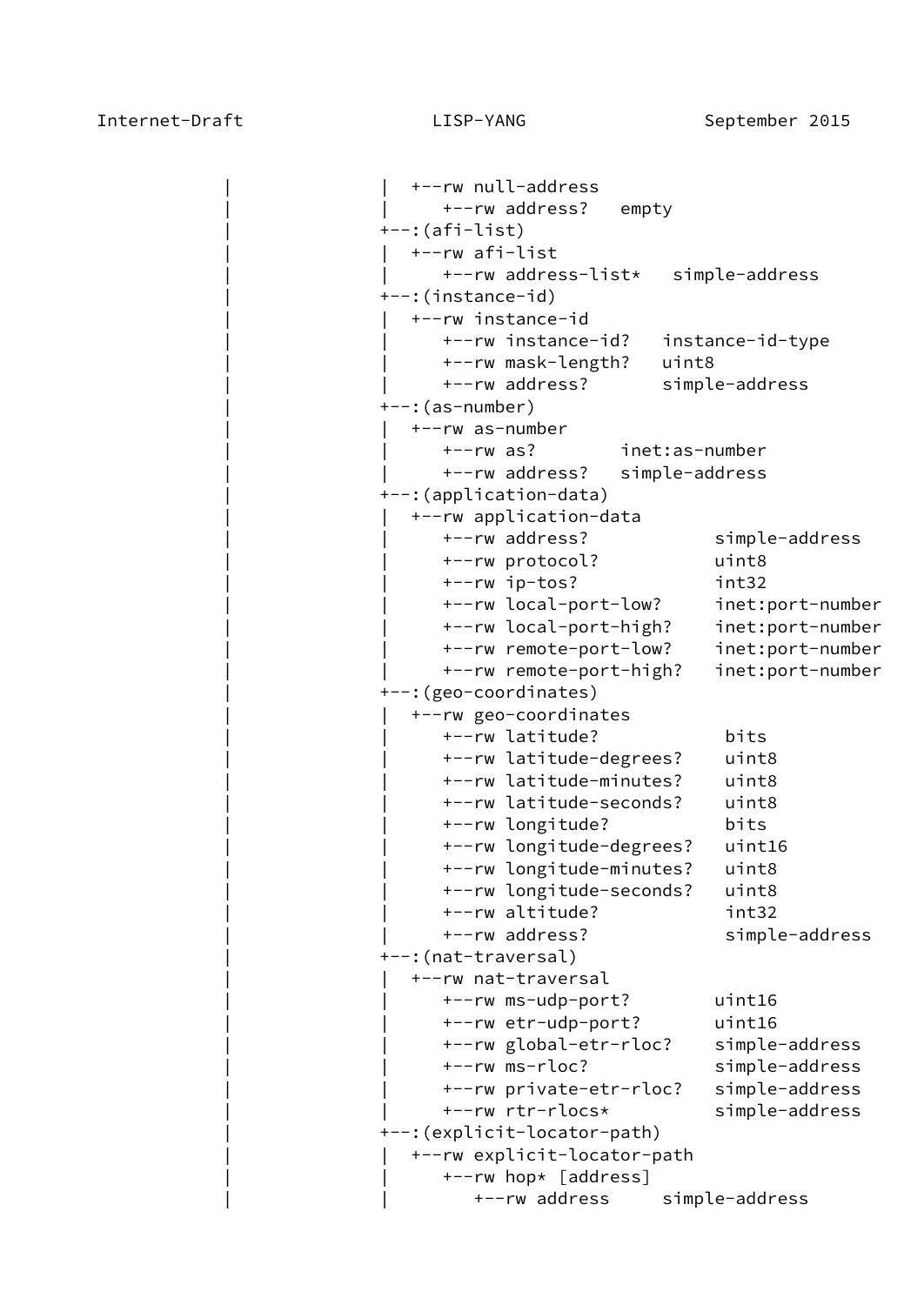```
 | +--:(sourc-dest-key)
                 | +--rw sourc-dest-key
                    | +--rw source? inet:ip-prefix
                    | +--rw dest? inet:ip-prefix
 +--rw ttl? uint32
 +--rw authoritative? bits
 +--rw (locator-list)?
   +--:(negative-mapping)
     | +--rw map-reply-action? map-reply-action
   +--:(positive-mapping)
      +--rw rlocs
         +--rw rloc* [id]
           +--rw id string
            +--rw (address-type)?
               | +--:(interface-name)
              | +--rw interface? if:interface-state-re
              +--: (address)
                  | +--rw locator-address
                   +--rw afi lisp-address-famil+
                    | +--rw instance-id? instance-id-type
                    | +--rw (address)?
                      +--:(ipv4)
                      | +--rw ipv4? inet:ipv4-ad
                      +--:(ipv6)
                      | +--rw ipv6? inet:ipv6-ad
                      +--: (mac)
                      | +--rw mac? yang:mac-add
                       | +--:(distinguished-name)
                      | +--rw distinguished-name? distinguishe
                       | +--:(lcaf)
                          | +--rw lcaf
                            +--rw lcaf-type lcaf-r
                             | +--rw (address)?
                                | +--:(null-address)
                                  | | +--rw null-address
                                     | | +--rw address? empty
                                | +--:(afi-list)
                                  | | +--rw afi-list
                                    +--rw address-list* simple
                                | +--:(instance-id)
```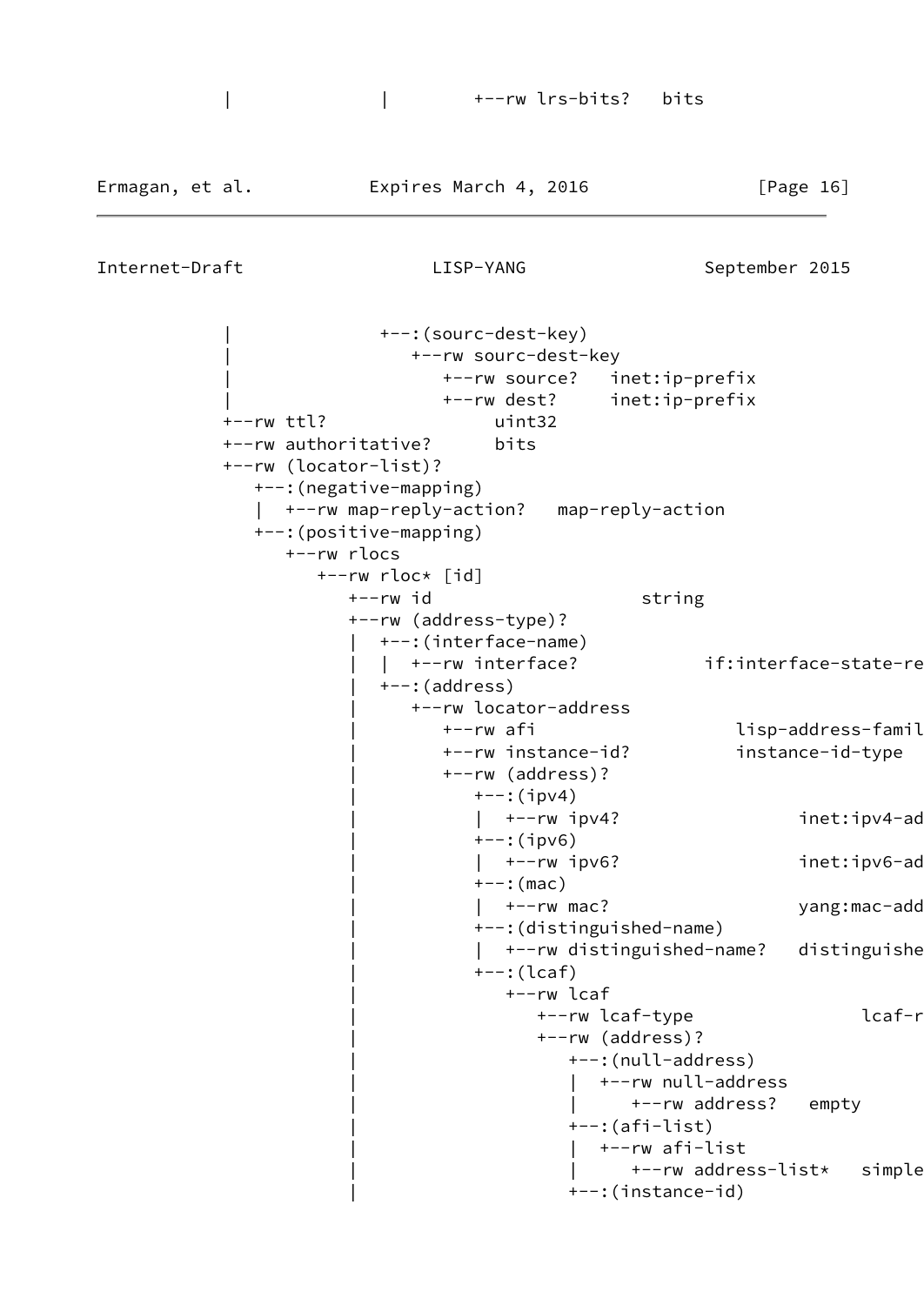| | +--rw instance-id +--rw instance-id? instanc | | +--rw mask-length? uint8 +--rw address? simple- | +--:(as-number) | | +--rw as-number +--rw as? inet:as-num +--rw address? simple-addr

Ermagan, et al. **Expires March 4, 2016** [Page 17]

Internet-Draft **LISP-YANG** LISP-YANG September 2015

 | +--:(application-data) | | +--rw application-data +--rw address? simple-+--rw protocol? ui +--rw ip-tos? in +--rw local-port-low? in +--rw local-port-high? in +--rw remote-port-low? in +--rw remote-port-high? in | +--:(geo-coordinates) | | +--rw geo-coordinates +--rw latitude? b +--rw latitude-degrees? u +--rw latitude-minutes? u +--rw latitude-seconds? u +--rw longitude? b +--rw longitude-degrees? u +--rw longitude-minutes? u +--rw longitude-seconds? u +--rw altitude? intactional intervals +--rw address? simple- | +--:(nat-traversal) | | +--rw nat-traversal +--rw ms-udp-port? ui +--rw etr-udp-port? ui +--rw global-etr-rloc? si +--rw ms-rloc? si +--rw private-etr-rloc? sim +--rw rtr-rlocs\* simples-address | +--:(explicit-locator-path) | | +--rw explicit-locator-path +--rw hop\* [address]

+--rw address simple-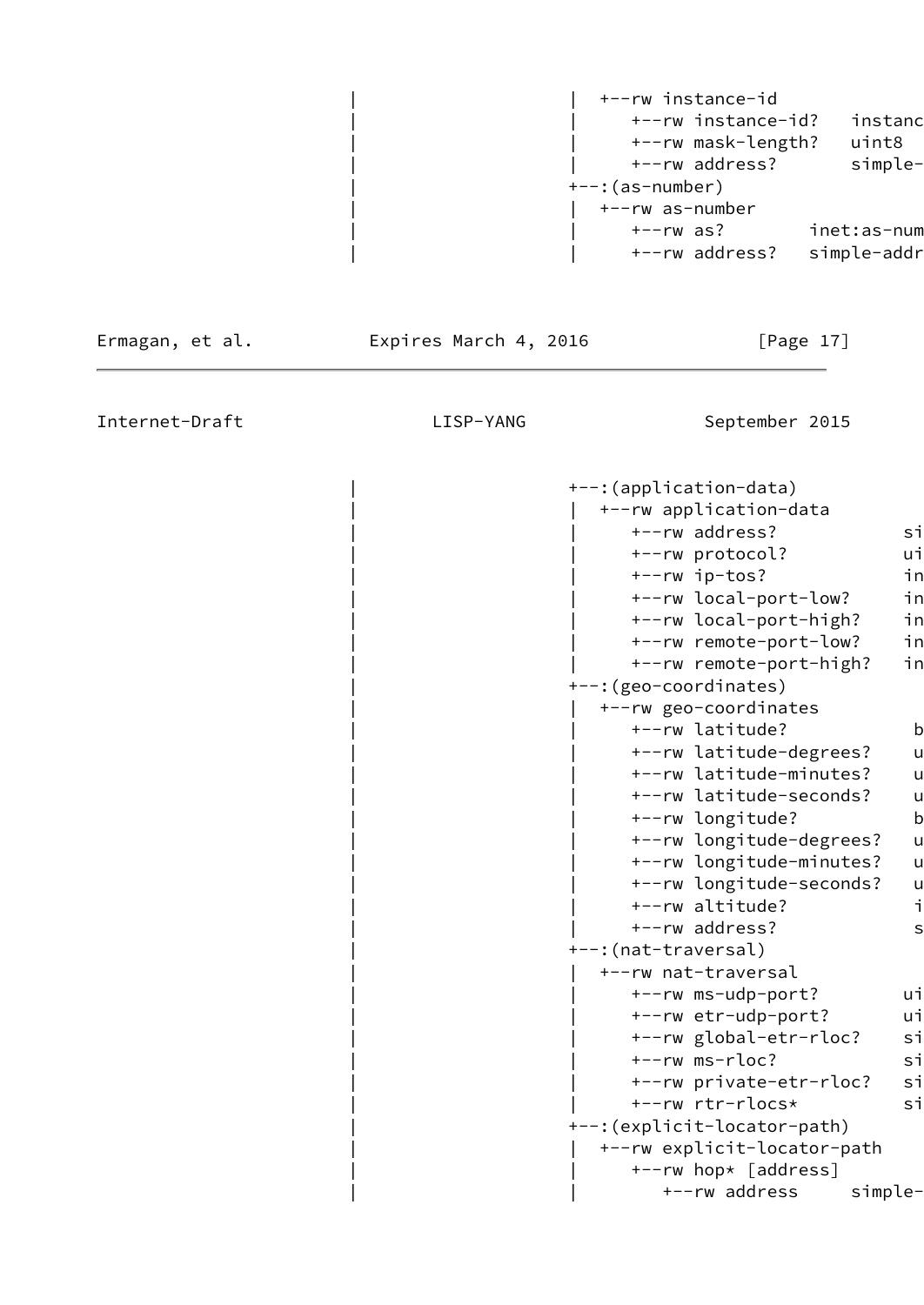| | +--rw lrs-bits? bits | +--:(sourc-dest-key) | +--rw sourc-dest-key +--rw source? inet:ip-pref +--rw dest? inet:ip-pref +--rw priority? uint8 +--rw weight? uint8 +--rw multicast-priority? uint8 +--rw multicast-weight? uint8 augment /lisp:lisp-state/lisp:devices/lisp:device: +--ro itr-state +--ro learned-mappings +--ro mapping\* [id] +--ro id eid-id +--ro eid Ermagan, et al. **Expires March 4, 2016** [Page 18] Internet-Draft LISP-YANG September 2015 | +--ro afi lisp-address-family-ref | +--ro instance-id? instance-id-type | +--ro (address)?  $+--:$ (ipv4) | | +--ro ipv4? inet:ipv4-address  $+--:$ (ipv6) | | +--ro ipv6? inet:ipv6-address  $+--:$  (mac) | | +--ro mac? yang:mac-address | +--:(distinguished-name) | | +--ro distinguished-name? distinguished-name | +--:(lcaf) | +--ro lcaf | +--ro lcaf-type lcaf-ref | +--ro (address)? | +--:(null-address) | +--ro null-address +--ro address? empty | +--:(afi-list) | | +--ro afi-list | | +--ro address-list\* simple-address | +--:(instance-id)

> | | +--ro instance-id | | +--ro instance-id? instance-id-type | | +--ro mask-length? uint8 | | +--ro address? simple-address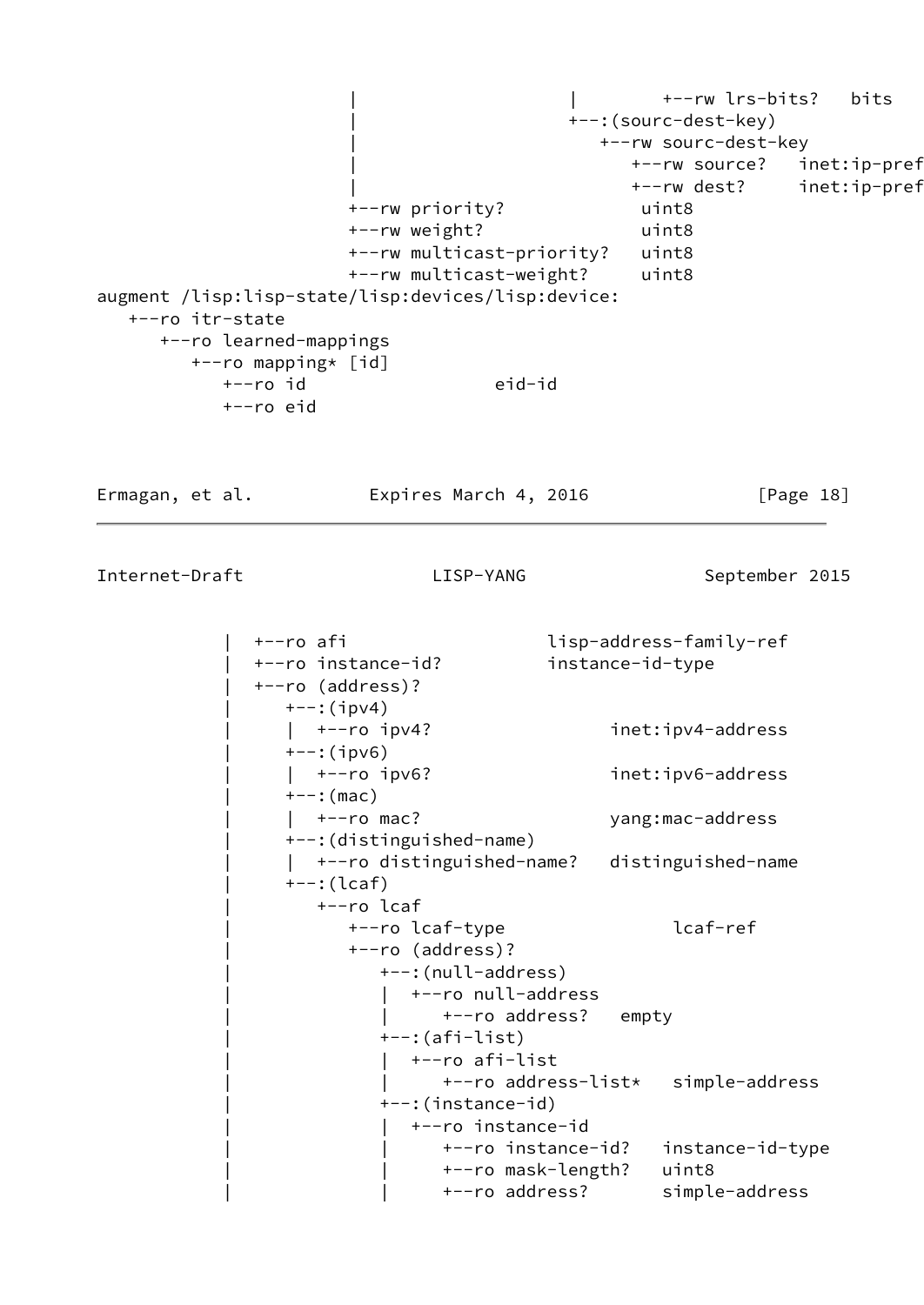```
+--: (as-number)
    | | +--ro as-number
       | | +--ro as? inet:as-number
       | | +--ro address? simple-address
 | +--:(application-data)
    | | +--ro application-data
       | | +--ro address? simple-address
       | | +--ro protocol? uint8
       | | +--ro ip-tos? int32
       | | +--ro local-port-low? inet:port-number
       | | +--ro local-port-high? inet:port-number
       | | +--ro remote-port-low? inet:port-number
       | | +--ro remote-port-high? inet:port-number
 | +--:(geo-coordinates)
    | | +--ro geo-coordinates
       | | +--ro latitude? bits
       | | +--ro latitude-degrees? uint8
       | | +--ro latitude-minutes? uint8
       | | +--ro latitude-seconds? uint8
       | | +--ro longitude? bits
       | | +--ro longitude-degrees? uint16
       | | +--ro longitude-minutes? uint8
```
Ermagan, et al. **Expires March 4, 2016** [Page 19]

Internet-Draft LISP-YANG September 2015

 | | +--ro longitude-seconds? uint8 | | +--ro altitude? int32 | | +--ro address? simple-address | +--:(nat-traversal) | | +--ro nat-traversal | | +--ro ms-udp-port? uint16 | | +--ro etr-udp-port? uint16 | | +--ro global-etr-rloc? simple-address | | +--ro ms-rloc? simple-address | | +--ro private-etr-rloc? simple-address | | +--ro rtr-rlocs\* simple-address | +--:(explicit-locator-path) | | +--ro explicit-locator-path | | +--ro hop\* [address] | | +--ro address simple-address | | +--ro lrs-bits? bits | +--:(sourc-dest-key) | +--ro sourc-dest-key | +--ro source? inet:ip-prefix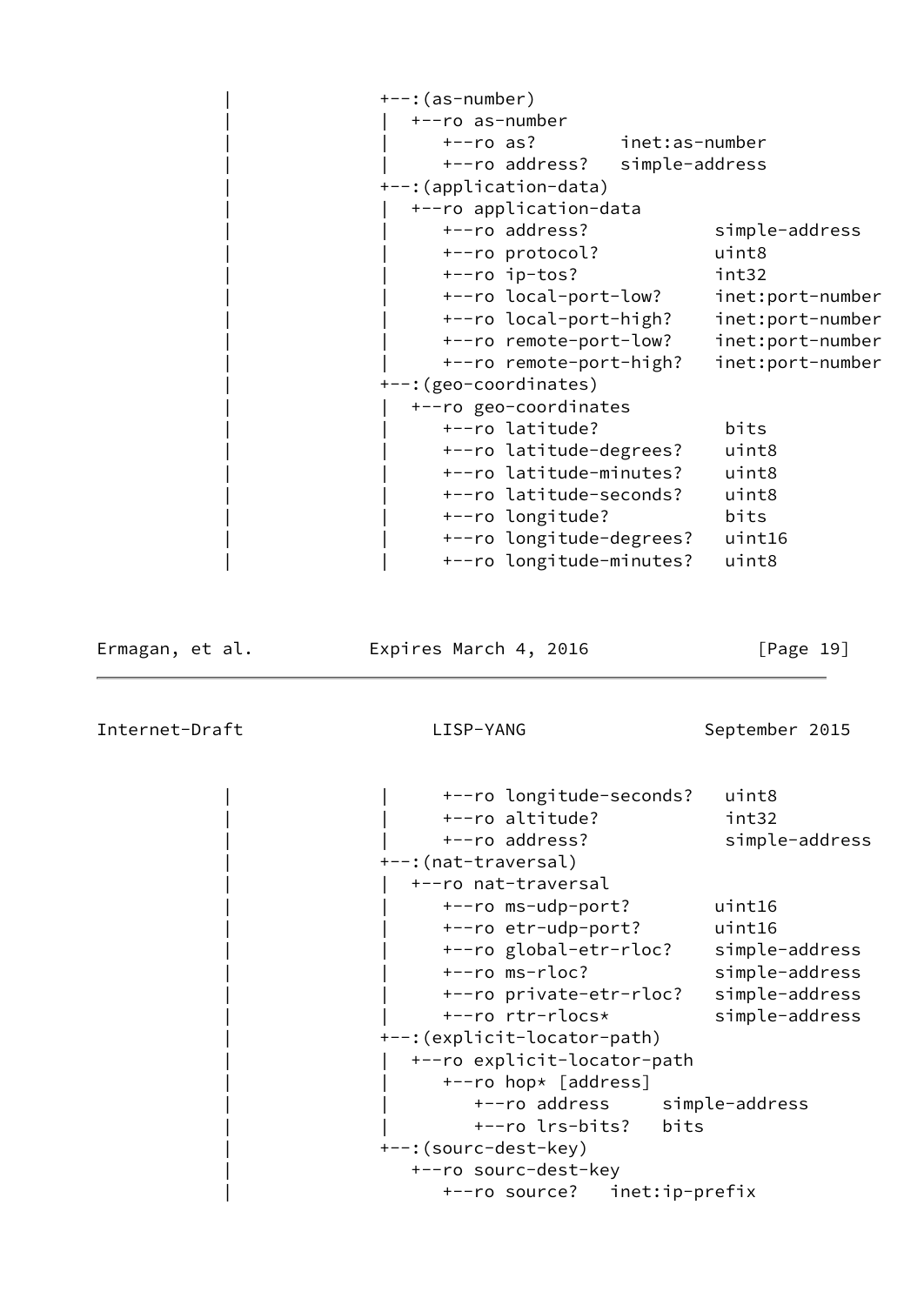```
 | +--ro dest? inet:ip-prefix
 +--ro ttl? uint32
 +--ro authoritative? bits
 +--ro (locator-list)?
   +--:(negative-mapping)
   | +--ro map-reply-action? map-reply-action
   +--:(positive-mapping)
      +--ro rlocs
        +--ro rloc* [id]
          +--ro id string
           +--ro (address-type)?
              | +--:(interface-name)
             | +--ro interface? if:interface-state-re
              | +--:(address)
                | +--ro locator-address
                  +--ro afi lisp-address-famil+
                   | +--ro instance-id? instance-id-type
                   | +--ro (address)?
                    +--:(ipv4)
                    | +--ro ipv4? inet:ipv4-ad
                    +--:(ipv6)
                    | +--ro ipv6? inet:ipv6-ad
                    +--: (mac)
                    | +--ro mac? yang:mac-add
                     | +--:(distinguished-name)
                     | +--ro distinguished-name? distinguishe
                    ---: (lcaf) | +--ro lcaf
                          +--ro lcaf-type lcaf-r
```
Ermagan, et al. **Expires March 4, 2016** [Page 20]

```
 | +--ro (address)?
    | +--:(null-address)
   | +--ro null-address
         +--ro address? empty
    | +--:(afi-list)
   | +--ro afi-list
         +--ro address-list* simple
    | +--:(instance-id)
    | | +--ro instance-id
         +--ro instance-id? instanc
          | | +--ro mask-length? uint8
         +--ro address? simple-
```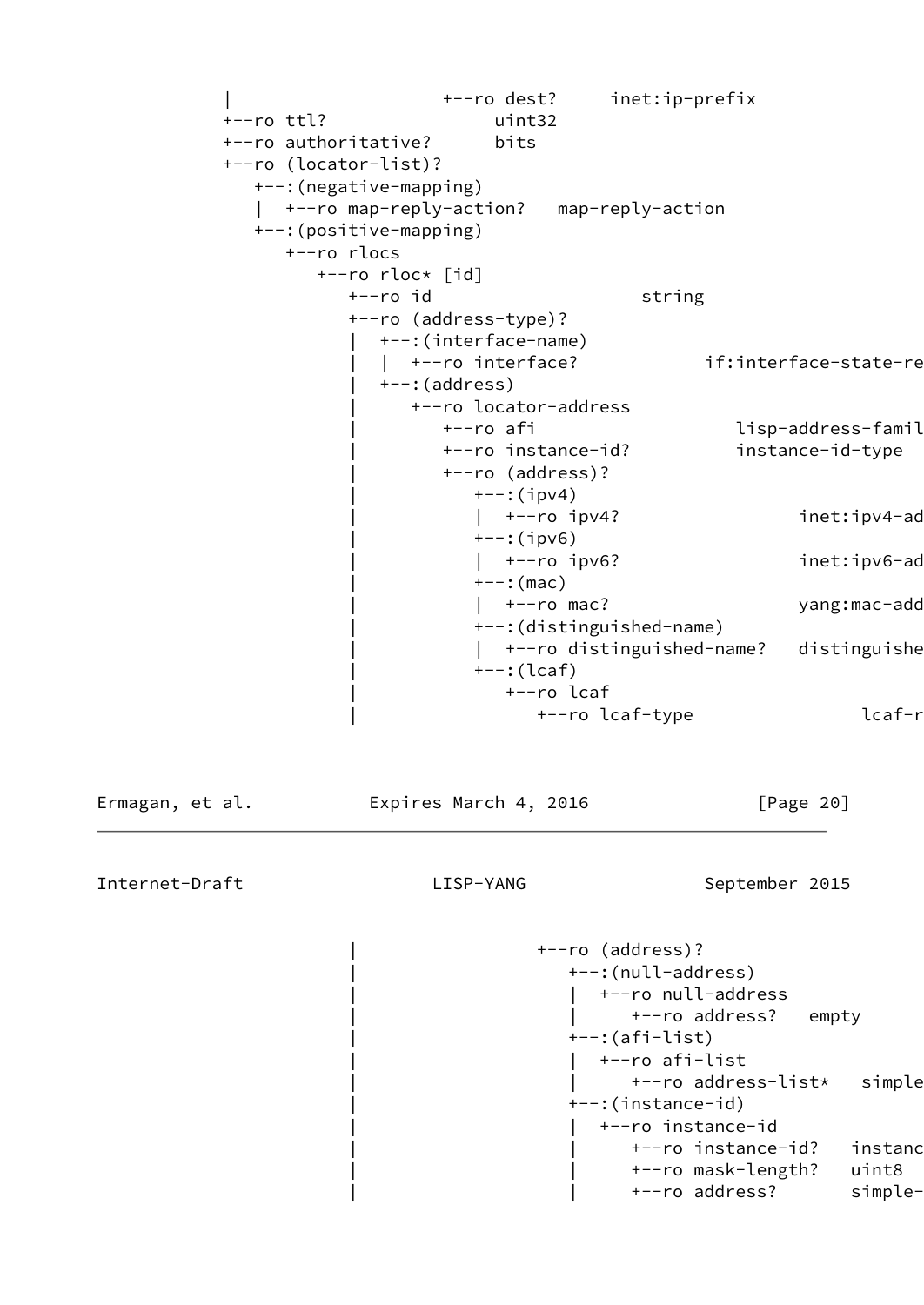| $+--$ : (as-number)           |              |
|-------------------------------|--------------|
| +--ro as-number               |              |
| $+--ro$ as?<br>inet:as-num    |              |
| +--ro address?<br>simple-addr |              |
| +--: (application-data)       |              |
| +--ro application-data        |              |
| +--ro address?                | si           |
| +--ro protocol?               | ui           |
| +--ro ip-tos?                 | in           |
| +--ro local-port-low?         | in           |
| +--ro local-port-high?        | in           |
| +--ro remote-port-low?        | in           |
| +--ro remote-port-high?       | in           |
| +--: (geo-coordinates)        |              |
| +--ro geo-coordinates         |              |
| +--ro latitude?               | $\mathsf{b}$ |
| +--ro latitude-degrees?       | u            |
| +--ro latitude-minutes?       | u            |
| +--ro latitude-seconds?       | u            |
| +--ro longitude?              | $\mathsf b$  |
| +--ro longitude-degrees?      | u            |
| +--ro longitude-minutes?      | u            |
| +--ro longitude-seconds?      | u            |
| +--ro altitude?               | i            |
| +--ro address?                | s            |
| +--:(nat-traversal)           |              |
| +--ro nat-traversal           |              |
| +--ro ms-udp-port?            | ui           |
| +--ro etr-udp-port?           | ui           |
| +--ro global-etr-rloc?        | si           |
| +--ro ms-rloc?                | si           |
| +--ro private-etr-rloc?       | si           |
| +--ro rtr-rlocs*              | si           |
| +--: (explicit-locator-path)  |              |
| +--ro explicit-locator-path   |              |
| +--ro hop* [address]          |              |

Ermagan, et al. **Expires March 4, 2016** [Page 21] Internet-Draft LISP-YANG September 2015 | +--ro address simple- | | +--ro lrs-bits? bits | +--:(sourc-dest-key) +--ro sourc-dest-key +--ro source? inet:ip-pref

<span id="page-23-0"></span>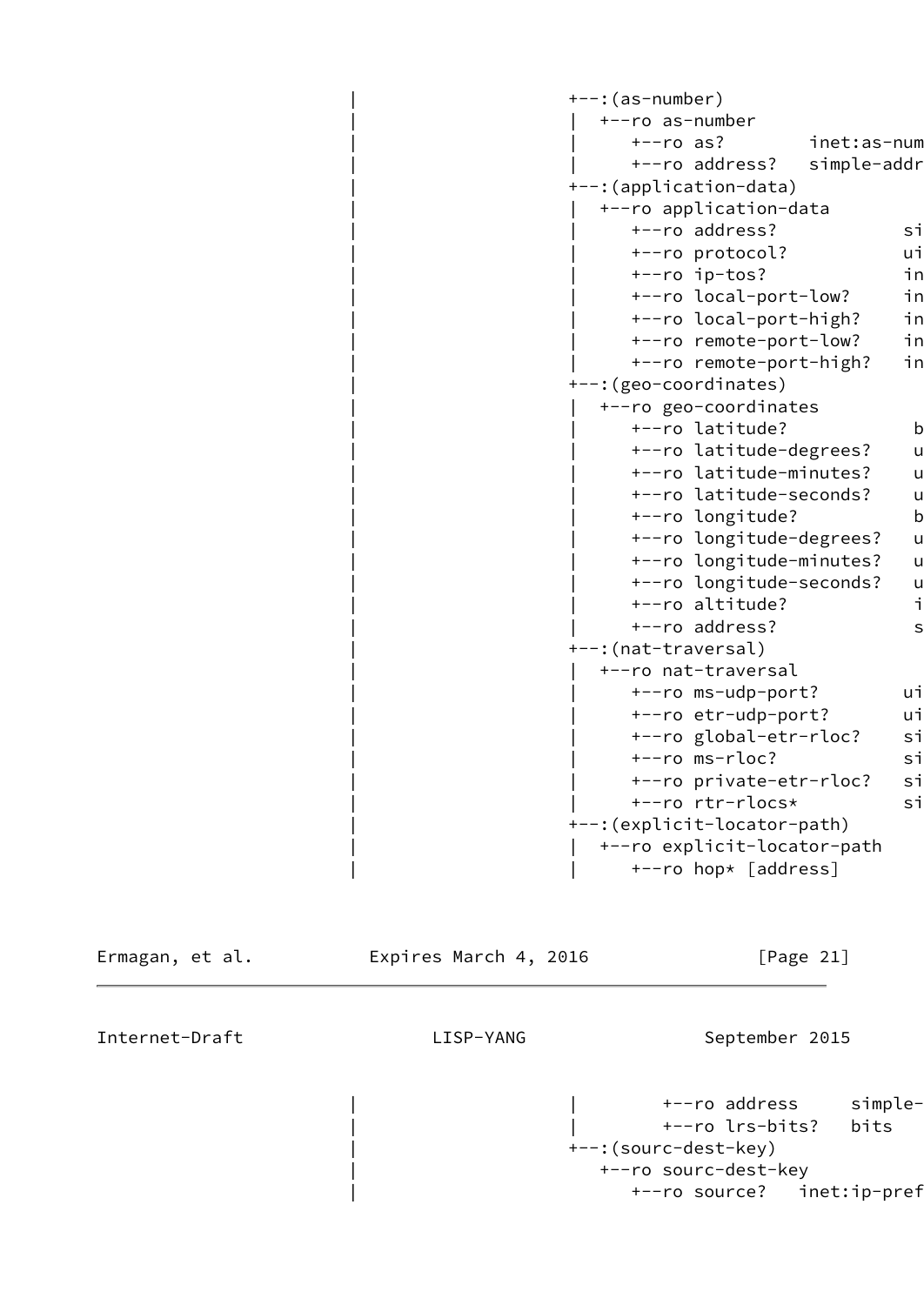```
| t--ro dest? inet:ip-prefixed:
                       +--ro priority? uint8
                       +--ro weight? uint8
                       +--ro multicast-priority? uint8
                       +--ro multicast-weight? uint8
3.2. Module Definition
   module lisp-itr {
     namespace "urn:ietf:params:xml:ns:yang:lisp-itr";
     prefix lisp-itr;
     import ietf-lisp {
       prefix lisp;
     }
     import lisp-address-types {
      prefix lcaf;
     }
     import ietf-inet-types {
       prefix inet;
     }
     organization
      "IETF LISP (Locator/ID Separation Protocol) Working Group";
     contact
       "lisp@ietf.org";
     description
       "This YANG module defines the generic configuration
        data for a LISP ITR. The module can be extended by vendors
        to define vendor-specific configuration parameters and
        policies.
        Copyright (c) 2015 IETF Trust and the persons identified as
        authors of the code. All rights reserved.
        Redistribution and use in source and binary forms, with or
        without modification, is permitted pursuant to, and subject
        to the license terms contained in, the Simplified BSD License
        Section 4.c of the IETF Trust's Legal Provisions
        Relating to IETF Documents
        (http://trustee.ietf.org/license-info).
        RFC 6338; see
        the RFC itself for full legal notices.
       ";
```

| Ermagan, et al. |  |  | Expires March 4, 2016 |  |  |  |
|-----------------|--|--|-----------------------|--|--|--|
|-----------------|--|--|-----------------------|--|--|--|

 $[Page 22]$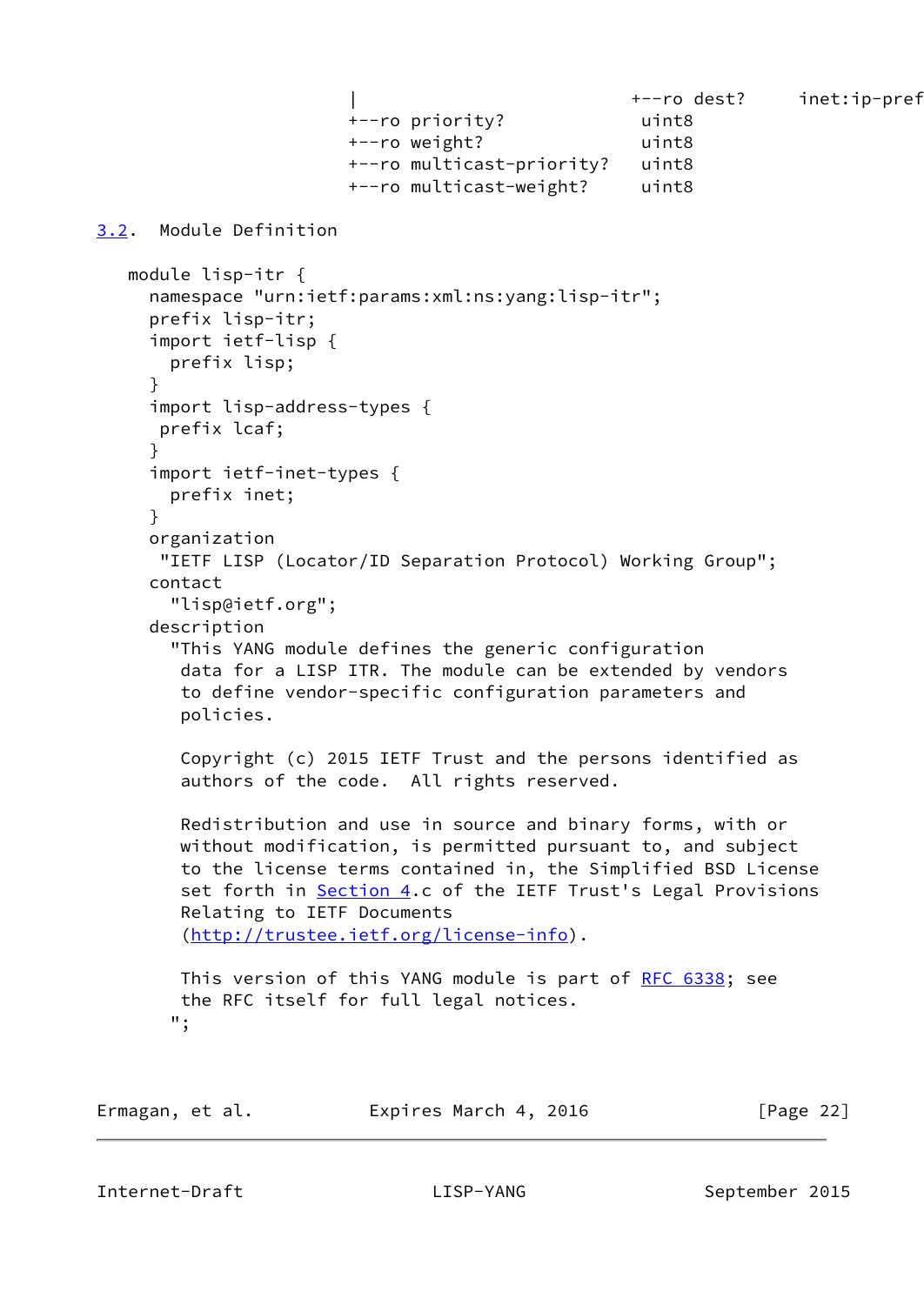```
 revision 2015-07-02 {
        description
          "Initial revision.";
        reference
          "https://tools.ietf.org/html/rfc6830";
      }
      identity itr {
        base lisp:lisp-device;
        description
          "LISP ITR.";
      }
      augment "/lisp:lisp/lisp:devices/lisp:device" {
       when "lisp:type = lisp-itr:itr" {
          description
            "Augment is valid when LISP device type is ITR.";
        }
        description
          "This augments LISP devices list with ITR specific
           parameters.";
        container itr-cfg {
          presence "LISP ITR operation enabled";
          description
            "ITR configuration";
          container rloc-probing {
            presence "RLOC probing active";
            description
              "RLOC-probing parameters";
            leaf interval {
              type uint16;
              units "seconds";
              description
                "Interval in seconds";
 }
            leaf retries {
              type uint8;
              description
                "Number of retries";
 }
            leaf retries-interval {
              type uint16;
              units "seconds";
              description
                "Interval in seconds between retries";
 }
          }
          container itr-rlocs {
            description
              "List of RLOCs of the ITR included in Map-Requests";
```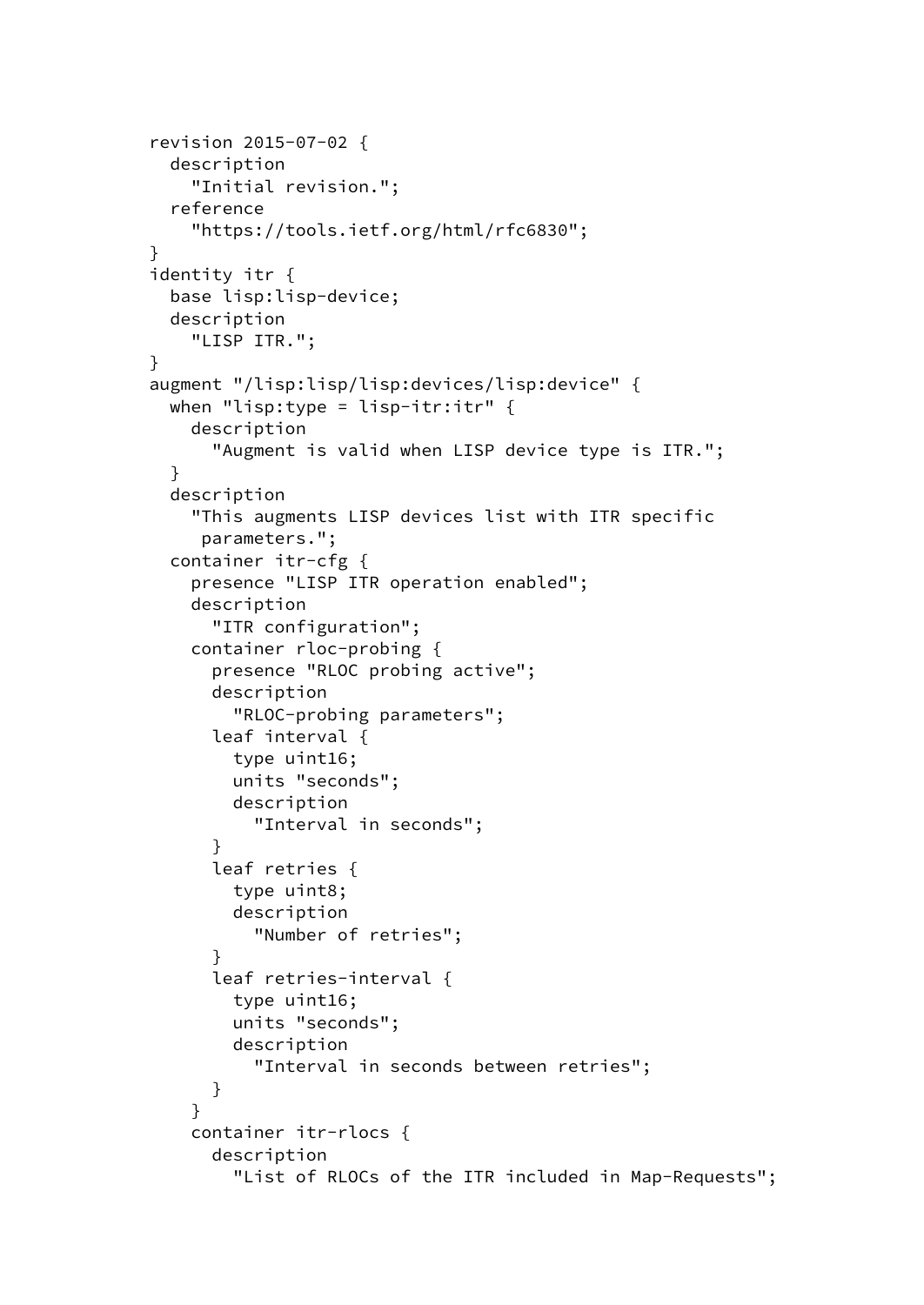Internet-Draft LISP-YANG September 2015

 list itr-rloc { key "id"; description "ITR's list of RLOCs."; leaf id { type string; description "Unique RLOC id."; } container address { uses lcaf:lisp-address; description "RLOC address in generic LISP address format."; } } } container local-eids { description "Container for an ITR's local list of EIDs"; list local-eid { key "id"; min-elements 1; description "List of EIDs from which the ITR forwards traffic."; leaf id { type lisp:eid-id; description "Unique EID ID"; } container eid-address { uses lcaf:lisp-address; description "Addres in generic LISP address format"; } } } container map-resolvers { description "The Map-Resolvers configured for the ITR."; list map-resolver { key "id"; min-elements 1;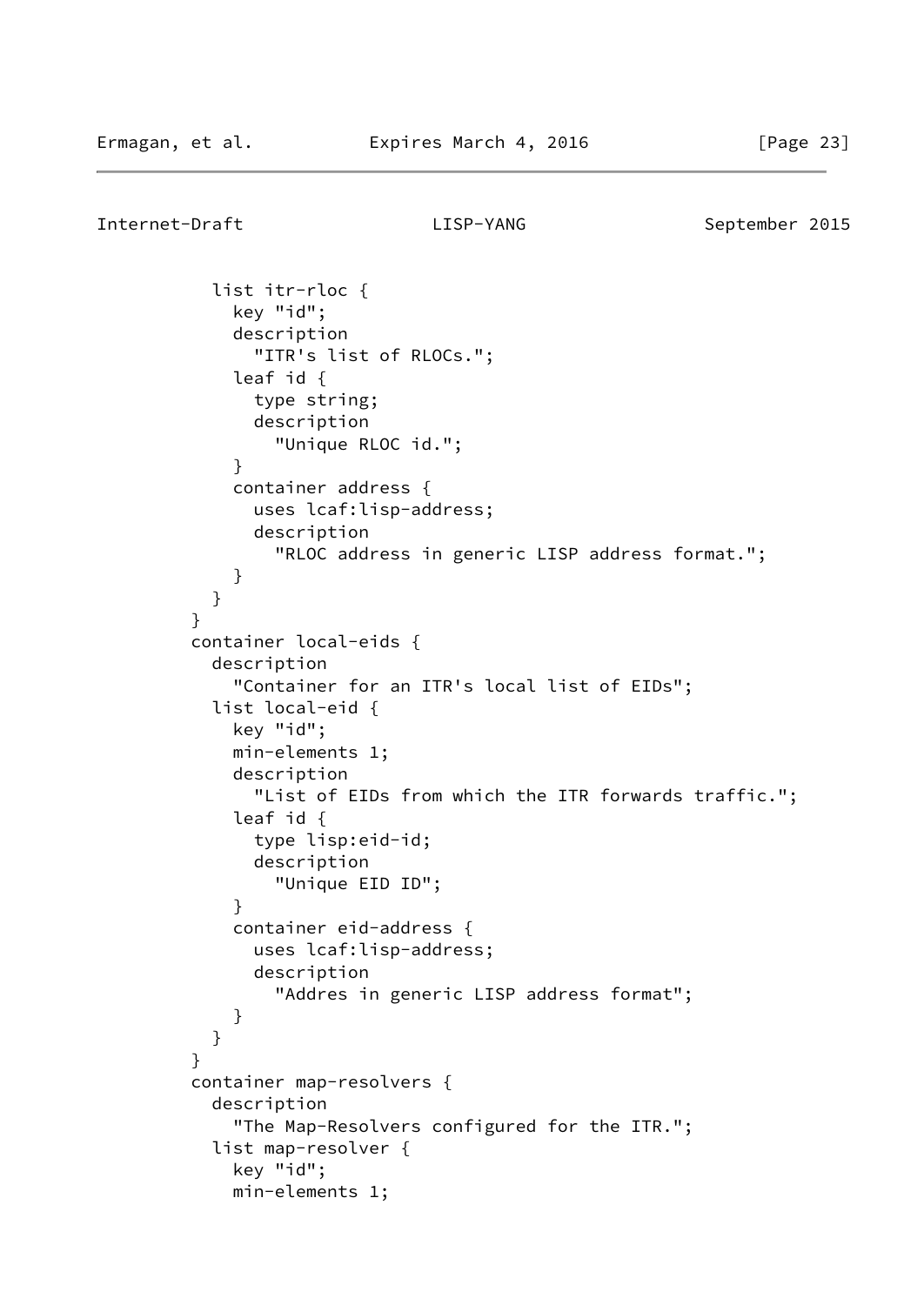```
 description
              "List of Map-Resolvers configured for the ITR.";
            leaf id {
              type lisp:eid-id;
              description
                "Id of the EID for which the Map-Server is
Ermagan, et al. Expires March 4, 2016 [Page 24]
Internet-Draft LISP-YANG September 2015
                 configured.";
 }
            container eid-address {
              uses lcaf:lisp-address;
              description
                "EID for which the Map-Resolver is configured.";
 }
            leaf-list map-resolver-address {
              type inet:ip-address;
              description
                "Map-Resolver RLOC address.";
 }
 }
 }
         container proxy-etrs {
           description
             "Proxy ETRs configured for the ITR.";
           list proxy-etr {
            key "id";
            description
              "List of PETR configured for the ITR.";
            leaf id {
              type lisp:eid-id;
              description
                "Id of the EID for which the PETR is configured.";
 }
            container eid-address {
              uses lcaf:lisp-address;
              description
                "EID for which the PETR is configured.";
 }
             leaf-list proxy-etr-address{
```

```
 description
   "PETR RLOC address.";
```
type inet:ip-address;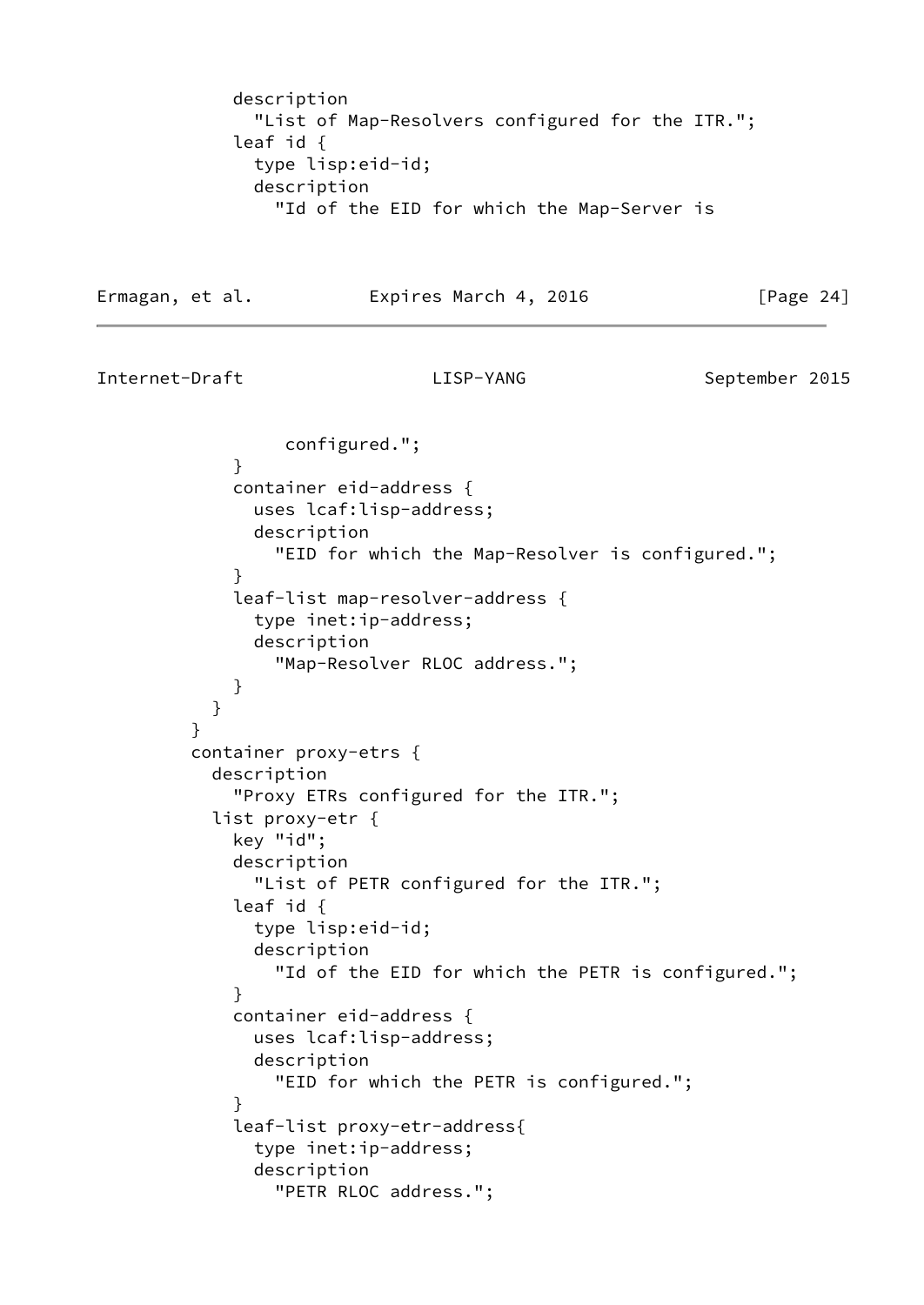```
 }
 }
         }
         container static-mappings {
           uses lisp:mappings;
           description
             "EID to RLOCs mappings cache.";
         }
       }
     }
     augment "/lisp:lisp-state/lisp:devices/lisp:device" {
      when "lisp:type = lisp-itr:itr" \{ description
Ermagan, et al. Expires March 4, 2016 [Page 25]
Internet-Draft LISP-YANG September 2015
           "Augment is valid when LISP device type is ITR.";
       }
       description
         "This augments LISP devices list state with ITR specific
          parameters.";
       container itr-state {
         config false;
         description
           "ITR state.";
         container learned-mappings {
           uses lisp:mappings;
           description
             "EID to RLOCs mappings cache.";
         }
       }
     }
   }
4. LISP ETR Module
   This module captures the configuration data model of a LISP ETR. The
   model also captures some operational data elements.
4.1. Module Structure
```

```
module: lisp-etr
augment /lisp:lisp/lisp:devices/lisp:device:
    +--rw etr-cfg!
```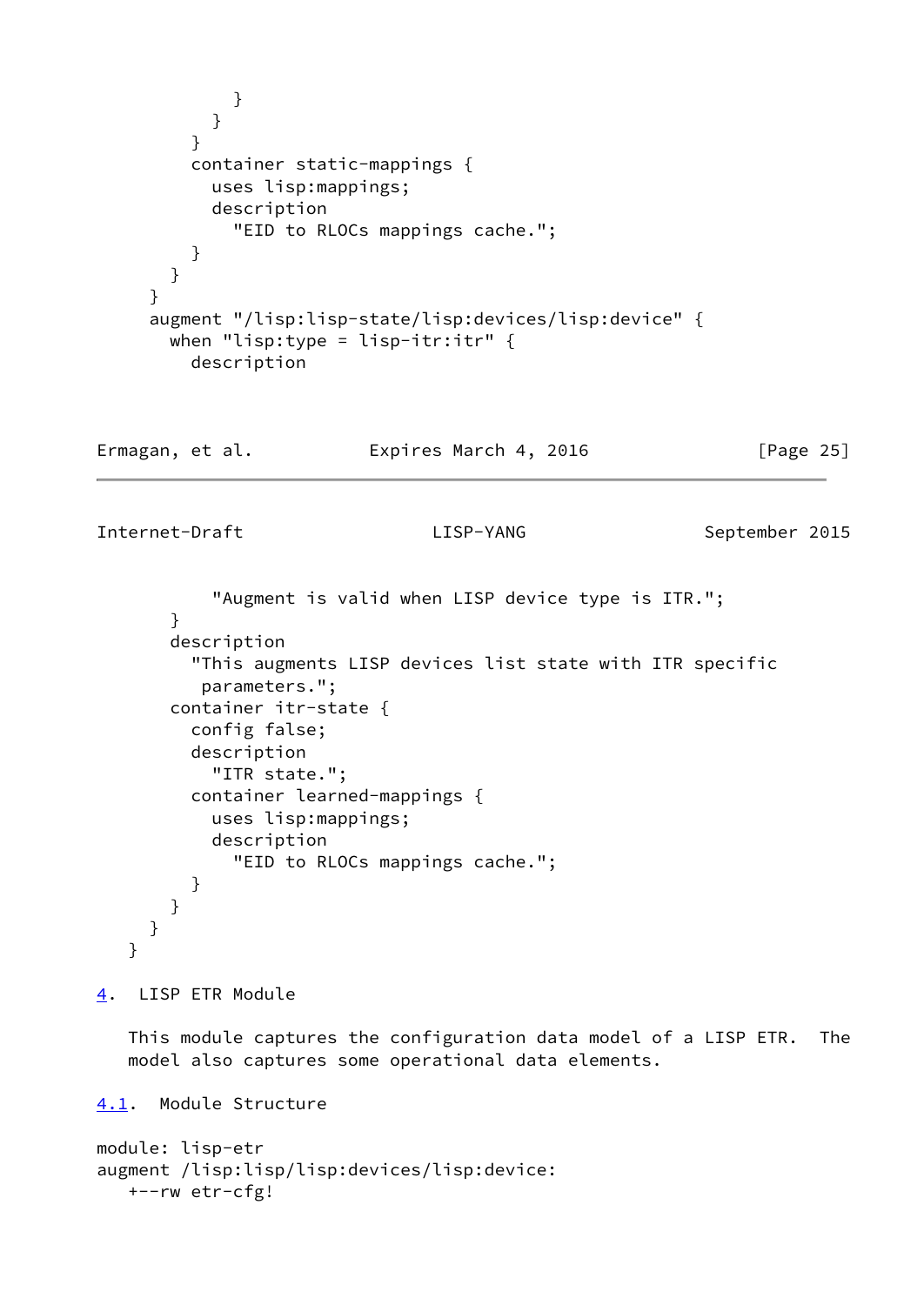| +--rw local-eids          |                                              |
|---------------------------|----------------------------------------------|
| +--rw local-eid* [id]     |                                              |
| +--rw id                  | lisp:eid-id                                  |
| +--rw eid-address         |                                              |
| +--rw afi                 | lisp-address-family-ref                      |
| +--rw instance-id?        | instance-id-type                             |
| +--rw (address)?          |                                              |
| $+--$ : (ipv4)            |                                              |
| $\vert$ +--rw ipv4?       | inet:ipv4-address                            |
| $+--: (ipv6)$             |                                              |
| $\vert$ +--rw ipv6?       | inet:ipv6-address                            |
| $+--:$ (mac)              |                                              |
| $+--rw$ mac?              | yang:mac-address                             |
| +--: (distinguished-name) |                                              |
|                           | +--rw distinguished-name? distinguished-name |
| $+--$ : (lcaf)            |                                              |
| +--rw lcaf                |                                              |
| +--rw lcaf-type           | lcaf-ref                                     |
| +--rw (address)?          |                                              |
| +--: (null-address)       |                                              |

Ermagan, et al. **Expires March 4, 2016** [Page 26]

 $\overline{a}$ 

Internet-Draft LISP-YANG LISP-YANG September 2015

| +--rw null-address                  |                  |
|-------------------------------------|------------------|
| +--rw address? empty                |                  |
| $+--$ : (afi-list)                  |                  |
| +--rw afi-list                      |                  |
| +--rw address-list* simple-address  |                  |
| +--:(instance-id)                   |                  |
| +--rw instance-id                   |                  |
| +--rw instance-id? instance-id-type |                  |
| +--rw mask-length? uint8            |                  |
| +--rw address? simple-address       |                  |
| +--:(as-number)                     |                  |
| +--rw as-number                     |                  |
| +--rw as? inet:as-number            |                  |
| +--rw address? simple-address       |                  |
| +--: (application-data)             |                  |
| +--rw application-data              |                  |
| +--rw address?                      | simple-address   |
| +--rw protocol?                     | uint8            |
| +--rw ip-tos?                       | int32            |
| +--rw local-port-low?               | inet:port-number |
| +--rw local-port-high?              | inet:port-number |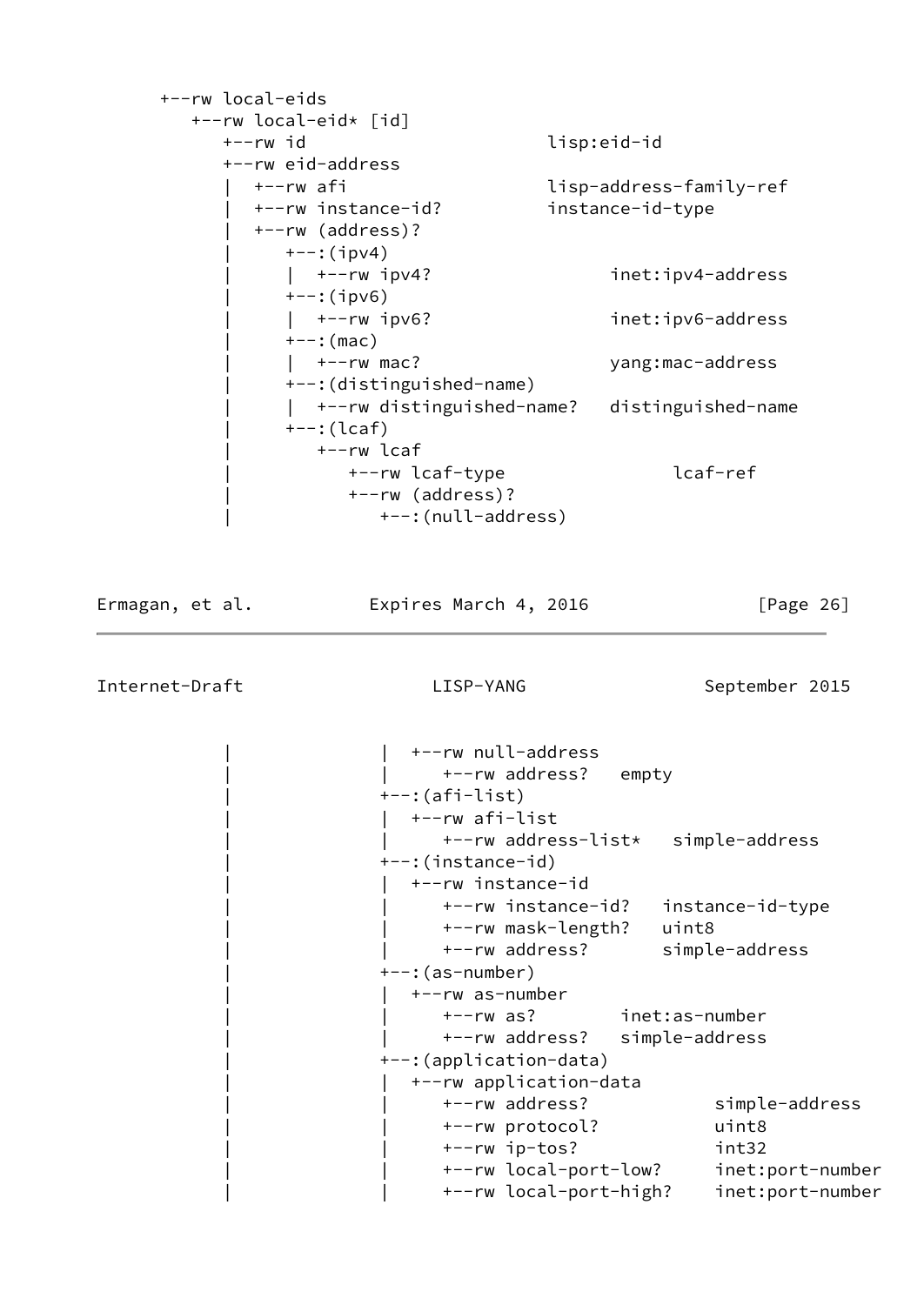| +--rw remote-port-low?       |      | inet:port-number |
|------------------------------|------|------------------|
|                              |      | inet:port-number |
| +--rw remote-port-high?      |      |                  |
| +--: (geo-coordinates)       |      |                  |
| +--rw geo-coordinates        |      |                  |
| +--rw latitude?              |      | bits             |
| +--rw latitude-degrees?      |      | uint8            |
| +--rw latitude-minutes?      |      | uint8            |
| +--rw latitude-seconds?      |      | uint8            |
| +--rw longitude?             |      | bits             |
| +--rw longitude-degrees?     |      | uint16           |
| +--rw longitude-minutes?     |      | uint8            |
| +--rw longitude-seconds?     |      | uint8            |
| +--rw altitude?              |      | int32            |
| +--rw address?               |      | simple-address   |
| +--: (nat-traversal)         |      |                  |
| +--rw nat-traversal          |      |                  |
| +--rw ms-udp-port?           |      | uint16           |
| +--rw etr-udp-port?          |      | uint16           |
| +--rw global-etr-rloc?       |      | simple-address   |
| $+--rw$ ms-rloc?             |      | simple-address   |
| +--rw private-etr-rloc?      |      | simple-address   |
| +--rw rtr-rlocs*             |      | simple-address   |
|                              |      |                  |
| +--: (explicit-locator-path) |      |                  |
| +--rw explicit-locator-path  |      |                  |
| +--rw hop* [address]         |      |                  |
| +--rw address                |      | simple-address   |
| +--rw lrs-bits?              | bits |                  |

Ermagan, et al. **Expires March 4, 2016** [Page 27]

Internet-Draft LISP-YANG September 2015

 | +--:(sourc-dest-key) | +--rw sourc-dest-key | +--rw source? inet:ip-prefix | +--rw dest? inet:ip-prefix +--rw map-servers | +--rw map-server\* [address] | +--rw address inet:ip-address | +--rw auth-key? string | +--rw auth-key-type? lisp:auth-key-type +--rw rlocs  $+--rw$  rloc $*$  [id] +--rw id string | +--rw (address-type)? | | +--:(interface-name)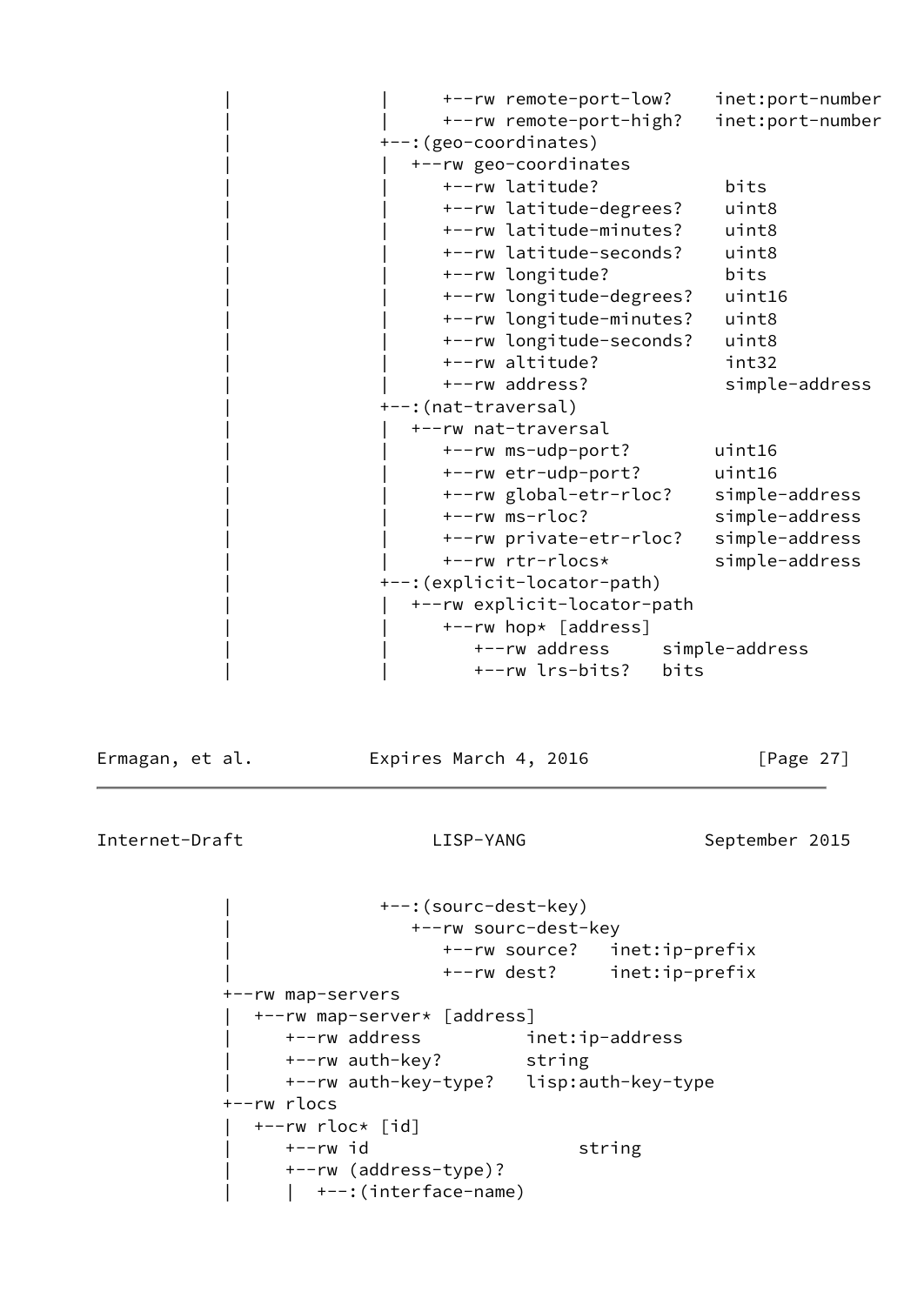```
 | | | +--rw interface? if:interface-state-ref
---:(address)
   | | +--rw locator-address
      | | +--rw afi lisp-address-family-ref
      | | +--rw instance-id? instance-id-type
      | | +--rw (address)?
        +--:(ipv4)
         | +-rw ipv4? inet:ipv4-address
        +--:(ipv6)
         | +-rw ipv6? inet:ipv6-address
        +--: (mac)
         | +--rw mac? yang:mac-address
         | | +--:(distinguished-name)
         | +--rw distinguished-name? distinguished-name
        +--: (lcaf) | | +--rw lcaf
               | | +--rw lcaf-type lcaf-ref
               | | +--rw (address)?
                 +--:(null-address)
                  | +--rw null-address
                        | | | +--rw address? empty
                 +-: (afi-list)
                    | | | +--rw afi-list
                       +--rw address-list* simple-addre
                  | | +--:(instance-id)
                  | +--rw instance-id
                        | | | +--rw instance-id? instance-id-type
                        | | | +--rw mask-length? uint8
                       +--rw address? simple-addres
                 ---: (as-number) | | | +--rw as-number
                        | | | +--rw as? inet:as-number
                        | | | +--rw address? simple-address
                  | | +--:(application-data)
```
Ermagan, et al. Expires March 4, 2016 [Page 28]

Internet-Draft LISP-YANG September 2015

 | | | +--rw application-data +--rw address? simple-a | | | +--rw protocol? uint8 | | | +--rw ip-tos? int32 +--rw local-port-low? inet:por +--rw local-port-high? inet:por +--rw remote-port-low? inet:port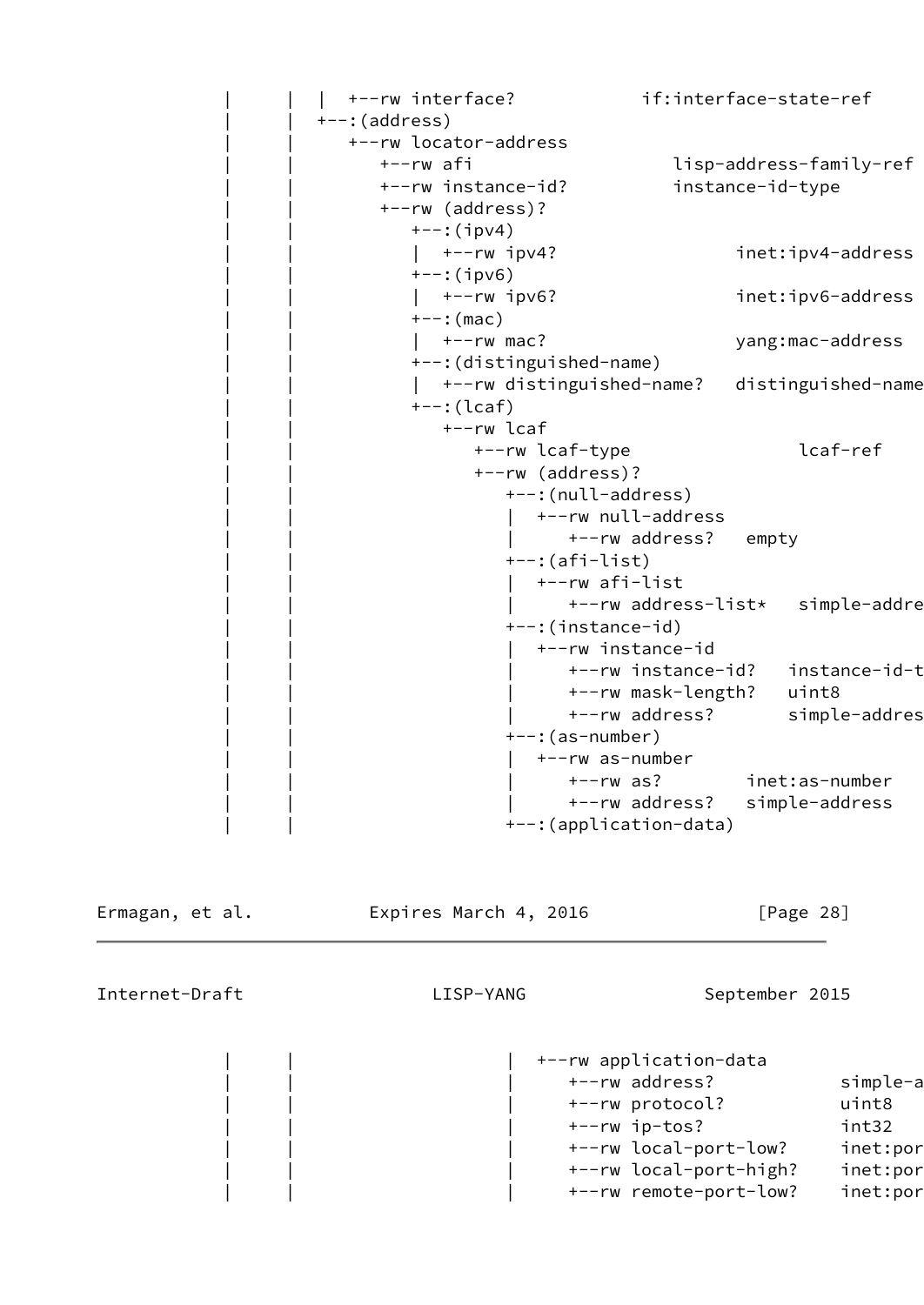+--rw remote-port-high? inet:port | | +--:(geo-coordinates) | | | +--rw geo-coordinates | | | +--rw latitude? bits | | | +--rw latitude-degrees? uint8 | | | +--rw latitude-minutes? uint8 | | | +--rw latitude-seconds? uint8 | | | +--rw longitude? bits | | | +--rw longitude-degrees? uint16 | | | +--rw longitude-minutes? uint8 | | | +--rw longitude-seconds? uint8 | | | +--rw altitude? int32 +--rw address? simple-+--: (nat-traversal) | | | +--rw nat-traversal | | | +--rw ms-udp-port? uint16 | | | +--rw etr-udp-port? uint16 +--rw global-etr-rloc? simple-a +--rw ms-rloc? simple-a +--rw private-etr-rloc? simple-a +--rw rtr-rlocs\* simple-a | | +--:(explicit-locator-path) | | | +--rw explicit-locator-path +--rw hop\* [address] +--rw address simple-addres | | | +--rw lrs-bits? bits +--: (sourc-dest-key) +--rw sourc-dest-key | | +--rw source? inet:ip-prefix | | +--rw dest? inet:ip-prefix | +--rw priority? uint8 | +--rw weight? uint8 | +--rw multicast-priority? uint8 | +--rw multicast-weight? uint8 +--rw record-ttl? uint32 +--rw want-map-notify? boolean +--rw proxy-reply? boolean +--rw registration-interval? uint16

Ermagan, et al. **Expires March 4, 2016** [Page 29]

<span id="page-32-0"></span>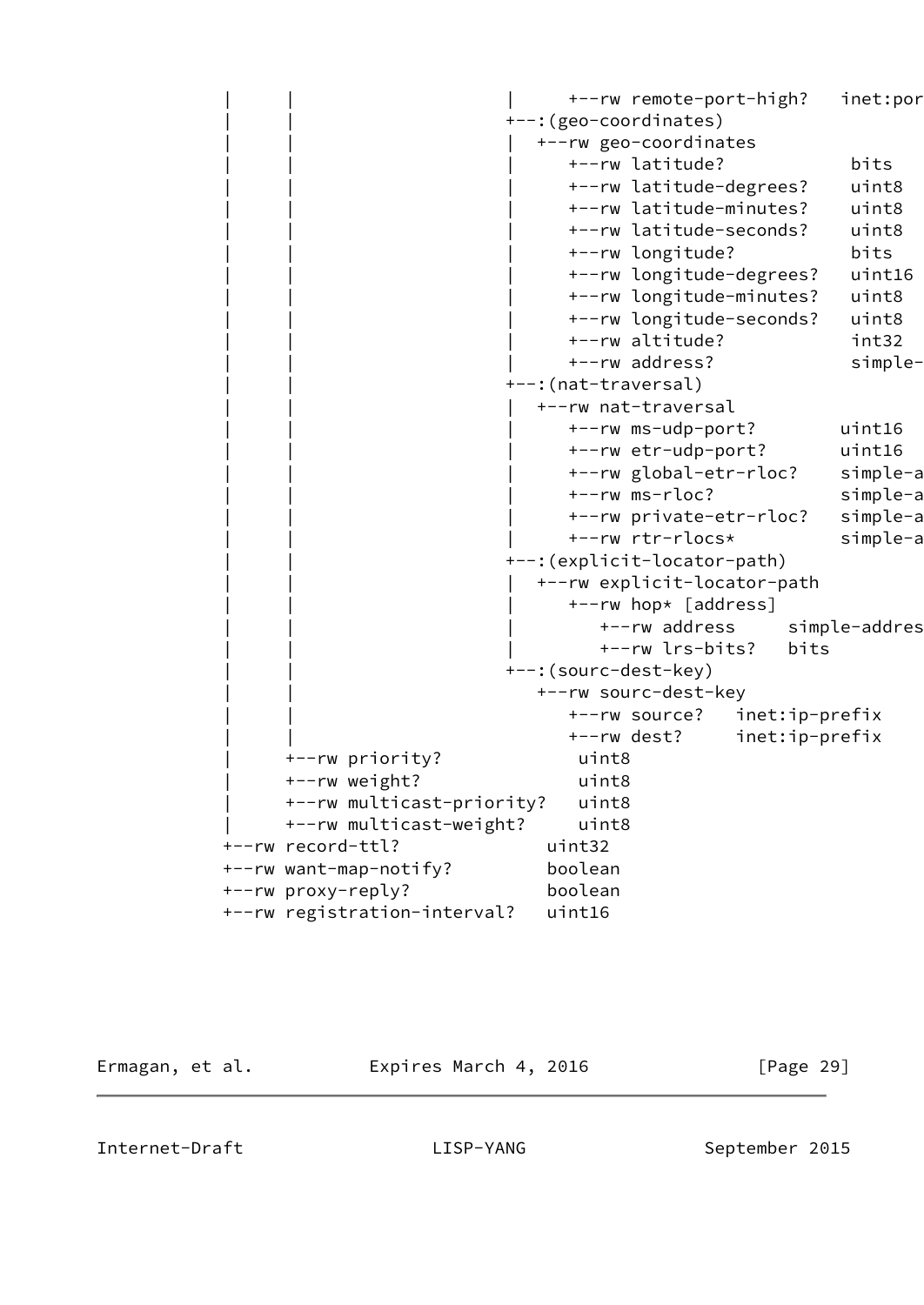```
4.2. Module Definition
```

```
 module lisp-etr {
   namespace "urn:ietf:params:xml:ns:yang:lisp-etr";
   prefix lisp-etr;
   import ietf-lisp {
     prefix lisp;
   }
   import lisp-address-types {
         prefix lcaf;
   }
   import ietf-inet-types {
     prefix inet;
   }
   organization
         "IETF LISP (Locator/ID Separation Protocol) Working Group";
   contact
     "lisp@ietf.org";
   description
     "This YANG module defines the generic configuration
      data for a LISP ETR. The module can be extended by vendors
      to define vendor-specific configuration parameters and
      policies.
      Copyright (c) 2015 IETF Trust and the persons identified as
      authors of the code. All rights reserved.
      Redistribution and use in source and binary forms, with or
      without modification, is permitted pursuant to, and subject
      to the license terms contained in, the Simplified BSD License
      Section 4.c of the IETF Trust's Legal Provisions
      Relating to IETF Documents
      (http://trustee.ietf.org/license-info).
      This version of this YANG module is part of RFC 6338; see
      the RFC itself for full legal notices.
     ";
   revision 2015-07-02 {
     description
       "Initial revision.";
     reference
       "https://tools.ietf.org/html/rfc6830";
   }
   identity etr {
     base lisp:lisp-device;
     description
       "LISP ETR.";
   }
```
<span id="page-33-0"></span>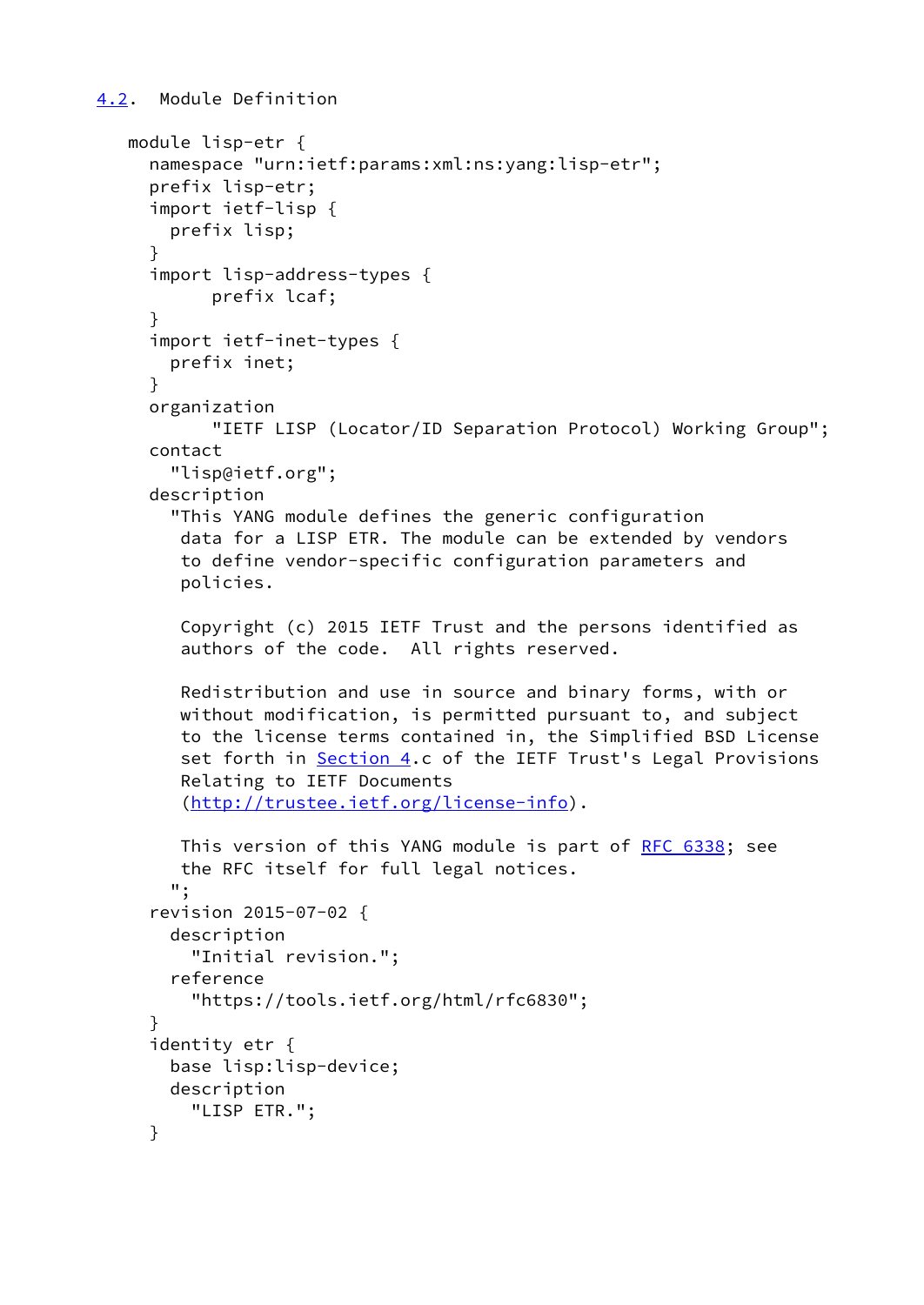```
Internet-Draft LISP-YANG September 2015
      augment "/lisp:lisp/lisp:devices/lisp:device" {
       when "lisp:type = lisp-etr:etr" {
         description
            "Augment is valid when LISP device type is ETR.";
       }
       description
          "This augments LISP devices list with ETR specific
          parameters.";
       container etr-cfg {
          presence "LISP ETR operation enabled";
          description
            "ETR configuration parameters.";
         container local-eids {
           description
              "EIDs served by the ETR.";
           list local-eid {
             key "id";
             min-elements 1;
             description
                "List of local EIDs.";
             leaf id {
               type lisp:eid-id;
               description
                  "Unique id of local EID.";
 }
             container eid-address {
               uses lcaf:lisp-address;
               description
                 "EID address in generic LISP address format.";
 }
             container map-servers {
               description
                  "Map-Servers configured for the ETR.";
               list map-server {
                 key "address";
                 description
                    "List of Map-Servers configured for the ETR.";
                 leaf address {
                   type inet:ip-address;
                   description
                      "Map-Server address.";
 }
                 leaf auth-key {
```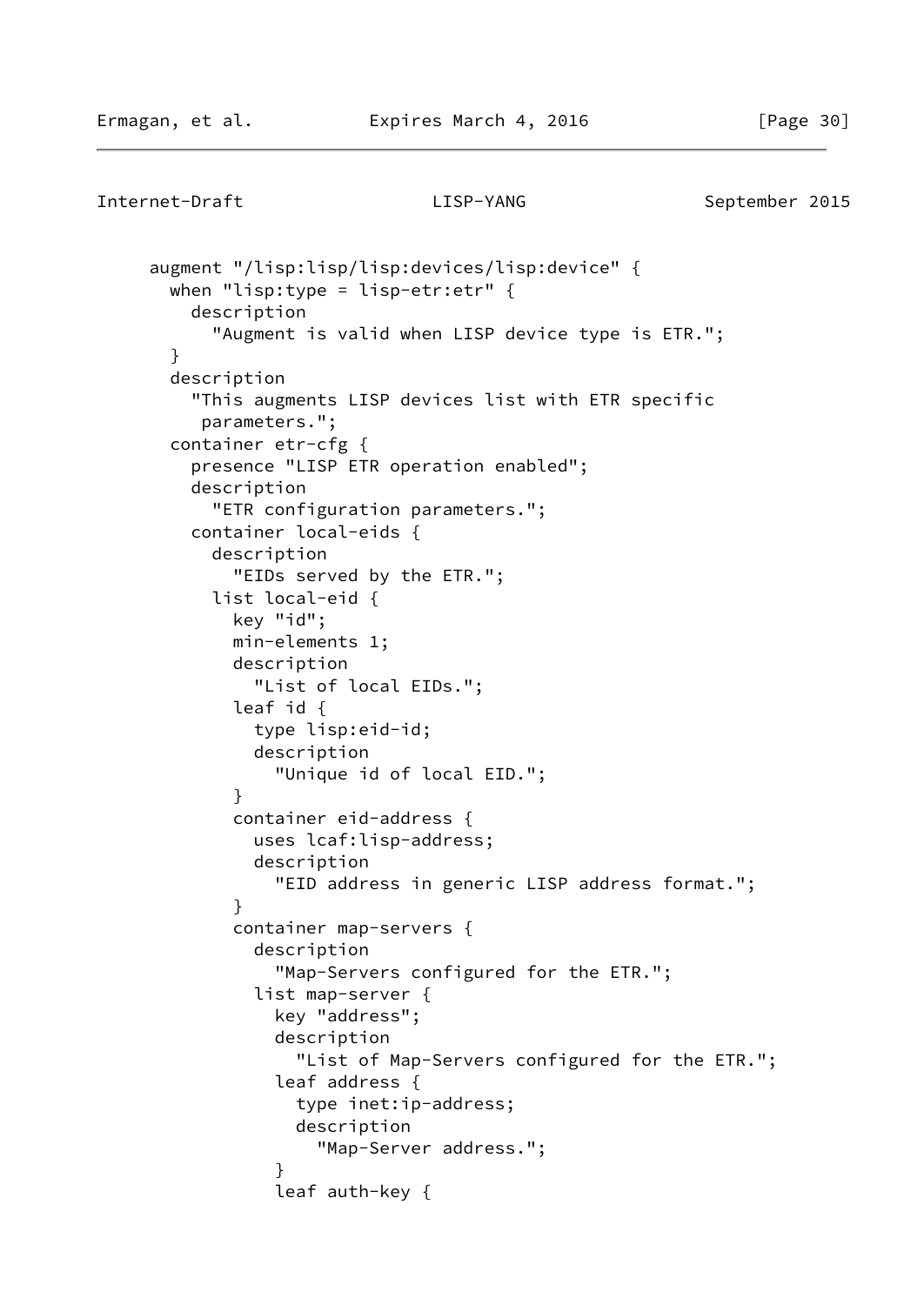```
 type string;
                  description
                    "Map-Server authentication key.";
 }
                leaf auth-key-type {
```
Ermagan, et al. **Expires March 4, 2016** [Page 31]

<span id="page-35-0"></span>

```
 type lisp:auth-key-type;
                  description
                    "Map-Server authentication type.";
 }
 }
 }
            container rlocs {
              uses lisp:locators;
              description
                "Locators mapped to local EID.";
 }
            leaf record-ttl {
              type uint32;
              description
                "Validity period of the EID to RLOCs mapping provided
                 in Map-Replies.";
 }
             leaf want-map-notify {
              type boolean;
              description
                "Flag which if set in a Map-Register requests that a
                 Map-Notify be sent in response.";
 }
             leaf proxy-reply {
              type boolean;
              description
                "Flag which if set in a Map-Register requests that the
                 Map-Server proxy Map-Replies for the ETR.";
 }
             leaf registration-interval {
              type uint16;
              units "seconds";
              default "60";
              description
                "Interval between consecutive Map-Register messages.";
 }
```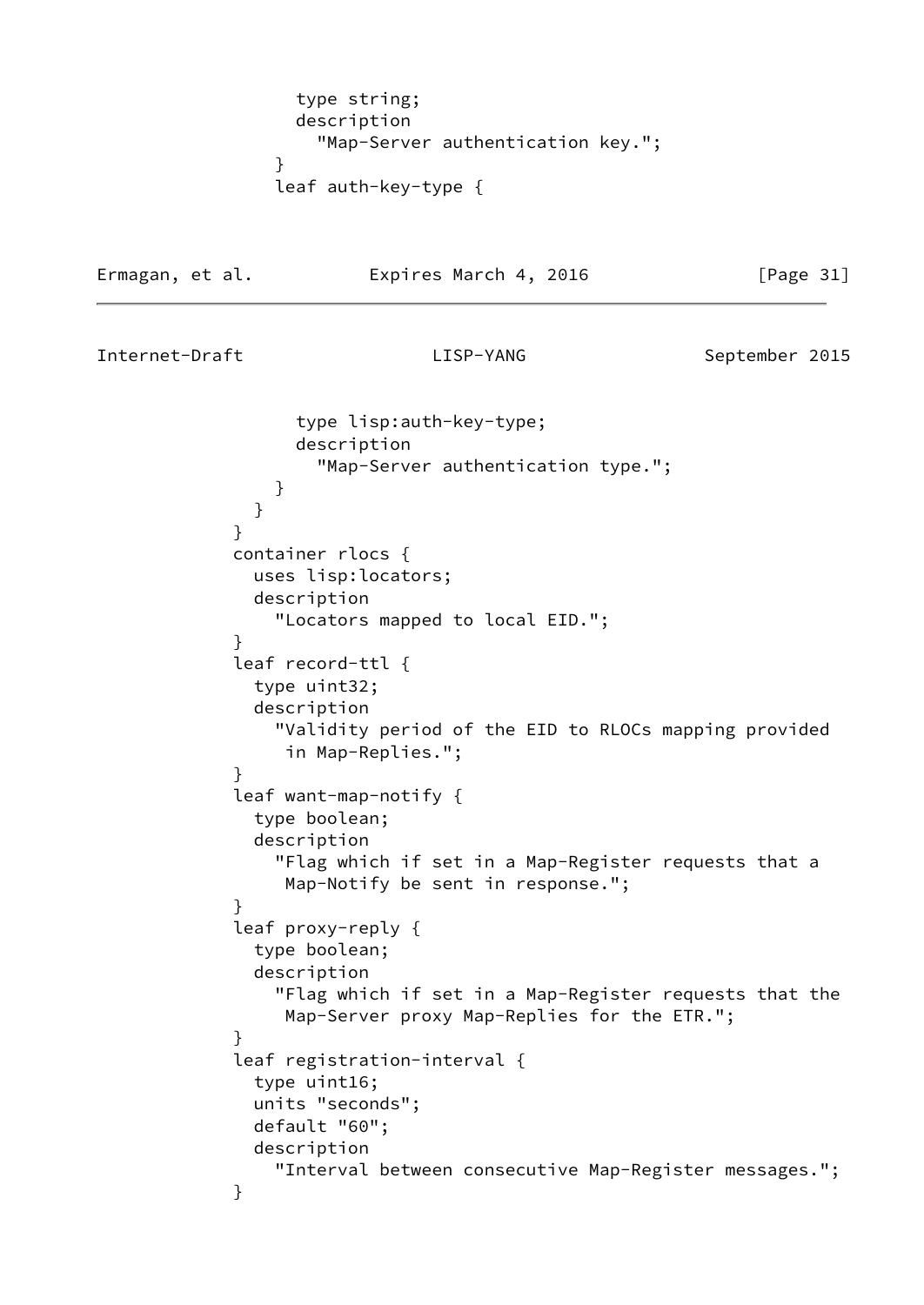} } } } }

<span id="page-36-0"></span>[5](#page-36-0). LISP Map Server Module

 This module captures the configuration data model of a LISP Map Server [\[RFC6833](https://datatracker.ietf.org/doc/pdf/rfc6833)]. The model also captures some operational data elements.

| Ermagan, et al. | Expires March 4, 2016 | [Page 32] |
|-----------------|-----------------------|-----------|
|                 |                       |           |

Internet-Draft LISP-YANG September 2015

<span id="page-36-1"></span>[5.1](#page-36-1). Module Structure

```
module: lisp-map-server
augment /lisp:lisp/lisp:devices/lisp:device:
   +--rw map-server-cfg!
      +--rw sites
         | +--rw site* [site-id]
            | +--rw site-id uint64
            | +--rw devices
               | +--rw device* [device-id]
                 | +--rw device-id uint64
                 | +--rw auth-key
                    | | +--rw auth-key-value? string
                    | | +--rw auth-key-type? lisp:auth-key-type
                  | +--rw eids
                   +--rw eid* [id]
                       | +--rw id lisp:eid-id
                       | +--rw eid-address
                          | | +--rw afi lisp-address-family-ref
                          | | +--rw instance-id? instance-id-type
                          | | +--rw (address)?
                            +--:(ipv4)
                            | +--rw ipv4? inet:ipv4-address
                            +--:(ipv6)
                            | +--rw ipv6? inet:ipv6-address
                            +--: (mac)
                            | +--rw mac? yang:mac-address
                             | | +--:(distinguished-name)
                            | +--rw distinguished-name? distinguished-name
```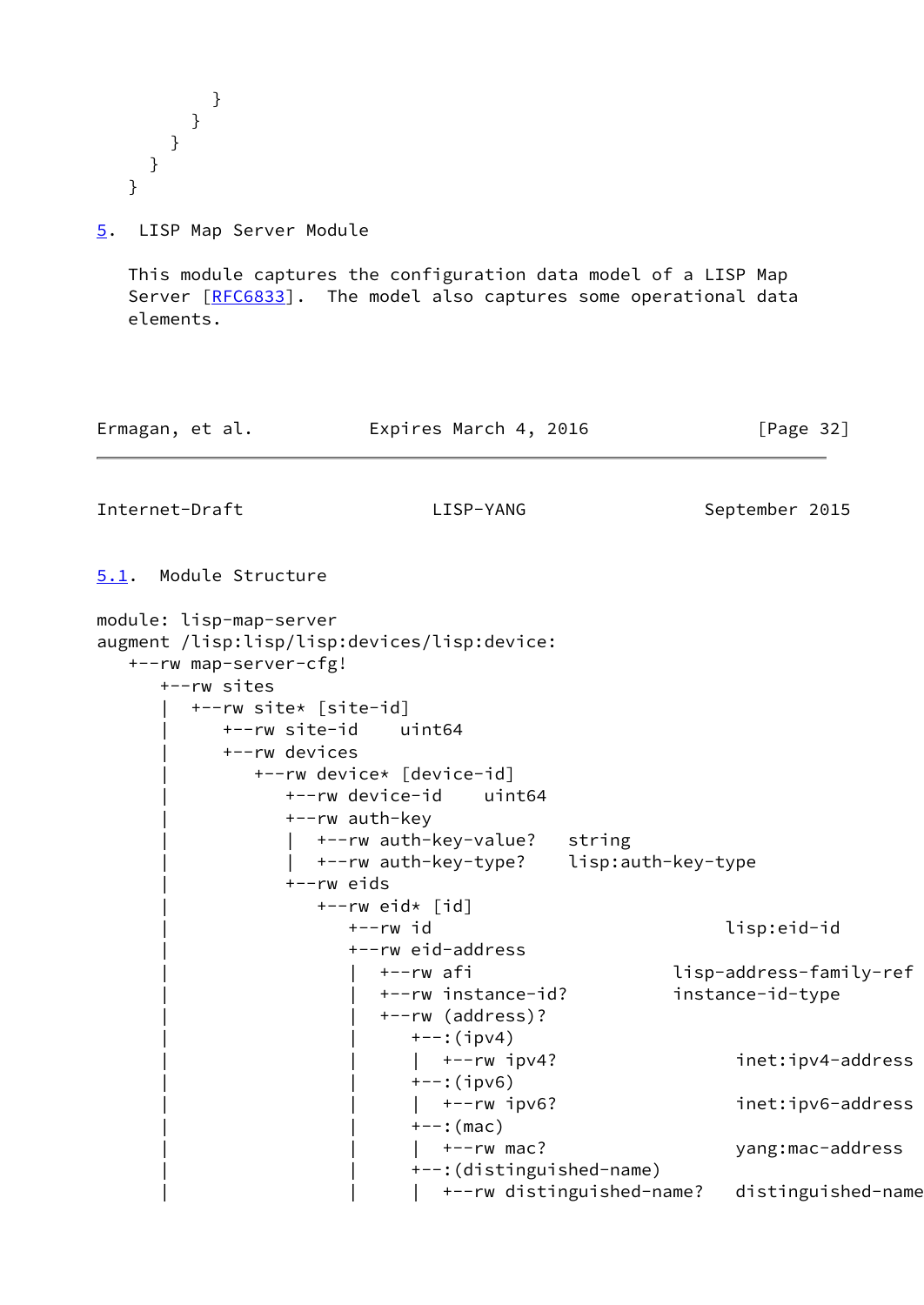| $+--$ : (lcaf)<br>+--rw lcaf<br>+--rw lcaf-type<br>+--rw (address)?<br>+--: (null-address)<br>+--:(afi-list)<br>+--rw afi-list |                   | lcaf-ref                                                                                                                                                                                                                                                                                                                                                                     |
|--------------------------------------------------------------------------------------------------------------------------------|-------------------|------------------------------------------------------------------------------------------------------------------------------------------------------------------------------------------------------------------------------------------------------------------------------------------------------------------------------------------------------------------------------|
| $---:(as-number)$<br>+--rw as-number                                                                                           |                   |                                                                                                                                                                                                                                                                                                                                                                              |
|                                                                                                                                |                   |                                                                                                                                                                                                                                                                                                                                                                              |
| Expires March 4, 2016<br>LISP-YANG                                                                                             | [Page $33$ ]      |                                                                                                                                                                                                                                                                                                                                                                              |
| +--rw ip-tos?<br>+--rw local-port-low?<br>+--rw local-port-high?                                                               |                   | simple-a<br>uint8<br>int32<br>inet:por                                                                                                                                                                                                                                                                                                                                       |
|                                                                                                                                | +--:(instance-id) | +--rw null-address<br>+--rw address? empty<br>+--rw address-list* simple-addre<br>+--rw instance-id<br>+--rw instance-id? instance-id-t<br>+--rw mask-length? uint8<br>+--rw address? simple-addres<br>+--rw as? inet:as-number<br>+--rw address? simple-address<br>September 2015<br>+--: (application-data)<br>+--rw application-data<br>+--rw address?<br>+--rw protocol? |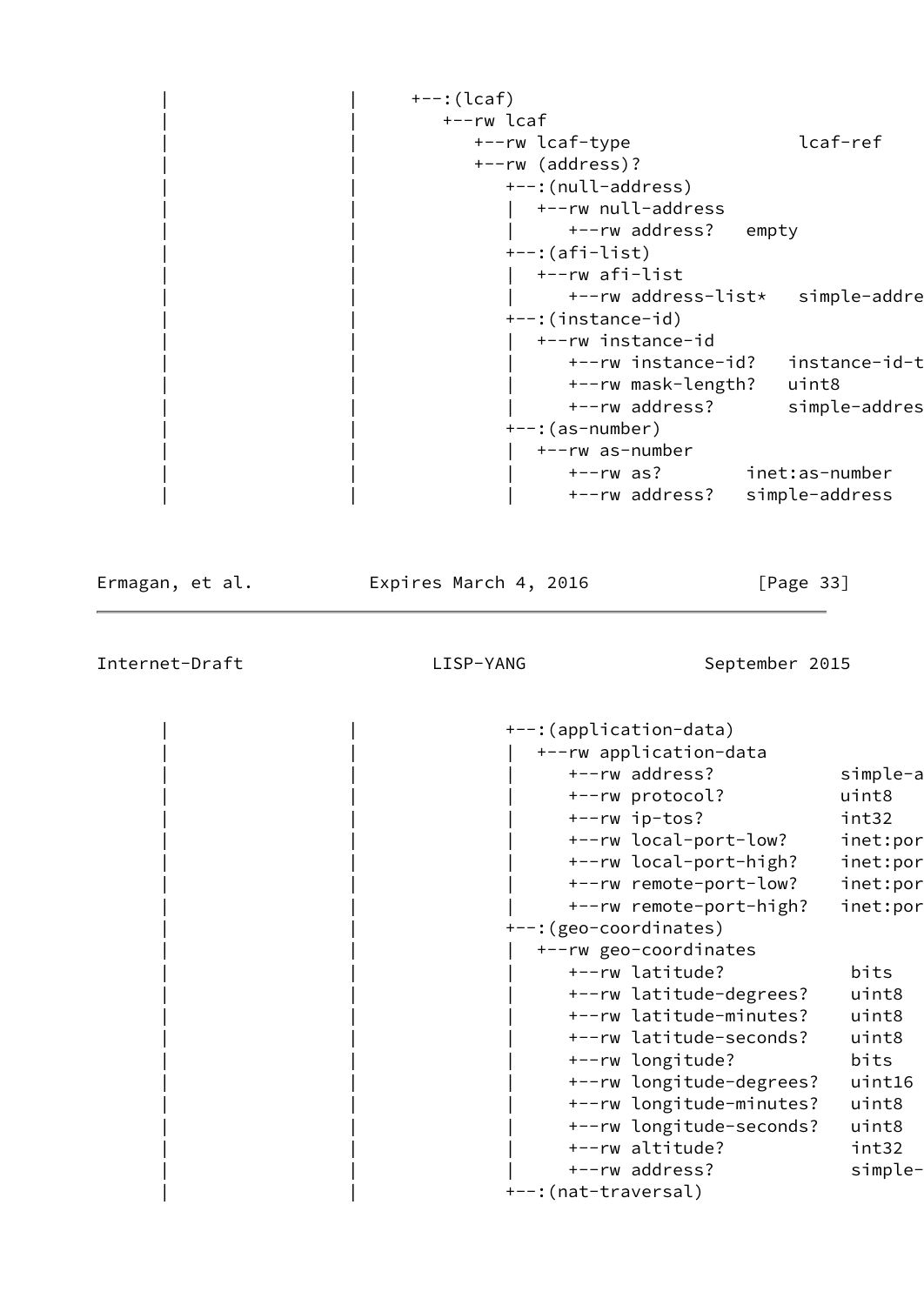| | | +--rw nat-traversal | | | +--rw ms-udp-port? uint16 | | | +--rw etr-udp-port? uint16 +--rw global-etr-rloc? simple-a +--rw ms-rloc? simple-a +--rw private-etr-rloc? simple-a +--rw rtr-rlocs\* simple-a | | +--:(explicit-locator-path) | | | +--rw explicit-locator-path +--rw hop\* [address] +--rw address simple-addres | | | +--rw lrs-bits? bits +--:(sourc-dest-key) +--rw sourc-dest-key | | +--rw source? inet:ip-prefix | | +--rw dest? inet:ip-prefix | +--rw more-specifics-accepted? boolean | +--rw mapping-expiration-timeout? int16 +--rw static-mappings | +--rw mapping\* [id] | +--rw id eid-id | +--rw eid | | +--rw afi lisp-address-family-ref | | +--rw instance-id? instance-id-type | | +--rw (address)? | | +--:(ipv4)

Ermagan, et al. **Expires March 4, 2016** [Page 34]

```
| +-rw ipv4? inet:ipv4-address
+--:(ipv6)
 | | | +--rw ipv6? inet:ipv6-address
+--: (mac)
| +--rw mac? yang:mac-address
 | | +--:(distinguished-name)
| +--rw distinguished-name? distinguished-name
 | | +--:(lcaf)
    | | +--rw lcaf
      | | +--rw lcaf-type lcaf-ref
      | | +--rw (address)?
         | | +--:(null-address)
            | | | +--rw null-address
              +--rw address? empty
        +--: (afi-list)
```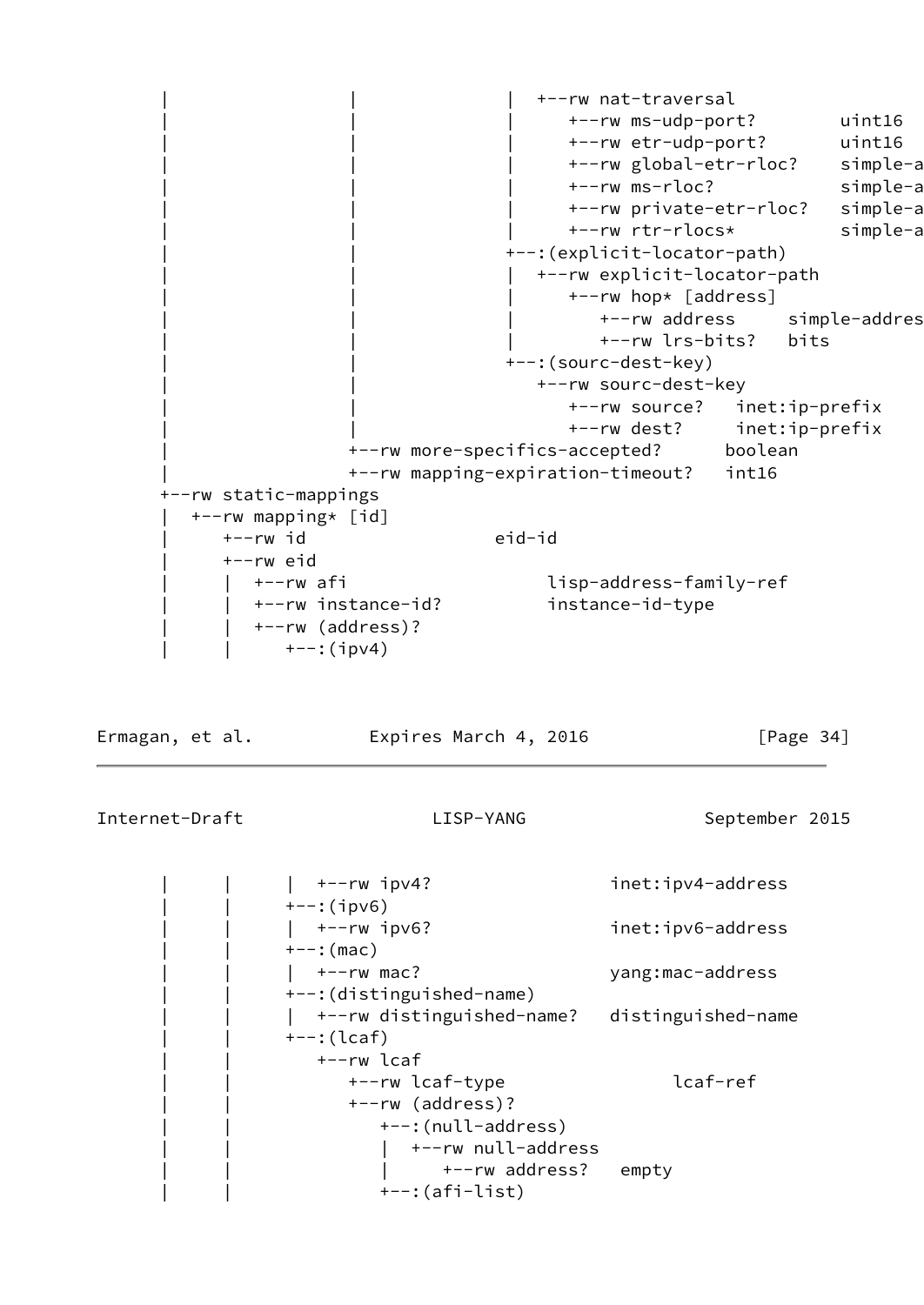```
 | | | +--rw afi-list
       | | | +--rw address-list* simple-address
 | | +--:(instance-id)
    | | | +--rw instance-id
       | | | +--rw instance-id? instance-id-type
       | | | +--rw mask-length? uint8
       | | | +--rw address? simple-address
 | | +--:(as-number)
    | | | +--rw as-number
       | | | +--rw as? inet:as-number
       | | | +--rw address? simple-address
 | | +--:(application-data)
    | | | +--rw application-data
       | | | +--rw address? simple-address
       | | | +--rw protocol? uint8
       | | | +--rw ip-tos? int32
       | | | +--rw local-port-low? inet:port-number
       | | | +--rw local-port-high? inet:port-number
       | | | +--rw remote-port-low? inet:port-number
       | | | +--rw remote-port-high? inet:port-number
 | | +--:(geo-coordinates)
    | | | +--rw geo-coordinates
       | | | +--rw latitude? bits
       | | | +--rw latitude-degrees? uint8
       | | | +--rw latitude-minutes? uint8
       | | | +--rw latitude-seconds? uint8
       | | | +--rw longitude? bits
       | | | +--rw longitude-degrees? uint16
       | | | +--rw longitude-minutes? uint8
       | | | +--rw longitude-seconds? uint8
       | | | +--rw altitude? int32
       | | | +--rw address? simple-address
+--: (nat-traversal)
```
Ermagan, et al. Expires March 4, 2016 [Page 35]

Internet-Draft LISP-YANG September 2015

 | | | +--rw nat-traversal | | | +--rw ms-udp-port? uint16 | | | +--rw etr-udp-port? uint16 | | | +--rw global-etr-rloc? simple-address | | | +--rw ms-rloc? simple-address | | | +--rw private-etr-rloc? simple-address | | | +--rw rtr-rlocs\* simple-address | | +--:(explicit-locator-path)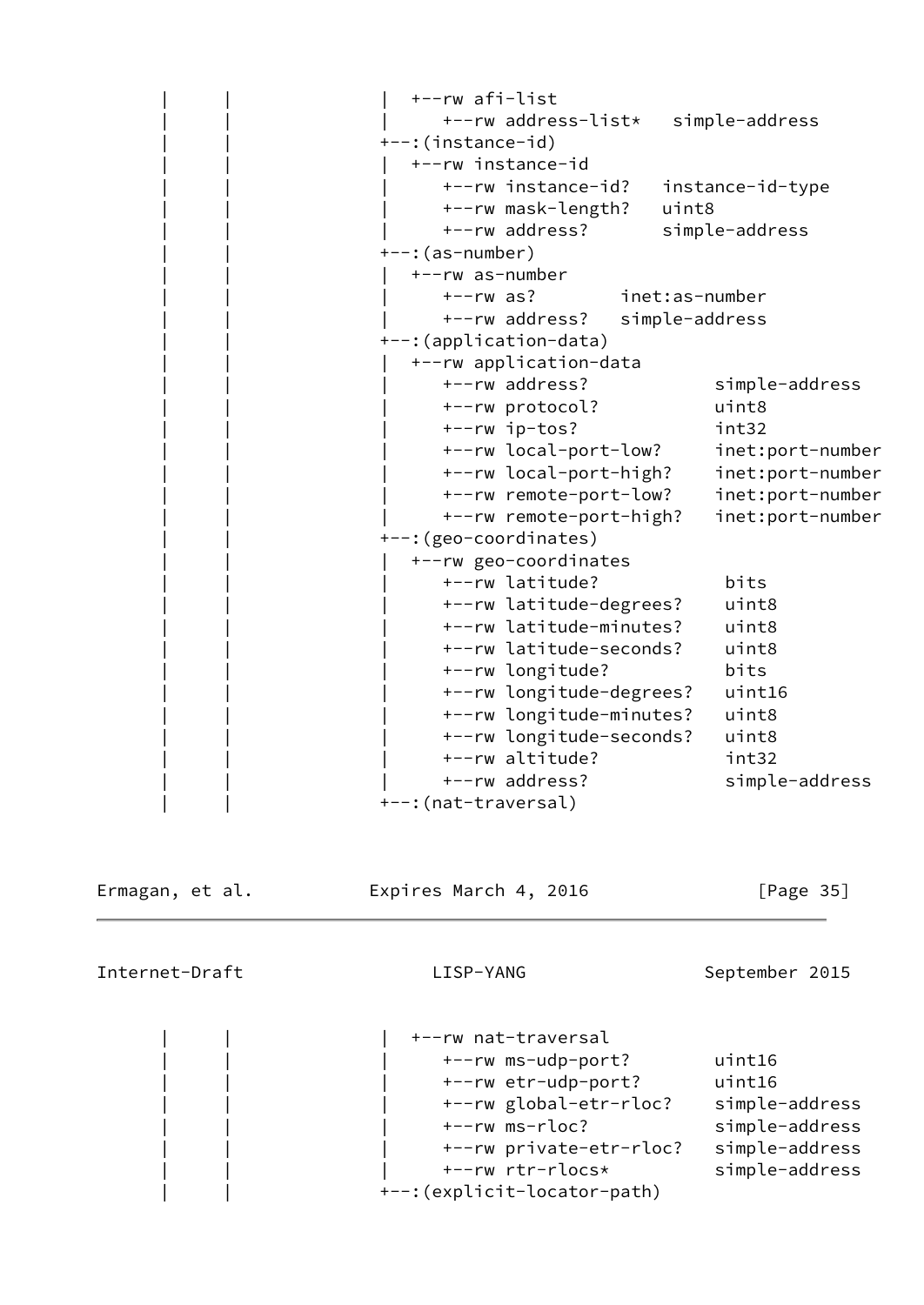```
 | | | +--rw explicit-locator-path
                    +--rw hop* [address]
                        | | | +--rw address simple-address
                        | | | +--rw lrs-bits? bits
               | | +--:(sourc-dest-key)
                 +--rw sourc-dest-key
                     | | +--rw source? inet:ip-prefix
                     | | +--rw dest? inet:ip-prefix
 | +--rw ttl? uint32
 | +--rw authoritative? bits
 | +--rw (locator-list)?
   | +--:(negative-mapping)
   | +--rw map-reply-action? map-reply-action
    | +--:(positive-mapping)
       | +--rw rlocs
         | +--rw rloc* [id]
           +--rw id string
            | +--rw (address-type)?
               | | +--:(interface-name)
              | +--rw interface? if:interface-state-re
              +-:(address)
                  | | +--rw locator-address
                    +--rw afi lisp-address-famil+
                     | | +--rw instance-id? instance-id-type
                     | | +--rw (address)?
                       +--:(ipv4)
                       | +--rw ipv4? inet:ipv4-ad
                        | | +--:(ipv6)
                       | +--rw ipv6? inet:ipv6-ad
                       +--: (mac)
                       | +--rw mac? yang:mac-add
                        | | +--:(distinguished-name)
                       | +--rw distinguished-name? distinguishe
                       +-:({\text{leaf}}) | | +--rw lcaf
                             +--rw lcaf-type lcaf-r
                              | | +--rw (address)?
                                 | | +--:(null-address)
                                    | | | +--rw null-address
                                       | | | +--rw address? empty
```
Ermagan, et al. **Expires March 4, 2016** [Page 36] Internet-Draft LISP-YANG September 2015 | | +--:(afi-list)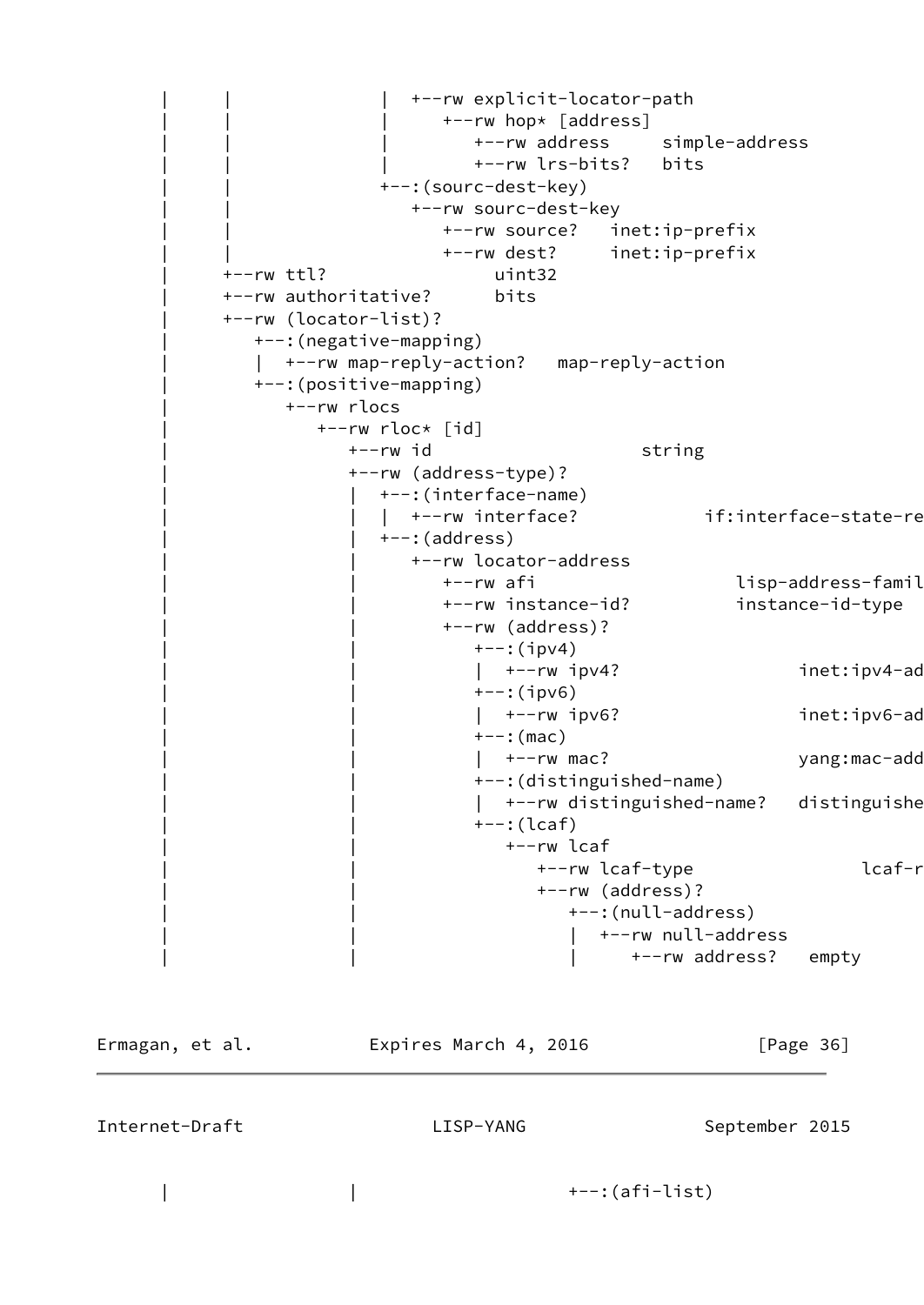```
 | | | +--rw afi-list
      +--rw address-list* simple
 | | +--:(instance-id)
   | | | +--rw instance-id
      +--rw instance-id? instanc
       | | | +--rw mask-length? uint8
      +--rw address? simple-
 | | +--:(as-number)
    | | | +--rw as-number
      +--rw as? inet:as-num
      +--rw address? simple-addr
 | | +--:(application-data)
    | | | +--rw application-data
      +--rw address? simple-
      +--rw protocol? ui
      +--rw ip-tos? in
      +--rw local-port-low? in
      +--rw local-port-high? in
      +--rw remote-port-low? in
      +--rw remote-port-high? in
 | | +--:(geo-coordinates)
    | | | +--rw geo-coordinates
      +--rw latitude? b
      +--rw latitude-degrees? u
      +--rw latitude-minutes? u
      +--rw latitude-seconds? u
      +--rw longitude? b
      +--rw longitude-degrees? u
      +--rw longitude-minutes? u
      +--rw longitude-seconds? u
      +--rw altitude? intactional intervals
      +--rw address? simple-
+--: (nat-traversal)
    | | | +--rw nat-traversal
     +--rw ms-udp-port? ui
      +--rw etr-udp-port? ui
      +--rw global-etr-rloc? sim
      +--rw ms-rloc? si
      +--rw private-etr-rloc? si
      +--rw rtr-rlocs* simpless
 | | +--:(explicit-locator-path)
    | | | +--rw explicit-locator-path
      +--rw hop* [address]
         +--rw address simple-
          | | | +--rw lrs-bits? bits
 | | +--:(sourc-dest-key)
    | | +--rw sourc-dest-key
```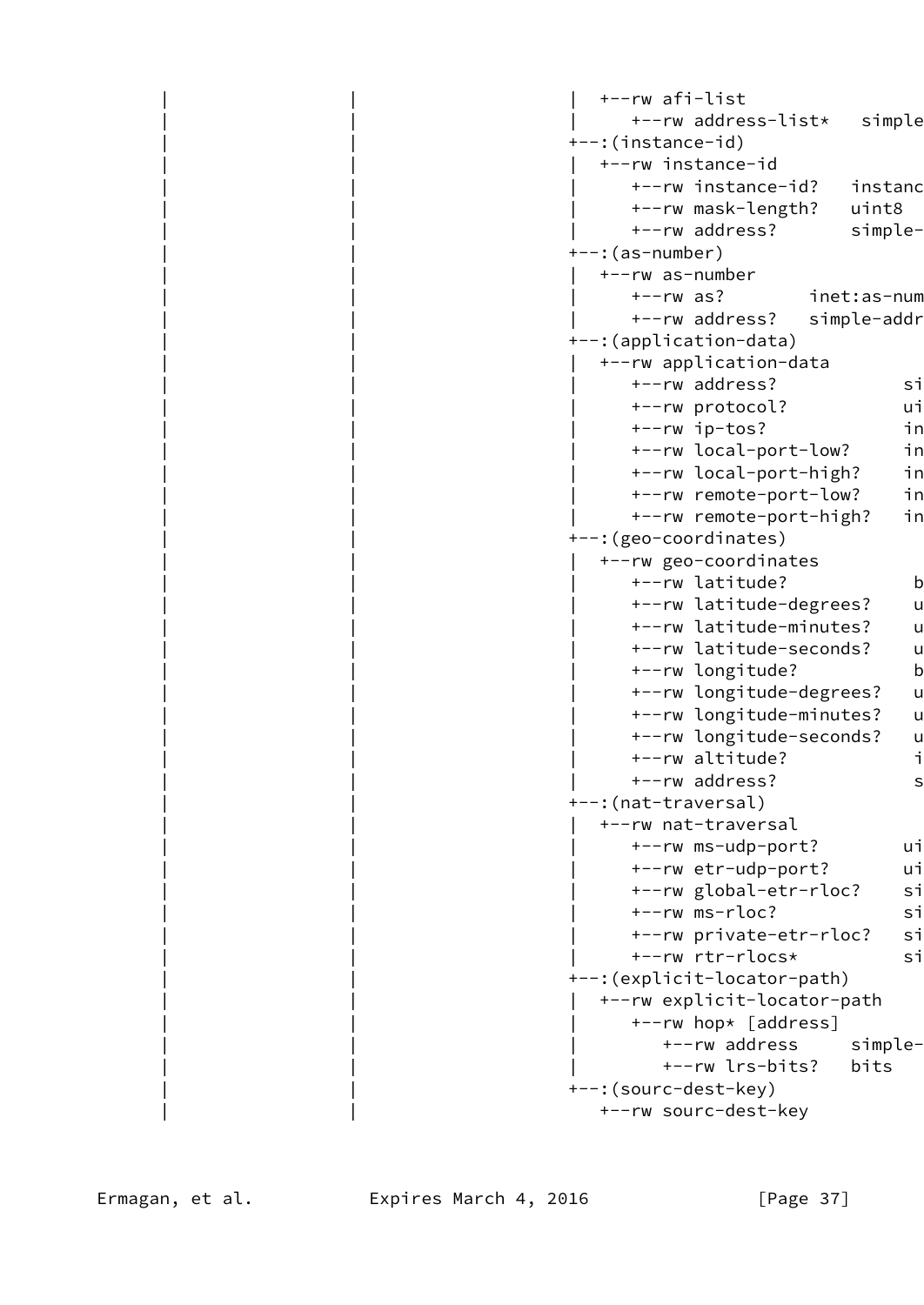```
+--rw source? inet:ip-pref
                                            +--rw dest? inet:ip-pref
                  | +--rw priority? uint8
                  | +--rw weight? uint8
                  | +--rw multicast-priority? uint8
                  | +--rw multicast-weight? uint8
 +--rw (mapping-system)
   +--:(ddt-mapping-system)
      | +--rw ddt-mapping-system!
         | +--rw ddt-root* inet:ip-address
         | +--rw authoritative-eids
            | +--rw authoritative-eid* [id]
               | +--rw id lisp:eid-id
               | +--rw eid-address
                  | +--rw afi lisp-address-family-ref
                  | +--rw instance-id? instance-id-type
                  | +--rw (address)?
                    +--:(ipv4)
                     | | +--rw ipv4? inet:ipv4-address
                    +--:(ipv6)
                        | | +--rw ipv6? inet:ipv6-address
                    +--: (mac)
                    | +--rw mac? yang:mac-address
                     | +--:(distinguished-name)
                        | | +--rw distinguished-name? distinguished-name
                     | +--:(lcaf)
                        | +--rw lcaf
                           | +--rw lcaf-type lcaf-ref
                           | +--rw (address)?
                              | +--:(null-address)
                                 | | +--rw null-address
                                    | | +--rw address? empty
                              | +--:(afi-list)
                                 | | +--rw afi-list
                                    | | +--rw address-list* simple-address
                              | +--:(instance-id)
                                 | | +--rw instance-id
                                    | | +--rw instance-id? instance-id-type
                                    | | +--rw mask-length? uint8
                                    | | +--rw address? simple-address
                             +--: (as-number)
                                 | | +--rw as-number
                                    | | +--rw as? inet:as-number
                                    | | +--rw address? simple-address
                              | +--:(application-data)
                                 | | +--rw application-data
```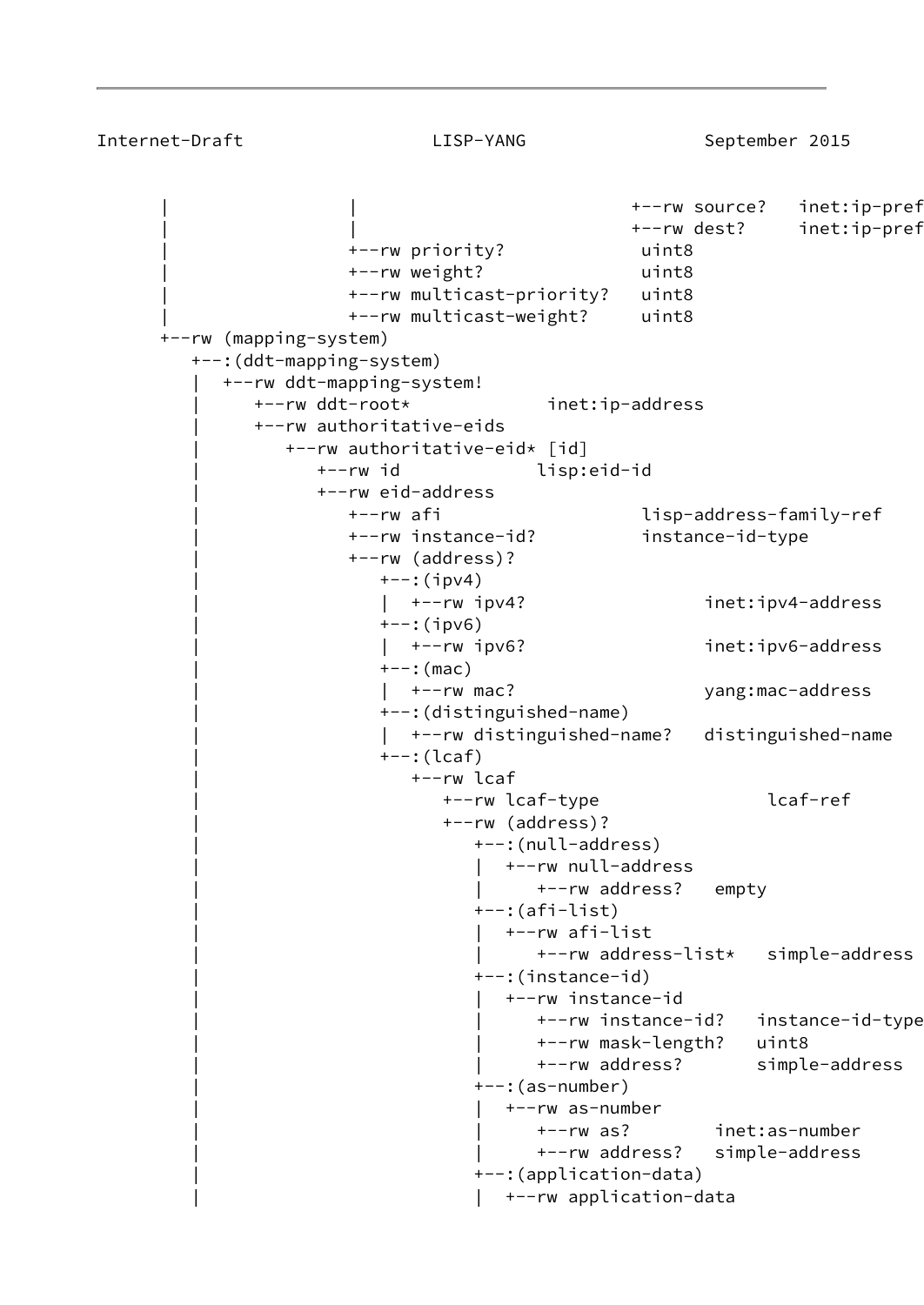| +--rw address?  | simple-addr |
|-----------------|-------------|
| +--rw protocol? | uint8       |
|                 |             |

Ermagan, et al. Expires March 4, 2016 [Page 38]

|                                                    |                              | +--rw ip-tos?               |                | int32          |
|----------------------------------------------------|------------------------------|-----------------------------|----------------|----------------|
|                                                    |                              | +--rw local-port-low?       |                | inet:port-n    |
|                                                    |                              | +--rw local-port-high?      |                | inet:port-n    |
|                                                    |                              | +--rw remote-port-low?      |                | inet:port-n    |
|                                                    |                              | +--rw remote-port-high?     |                | inet:port-n    |
|                                                    | +--: (geo-coordinates)       |                             |                |                |
|                                                    |                              | +--rw geo-coordinates       |                |                |
|                                                    |                              | +--rw latitude?             |                | bits           |
|                                                    |                              | +--rw latitude-degrees?     |                | uint8          |
|                                                    |                              | +--rw latitude-minutes?     |                | uint8          |
|                                                    |                              | +--rw latitude-seconds?     |                | uint8          |
|                                                    |                              | +--rw longitude?            |                | bits           |
|                                                    |                              | +--rw longitude-degrees?    |                | uint16         |
|                                                    |                              | +--rw longitude-minutes?    |                | uint8          |
|                                                    |                              | +--rw longitude-seconds?    |                | uint8          |
|                                                    |                              | +--rw altitude?             |                | int32          |
|                                                    |                              | +--rw address?              |                | simple-add     |
|                                                    | +--:(nat-traversal)          |                             |                |                |
|                                                    |                              | +--rw nat-traversal         |                |                |
|                                                    |                              | +--rw ms-udp-port?          |                | uint16         |
|                                                    |                              | +--rw etr-udp-port?         |                | uint16         |
|                                                    |                              | +--rw global-etr-rloc?      |                | simple-addr    |
|                                                    |                              | +--rw ms-rloc?              |                | simple-addr    |
|                                                    |                              | +--rw private-etr-rloc?     |                | simple-addr    |
|                                                    |                              | +--rw rtr-rlocs*            |                | simple-addr    |
|                                                    | +--: (explicit-locator-path) |                             |                |                |
|                                                    |                              | +--rw explicit-locator-path |                |                |
|                                                    |                              | +--rw hop* [address]        |                |                |
|                                                    |                              | +--rw address               |                | simple-address |
|                                                    |                              | +--rw lrs-bits?             | bits           |                |
|                                                    | +--: (sourc-dest-key)        |                             |                |                |
|                                                    |                              | +--rw sourc-dest-key        |                |                |
|                                                    |                              | +--rw source?               | inet:ip-prefix |                |
|                                                    |                              | +--rw dest?                 | inet:ip-prefix |                |
| +--: (alt-mapping-system)                          |                              |                             |                |                |
| +--rw alt-mapping-system!                          |                              |                             |                |                |
| augment /lisp:lisp-state/lisp:devices/lisp:device: |                              |                             |                |                |
| +--ro ms-state                                     |                              |                             |                |                |
| +--ro registered-mappings                          |                              |                             |                |                |
|                                                    |                              |                             |                |                |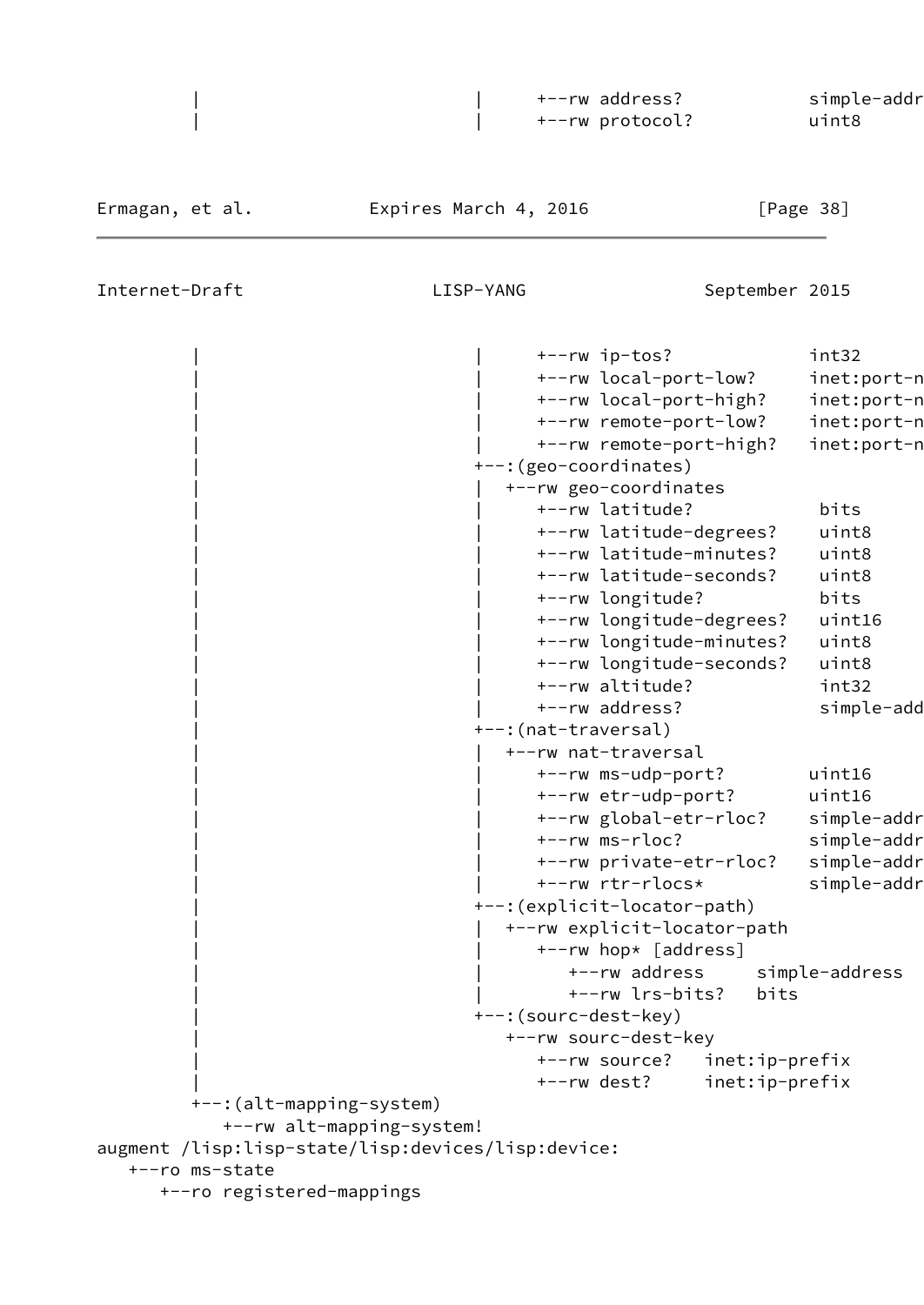| +--ro mapping* [id] |                         |
|---------------------|-------------------------|
| $+--ro$ id          | eid-id                  |
| $+--ro$ eid         |                         |
| +--ro afi           | lisp-address-family-ref |
| +--ro instance-id?  | instance-id-type        |
| +--ro (address)?    |                         |
| $+--$ : (ipv4)      |                         |
| $\vert$ +--ro ipv4? | inet:ipv4-address       |
| $+--: (ipv6)$       |                         |

Ermagan, et al. **Expires March 4, 2016** [Page 39]

Internet-Draft LISP-YANG September 2015

 | | +--ro ipv6? inet:ipv6-address  $+--:$  (mac) |  $+--$ ro mac? yang:mac-address | +--:(distinguished-name) | | +--ro distinguished-name? distinguished-name  $+--: (lcaf)$  | +--ro lcaf | +--ro lcaf-type lcaf-ref | +--ro (address)? | +--:(null-address) | | +--ro null-address +--ro address? empty | +--:(afi-list) | | +--ro afi-list | | +--ro address-list\* simple-address | +--:(instance-id) | | +--ro instance-id | | +--ro instance-id? instance-id-type | | +--ro mask-length? uint8 | | +--ro address? simple-address | +--:(as-number) | | +--ro as-number | | +--ro as? inet:as-number | | +--ro address? simple-address | +--:(application-data) | | +--ro application-data | | +--ro address? simple-address | | +--ro protocol? uint8 | | +--ro ip-tos? int32 | | +--ro local-port-low? inet:port-number | | +--ro local-port-high? inet:port-number | | +--ro remote-port-low? inet:port-number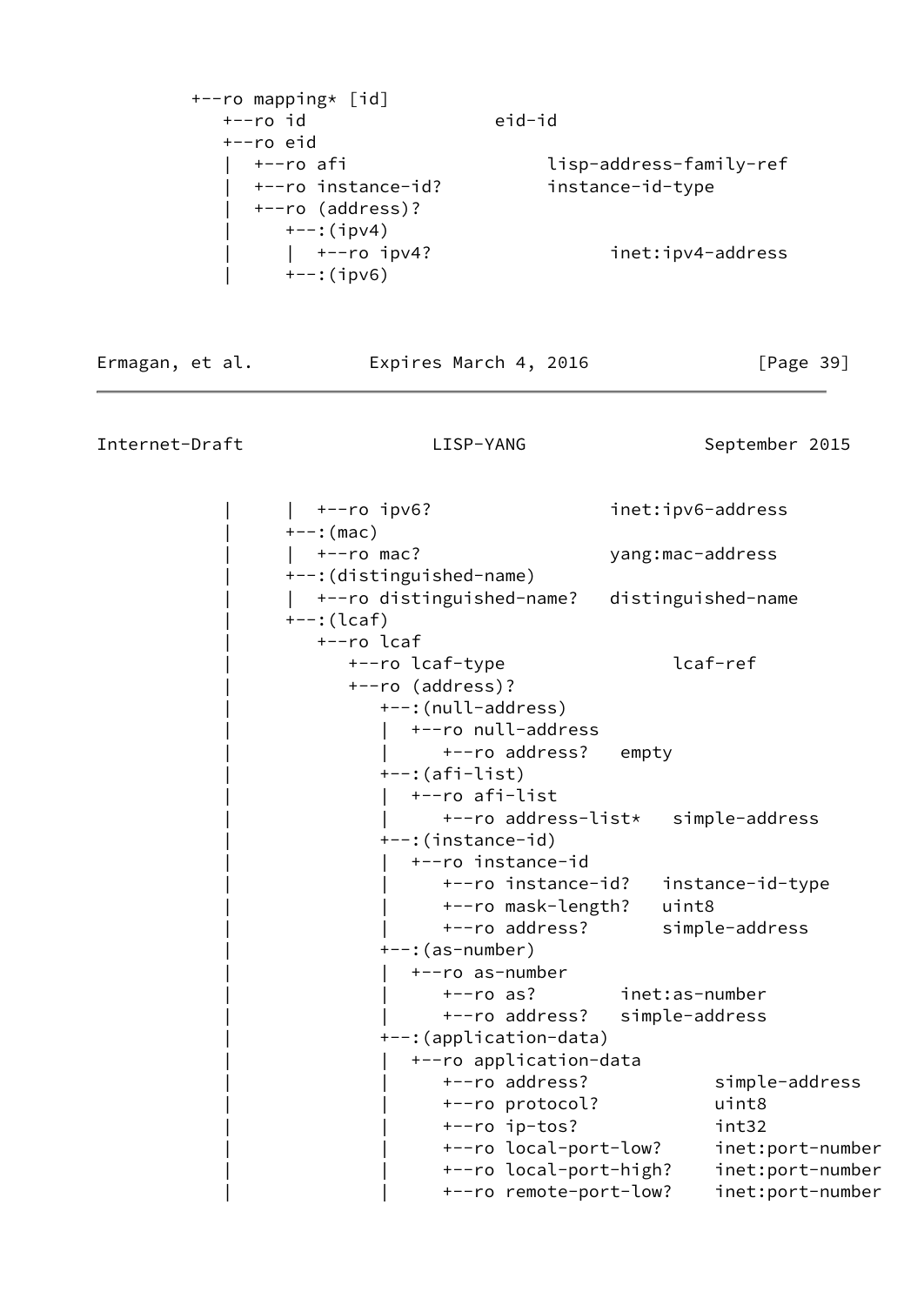| +--ro remote-port-high?  | inet:port-number |
|--------------------------|------------------|
| +--: (geo-coordinates)   |                  |
| +--ro geo-coordinates    |                  |
| +--ro latitude?          | bits             |
| +--ro latitude-degrees?  | uint8            |
| +--ro latitude-minutes?  | uint8            |
| +--ro latitude-seconds?  | uint8            |
| +--ro longitude?         | bits             |
| +--ro longitude-degrees? | uint16           |
| +--ro longitude-minutes? | uint8            |
| +--ro longitude-seconds? | uint8            |
| +--ro altitude?          | int32            |
| +--ro address?           | simple-address   |
| +--: (nat-traversal)     |                  |
| +--ro nat-traversal      |                  |
| +--ro ms-udp-port?       | uint16           |
|                          |                  |

Ermagan, et al. **Expires March 4, 2016** [Page 40]

Internet-Draft LISP-YANG September 2015

 | | +--ro etr-udp-port? uint16 | | +--ro global-etr-rloc? simple-address | | +--ro ms-rloc? simple-address | | +--ro private-etr-rloc? simple-address | | +--ro rtr-rlocs\* simple-address | +--:(explicit-locator-path) | | +--ro explicit-locator-path +--ro hop\* [address] | | +--ro address simple-address | | +--ro lrs-bits? bits | +--:(sourc-dest-key) | +--ro sourc-dest-key | +--ro source? inet:ip-prefix | +--ro dest? inet:ip-prefix +--ro ttl? uint32 +--ro authoritative? bits +--ro (locator-list)? +--:(negative-mapping) | +--ro map-reply-action? map-reply-action +--:(positive-mapping) +--ro rlocs +--ro rloc\* [id] +--ro id string +--ro (address-type)? | +--:(interface-name)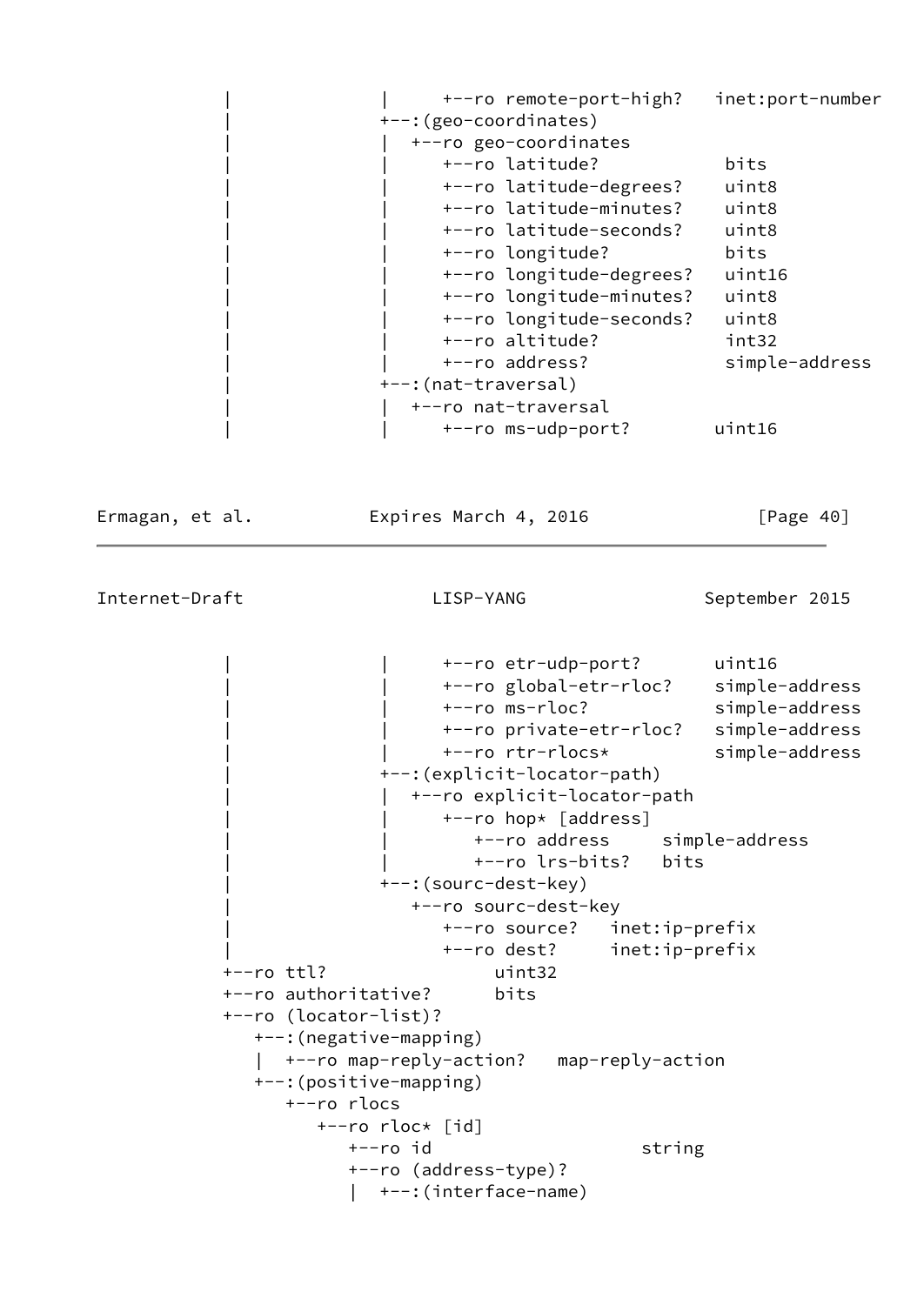```
| +--ro interface? if:interface-state-re
+--: (address)
   | +--ro locator-address
     +--ro afi lisp-address-famil+
      | +--ro instance-id? instance-id-type
      | +--ro (address)?
        +--:(ipv4)
        | +--ro ipv4? inet:ipv4-ad
        +--:(ipv6)
        | +--ro ipv6? inet:ipv6-ad
        +--: (mac)
        | +--ro mac? yang:mac-add
         | +--:(distinguished-name)
        | +--ro distinguished-name? distinguishe
        +-:({\text{leaf}}) | +--ro lcaf
             +--ro lcaf-type lcaf-r
              | +--ro (address)?
                 | +--:(null-address)
                   | | +--ro null-address
                     +--ro address? empty
                 | +--:(afi-list)
                 | | +--ro afi-list
```
Ermagan, et al. Expires March 4, 2016 [Page 41]

```
+--ro address-list* simple
 | +--:(instance-id)
   | | +--ro instance-id
     +--ro instance-id? instanc
      | | +--ro mask-length? uint8
     +--ro address? simple-
 | +--:(as-number)
   | | +--ro as-number
     +--ro as? inet:as-num
     +--ro address? simple-addr
 | +--:(application-data)
   | | +--ro application-data
     +--ro address? si
     +--ro protocol? ui
     +--ro ip-tos? in
     +--ro local-port-low? in
     +--ro local-port-high? in
     +--ro remote-port-low? in
```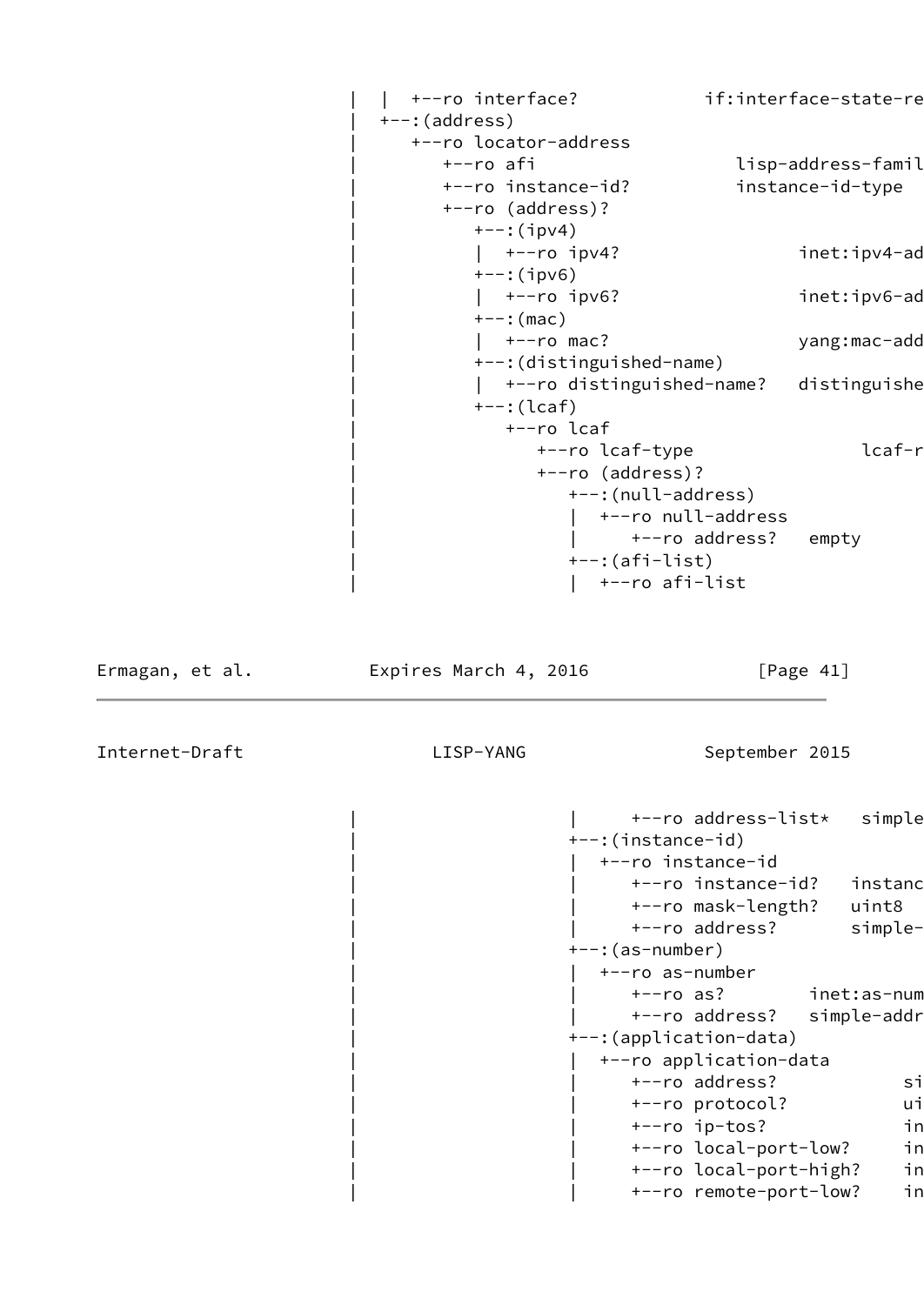+--ro remote-port-high? in | +--:(geo-coordinates) | | +--ro geo-coordinates +--ro latitude? bitsource +--ro latitude-degrees? u +--ro latitude-minutes? u +--ro latitude-seconds? u +--ro longitude? b +--ro longitude-degrees? u +--ro longitude-minutes? u +--ro longitude-seconds? u +--ro altitude? intactional intervals +--ro address? simple- | +--:(nat-traversal) | | +--ro nat-traversal +--ro ms-udp-port? ui +--ro etr-udp-port? ui +--ro global-etr-rloc? sim +--ro ms-rloc? si +--ro private-etr-rloc? si +--ro rtr-rlocs\* si | +--:(explicit-locator-path) | | +--ro explicit-locator-path +--ro hop\* [address] +--ro address simple- | | +--ro lrs-bits? bits | +--:(sourc-dest-key) | +--ro sourc-dest-key +--ro source? inet:ip-pref +--ro dest? inet:ip-pref

Ermagan, et al. **Expires March 4, 2016** [Page 42]

Internet-Draft LISP-YANG September 2015

 +--ro priority? uint8 +--ro weight? uint8 +--ro multicast-priority? uint8 +--ro multicast-weight? uint8

<span id="page-47-0"></span>[5.2](#page-47-0). Module Definition

```
 module lisp-map-server {
   namespace "urn:ietf:params:xml:ns:yang:lisp-map-server";
   prefix lisp-ms;
   import ietf-lisp {
```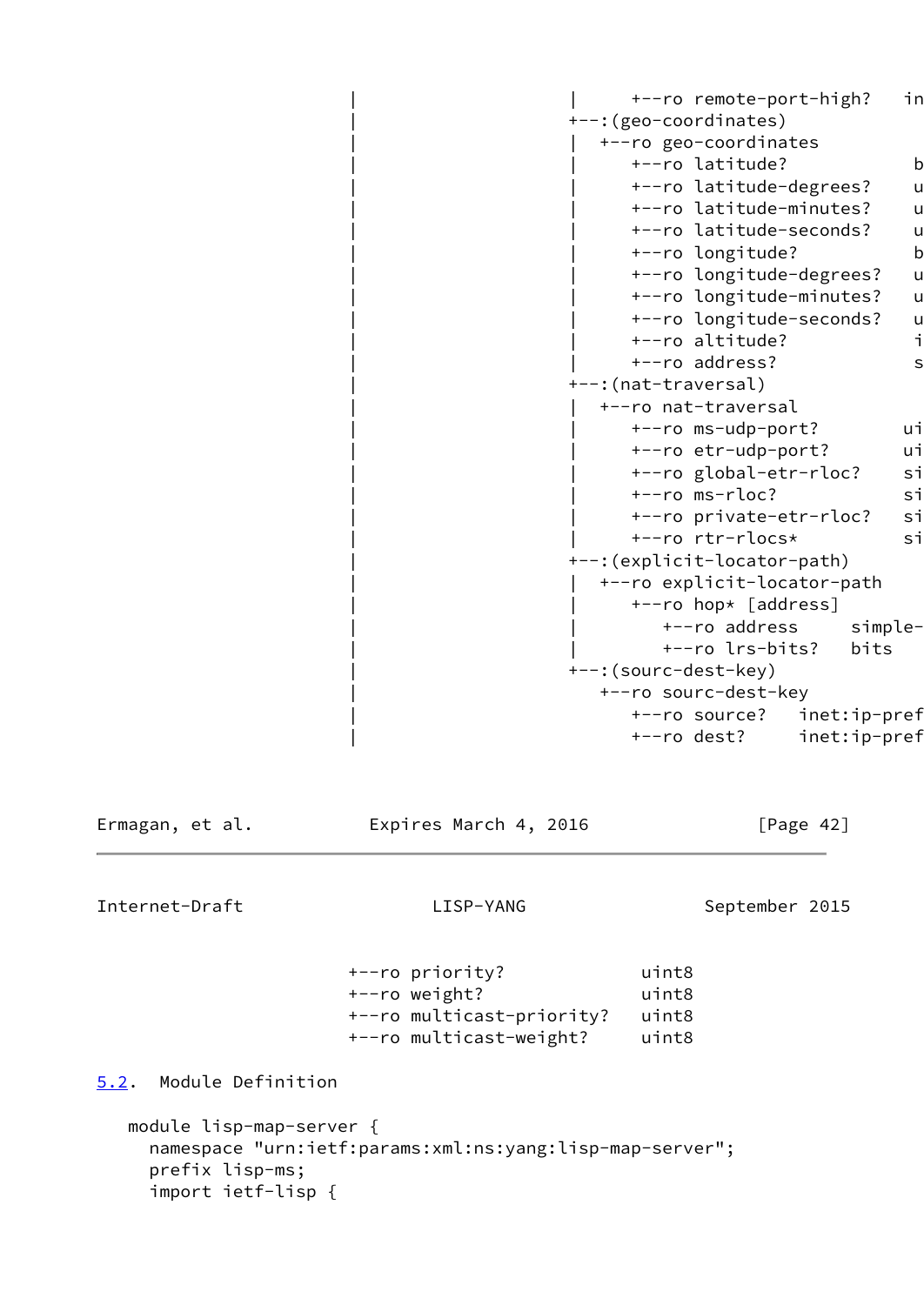```
 prefix lisp;
 }
 import lisp-address-types {
 prefix lcaf;
 }
 import ietf-inet-types {
  prefix inet;
 }
 organization
  "IETF LISP (Locator/ID Separation Protocol) Working Group";
 contact
   "lisp@ietf.org";
 description
   "This YANG module defines the generic configuration
    data for a LISP Map-Server. The module can be extended by
    vendors to define vendor-specific configuration parameters
    and policies.
    Copyright (c) 2015 IETF Trust and the persons identified as
    authors of the code. All rights reserved.
    Redistribution and use in source and binary forms, with or
   without modification, is permitted pursuant to, and subject
    to the license terms contained in, the Simplified BSD License
   set forth in Section 4.c of the IETF Trust's Legal Provisions
    Relating to IETF Documents
    (http://trustee.ietf.org/license-info).
   RFC 6338; see
    the RFC itself for full legal notices.
   ";
 revision 2015-07-02 {
   description
     "Initial revision.";
   reference
     "https://tools.ietf.org/html/rfc6833";
```
Ermagan, et al. **Expires March 4, 2016** [Page 43]

```
Internet-Draft LISP-YANG September 2015
```
 } identity ms { base lisp:lisp-device; description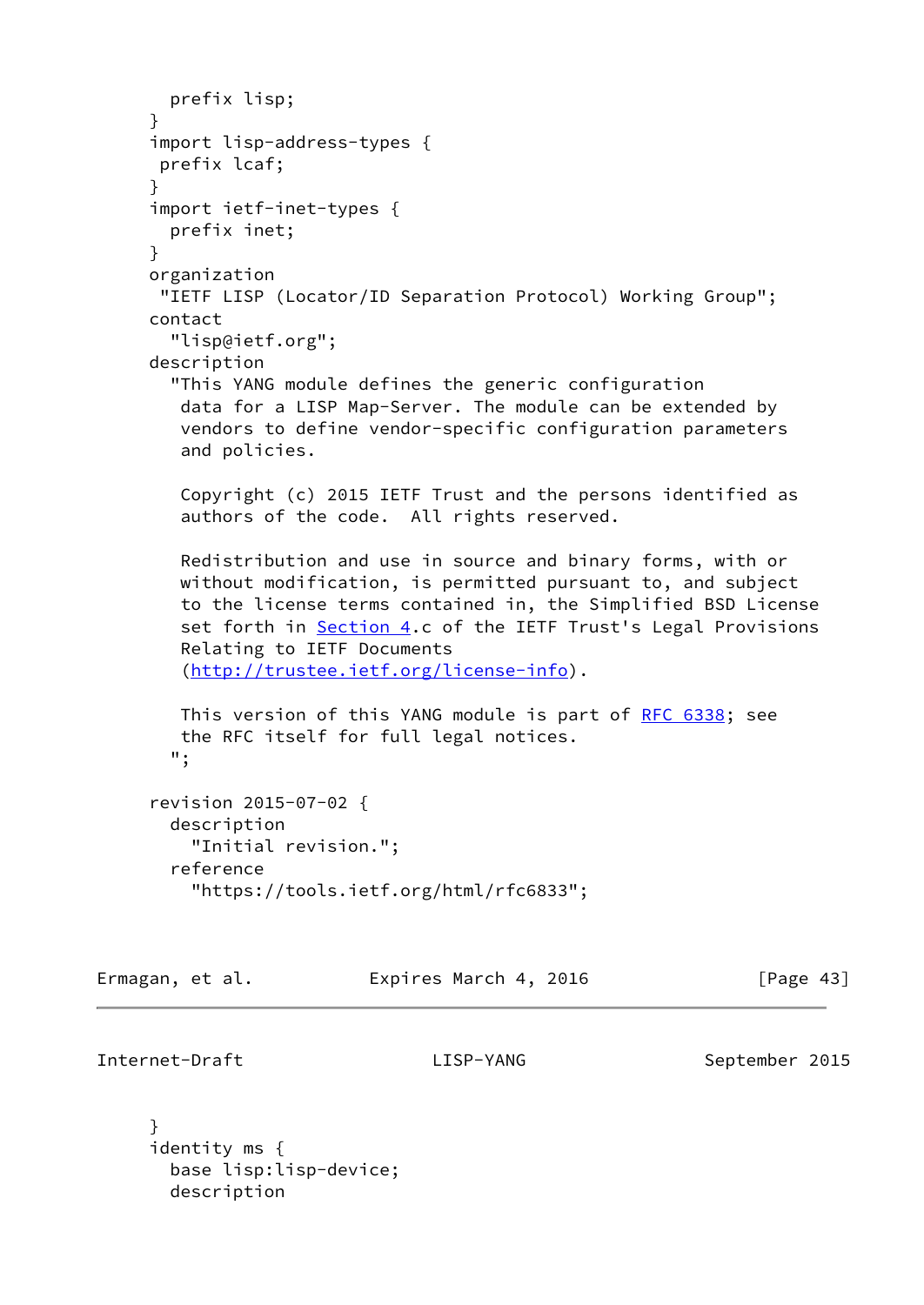```
 "LISP Map-Server.";
     }
      augment "/lisp:lisp/lisp:devices/lisp:device" {
       when "lisp:type = lisp-ms:ms" {
          description
            "Augment is valid when LISP device type is Map-Server.";
        }
        description
          "This augments LISP devices list with Map-Server specific
           parameters.";
        container map-server-cfg {
          presence "LISP Map-Server operation enabled";
          description
            "Map-Server configuration parameters.";
          container sites {
            description
              "Sites for which the Map-Server accepts registrations.";
            list site {
              key "site-id";
              description
                "List of sites for which the Map-Server acceptes
                 registrations.";
              leaf site-id {
                type uint64;
                description
                  "Site identifier.";
 }
        //VINA: can be augmented to have below for per site auth-key
        // leaf auth-key {
        // description "clear text authentication key";
        // type string;
       \frac{1}{2} container devices {
                description
                  "Site devices registered with the Map-Server.";
                list device {
                  key "device-id";
                  description
                    "List of site devices registered with the
                     Map-Server.";
                  leaf device-id {
                    type uint64;
                    description
                      "Device identifier.";
```
Ermagan, et al. **Expires March 4, 2016** [Page 44]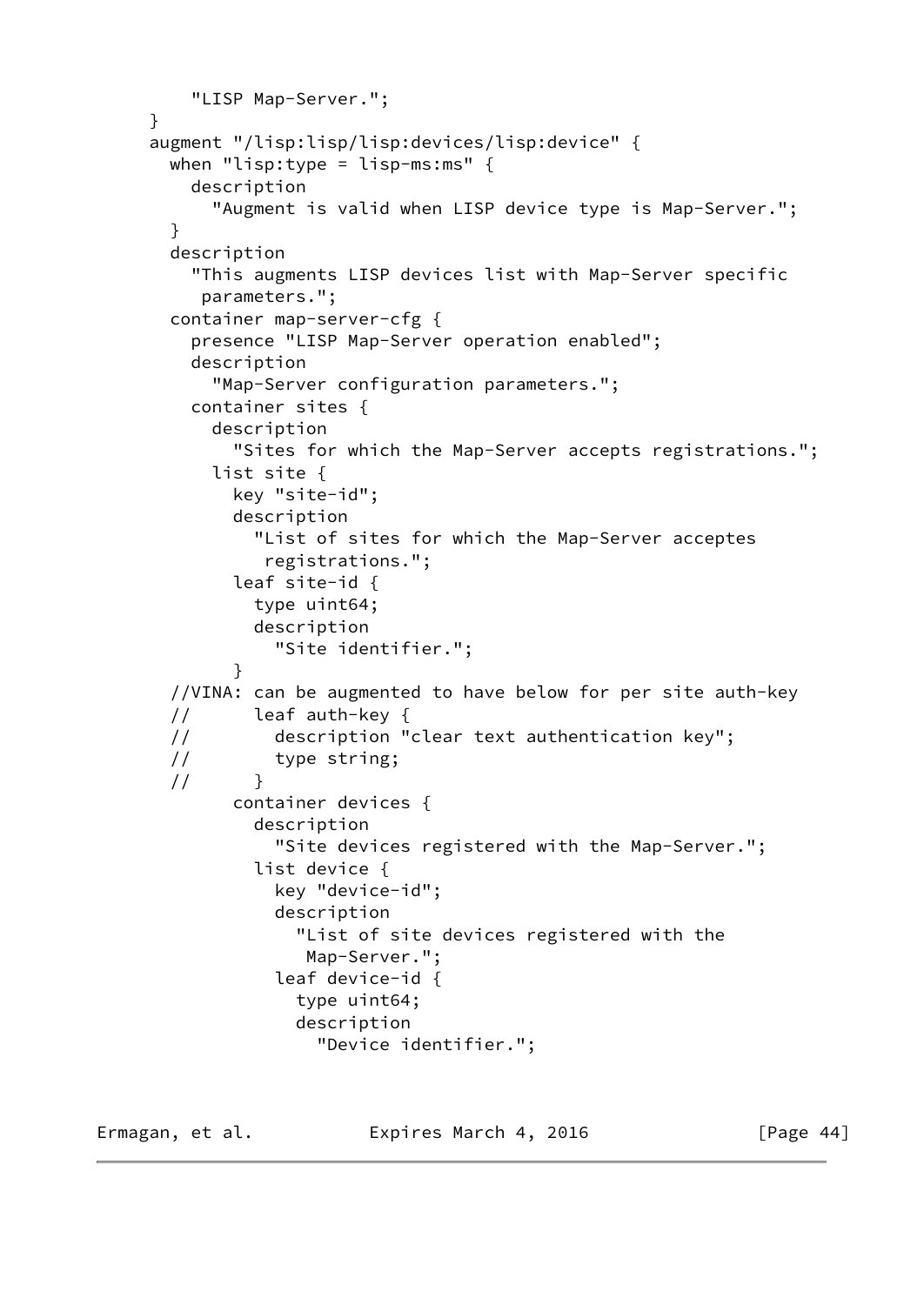```
 }
                container auth-key {
                  description
                    "Device authentication key.";
                  leaf auth-key-value {
                    type string;
                    description
                      "Clear text authentication key";
 }
                  leaf auth-key-type {
                    type lisp:auth-key-type;
                    description
                      "Authentication key type.";
 }
 }
                container eids {
                  description
                    "EIDs registered by device.";
                  list eid {
                    key "id";
                    description
                      "List of EIDs registered by device.";
                    leaf id {
                      type lisp:eid-id;
                      description
                        "Id of the EID registered.";
 }
                    container eid-address {
                      uses lcaf:lisp-address;
                      description
                        "EID in generic LISP address format registered
                         with the Map-Server.";
 }
                    leaf more-specifics-accepted {
                        type boolean;
                        description
                          "Flag indicating if more specific prefixes
                           can be registered.";
 }
                    leaf mapping-expiration-timeout {
                        type int16;
                        units "seconds";
                        default "180"; //3 times the mapregister int
                        description
                          "Time before mapping is expired if no new
                           registrations are received.";
```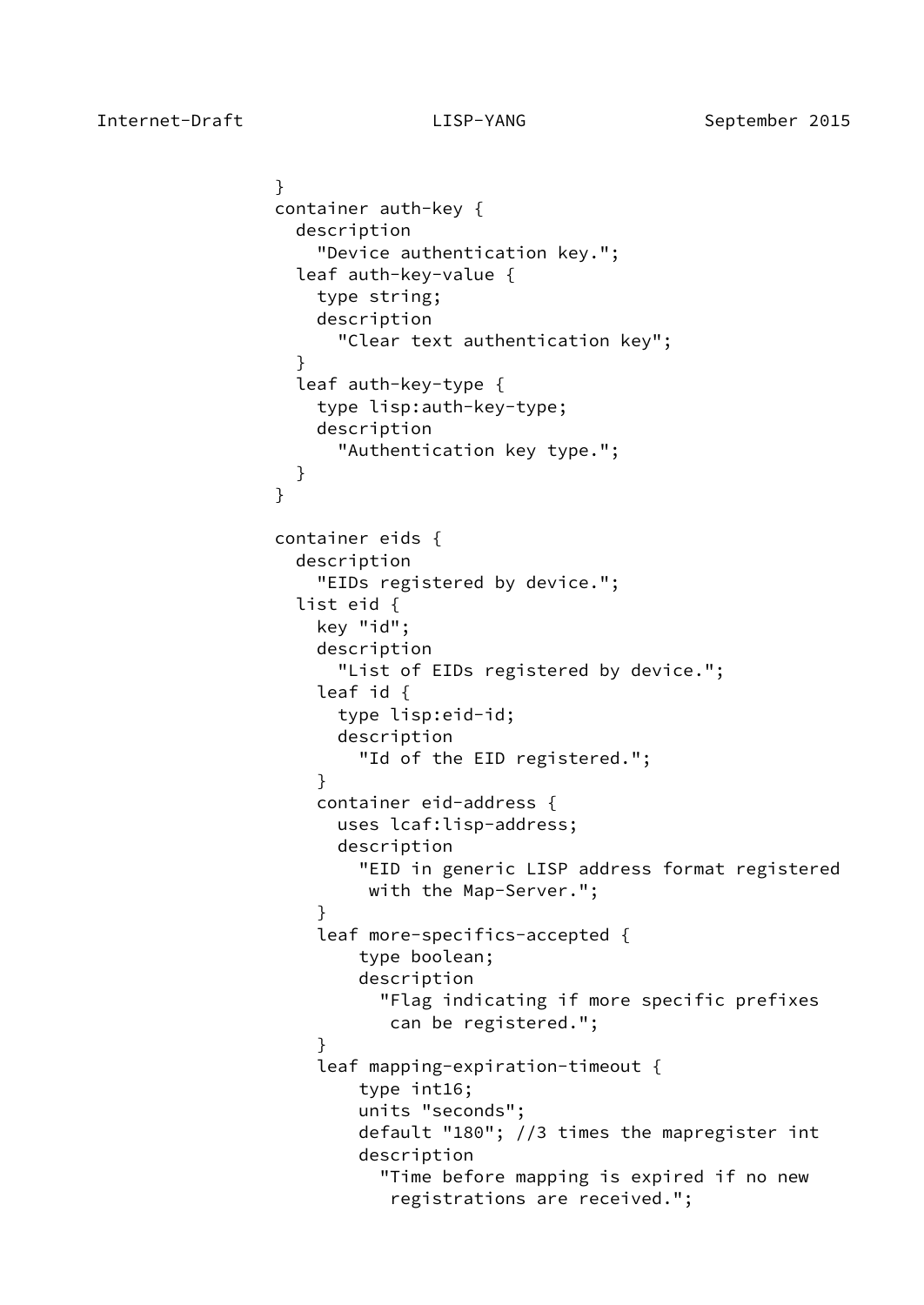```
 // VINA: can be augmented to have below for per-eid auth-key
          // leaf auth-key {
          // description "clear text authentication key";
          // type string;
\frac{1}{2} }
 }
 }
 }
 }
 }
 }
        container static-mappings {
          uses lisp:mappings;
          description
            "Datastore of statically registred mappings.";
 }
         choice mapping-system {
          mandatory true;
          description
            "Interface to Mapping System.";
          container ddt-mapping-system {
            presence "DDT Mapping System in use";
            description
              "DDT Mapping System interface.";
            leaf-list ddt-root {
              type inet:ip-address;
              description
                "List of DDT root address.";
 }
            container authoritative-eids {
              description
                "Authoritative EIDs";
              list authoritative-eid {
                key "id";
                description
                  "List of authoritative EIDs.";
                leaf id {
                  type lisp:eid-id;
                  description
                   "EID id.";
```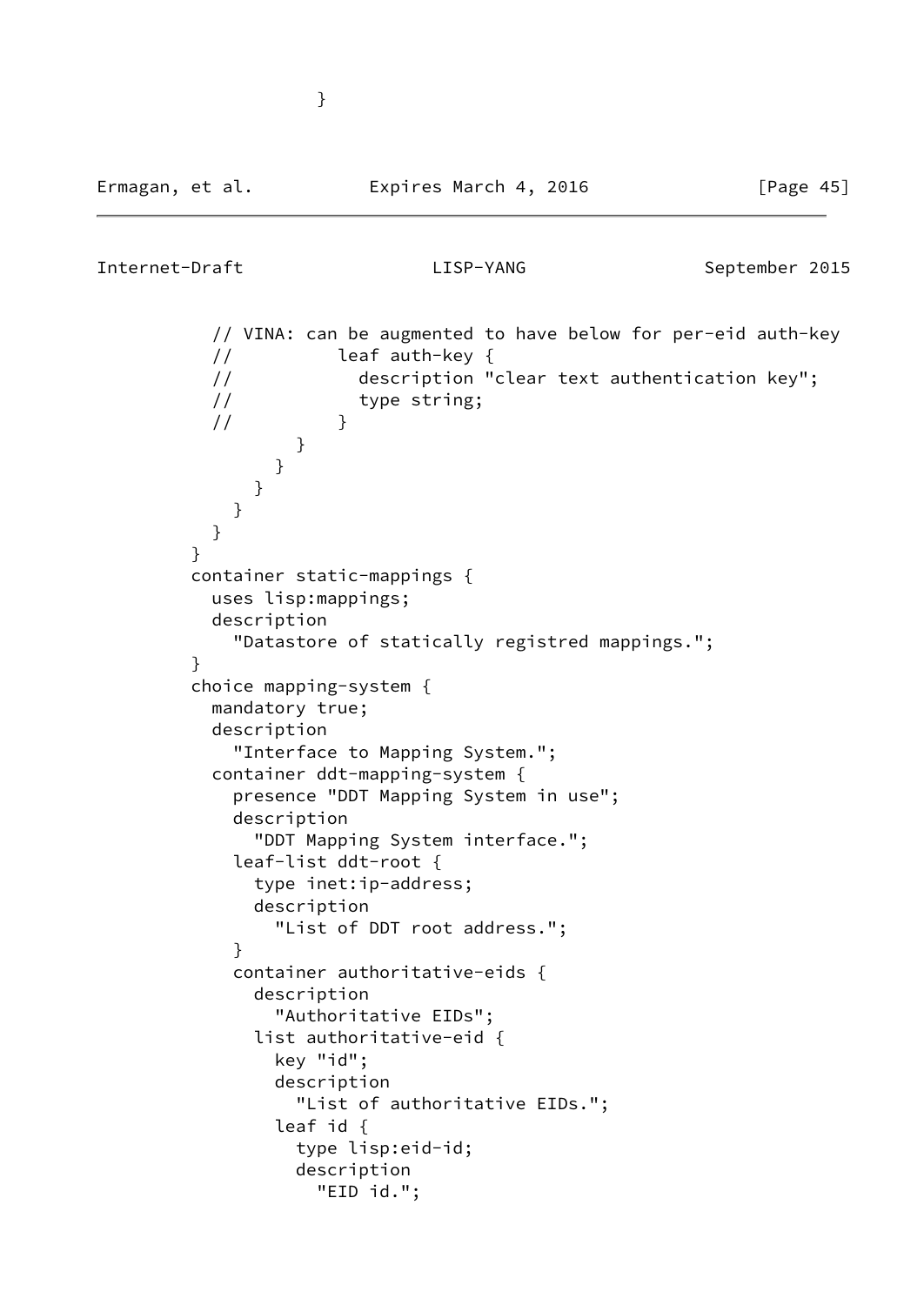```
 }
            container eid-address {
              uses lcaf:lisp-address;
              description
               "EID in generic LISP address format.";
 }
 }
 }
```
Ermagan, et al. **Expires March 4, 2016** [Page 46]

Internet-Draft **LISP-YANG** LISP-YANG September 2015

```
 }
            container alt-mapping-system {
              presence "ALT Mapping System in use";
              description
                "ALT Mapping System interface.";
            // TBD
 }
          }
        }
      }
      augment "/lisp:lisp-state/lisp:devices/lisp:device" {
       when "lisp:type = lisp-ms:ms" \{ description
            "Augment is valid when LISP device type is Map-Server.";
        }
        description
          "This augments LISP devices list state with Map-Server
           specific parameters.";
        container ms-state {
          config false;
          description
            "Map-Server state.";
          container registered-mappings {
            uses lisp:mappings;
            description
              "Datastore of registred mappings.";
          }
       }
      }
    }
6. LISP Map Resolver Module
```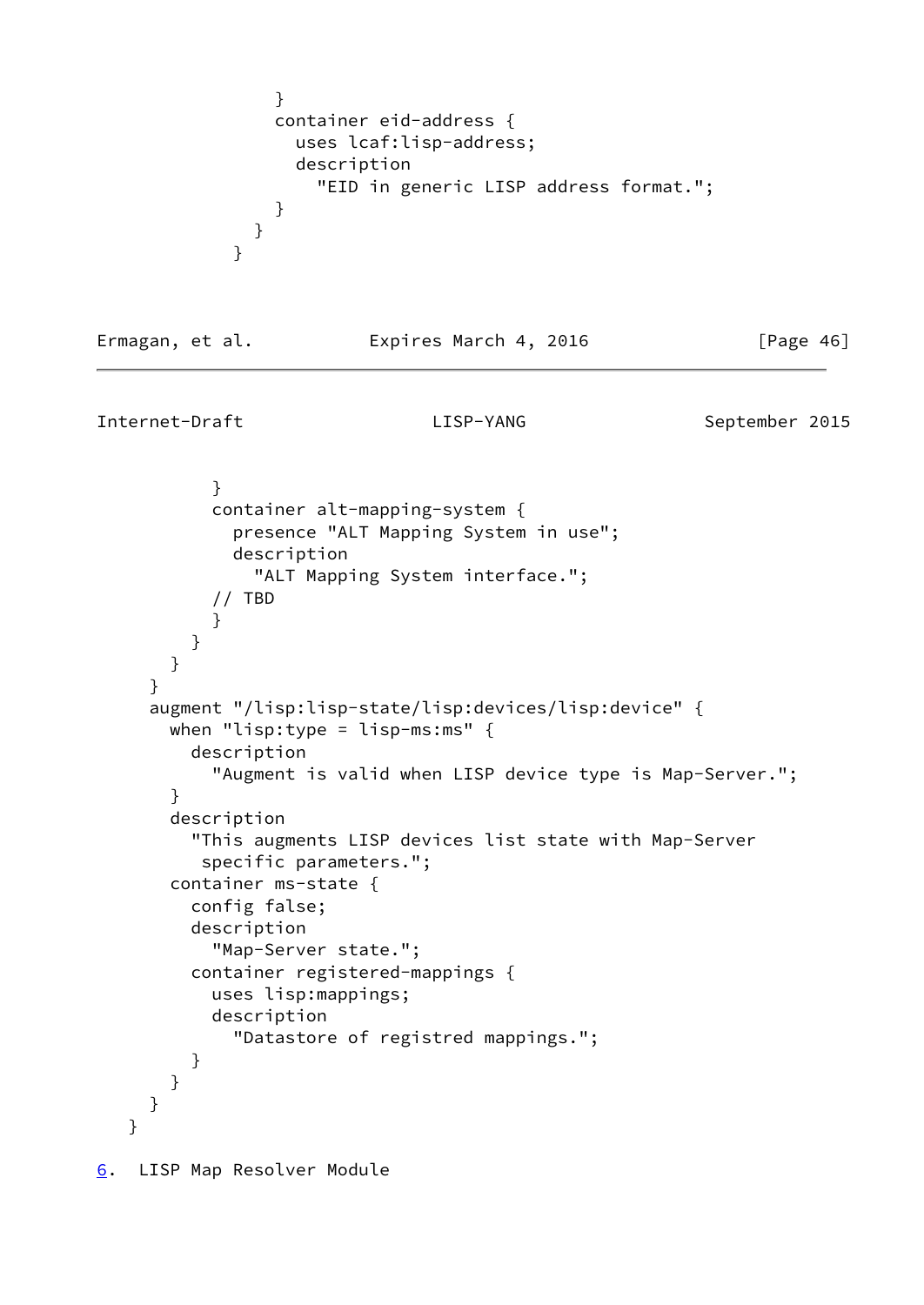This module captures the configuration data model of a LISP Map Resolver [\[RFC6833](https://datatracker.ietf.org/doc/pdf/rfc6833)]. The model also captures some operational data elements.

<span id="page-53-0"></span>[6.1](#page-53-0). Module Structure

```
 module: lisp-map-resolver
 augment /lisp:lisp/lisp:devices/lisp:device:
    +--rw map-resolver-cfg!
       +--rw (mapping-system)
          +--:(ddt-mapping-system)
          | +--rw ddt-mapping-system!
          | +--rw ddt-root* inet:ip-address
          +--:(alt-mapping-system)
             +--rw alt-mapping-system!
```
Ermagan, et al. **Expires March 4, 2016** [Page 47]

Internet-Draft LISP-YANG September 2015

```
6.2. Module Definition
```

```
 module lisp-map-resolver {
   namespace "urn:ietf:params:xml:ns:yang:lisp-map-resolver";
   prefix lisp-mr;
   import ietf-lisp {
     prefix lisp;
   }
   import ietf-inet-types {
     prefix inet;
   }
   organization
    "IETF LISP (Locator/ID Separation Protocol) Working Group";
   contact
     "lisp@ietf.org";
   description
     "This YANG module defines the generic configuration
      data for a LISP Map-Resolver. The module can be extended by
      vendors to define vendor-specific configuration parameters
      and policies.
      Copyright (c) 2015 IETF Trust and the persons identified as
      authors of the code. All rights reserved.
      Redistribution and use in source and binary forms, with or
```
without modification, is permitted pursuant to, and subject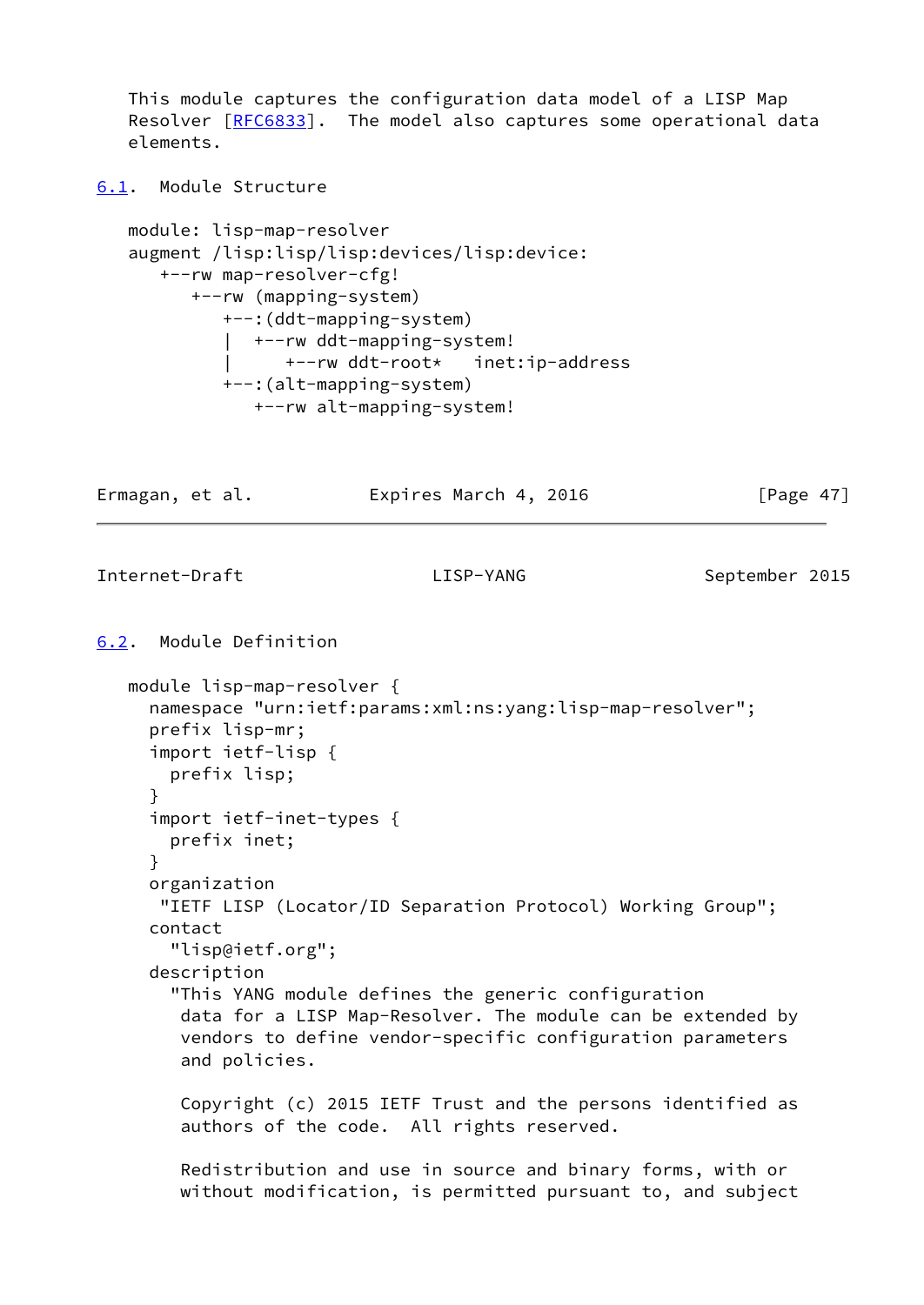```
 to the license terms contained in, the Simplified BSD License
   Section 4.c of the IETF Trust's Legal Provisions
   Relating to IETF Documents
    (http://trustee.ietf.org/license-info).
   RFC 6338; see
   the RFC itself for full legal notices.
   ";
 revision 2015-07-02 {
  description
    "Initial revision.";
  reference
    "https://tools.ietf.org/html/rfc6833";
 }
 identity mr {
  base lisp:lisp-device;
  description
    "LISP Map-Resolver.";
 }
 augment "/lisp:lisp/lisp:devices/lisp:device" {
 when "lisp:type = lisp-mr:mr" \{ description
```
Ermagan, et al. Expires March 4, 2016 [Page 48]

Internet-Draft LISP-YANG September 2015

 "Augment is valid when LISP device type is Map-Resolver."; } description "This augments LISP devices list with Map-Resolver specific parameters."; container map-resolver-cfg { presence "LISP Map-Resolver operation enabled"; description "Map-Resolver configuration parameters."; choice mapping-system { mandatory true; description "Mapping system interface."; container ddt-mapping-system { presence "DDT Mapping System in use"; description "DDT mapping system interface."; leaf-list ddt-root { type inet:ip-address;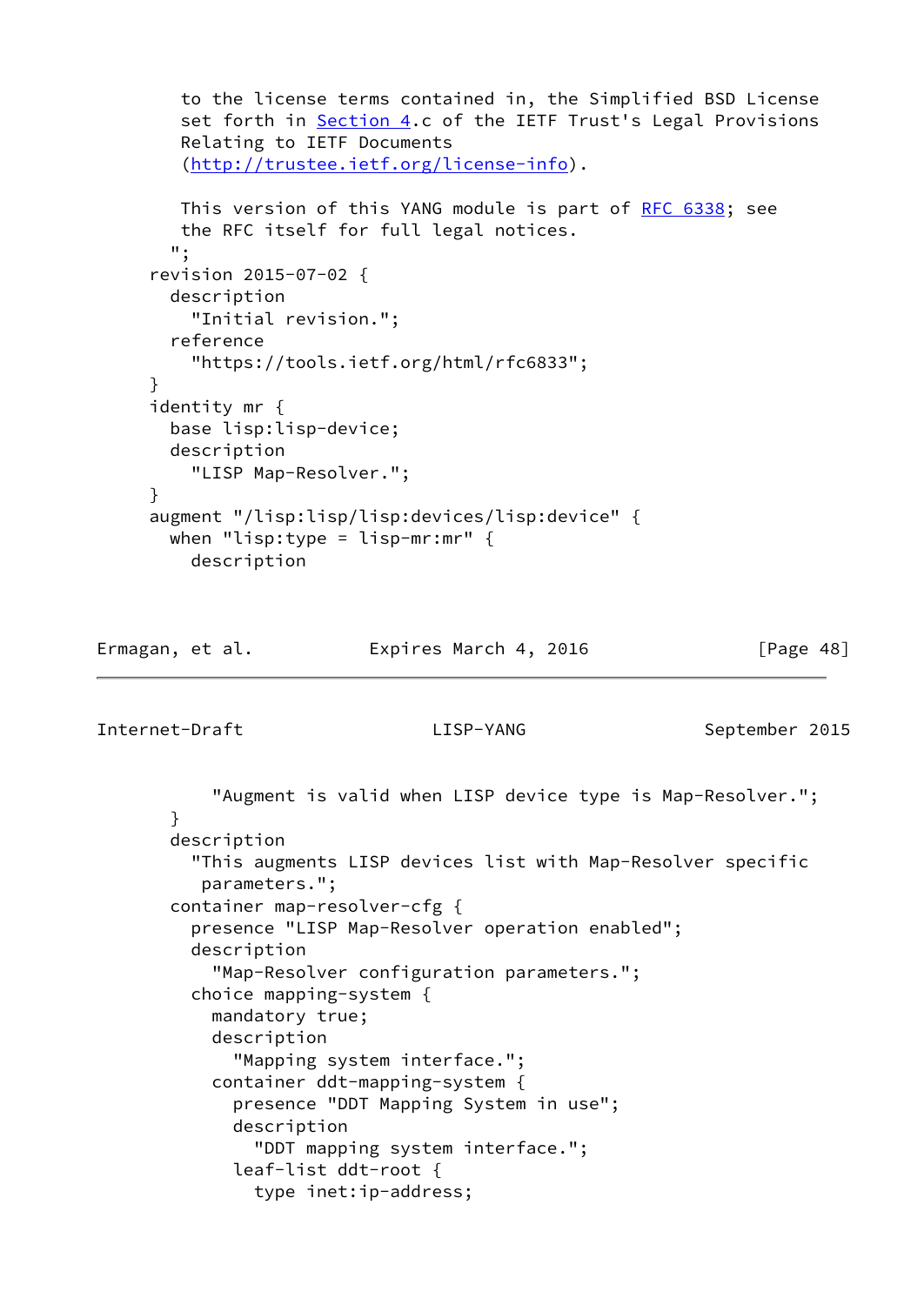```
 description
                "List of DDT root addresses.";
 }
 }
          container alt-mapping-system{
            presence "ALT Mapping System in use";
            description
              "ALT mapping system interface.";
           // TBD
 }
 }
     // VE: move to operational model/container
     // container mappings {
     // config false;
     // uses mappings;
    1/ }
       }
     }
     // FC : should we add as operational data
     // cached mappings?
   }
7. LISP Proxy ITR Module
   This module captures the configuration data model of a LISP Proxy ITR
  [RFC6832]. The model may also capture some operational data
   elements.
Ermagan, et al. Expires March 4, 2016 [Page 49]
Internet-Draft LISP-YANG September 2015
7.1. Module Structure
module: lisp-pitr
augment /lisp:lisp/lisp:devices/lisp:device:
   +--rw proxy-itr-cfg!
      +--rw servicing-eids
         | +--rw eid* [id]
           | +--rw id lisp:eid-id
           | +--rw eid-address
              | +--rw afi lisp-address-family-ref
              | +--rw instance-id? instance-id-type
              | +--rw (address)?
```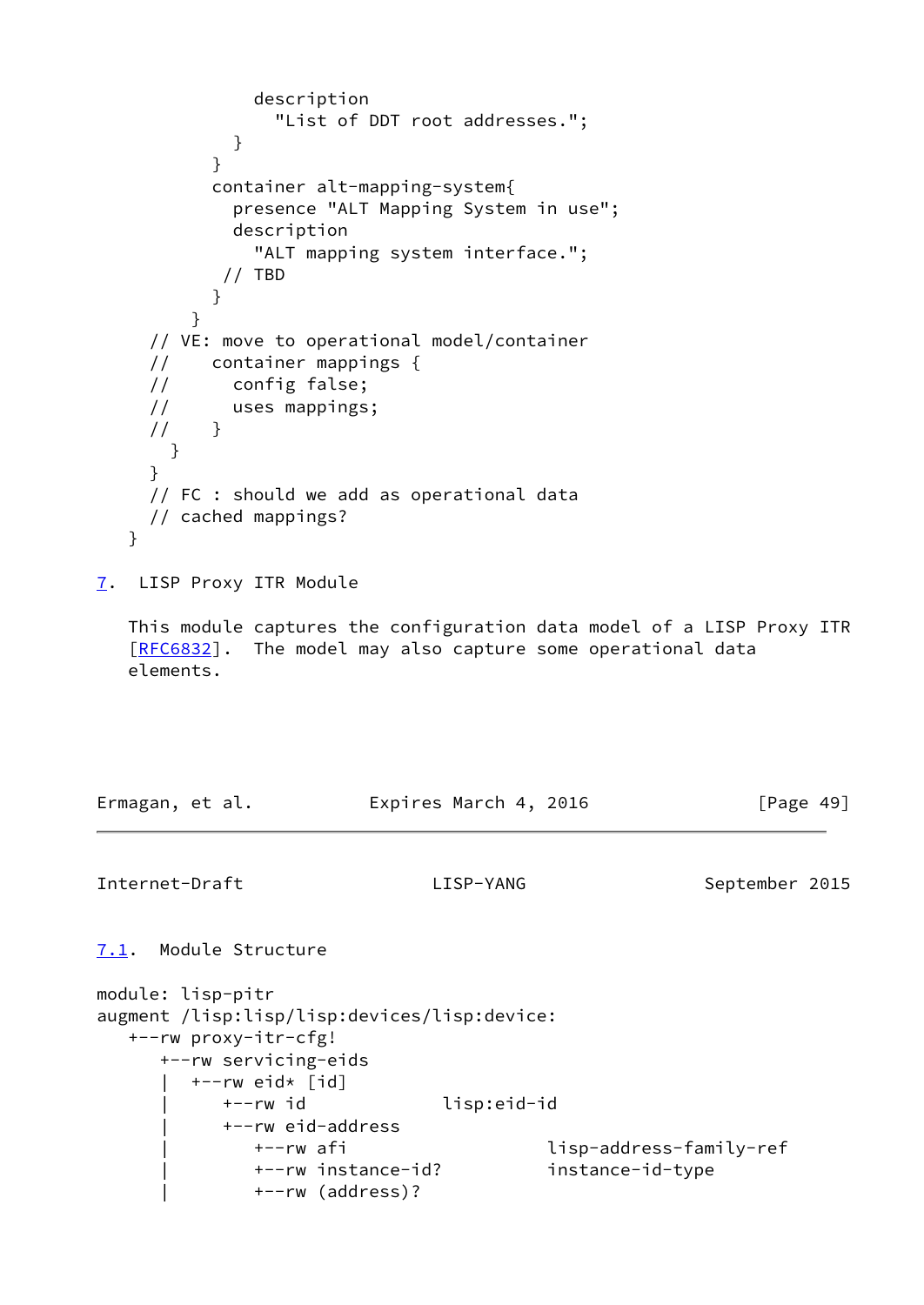```
+--:(ipv4)
                  | | +--rw ipv4? inet:ipv4-address
                 +--:(ipv6)
                  | | +--rw ipv6? inet:ipv6-address
                 ---:(mac)
                  | | +--rw mac? yang:mac-address
                  | +--:(distinguished-name)
                  | | +--rw distinguished-name? distinguished-name
                 +--: (lcaf) | +--rw lcaf
                       | +--rw lcaf-type lcaf-ref
                       | +--rw (address)?
                          | +--:(null-address)
                             | | +--rw null-address
                               +--rw address? empty
                         +--: (afi-list)
                            | | +--rw afi-list
                                | | +--rw address-list* simple-address
                          | +--:(instance-id)
                             | | +--rw instance-id
                                | | +--rw instance-id? instance-id-type
                                | | +--rw mask-length? uint8
                                | | +--rw address? simple-address
                          | +--:(as-number)
                             | | +--rw as-number
                                | | +--rw as? inet:as-number
                                | | +--rw address? simple-address
                          | +--:(application-data)
                             | | +--rw application-data
                                | | +--rw address? simple-address
                                | | +--rw protocol? uint8
                                | | +--rw ip-tos? int32
                                | | +--rw local-port-low? inet:port-number
 | | +--rw local-port-high? inet:port-number
 | | +--rw remote-port-low? inet:port-number
                                | | +--rw remote-port-high? inet:port-number
Ermagan, et al.               Expires March 4, 2016               [Page 50]
```
Internet-Draft LISP-YANG September 2015

 | +--:(geo-coordinates) | | +--rw geo-coordinates | | +--rw latitude? bits | | +--rw latitude-degrees? uint8 | | +--rw latitude-minutes? uint8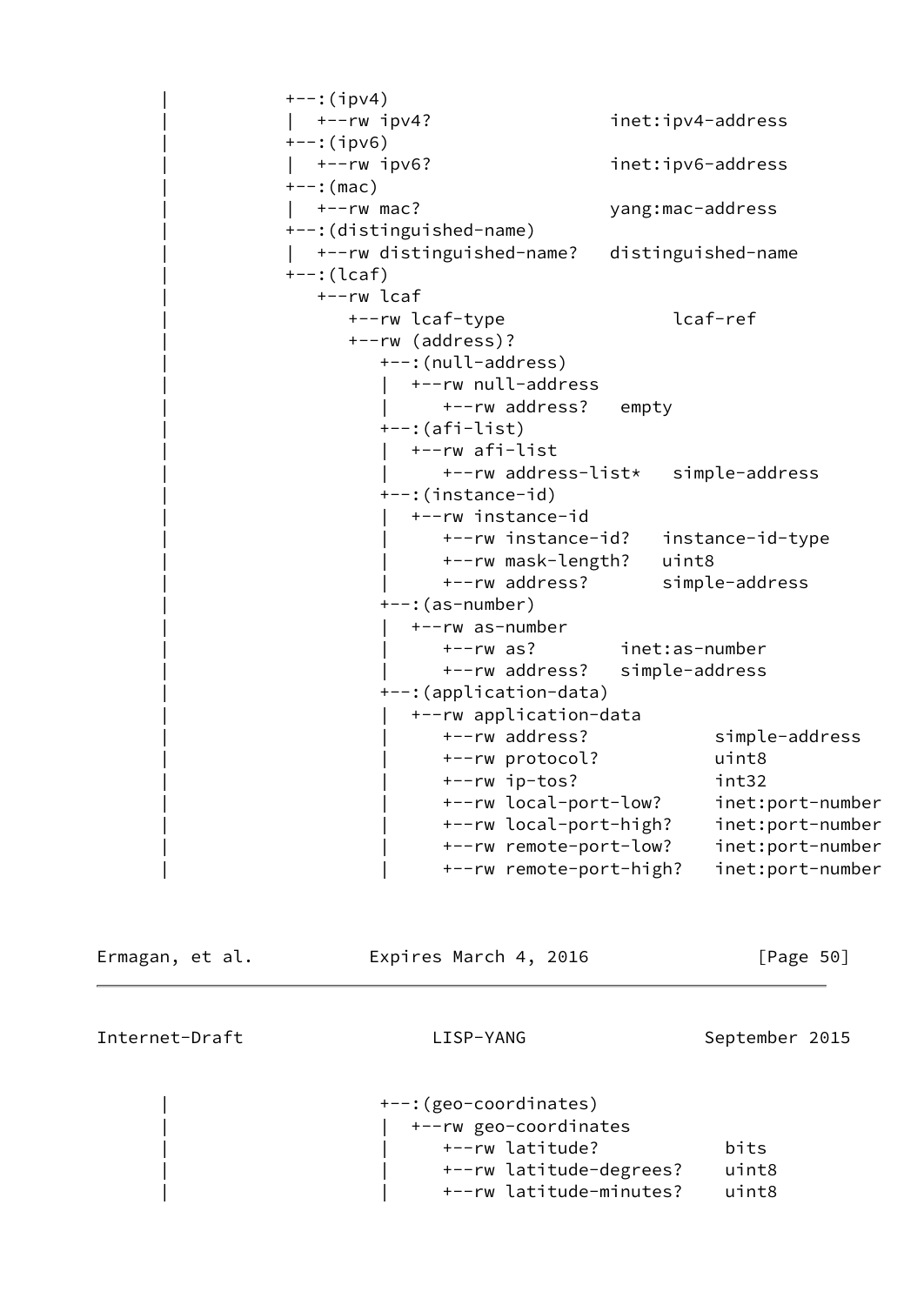```
 | | +--rw latitude-seconds? uint8
                           | | +--rw longitude? bits
                           | | +--rw longitude-degrees? uint16
                           | | +--rw longitude-minutes? uint8
                           | | +--rw longitude-seconds? uint8
                           | | +--rw altitude? int32
                           | | +--rw address? simple-address
                     | +--:(nat-traversal)
                        | | +--rw nat-traversal
                           | | +--rw ms-udp-port? uint16
                           | | +--rw etr-udp-port? uint16
                           | | +--rw global-etr-rloc? simple-address
                           | | +--rw ms-rloc? simple-address
                           | | +--rw private-etr-rloc? simple-address
                           | | +--rw rtr-rlocs* simple-address
                     | +--:(explicit-locator-path)
                        | | +--rw explicit-locator-path
                          +--rw hop* [address]
                              | | +--rw address simple-address
                              | | +--rw lrs-bits? bits
                     | +--:(sourc-dest-key)
                        | +--rw sourc-dest-key
                           | +--rw source? inet:ip-prefix
                           | +--rw dest? inet:ip-prefix
 +--rw map-resolvers
   | +--rw map-resolver* [id]
      | +--rw id lisp:eid-id
      | +--rw eid
         | | +--rw afi lisp-address-family-ref
         | | +--rw instance-id? instance-id-type
         | | +--rw (address)?
           +--:(ipv4)
           | +-rw ipv4? inet:ipv4-address
           +--:(ipv6)
           | +-rw ipv6? inet:ipv6-address
           +--: (mac)
           | +--rw mac? yang:mac-address
            | | +--:(distinguished-name)
           | +--rw distinguished-name? distinguished-name
            | | +--:(lcaf)
               | | +--rw lcaf
                  | | +--rw lcaf-type lcaf-ref
                  | | +--rw (address)?
```
Ermagan, et al. Expires March 4, 2016 [Page 51]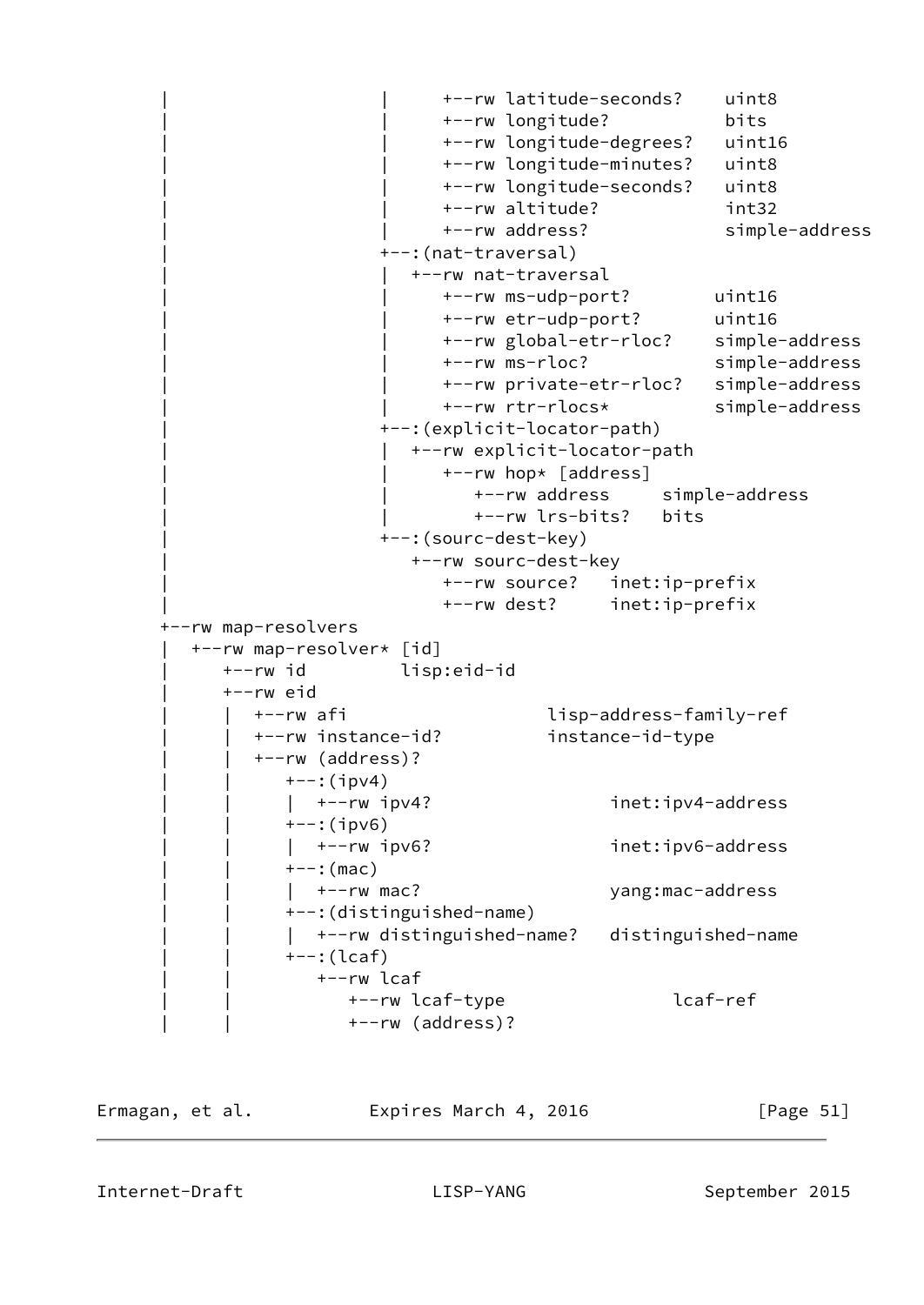```
 | | +--:(null-address)
    | | | +--rw null-address
       | | | +--rw address? empty
+-::(afi-list)
    | | | +--rw afi-list
       | | | +--rw address-list* simple-address
 | | +--:(instance-id)
    | | | +--rw instance-id
       | | | +--rw instance-id? instance-id-type
       | | | +--rw mask-length? uint8
       | | | +--rw address? simple-address
+--: (as-number)
    | | | +--rw as-number
       | | | +--rw as? inet:as-number
       | | | +--rw address? simple-address
 | | +--:(application-data)
    | | | +--rw application-data
       | | | +--rw address? simple-address
       | | | +--rw protocol? uint8
       | | | +--rw ip-tos? int32
       | | | +--rw local-port-low? inet:port-number
       | | | +--rw local-port-high? inet:port-number
       | | | +--rw remote-port-low? inet:port-number
       | | | +--rw remote-port-high? inet:port-number
 | | +--:(geo-coordinates)
    | | | +--rw geo-coordinates
       | | | +--rw latitude? bits
       | | | +--rw latitude-degrees? uint8
       | | | +--rw latitude-minutes? uint8
       | | | +--rw latitude-seconds? uint8
       | | | +--rw longitude? bits
       | | | +--rw longitude-degrees? uint16
       | | | +--rw longitude-minutes? uint8
       | | | +--rw longitude-seconds? uint8
       | | | +--rw altitude? int32
       | | | +--rw address? simple-address
 | | +--:(nat-traversal)
    | | | +--rw nat-traversal
       | | | +--rw ms-udp-port? uint16
       | | | +--rw etr-udp-port? uint16
       | | | +--rw global-etr-rloc? simple-address
       | | | +--rw ms-rloc? simple-address
       | | | +--rw private-etr-rloc? simple-address
       | | | +--rw rtr-rlocs* simple-address
 | | +--:(explicit-locator-path)
    | | | +--rw explicit-locator-path
      +--rw hop* [address]
           | | | +--rw address simple-address
```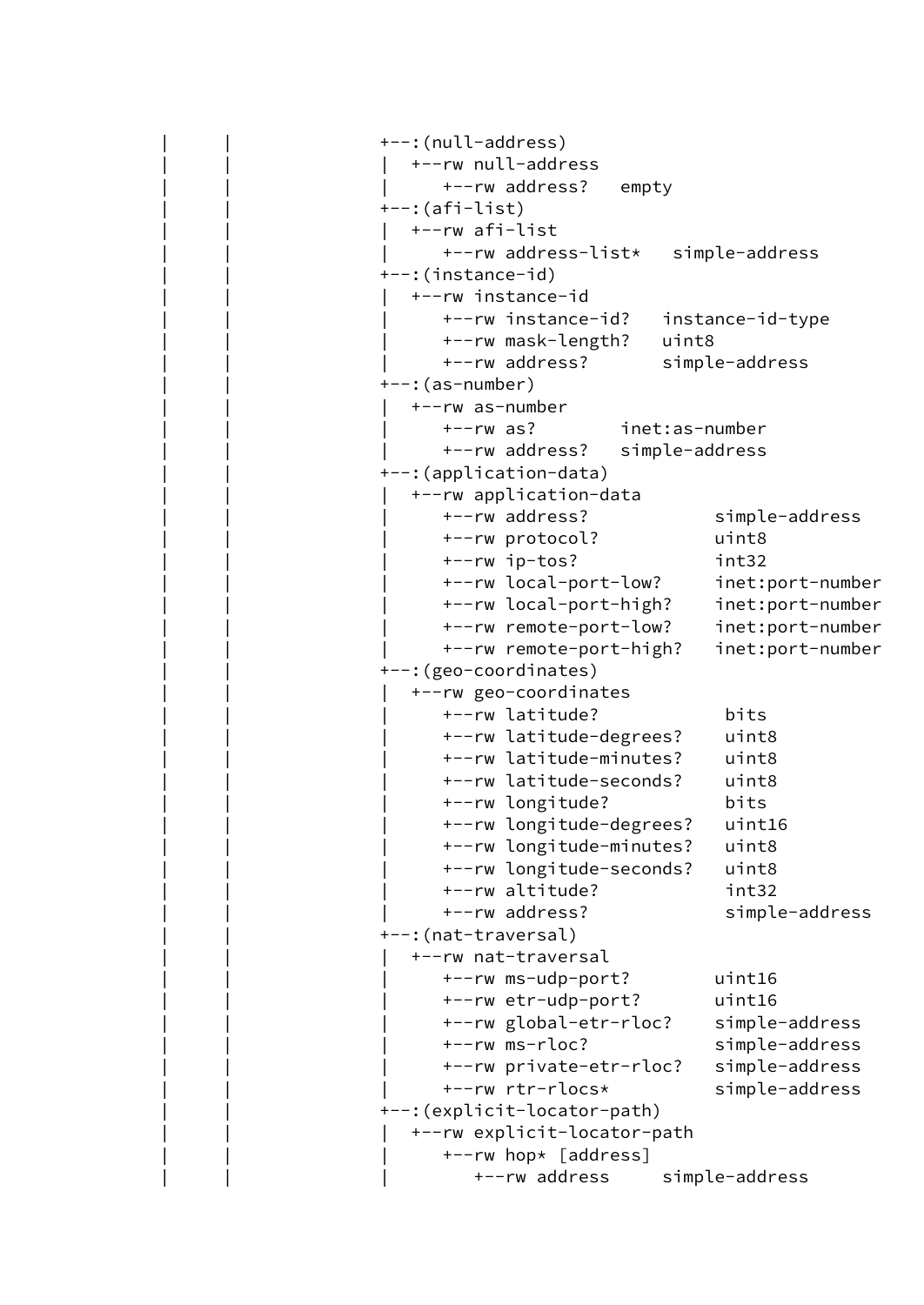| | | +--rw lrs-bits? bits | | +--:(sourc-dest-key) | | +--rw sourc-dest-key | | +--rw source? inet:ip-prefix | | +--rw dest? inet:ip-prefix | +--rw address\* inet:ip-address +--rw static-mappings +--rw mapping\* [id] +--rw id eid-id +--rw eid | +--rw afi lisp-address-family-ref | +--rw instance-id? instance-id-type | +--rw (address)?  $+--:$ (ipv4) | | +--rw ipv4? inet:ipv4-address  $+--:$ (ipv6) | | +--rw ipv6? inet:ipv6-address  $+--:$  (mac) | | +--rw mac? yang:mac-address | +--:(distinguished-name) | | +--rw distinguished-name? distinguished-name  $+--: (lcaf)$  | +--rw lcaf | +--rw lcaf-type lcaf-ref | +--rw (address)? | +--:(null-address) | | +--rw null-address | | +--rw address? empty  $+-:(afi-list)$  | | +--rw afi-list | | +--rw address-list\* simple-address | +--:(instance-id) | | +--rw instance-id | | +--rw instance-id? instance-id-type | | +--rw mask-length? uint8 | | +--rw address? simple-address  $+--:$  (as-number) | | +--rw as-number | | +--rw as? inet:as-number | | +--rw address? simple-address | +--:(application-data) | | +--rw application-data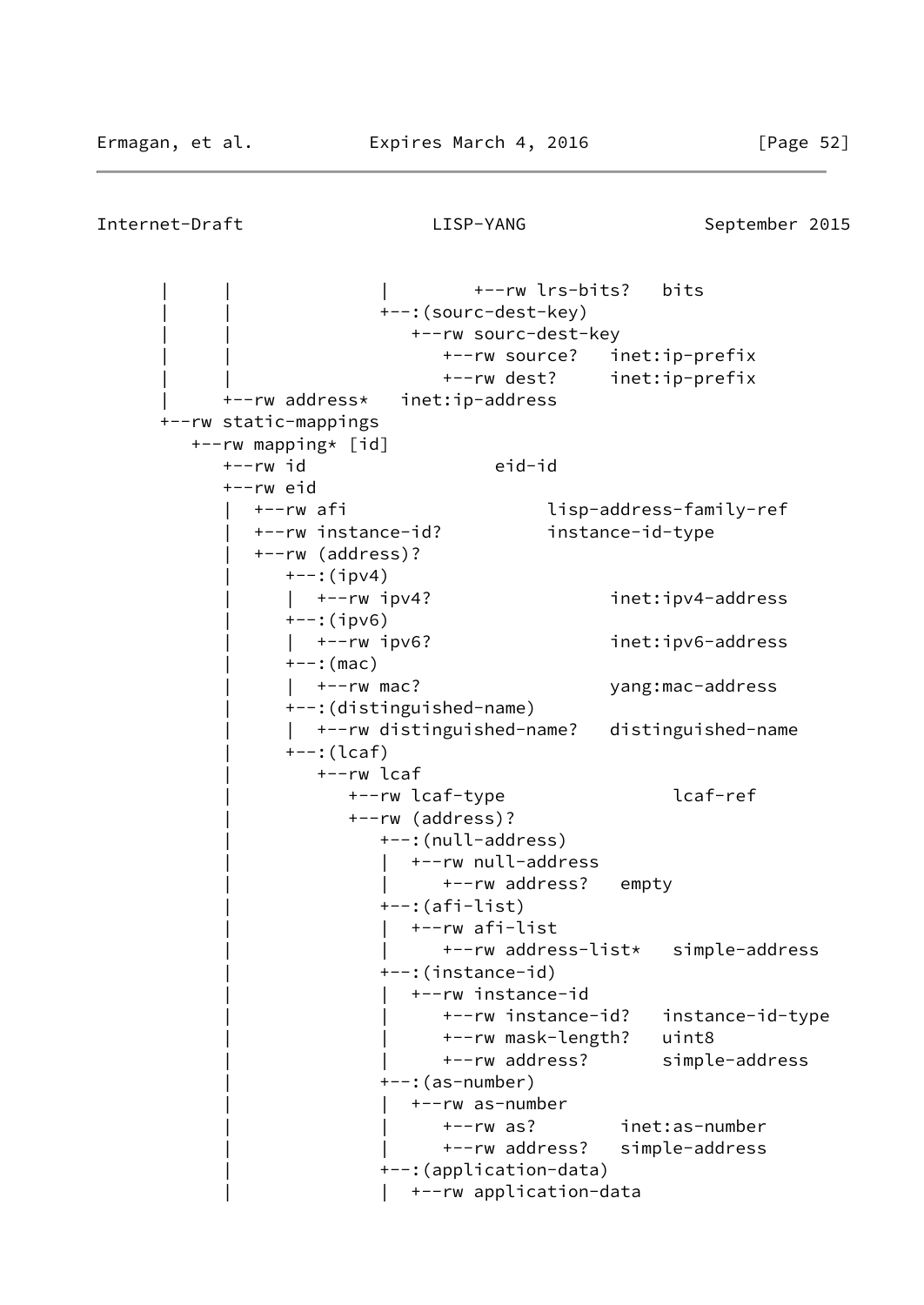|  | +--rw address?         | simple-address   |
|--|------------------------|------------------|
|  | +--rw protocol?        | uint8            |
|  | +--rw ip-tos?          | int32            |
|  | +--rw local-port-low?  | inet:port-number |
|  | +--rw local-port-high? | inet:port-number |
|  | +--rw remote-port-low? | inet:port-number |

Ermagan, et al. **Expires March 4, 2016** [Page 53]

Internet-Draft LISP-YANG September 2015

 | | +--rw remote-port-high? inet:port-number | +--:(geo-coordinates) | | +--rw geo-coordinates | | +--rw latitude? bits | | +--rw latitude-degrees? uint8 | | +--rw latitude-minutes? uint8 | | +--rw latitude-seconds? uint8 | | +--rw longitude? bits | | +--rw longitude-degrees? uint16 | | +--rw longitude-minutes? uint8 | | +--rw longitude-seconds? uint8 | | +--rw altitude? int32 | | +--rw address? simple-address | +--:(nat-traversal) | | +--rw nat-traversal | | +--rw ms-udp-port? uint16 | | +--rw etr-udp-port? uint16 | | +--rw global-etr-rloc? simple-address | | +--rw ms-rloc? simple-address | | +--rw private-etr-rloc? simple-address | | +--rw rtr-rlocs\* simple-address | +--:(explicit-locator-path) | | +--rw explicit-locator-path +--rw hop\* [address] | | +--rw address simple-address | | +--rw lrs-bits? bits | +--:(sourc-dest-key) | +--rw sourc-dest-key | +--rw source? inet:ip-prefix | +--rw dest? inet:ip-prefix +--rw ttl? uint32 +--rw authoritative? bits +--rw (locator-list)? +--:(negative-mapping) | +--rw map-reply-action? map-reply-action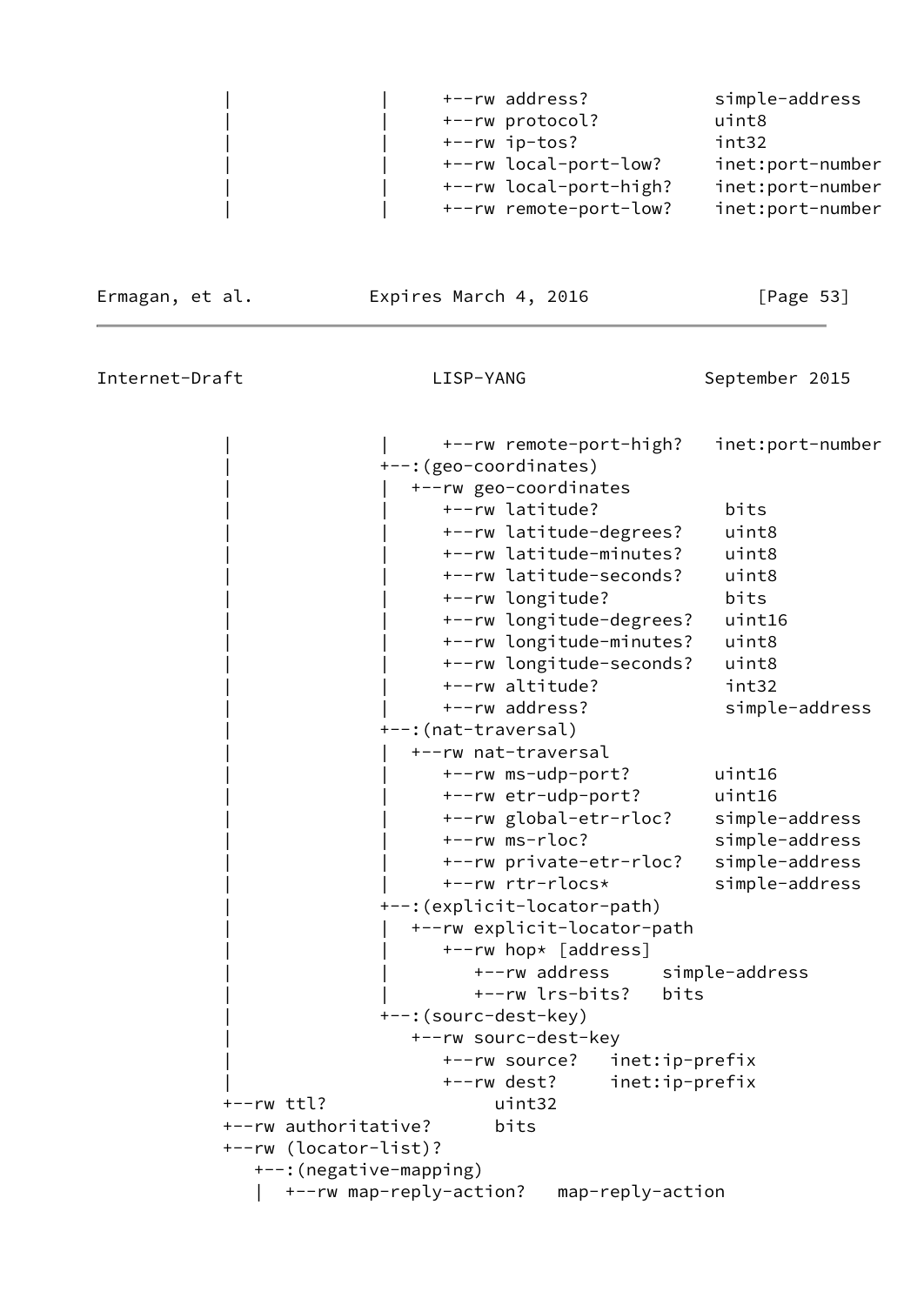```
 +--:(positive-mapping)
   +--rw rlocs
      +--rw rloc* [id]
         +--rw id string
         +--rw (address-type)?
           | +--:(interface-name)
          | +--rw interface? if:interface-state-re
          +-: (address)
              | +--rw locator-address
                +--rw afi lisp-address-famil
                 | +--rw instance-id? instance-id-type
                 | +--rw (address)?
                  +--:(ipv4)
```
Ermagan, et al. Expires March 4, 2016 [Page 54]

```
| +-rw ipv4? inet:ipv4-ad
+--:(ipv6)
| +--rw ipv6? inet:ipv6-ad
+--: (mac)
  | | +--rw mac? yang:mac-address
 | +--:(distinguished-name)
| +--rw distinguished-name? distinguishe
+--: (lcaf) | +--rw lcaf
     +--rw lcaf-type lcaf-r
      | +--rw (address)?
         | +--:(null-address)
           | | +--rw null-address
              | | +--rw address? empty
        +-:(afi-list) | | +--rw afi-list
              +--rw address-list* simple
         | +--:(instance-id)
        | +--rw instance-id
              +--rw instance-id? instanc
               | | +--rw mask-length? uint8
              +--rw address? simple-
         | +--:(as-number)
            | | +--rw as-number
              +--rw as? inet:as-num
              +--rw address? simple-addr
         | +--:(application-data)
        | +--rw application-data
```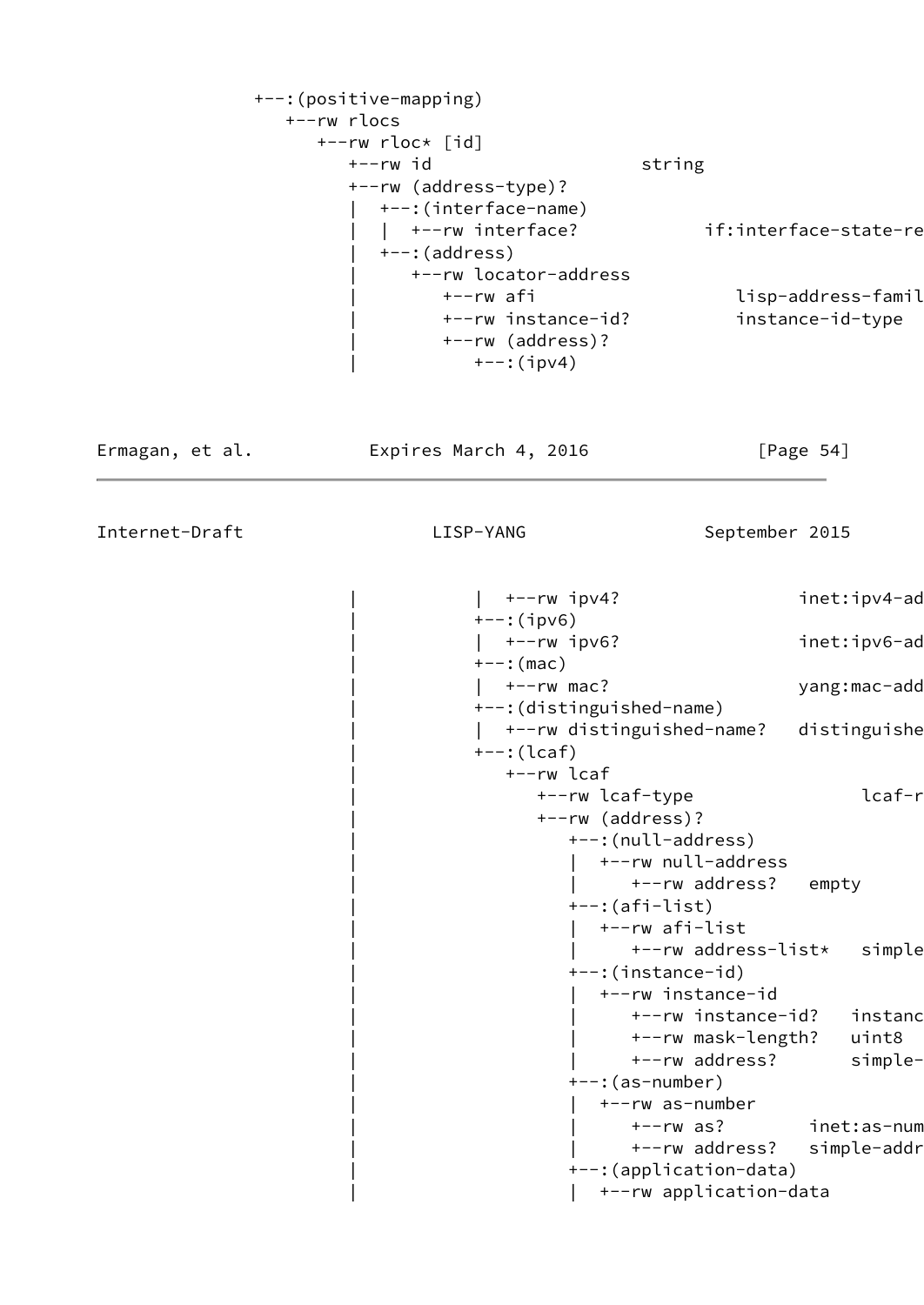```
+--rw address? simple-
     +--rw protocol? ui
     +--rw ip-tos? in
     +--rw local-port-low? in
     +--rw local-port-high? in
     +--rw remote-port-low? in
     +--rw remote-port-high? in
 | +--:(geo-coordinates)
   | | +--rw geo-coordinates
     +--rw latitude? b
     +--rw latitude-degrees? u
     +--rw latitude-minutes? u
     +--rw latitude-seconds? u
     +--rw longitude? b
     +--rw longitude-degrees? u
     +--rw longitude-minutes? u
     +--rw longitude-seconds? u
     +--rw altitude? intactional intervals
     +--rw address? simple-
 | +--:(nat-traversal)
```
Internet-Draft LISP-YANG September 2015 | | +--rw nat-traversal +--rw ms-udp-port? ui +--rw etr-udp-port? ui +--rw global-etr-rloc? simple-+--rw ms-rloc? si +--rw private-etr-rloc? si +--rw rtr-rlocs\* si | +--:(explicit-locator-path) | | +--rw explicit-locator-path | | +--rw hop\* [address] +--rw address simple- | | +--rw lrs-bits? bits | +--:(sourc-dest-key) | +--rw sourc-dest-key +--rw source? inet:ip-pref +--rw dest? inet:ip-pref +--rw priority? uint8 +--rw weight? uint8 +--rw multicast-priority? uint8 +--rw multicast-weight? uint8 augment /lisp:lisp-state/lisp:devices/lisp:device:

Ermagan, et al. Expires March 4, 2016 [Page 55]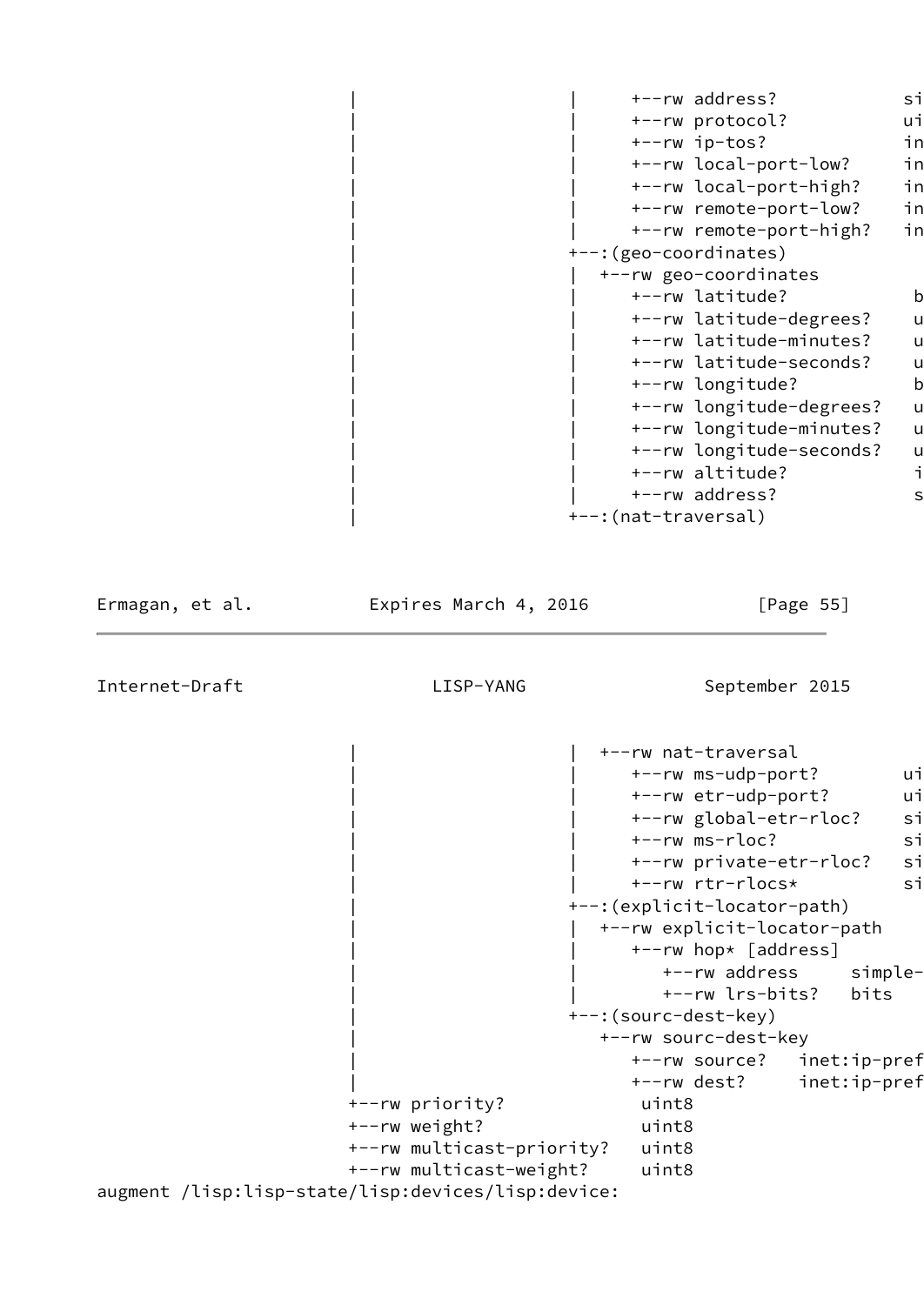```
 +--ro pitr-state
      +--ro learned-mappings
         +--ro mapping* [id]
            +--ro id eid-id
            +--ro eid
              | +--ro afi lisp-address-family-ref
              | +--ro instance-id? instance-id-type
              | +--ro (address)?
                +--:(ipv4)
                 | | +--ro ipv4? inet:ipv4-address
                +--:(ipv6)
                 | | +--ro ipv6? inet:ipv6-address
                +--: (mac)
                | +--ro mac? yang:mac-address
                 | +--:(distinguished-name)
                 | | +--ro distinguished-name? distinguished-name
                 | +--:(lcaf)
                    | +--ro lcaf
                       | +--ro lcaf-type lcaf-ref
                       | +--ro (address)?
                          | +--:(null-address)
                            | | +--ro null-address
                              +--ro address? empty
                          | +--:(afi-list)
                            | | +--ro afi-list
                               | | +--ro address-list* simple-address
                          | +--:(instance-id)
Ermagan, et al. Expires March 4, 2016 [Page 56]
Internet-Draft LISP-YANG September 2015
                            | | +--ro instance-id
                               | | +--ro instance-id? instance-id-type
                               | | +--ro mask-length? uint8
                               | | +--ro address? simple-address
                          | +--:(as-number)
                            | | +--ro as-number
                               | | +--ro as? inet:as-number
                               | | +--ro address? simple-address
                          | +--:(application-data)
                            | | +--ro application-data
                               | | +--ro address? simple-address
                               | | +--ro protocol? uint8
                               | | +--ro ip-tos? int32
                               | | +--ro local-port-low? inet:port-number
```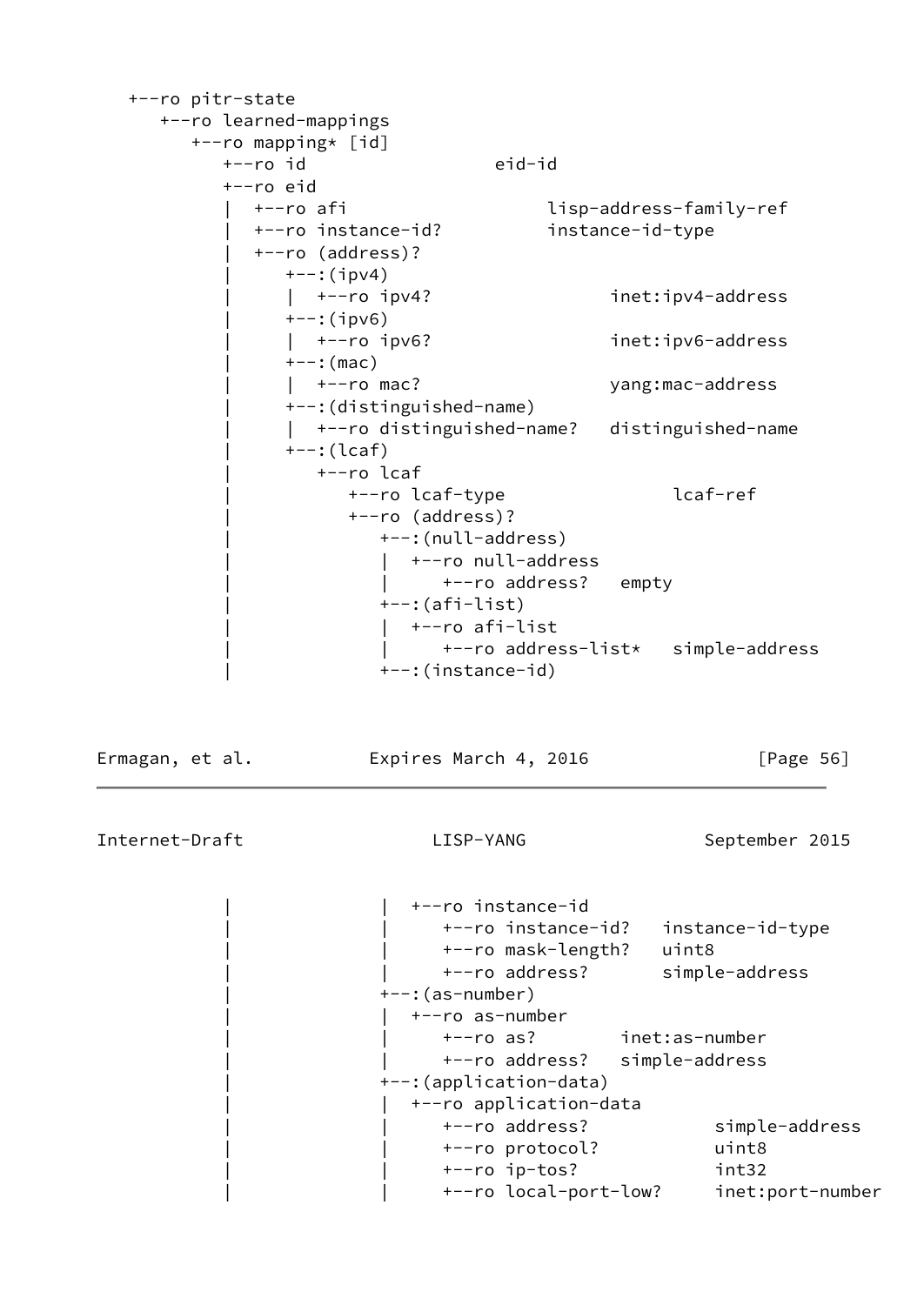| | +--ro local-port-high? inet:port-number | | +--ro remote-port-low? inet:port-number | | +--ro remote-port-high? inet:port-number | +--:(geo-coordinates) | | +--ro geo-coordinates | | +--ro latitude? bits | | +--ro latitude-degrees? uint8 | | +--ro latitude-minutes? uint8 | | +--ro latitude-seconds? uint8 | | +--ro longitude? bits | | +--ro longitude-degrees? uint16 | | +--ro longitude-minutes? uint8 | | +--ro longitude-seconds? uint8 | | +--ro altitude? int32 +--ro address? simple-address | +--:(nat-traversal) | | +--ro nat-traversal | | +--ro ms-udp-port? uint16 | | +--ro etr-udp-port? uint16 +--ro global-etr-rloc? simple-address | | +--ro ms-rloc? simple-address | | +--ro private-etr-rloc? simple-address | | +--ro rtr-rlocs\* simple-address | +--:(explicit-locator-path) | | +--ro explicit-locator-path +--ro hop\* [address] | | +--ro address simple-address | | +--ro lrs-bits? bits | +--:(sourc-dest-key) | +--ro sourc-dest-key | +--ro source? inet:ip-prefix | +--ro dest? inet:ip-prefix +--ro ttl? uint32 +--ro authoritative? bits

Ermagan, et al. **Expires March 4, 2016** [Page 57]

```
 +--ro (locator-list)?
   +--:(negative-mapping)
     | +--ro map-reply-action? map-reply-action
   +--:(positive-mapping)
      +--ro rlocs
         +--ro rloc* [id]
            +--ro id string
```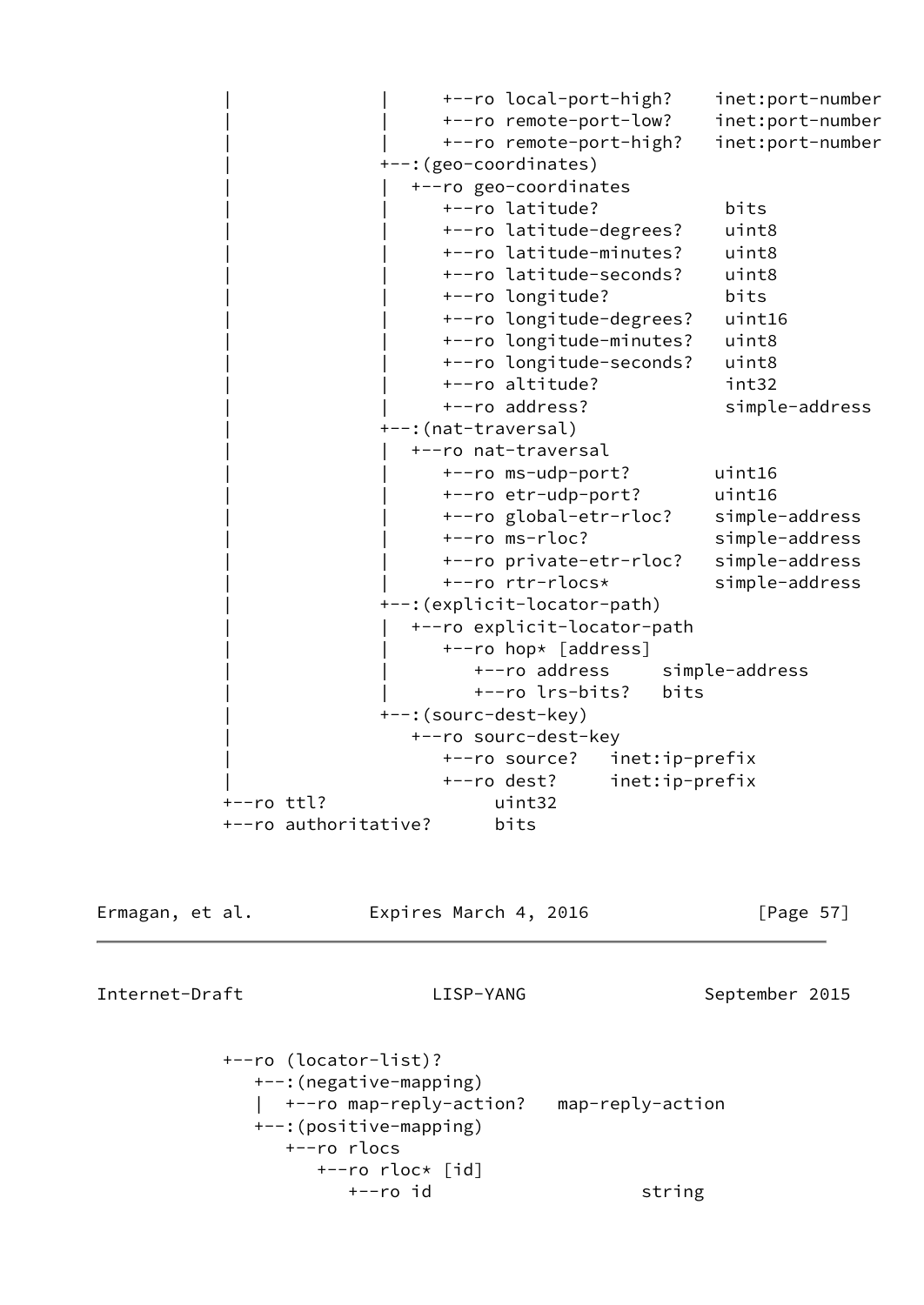```
 +--ro (address-type)?
   | +--:(interface-name)
  | +--ro interface? if:interface-state-re
  +--: (address)
      | +--ro locator-address
        +--ro afi lisp-address-famil+
         | +--ro instance-id? instance-id-type
         | +--ro (address)?
           ---:(ipv4)
           | +--ro ipv4? inet:ipv4-ad
           +--:(ipv6)
           | +--ro ipv6? inet:ipv6-ad
           +--: (mac)
           | +--ro mac? yang:mac-add
            | +--:(distinguished-name)
           | +--ro distinguished-name? distinguishe
            | +--:(lcaf)
              | +--ro lcaf
                +--ro lcaf-type lcaf-r
                 | +--ro (address)?
                    | +--:(null-address)
                       | | +--ro null-address
                         +--ro address? empty
                    | +--:(afi-list)
                       | | +--ro afi-list
                         +--ro address-list* simple
                    | +--:(instance-id)
                       | | +--ro instance-id
                         +--ro instance-id? instanc
                          | | +--ro mask-length? uint8
                         +--ro address? simple-
                    | +--:(as-number)
                       | | +--ro as-number
                         +--ro as? inet:as-num
                         +--ro address? simple-addr
                    | +--:(application-data)
                       | | +--ro application-data
                         +--ro address? simple
                         +--ro protocol? ui
                         +--ro ip-tos? in
                         +--ro local-port-low? in
```
Ermagan, et al. **Expires March 4, 2016** [Page 58]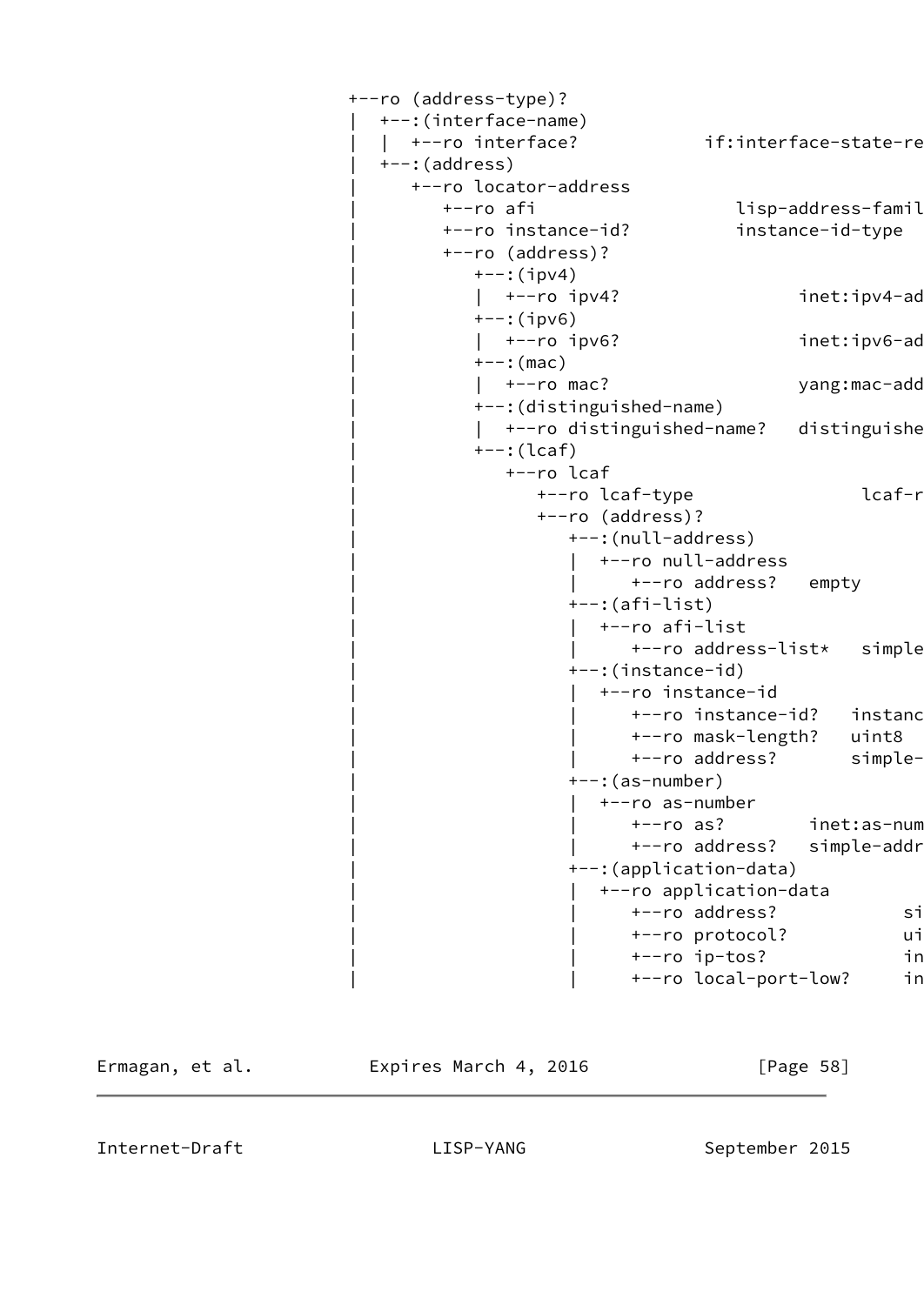```
+--ro local-port-high? in
                                                 +--ro remote-port-low? in
                                                 +--ro remote-port-high? in
                                            | +--:(geo-coordinates)
                                               | | +--ro geo-coordinates
                                                 +--ro latitude? bitson
                                                 +--ro latitude-degrees? u
                                                 +--ro latitude-minutes? u
                                                 +--ro latitude-seconds? u
                                                 +--ro longitude? b
                                                 +--ro longitude-degrees? u
                                                 +--ro longitude-minutes? u
                                                 +--ro longitude-seconds? u
                                                 +--ro altitude? intactional intervals
                                                 +--ro address? simple-
                                            | +--:(nat-traversal)
                                               | | +--ro nat-traversal
                                                 +--ro ms-udp-port? ui
                                                 +--ro etr-udp-port? ui
                                                 +--ro global-etr-rloc? sim
                                                 +--ro ms-rloc? si
                                                 +--ro private-etr-rloc? si
                                                 +--ro rtr-rlocs* si
                                            | +--:(explicit-locator-path)
                                               | | +--ro explicit-locator-path
                                                 +--ro hop* [address]
                                                   +--ro address simple-
                                                    | | +--ro lrs-bits? bits
                                            | +--:(sourc-dest-key)
                                               | +--ro sourc-dest-key
                                                 +--ro source? inet:ip-pref
                                                 +--ro dest? inet:ip-pref
                        +--ro priority? uint8
                        +--ro weight? uint8
                        +--ro multicast-priority? uint8
                        +--ro multicast-weight? uint8
7.2. Module Definition
   module lisp-pitr {
     namespace "urn:ietf:params:xml:ns:yang:lisp-pitr";
```

```
 prefix lisp-pitr;
 import ietf-lisp {
   prefix lisp;
 }
 import lisp-address-types {
  prefix lcaf;
 }
```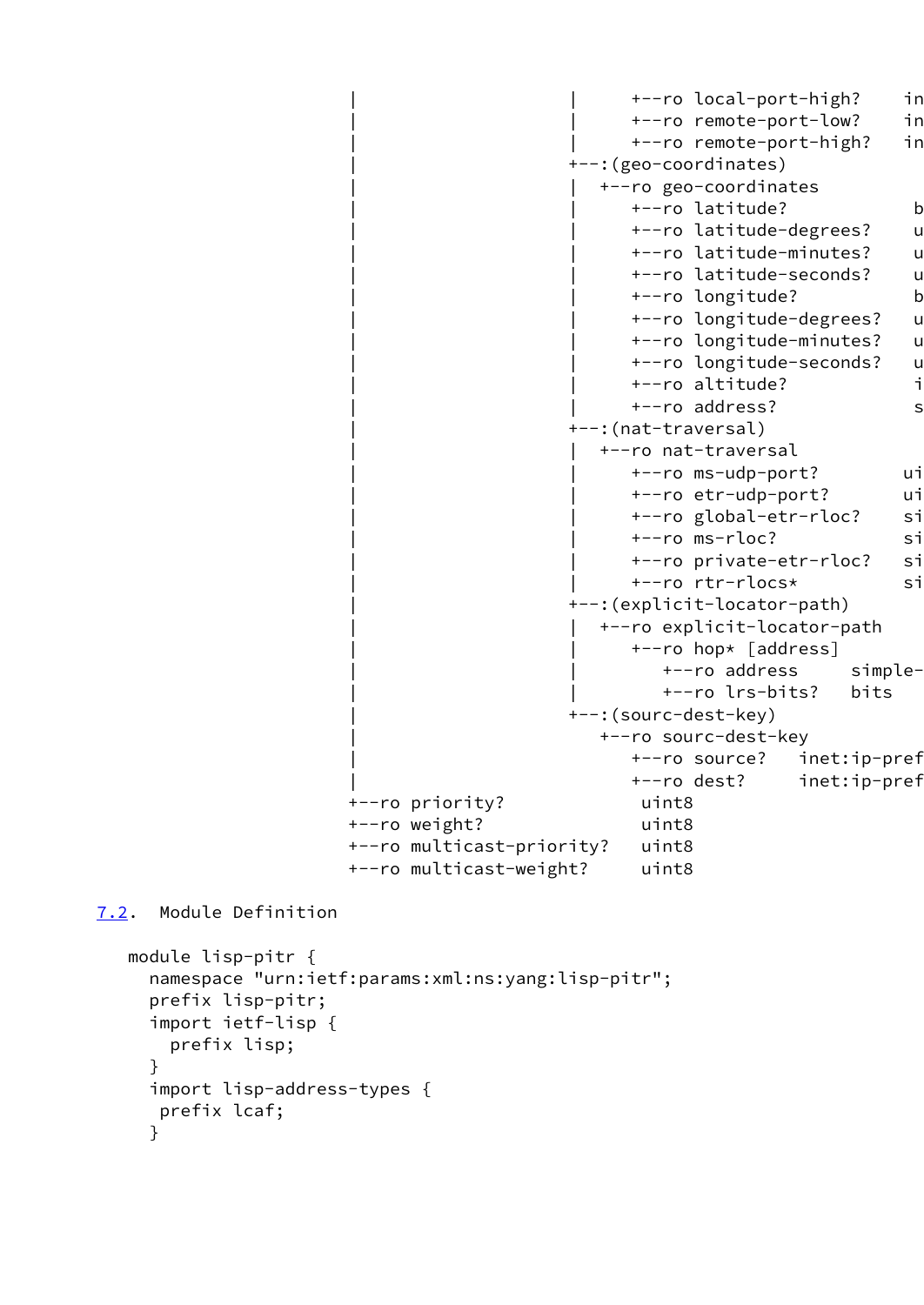```
Internet-Draft LISP-YANG September 2015
      import ietf-inet-types {
       prefix inet;
      }
     organization
      "IETF LISP (Locator/ID Separation Protocol) Working Group";
      contact
       "lisp@ietf.org";
     description
       "This YANG module defines the generic configuration
        data for a LISP PITR. The module can be extended by vendors
        to define vendor-specific configuration parameters and
        policies.
        Copyright (c) 2015 IETF Trust and the persons identified as
        authors of the code. All rights reserved.
        Redistribution and use in source and binary forms, with or
        without modification, is permitted pursuant to, and subject
        to the license terms contained in, the Simplified BSD License
        Section 4.c of the IETF Trust's Legal Provisions
        Relating to IETF Documents
         (http://trustee.ietf.org/license-info).
        RFC 6338; see
        the RFC itself for full legal notices.
       ";
      revision 2015-07-02 {
       description
         "Initial revision.";
       reference
         "https://tools.ietf.org/html/rfc6832";
      }
      identity pitr {
       base lisp:lisp-device;
       description
         "LISP PITR.";
      }
      augment "/lisp:lisp/lisp:devices/lisp:device" {
       when "lisp:type = lisp-pitr:pitr" {
         description
           "Augment is valid when LISP device type is PITR.";
       }
       description
```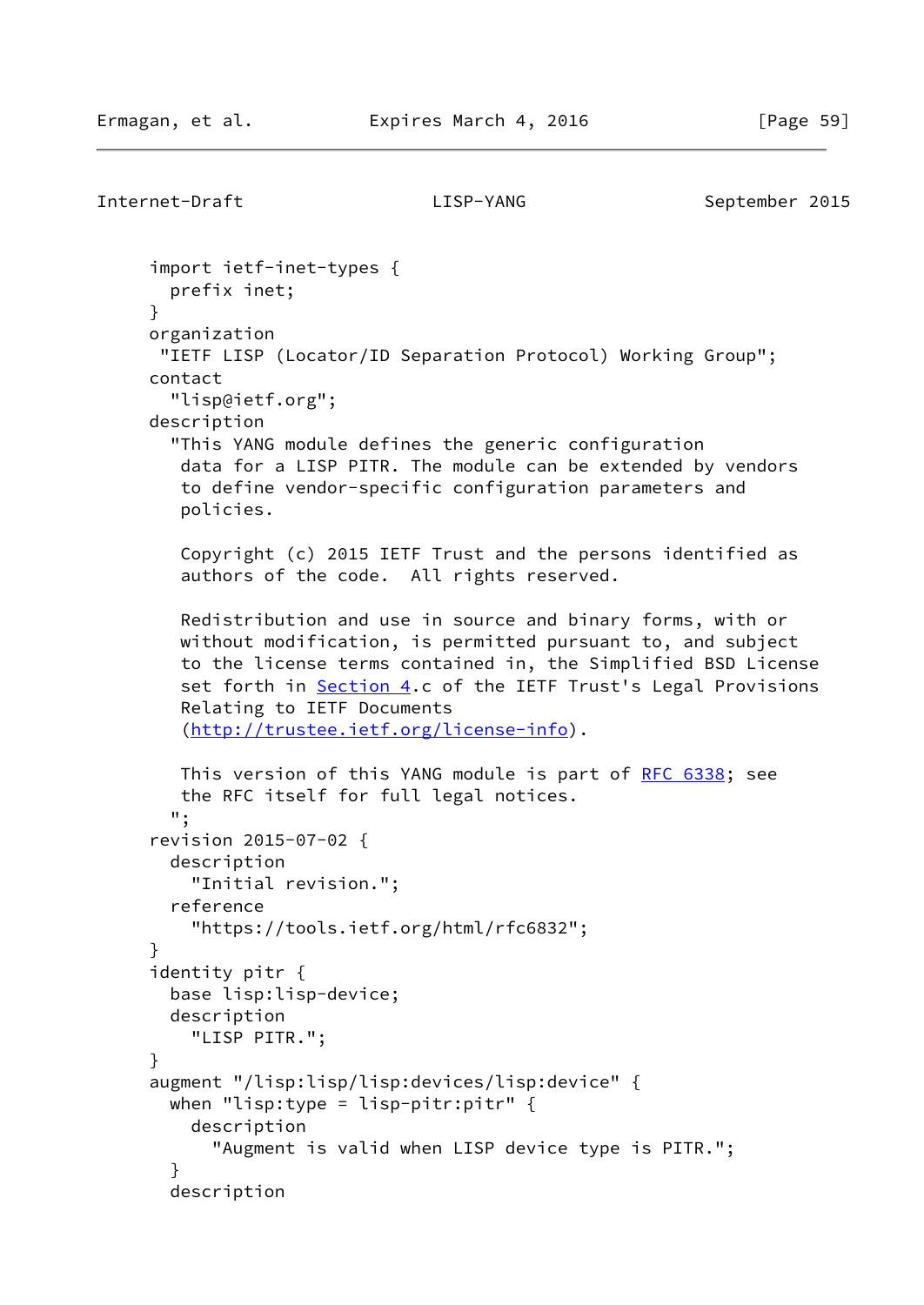"This augments LISP devices list with PITR specific parameters."; container proxy-itr-cfg { presence "LISP PITR operation enabled"; description Ermagan, et al. **Expires March 4, 2016** [Page 60] Internet-Draft LISP-YANG September 2015 "Proxy-ITR configuration parameters."; container servicing-eids { description "EIDs serviced by the PITR."; list eid { key "id"; description "List of EIDs serviced by the PITR."; leaf id { type lisp:eid-id; description "Id of serviced EID."; } container eid-address { uses lcaf:lisp-address; description "Serviced EID address in generic LISP address format."; } } } container map-resolvers { description "Map-Resolvers configured for PITR."; list map-resolver { key "id"; description "List of Map-Resolvers configured for PITR."; leaf id { type lisp:eid-id; description "Id of EID for which the Map-Resolver is used."; } container eid { uses lcaf:lisp-address; description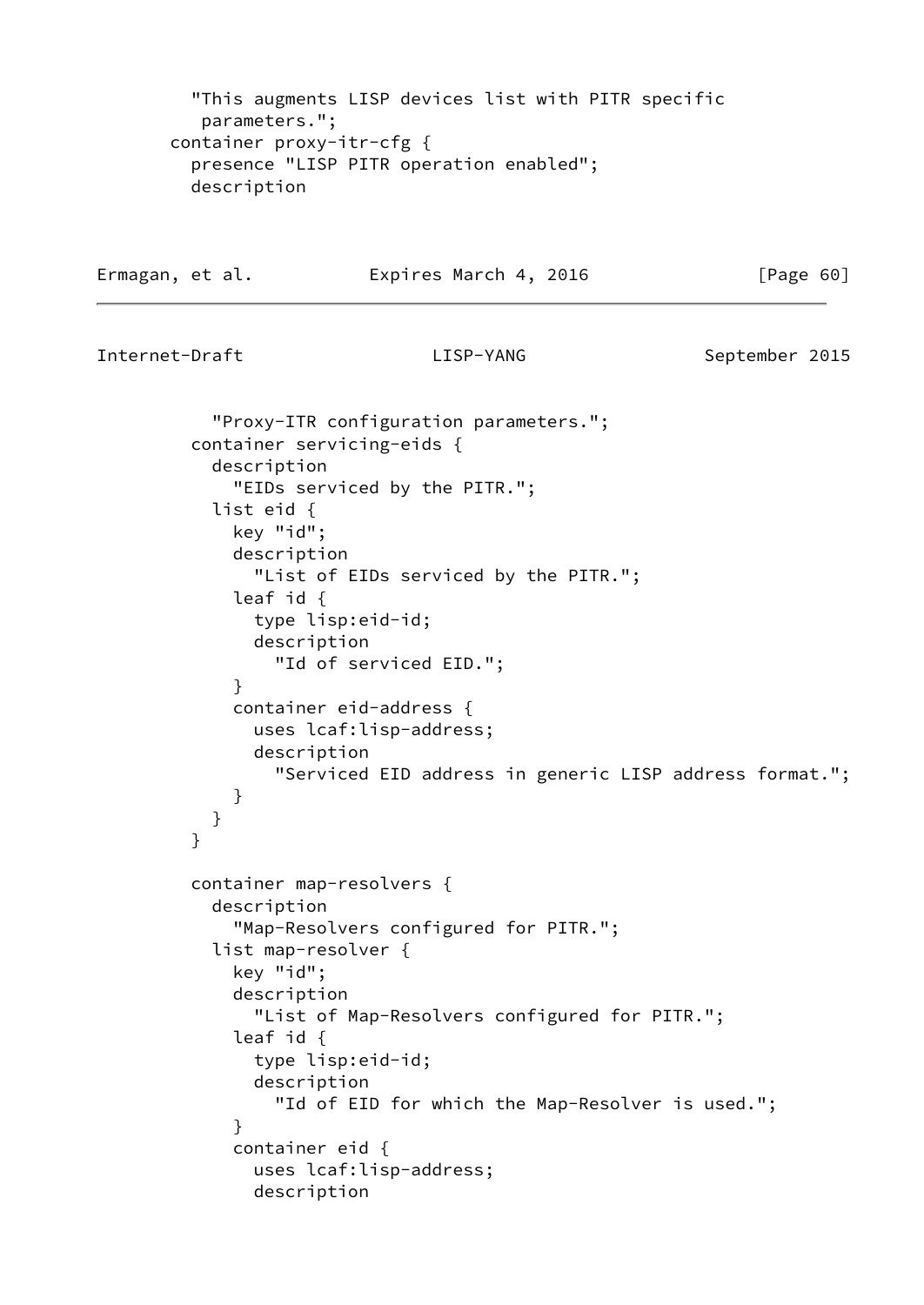```
 "EID for which the Map-Resolver is used.";
 }
             leaf-list address {
               type inet:ip-address;
               min-elements 1;
               description
                  "List of Map-Resolver's addresses.";
 }
           }
         }
         container static-mappings{
           uses lisp:mappings;
Ermagan, et al.             Expires March 4, 2016               [Page 61]
Internet-Draft LISP-YANG September 2015
           description
              "EID to RLOCs mappings cache.";
         }
       }
     }
      augment "/lisp:lisp-state/lisp:devices/lisp:device" {
      when "lisp:type = lisp-pitr:pitr" \{ description
            "Augment is valid when LISP device type is PITR.";
       }
       description
          "This augments LISP devices list state with PITR specific
          parameters.";
       container pitr-state {
         config false;
         description
            "ITR state.";
         container learned-mappings {
           uses lisp:mappings;
           description
              "EID to RLOCs mappings cache.";
         }
       }
```
<span id="page-69-0"></span>[8](#page-69-0). LISP Proxy ETR Module

 } }

This module captures the configuration data model of a LISP Proxy ETR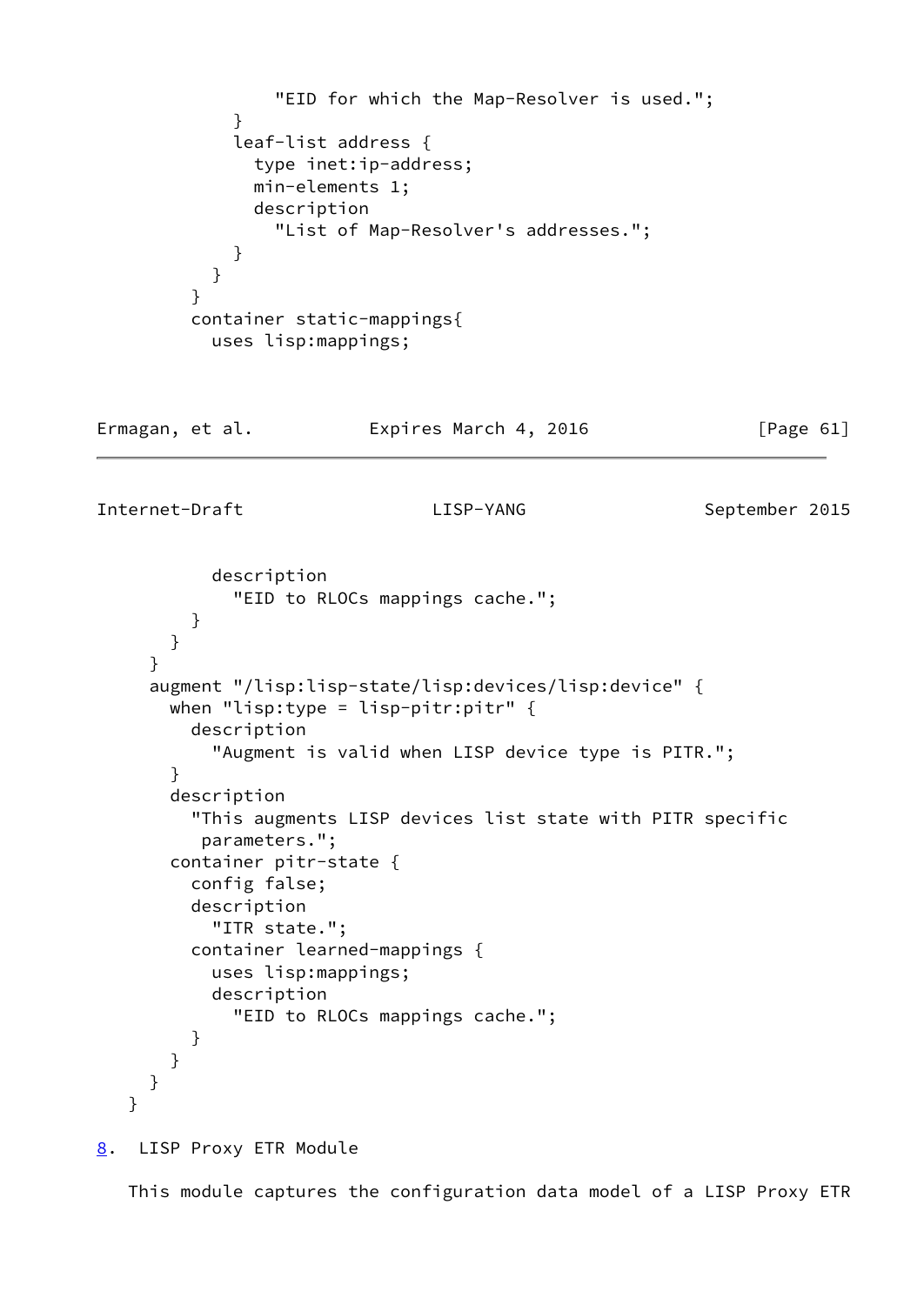<span id="page-70-0"></span>[\[RFC6832](https://datatracker.ietf.org/doc/pdf/rfc6832)]. The model may also capture some operational data elements. [8.1](#page-70-0). Module Structure module: lisp-petr augment /lisp:lisp/lisp:devices/lisp:device: +--rw proxy-etr-cfg! +--rw servicing-eids  $+--rw$  eid\* [id] +--rw id lisp:eid-id +--rw eid-address +--rw afi lisp-address-family-ref +--rw instance-id? instance-id-type +--rw (address)?  $+--$ : (ipv4) | +--rw ipv4? inet:ipv4-address +--:(ipv6) | +--rw ipv6? inet:ipv6-address Ermagan, et al. Expires March 4, 2016 [Page 62] Internet-Draft LISP-YANG September 2015  $+--:$  (mac) | +--rw mac? yang:mac-address +--:(distinguished-name) | +--rw distinguished-name? distinguished-name +--:(lcaf) +--rw lcaf +--rw lcaf-type lcaf-ref +--rw (address)? +--:(null-address) | +--rw null-address | +--rw address? empty +--:(afi-list) | +--rw afi-list | +--rw address-list\* simple-address +--:(instance-id) | +--rw instance-id | +--rw instance-id? instance-id-type | +--rw mask-length? uint8 | +--rw address? simple-address +--:(as-number) | +--rw as-number | +--rw as? inet:as-number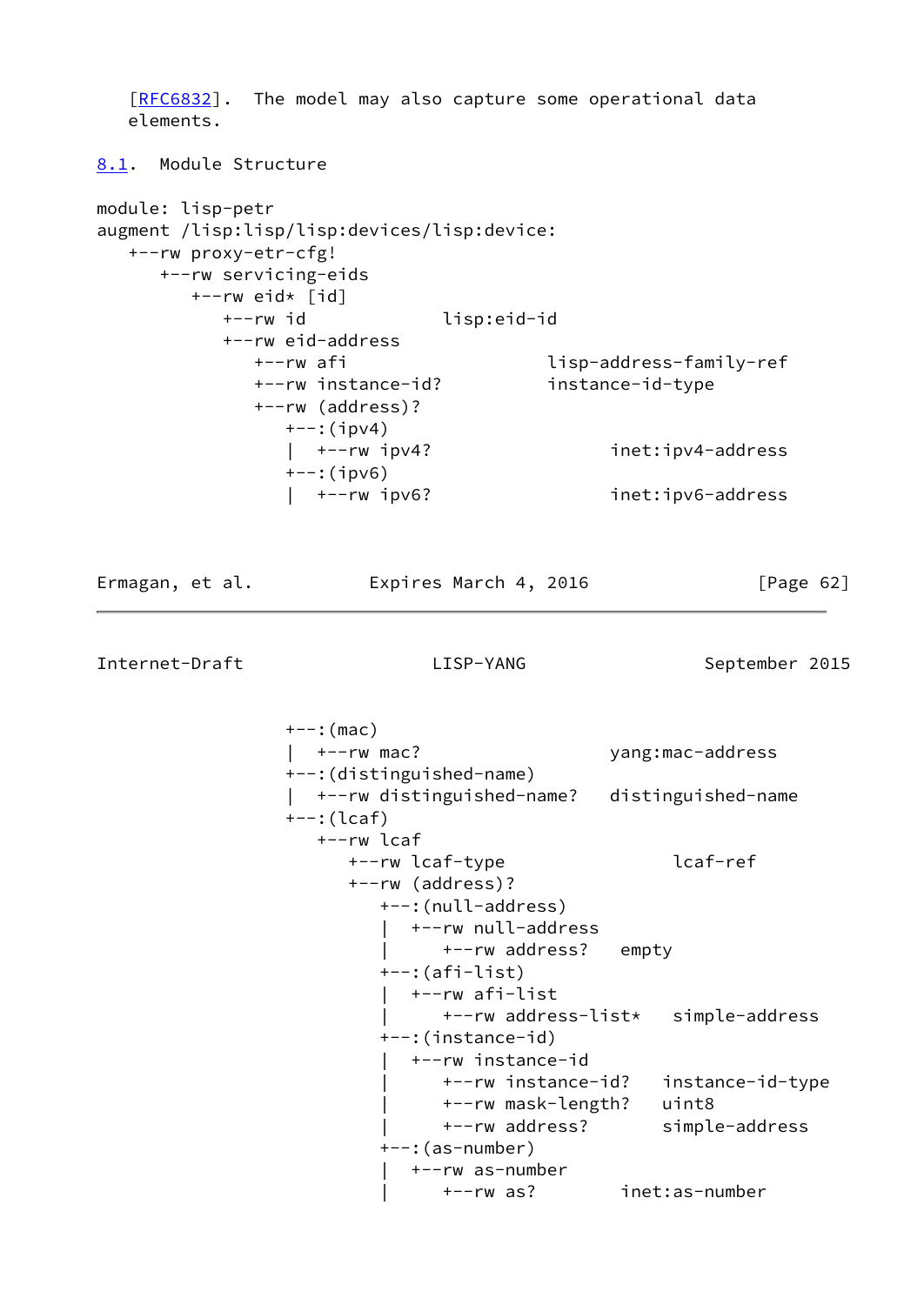| +--rw address? simple-address +--:(application-data) | +--rw application-data | +--rw address? simple-address | +--rw protocol? uint8 | +--rw ip-tos? int32 | +--rw local-port-low? inet:port-number | +--rw local-port-high? inet:port-number | +--rw remote-port-low? inet:port-number | +--rw remote-port-high? inet:port-number +--:(geo-coordinates) | +--rw geo-coordinates | +--rw latitude? bits | +--rw latitude-degrees? uint8 | +--rw latitude-minutes? uint8 | +--rw latitude-seconds? uint8 | +--rw longitude? bits | +--rw longitude-degrees? uint16 | +--rw longitude-minutes? uint8 | +--rw longitude-seconds? uint8 | +--rw altitude? int32 | +--rw address? simple-address +--:(nat-traversal) | +--rw nat-traversal | +--rw ms-udp-port? uint16 | +--rw etr-udp-port? uint16

Ermagan, et al. **Expires March 4, 2016** [Page 63]

Internet-Draft LISP-YANG September 2015

 | +--rw global-etr-rloc? simple-address | +--rw ms-rloc? simple-address | +--rw private-etr-rloc? simple-address | +--rw rtr-rlocs\* simple-address +--:(explicit-locator-path) | +--rw explicit-locator-path | +--rw hop\* [address] | +--rw address simple-address | +--rw lrs-bits? bits +--:(sourc-dest-key) +--rw sourc-dest-key +--rw source? inet:ip-prefix +--rw dest? inet:ip-prefix

<span id="page-71-0"></span>[8.2](#page-71-0). Module Definition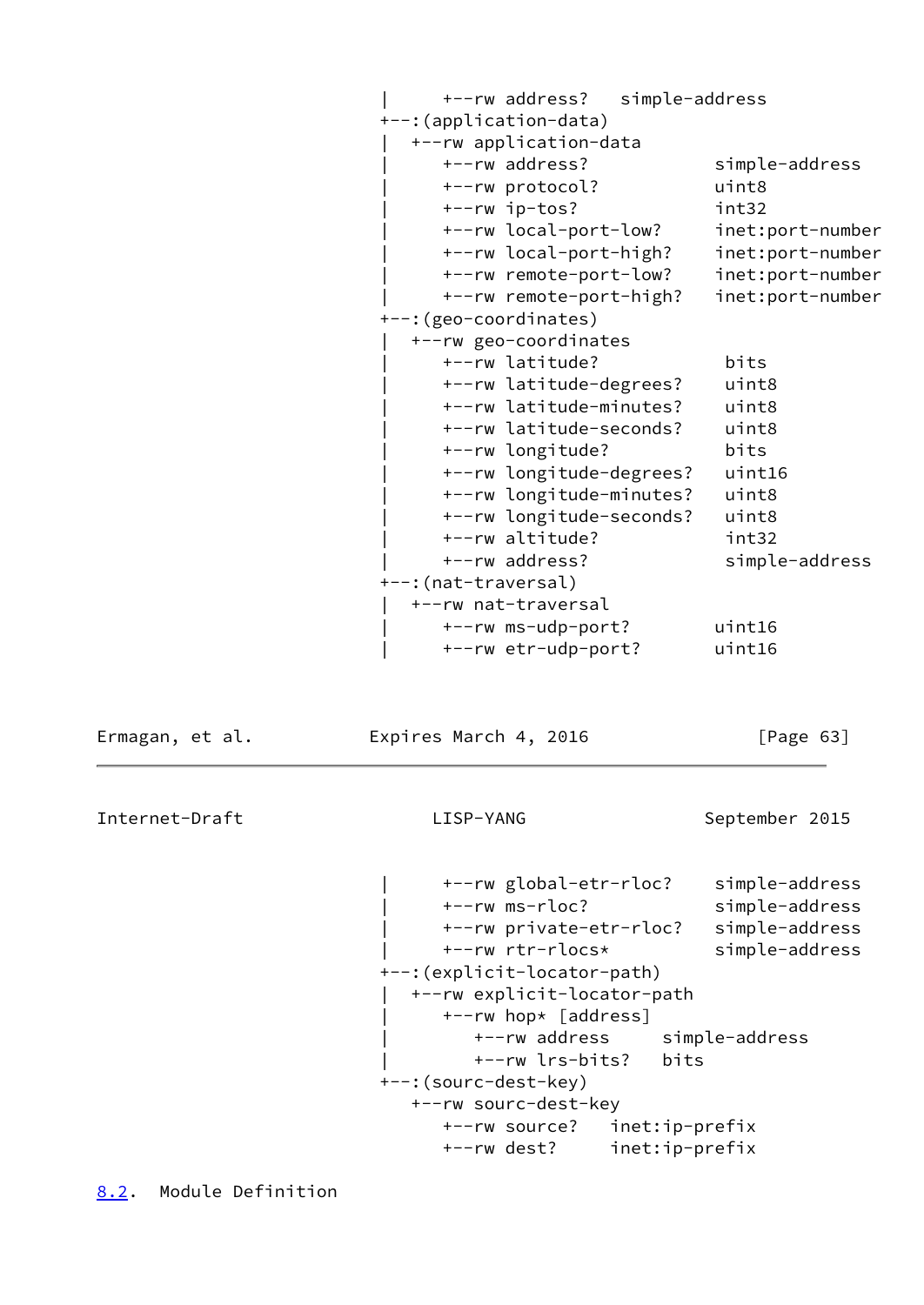```
 module lisp-petr {
     namespace "urn:ietf:params:xml:ns:yang:lisp-petr";
     prefix lisp-petr;
     import ietf-lisp {
       prefix lisp;
     }
     import lisp-address-types {
       prefix lcaf;
     }
     organization
      "IETF LISP (Locator/ID Separation Protocol) Working Group";
     contact
       "lisp@ietf.org";
     description
       "This YANG module defines the generic configuration
        data for a LISP PETR. The module can be extended by vendors to
        define vendor-specific configuration parameters and policies.
        Copyright (c) 2015 IETF Trust and the persons identified as
        authors of the code. All rights reserved.
        Redistribution and use in source and binary forms, with or
        without modification, is permitted pursuant to, and subject
        to the license terms contained in, the Simplified BSD License
       set forth in Section 4.c of the IETF Trust's Legal Provisions
        Relating to IETF Documents
        (http://trustee.ietf.org/license-info).
        RFC 6338; see
        the RFC itself for full legal notices.
       ";
     revision 2015-07-02 {
Ermagan, et al. Expires March 4, 2016 [Page 64]
Internet-Draft LISP-YANG September 2015
       description
         "Initial revision.";
       reference
         "https://tools.ietf.org/html/rfc6832";
     }
     identity petr {
       base lisp:lisp-device;
       description
```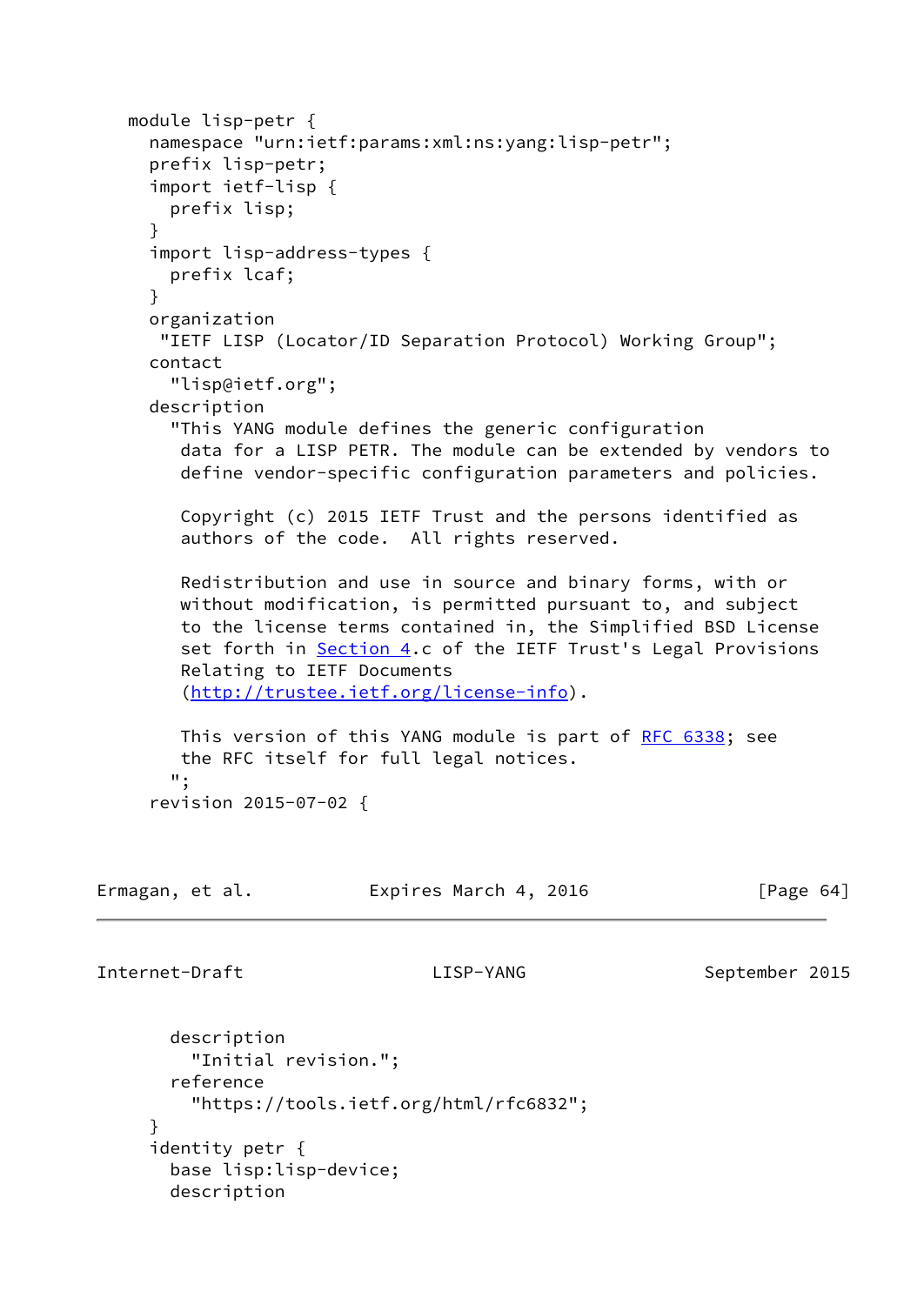```
 "LISP PETR.";
     }
      augment "/lisp:lisp/lisp:devices/lisp:device" {
       when "lisp:type = lisp-petr:petr" \{ description
            "Augment is valid when LISP device type is PETR.";
        }
        description
          "This augments LISP devices list with PETR specific
           parameters.";
        container proxy-etr-cfg {
          presence "LISP PETR operation enabled";
          description
            "Proxy ETR configuration parameters.";
          container servicing-eids {
            description
              "EIDs serviced by the PETR.";
            list eid {
              key "id";
              description
                "List of EIDs serviced by the PETR.";
              leaf id {
                type lisp:eid-id;
                description
                  "Id of serviced EID.";
 }
              container eid-address {
                uses lcaf:lisp-address;
                description
                  "Serviced EID in generic LISP address format.";
 }
            }
         }
       }
     }
   }
```
<span id="page-73-0"></span>

Ermagan, et al. **Expires March 4, 2016** [Page 65]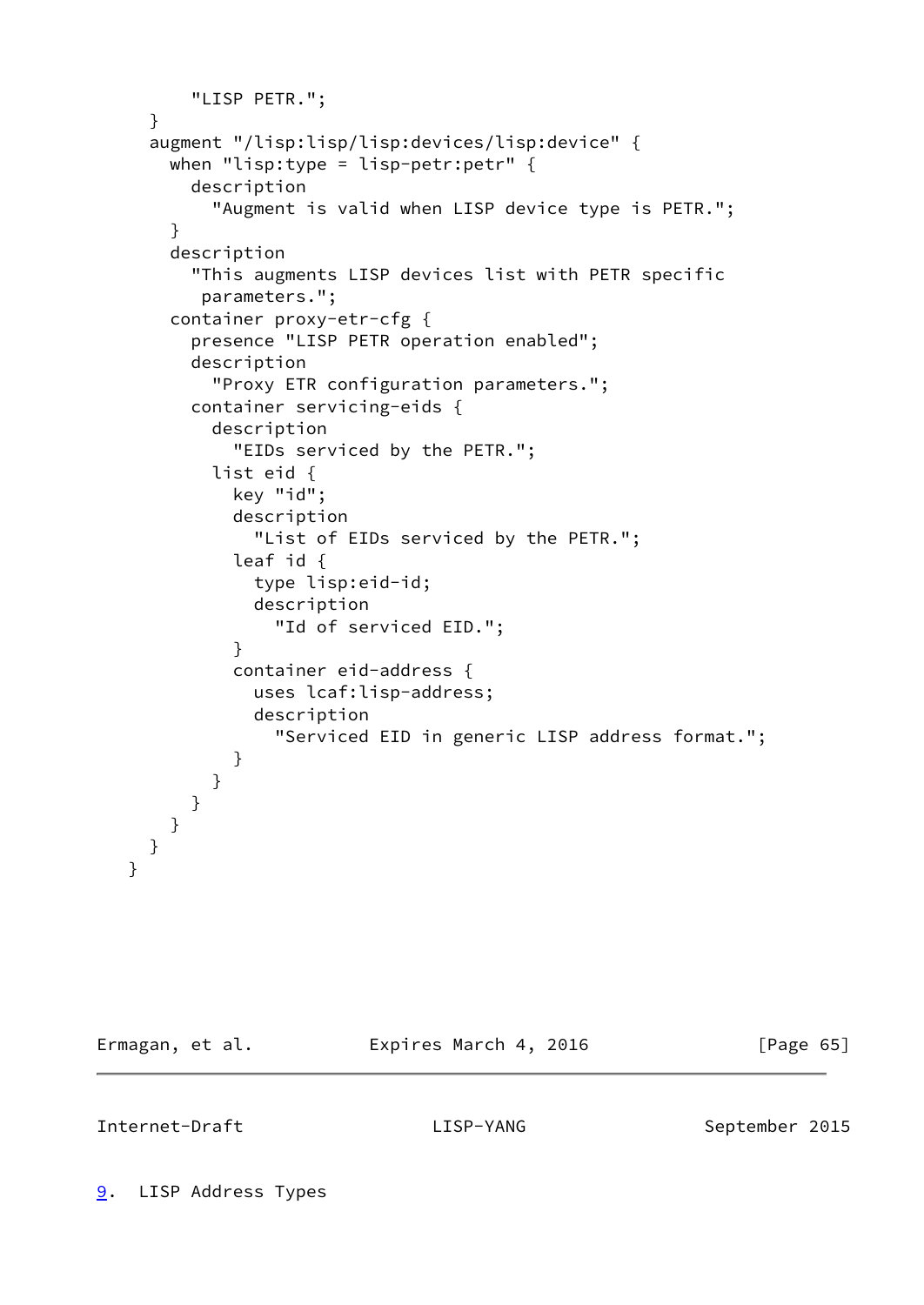This module captures the various LISP address types, and is an essential building block used in other LISP modules.

```
9.1. Module Definition
    module lisp-address-types {
      namespace "urn:ietf:params:xml:ns:yang:lisp-address-types";
      prefix laddr;
      import ietf-inet-types {
        prefix inet;
      }
      import ietf-yang-types {
        prefix yang;
      }
      organization
        "IETF LISP (Locator/ID Separation Protocol) Working Group";
      contact
        "lisp@ietf.org";
      description
        "This YANG module defines the LISP Canonical Address Formats
         (LCAF) for LISP. The module can be extended by vendors to
         define vendor-specific parameters.
         Copyright (c) 2014 IETF Trust and the persons identified as
         authors of the code. All rights reserved.
         Redistribution and use in source and binary forms, with or
         without modification, is permitted pursuant to, and subject
         to the license terms contained in, the Simplified BSD License
         Section 4.c of the IETF Trust's Legal Provisions
         Relating to IETF Documents
         (http://trustee.ietf.org/license-info).
         This version of this YANG module is part of RFC 6338; see
         the RFC itself for full legal notices.
        ";
      revision 2015-03-09 {
        description
          "Initial revision.";
        reference
          "http://tools.ietf.org/html/draft-ietf-lisp-lcaf-10";
      }
      identity lisp-address-family {
        description
          "Base identity from which identities describing LISP address
```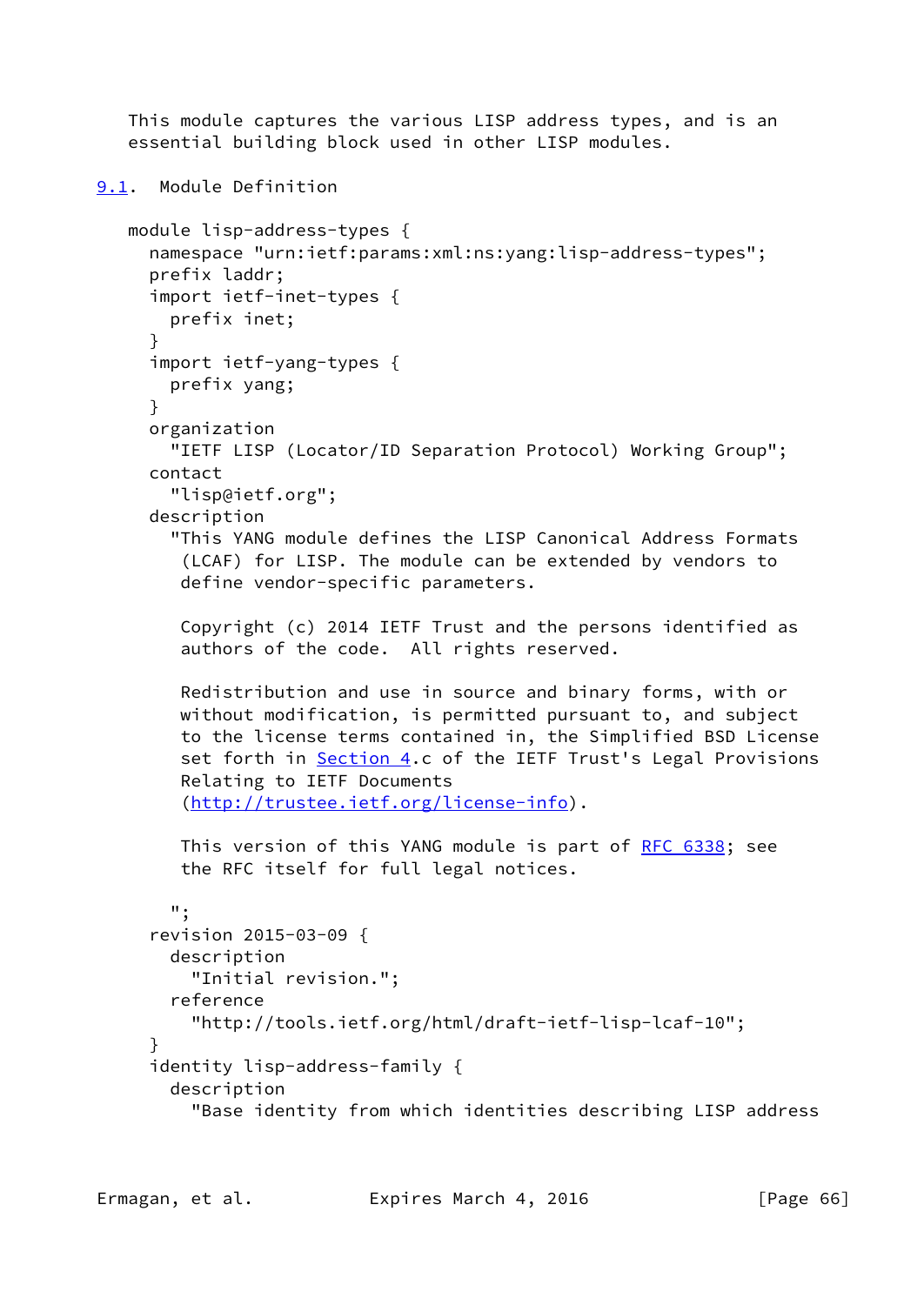```
 families are derived.";
 }
 identity ipv4 {
   base lisp-address-family;
   description
     "IANA IPv4 address family.";
 }
 identity ipv6 {
   base lisp-address-family;
   description
     "IANA IPv6 address family.";
 }
 identity mac {
   base lisp-address-family;
   description
     "IANA MAC address family.";
 }
 identity distinguished-name {
   base lisp-address-family;
   description
     "IANA Distinguished Name address family.";
 }
 identity lcaf {
   base lisp-address-family;
   description
     "IANA LISP Canonical Address Format address family.";
 }
 identity null-address {
   base lcaf;
   description
     "Null body LCAF type.";
 }
 identity afi-list {
   base lcaf;
   description
     "AFI-List LCAF type.";
 }
 identity instance-id {
   base lcaf;
   description
     "Instance-ID LCAF type.";
 }
 identity as-number {
   base lcaf;
   description
     "AS Number LCAF type.";
```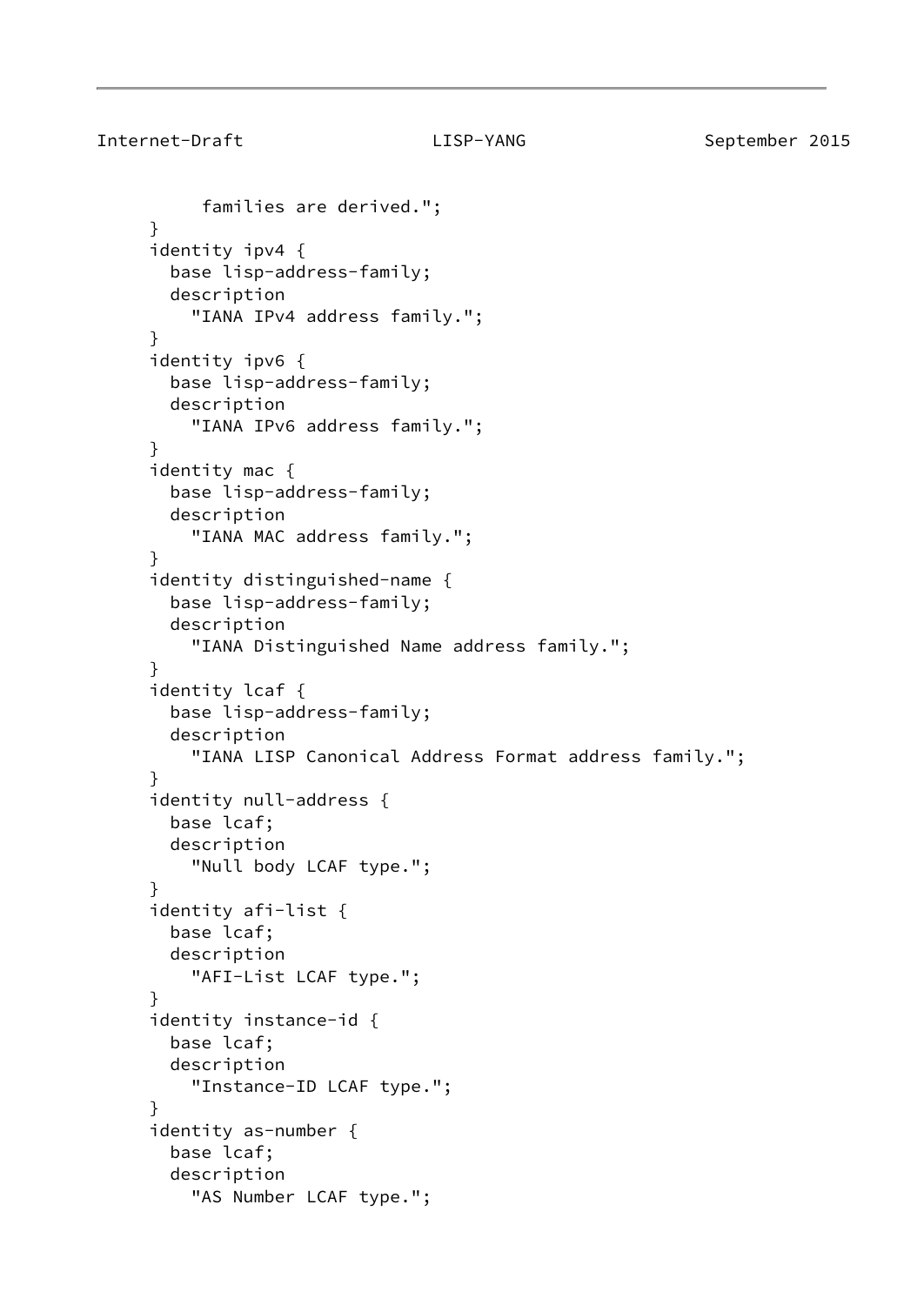```
 }
 identity application-data {
```

```
Internet-Draft LISP-YANG September 2015
```

```
 base lcaf;
   description
     "Application Data LCAF type.";
 }
 identity geo-coordinates {
   base lcaf;
   description
     "Geo-coordinates LCAF type.";
 }
 identity opaque-key {
   base lcaf;
   description
     "Opaque Key LCAF type.";
 }
 identity nat-traversal {
   base lcaf;
   description
     "NAT-Traversal LCAF type.";
 }
 identity nonce-locator {
   base lcaf;
   description
     "Nonce-Locator LCAF type.";
 }
 identity multicast-info {
   base lcaf;
   description
     "Multicast Info LCAF type.";
 }
 identity explicit-locator-path {
   base lcaf;
   description
     "Explicit Locator Path LCAF type.";
 }
 identity security-key {
   base lcaf;
   description
     "Security Key LCAF type.";
 }
```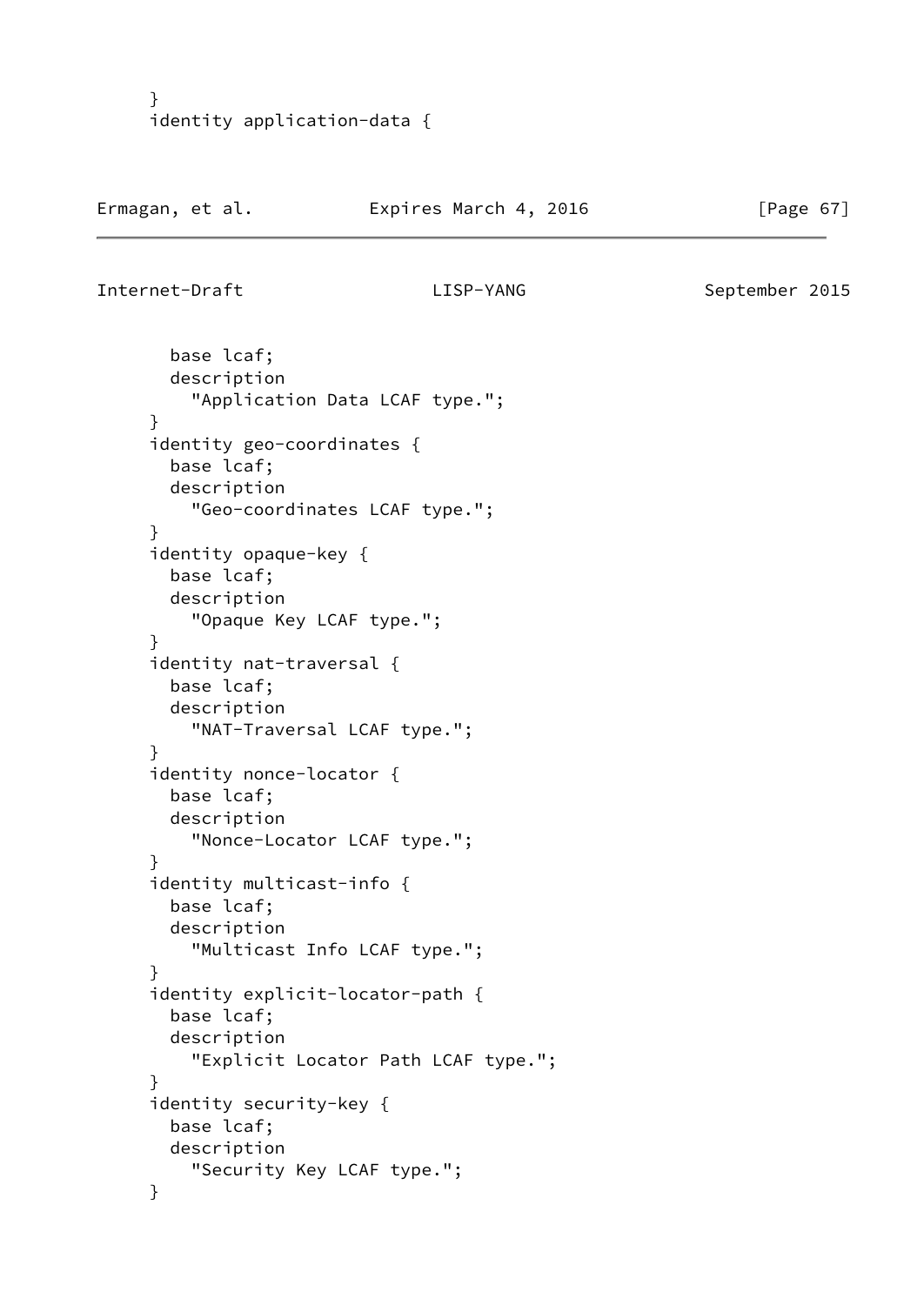```
 identity source-dest-key {
   base lcaf;
   description
     "Source/Dest LCAF type.";
 }
 identity replication-list {
   base lcaf;
   description
     "Replication-List LCAF type.";
```
Ermagan, et al. **Expires March 4, 2016** [Page 68]

Internet-Draft LISP-YANG September 2015

 } identity json-data-model { base lcaf; description "JSON Data Model LCAF type."; } identity key-value-address { base lcaf; description "Key-Value LCAF type."; } identity encapsulation-format { base lcaf; description "Encapsulation Format LCAF type."; } typedef instance-id-type { type uint32 { range "0..16777214"; } description "Defines the range of values for an Instance ID."; } typedef simple-address { type union { type inet:ip-address; type inet:ip-prefix; type yang:mac-address; type distinguished-name; } description "Union of address types that can be part of LCAFs.";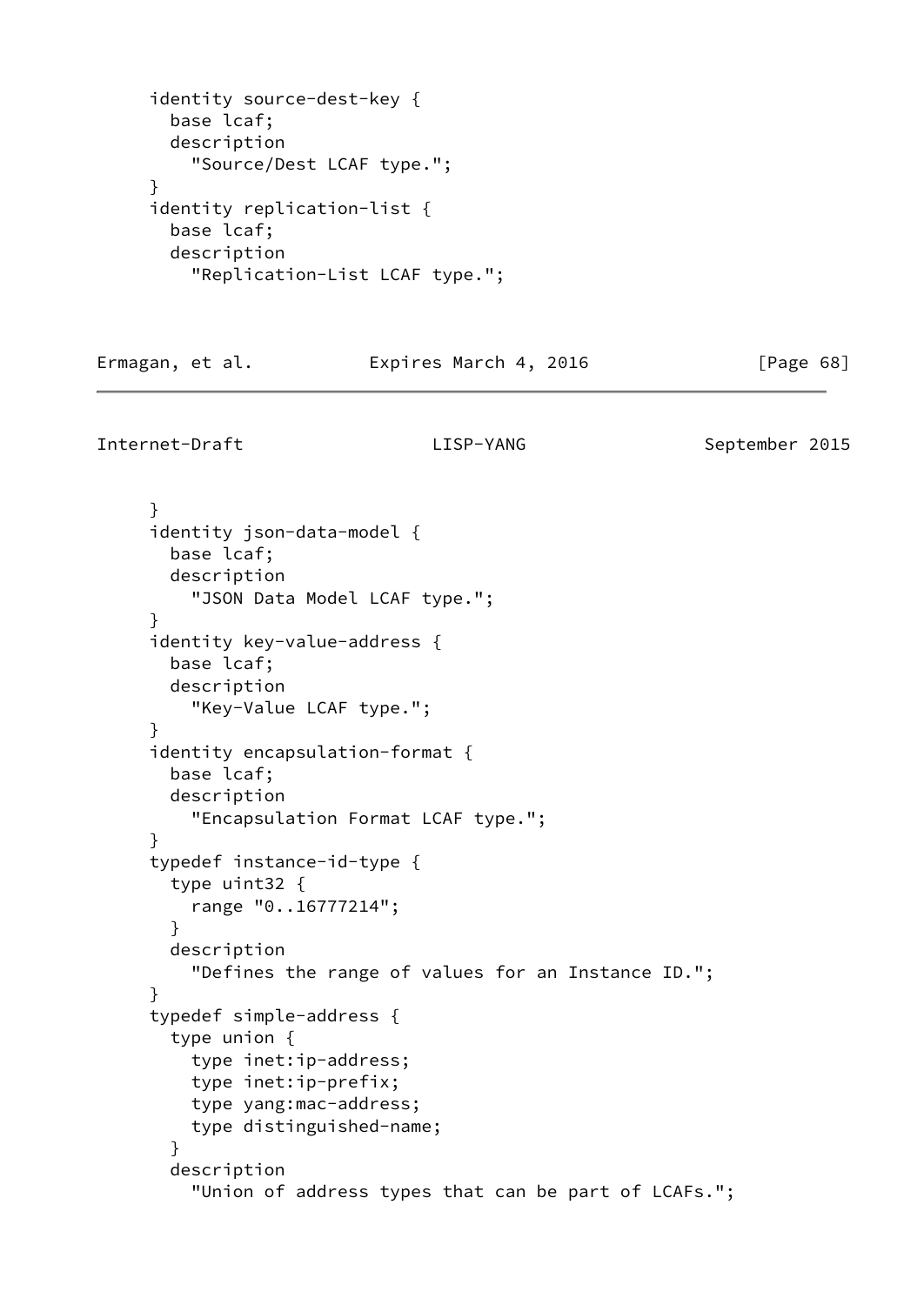```
 }
 typedef distinguished-name {
   type string;
   description
     "Distinguished Name address.";
   reference
     "http://www.iana.org/assignments/address-family-numbers/
      address-family-numbers.xhtml";
 }
 typedef lisp-address-family-ref {
   type identityref {
     base lisp-address-family;
   }
   description
     "LISP address family reference.";
 }
```
Ermagan, et al. Expires March 4, 2016 [Page 69]

```
 typedef lcaf-ref {
        type identityref {
          base lcaf;
        }
        description
          "LCAF types reference.";
      }
      grouping lcaf-address {
        description
          "Group of all the LCAF types.";
        leaf lcaf-type {
          type lcaf-ref;
          mandatory true;
          description
            "Enumeration of LCAF types.";
        }
        choice address {
          description "The LCAF addresses.";
          container null-address {
           when "\ldots, /\ldots, /lcaf-type = null" {
              description
                 "When LCAF type is null.";
 }
            description
               "Null body LCAF type";
```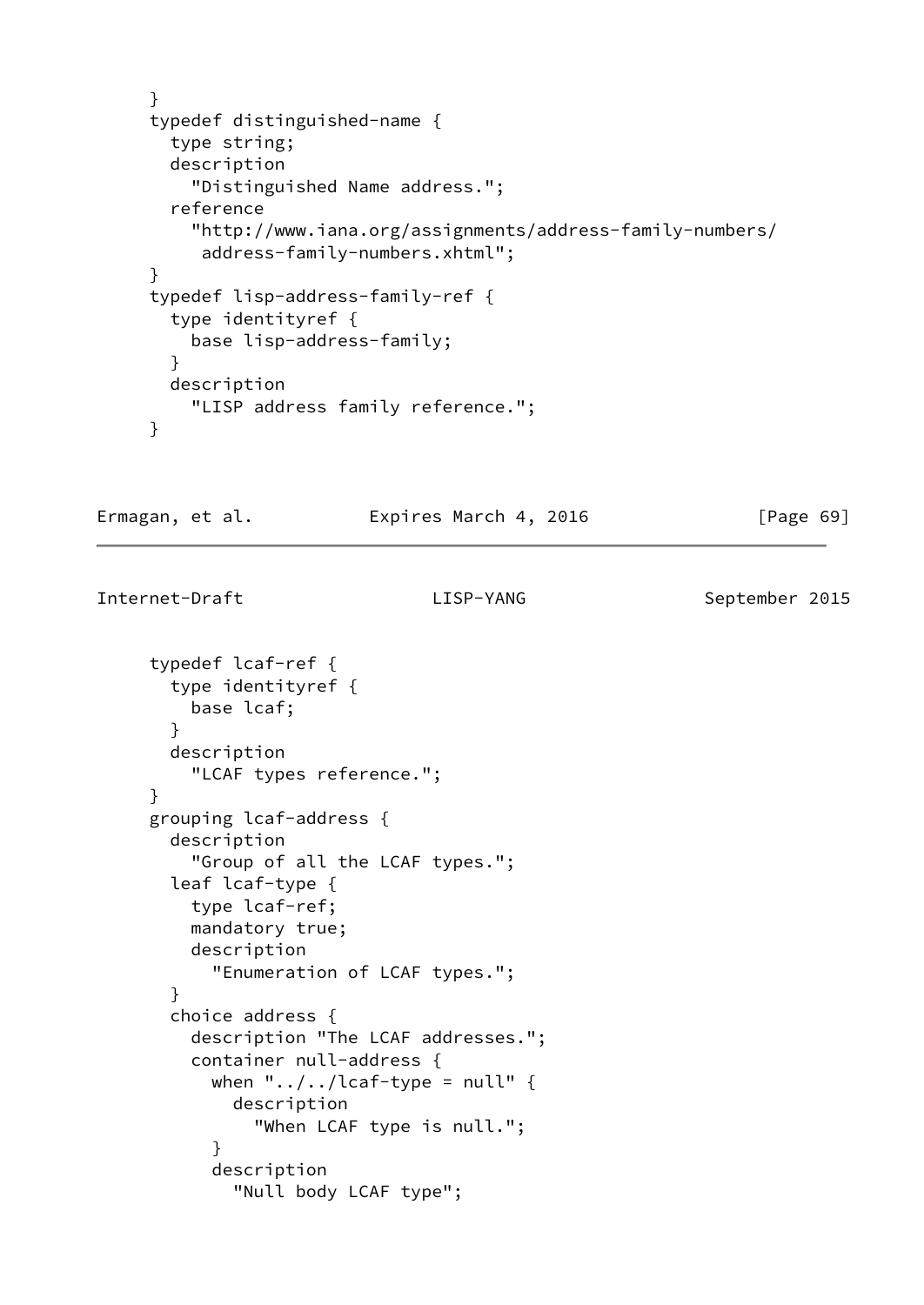```
 leaf address {
             type empty;
             description
               "AFI address.";
 }
         }
         container afi-list {
          when "\ldots/\ldots/lcaf-type = afi-list" {
             description
               "When LCAF type is AFI-List.";
 }
           description
             "AFI-List LCAF type.";
           reference
             "http://tools.ietf.org/html/draft-ietf-lisp-lcaf-10
              #section-4.16.1";
           leaf-list address-list {
             type simple-address;
             description
               "List of AFI addresses.";
 }
 }
         container instance-id {
```
Ermagan, et al. Expires March 4, 2016 [Page 70]

```
when "\ldots, /\ldots/lcaf-type = instance-id" {
              description
                "When LCAF type is Instance-ID";
 }
            description
              "Instance ID LCAF type.";
            reference
              "http://tools.ietf.org/html/draft-ietf-lisp-lcaf-10
               #section-4.2";
            leaf instance-id {
              type instance-id-type;
              description
                "Instance ID value.";
 }
            leaf mask-length {
                type uint8;
                description
                  "Mask length.";
```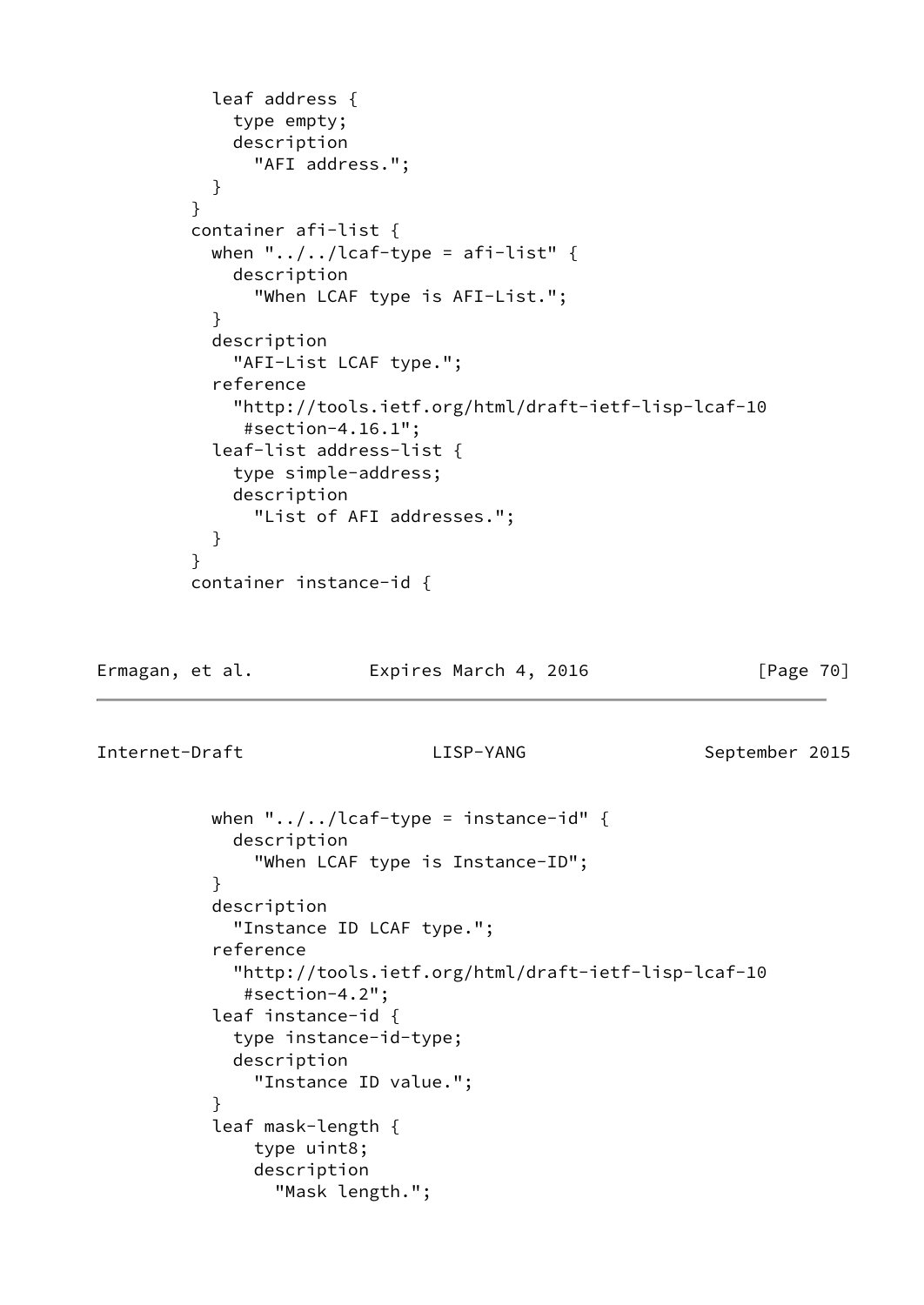```
 }
           leaf address {
             type simple-address;
             description
               "AFI address.";
 }
         }
         container as-number {
          when "\ldots/\ldots/lcaf-type = as-number" {
             description
               "When LCAF type is AS-Number.";
 }
           description
             "AS Number LCAF type.";
            reference
             "http://tools.ietf.org/html/draft-ietf-lisp-lcaf-10
              #section-4.3";
            leaf as {
             type inet:as-number;
             description
               "AS number.";
 }
            leaf address {
             type simple-address;
             description
               "AFI address.";
 }
          }
         container application-data {
          when "\ldots, /\ldots / lcaf-type = application-data" {
Ermagan, et al.               Expires March 4, 2016               [Page 71]
Internet-Draft LISP-YANG September 2015
             description
               "When LCAF type is Application Data.";
 }
            description
             "Application Data LCAF type.";
            reference
             "http://tools.ietf.org/html/draft-ietf-lisp-lcaf-10
              #section-4.4";
            leaf address {
               type simple-address;
               description
```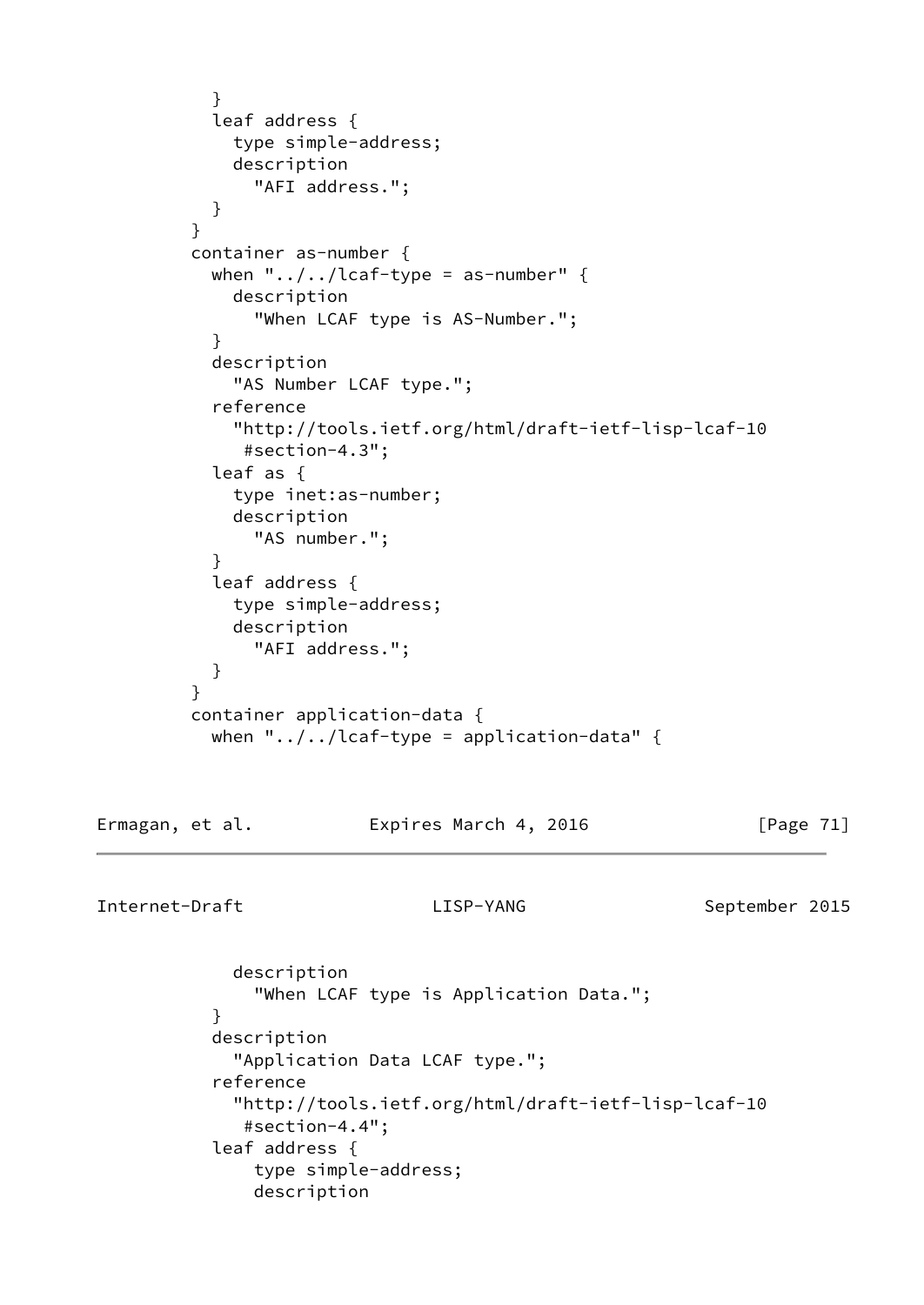```
 "AFI address.";
 }
           leaf protocol {
               type uint8;
               description
                 "Protocol number.";
 }
           leaf ip-tos {
               type int32;
               description
                 "Type of service field.";
 }
           leaf local-port-low {
               type inet:port-number;
               description
                 "Low end of local port range.";
 }
           leaf local-port-high {
               type inet:port-number;
               description
                 "High end of local port range.";
 }
           leaf remote-port-low {
               type inet:port-number;
               description
                 "Low end of remote port range.";
 }
           leaf remote-port-high {
               type inet:port-number;
               description
                 "High end of remote port range.";
 }
 }
         container geo-coordinates {
          when "\ldots/\ldots/lcaf-type = geo-coordinates" {
             description
               "When LCAF type is Geo-coordinates.";
```
Ermagan, et al. **Expires March 4, 2016** [Page 72]

Internet-Draft LISP-YANG September 2015

 } description "Geo-coordinates LCAF type."; reference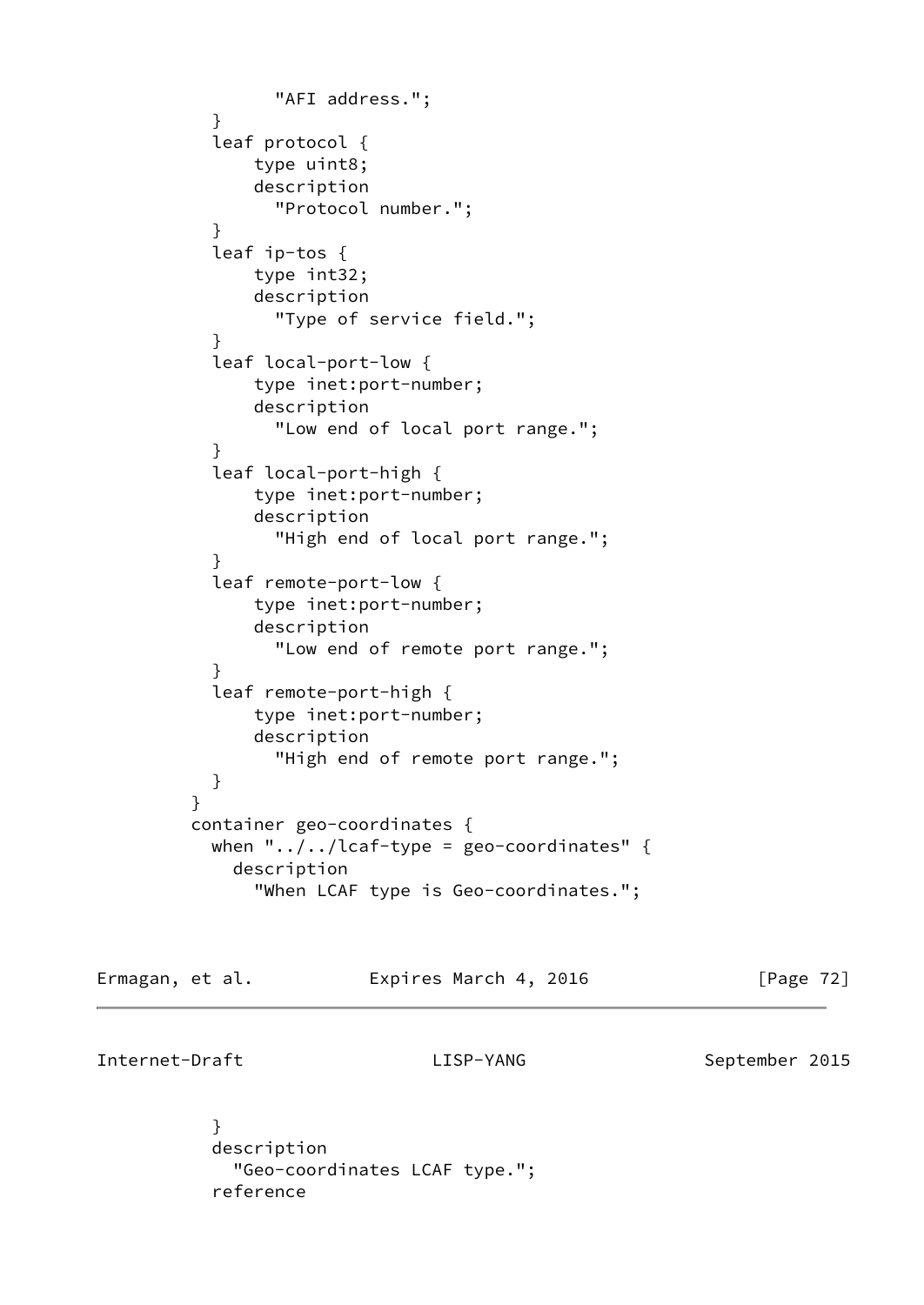```
 "http://tools.ietf.org/html/draft-ietf-lisp-lcaf-10
             #section-4.5";
          leaf latitude {
            type bits {
              bit N {
                description
                 "Latitude bit.";
 }
 }
            description
              "Bit that selects between North and South latitude.";
 }
          leaf latitude-degrees {
            type uint8 {
              range "0 .. 90";
 }
            description
              "Degrees of latitude.";
 }
          leaf latitude-minutes {
            type uint8 {
              range "0..59";
 }
            description
              "Minutes of latitude.";
 }
          leaf latitude-seconds {
            type uint8 {
              range "0..59";
 }
            description
              "Seconds of latitude.";
 }
          leaf longitude {
            type bits {
              bit E {
                description
                 "Longitude bit.";
 }
 }
            description
              "Bit that selects between East and West longitude.";
 }
          leaf longitude-degrees {
```
Ermagan, et al. **Expires March 4, 2016** [Page 73]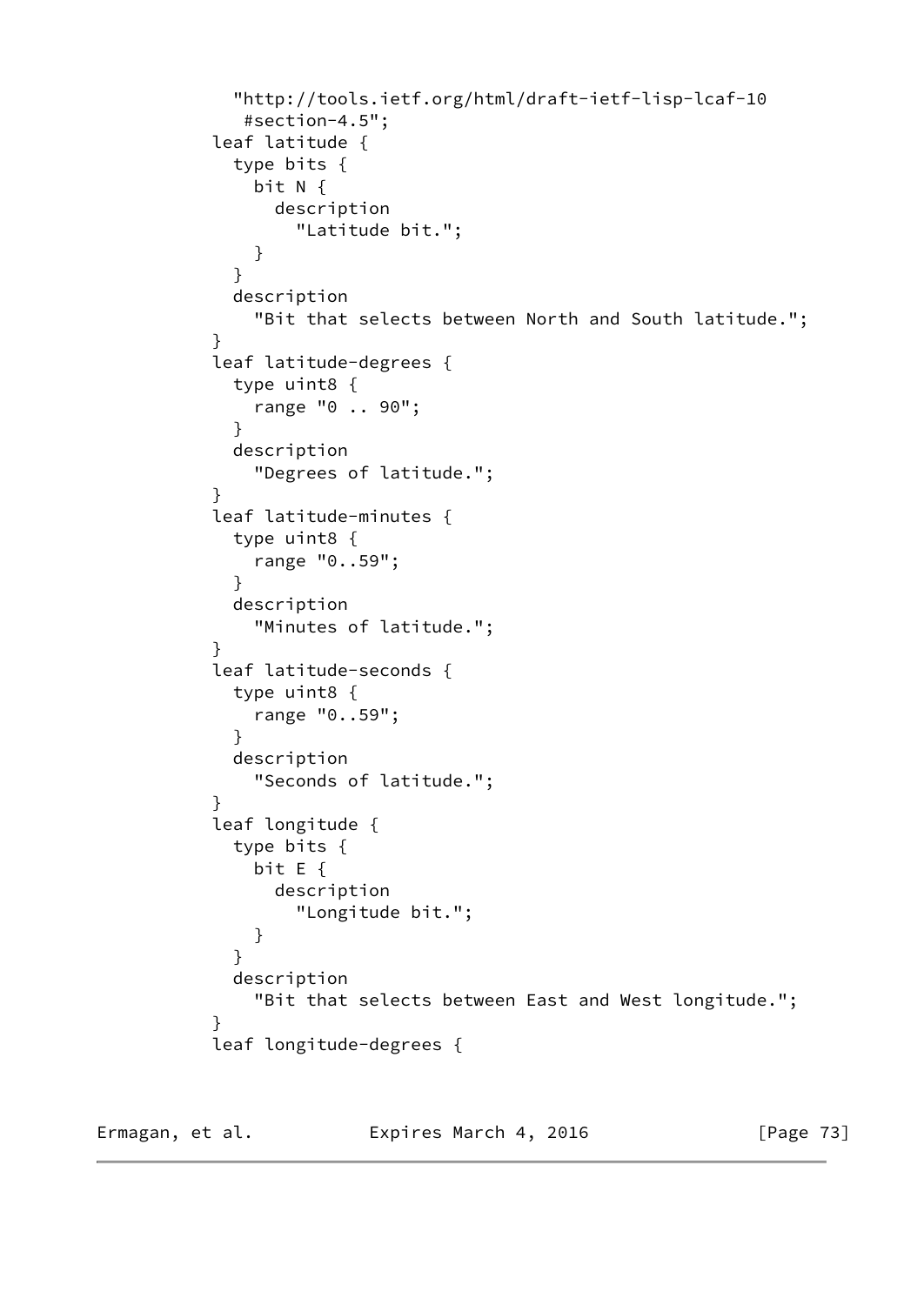```
 type uint16 {
               range "0 .. 180";
 }
             description
               "Degrees of longitude.";
 }
           leaf longitude-minutes {
             type uint8 {
               range "0..59";
 }
             description
               "Minutes of longitude.";
 }
           leaf longitude-seconds {
             type uint8 {
               range "0..59";
 }
             description
               "Seconds of longitude.";
 }
           leaf altitude {
             type int32;
             description
               "Height relative to sea level in meters.";
 }
           leaf address {
             type simple-address;
             description
               "AFI address.";
           }
 }
         container nat-traversal {
          when "\ldots, /\ldots/lcaf-type = nat-traversal" {
             description
               "When LCAF type is NAT-Traversal.";
 }
           description
             "NAT-Traversal LCAF type.";
           reference
             "http://tools.ietf.org/html/draft-ietf-lisp-lcaf-10
              #section-4.6";
           leaf ms-udp-port {
             type uint16;
             description
               "Map-Server UDP port (set to 4342).";
 }
           leaf etr-udp-port {
```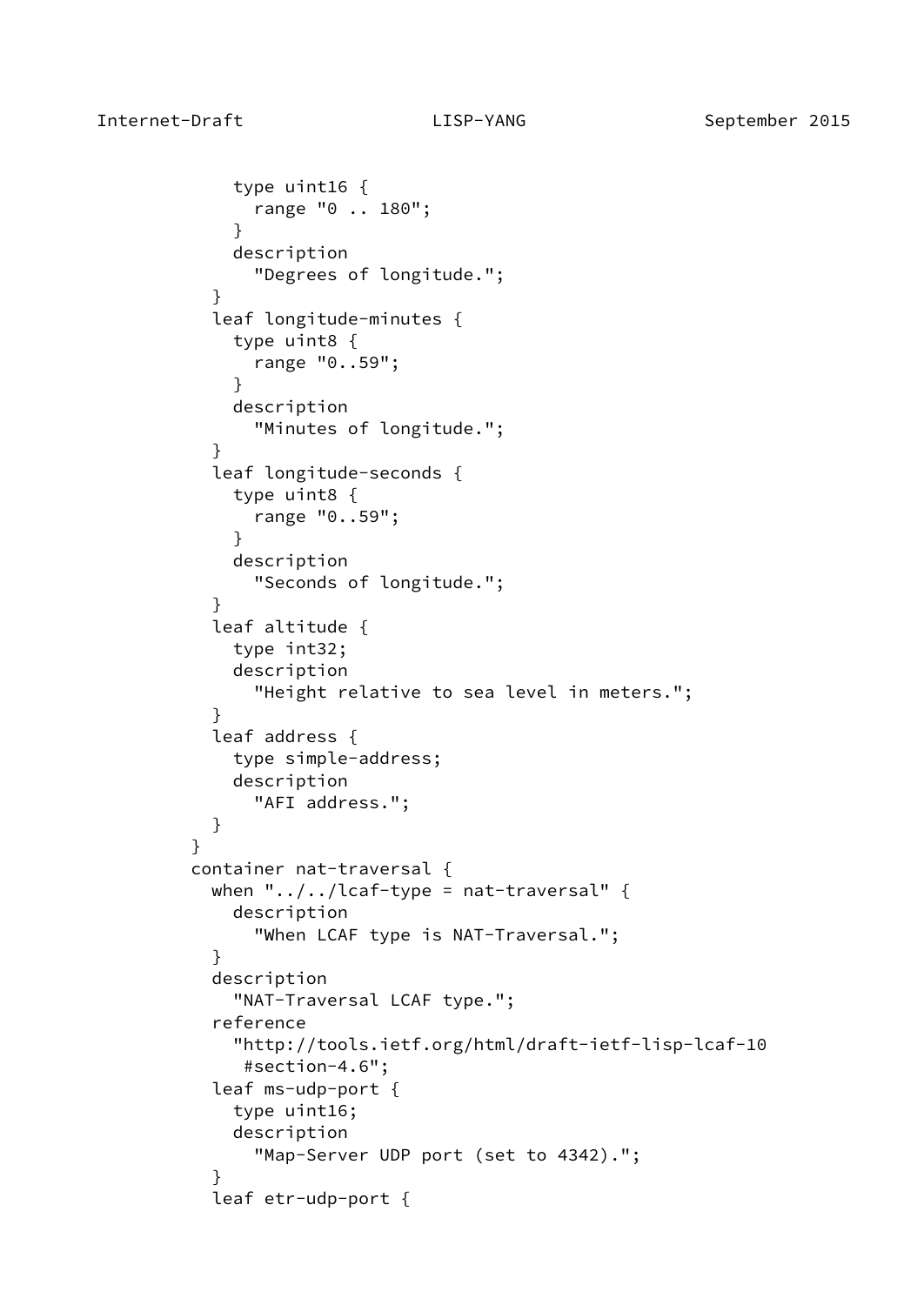Internet-Draft LISP-YANG September 2015

}

 description "ETR UDP port."; } leaf global-etr-rloc { type simple-address; description "Global ETR RLOC address."; } leaf ms-rloc { type simple-address; description "Map-Server RLOC address."; } leaf private-etr-rloc { type simple-address; description "Private ETR RLOC address."; } leaf-list rtr-rlocs { type simple-address; description "List of RTR RLOC addresses."; } container explicit-locator-path { when " $\ldots$ , / $\ldots$  / lcaf-type = explicit-locator-path" { description "When LCAF type type is Explicit Locator Path."; } description "Explicit Locator Path LCAF type."; reference "http://tools.ietf.org/html/draft-ietf-lisp-lcaf-10 #section-4.9"; list hop { key "address"; description "List of locator hops forming the explicit path."; leaf address { type simple-address;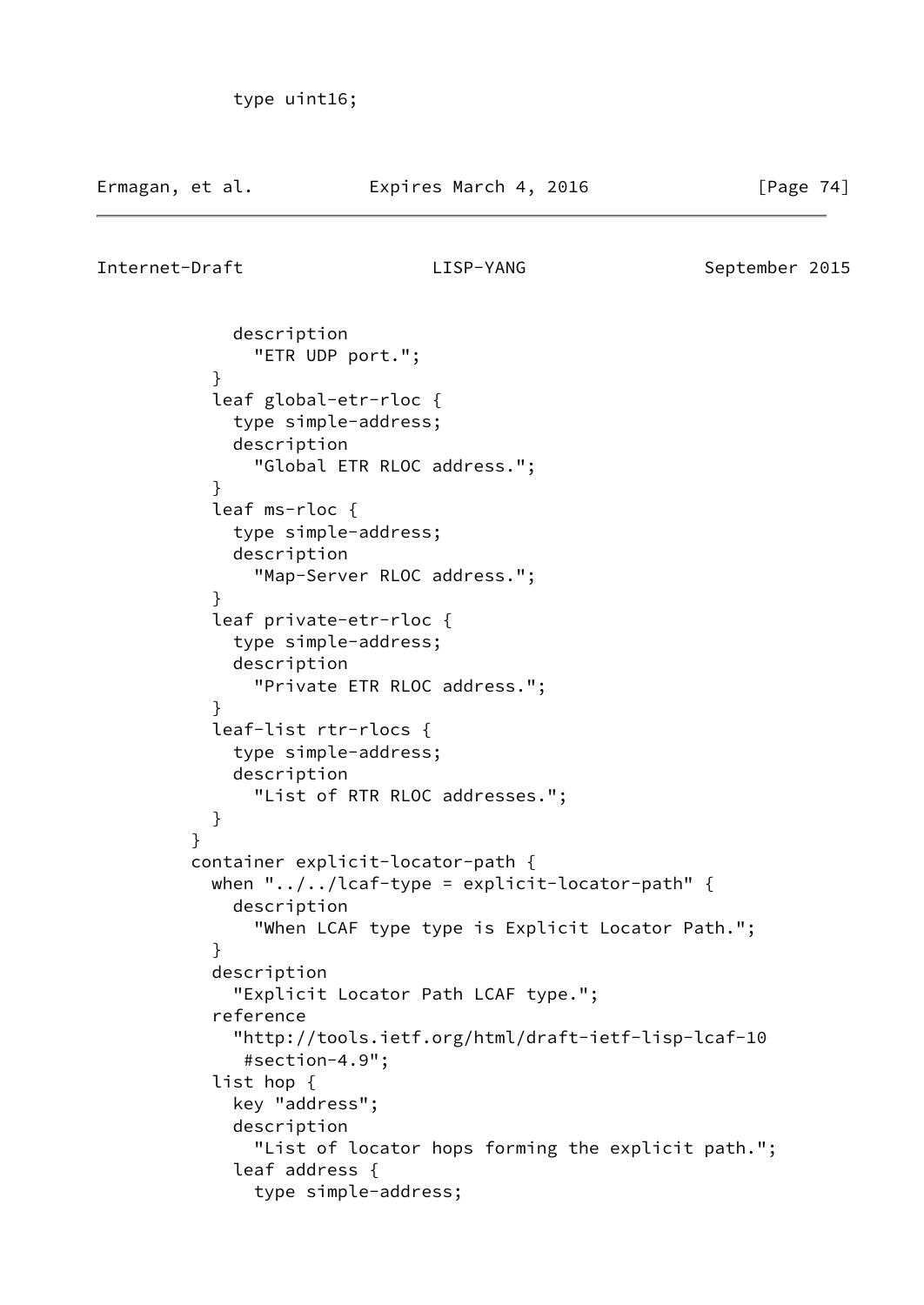```
 description
                 "AFI address.";
 }
             leaf lrs-bits {
               type bits{
                 bit lookup {
                   description
                     "Lookup bit.";
```
Ermagan, et al. **Expires March 4, 2016** [Page 75]

```
Internet-Draft LISP-YANG September 2015
```
 } bit rloc-probe { description "RLOC-probe bit."; } bit strict { description "Strict bit."; } } description "Flag bits per hop."; } } } container sourc-dest-key { when " $\ldots$ , / $\ldots$  / lcaf-type = source-dest-key" { description "When LCAF type type is Source/Dest."; } description "Source/Dest LCAF type."; reference "http://tools.ietf.org/html/draft-ietf-lisp-lcaf-10 #section-4.11"; leaf source { type inet:ip-prefix; description "Source prefix."; } leaf dest { type inet:ip-prefix; description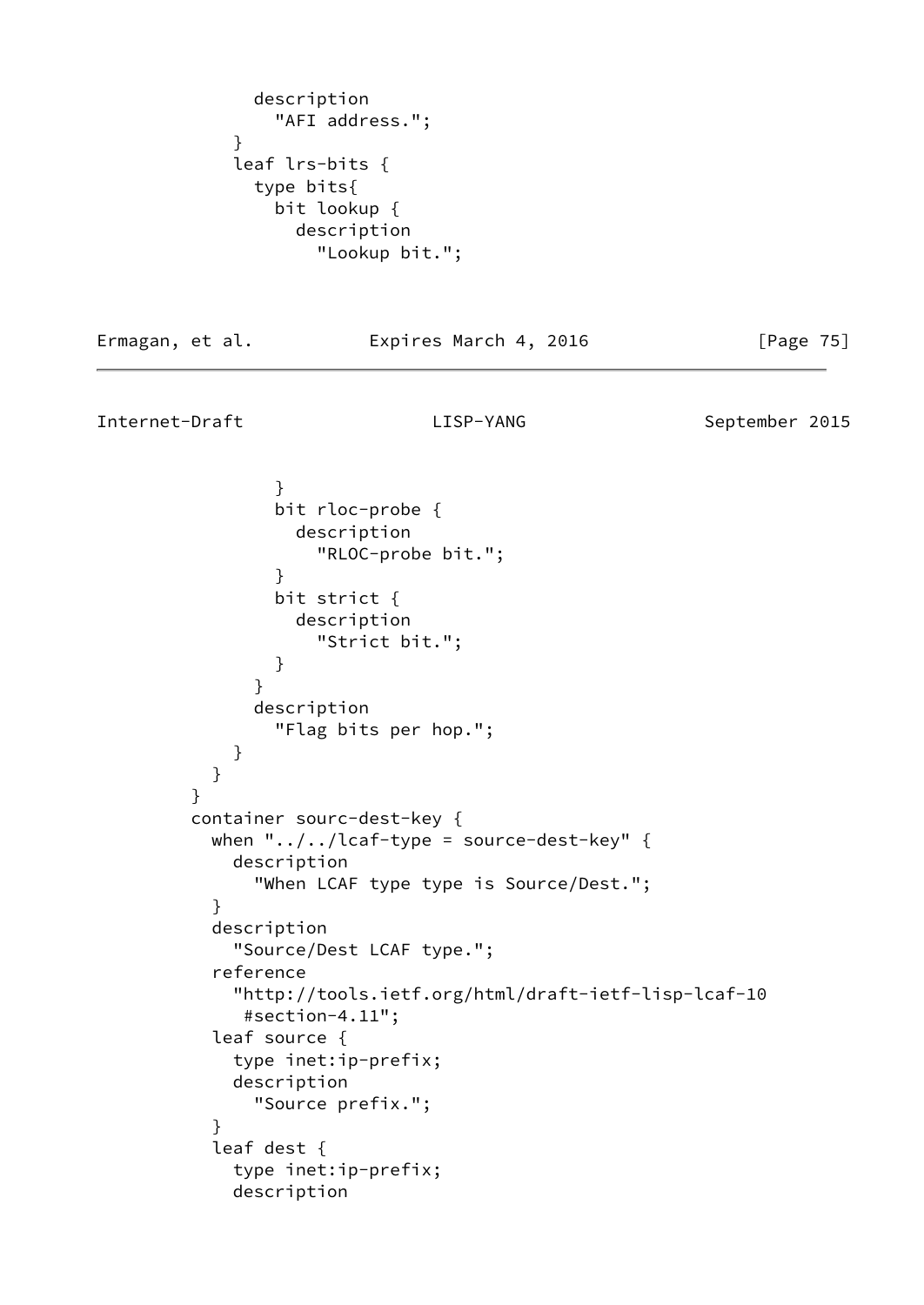```
 "Destination prefix.";
       }
     }
   }
 }
 grouping lisp-address {
   description
     "Generic LISP address.";
   leaf afi {
     type lisp-address-family-ref;
     mandatory true;
     description
       "LISP address family AFI.";
   }
   leaf instance-id {
```
Ermagan, et al. **Expires March 4, 2016** [Page 76]

```
 type instance-id-type;
          description
            "Instance ID of the address.";
        }
        choice address {
          leaf ipv4 {
           when "../../afi = 'laddr:ipv4'" {
              description
                "When AFI is IPv4.";
 }
            type inet:ipv4-address;
            description
              "IPv4 address.";
          }
          leaf ipv6 {
           when "\ldots, afi = 'laddr:ipv6'" {
              description
                "When AFI is IPv6.";
 }
            type inet:ipv6-address;
            description
              "IPv6 address.";
 }
          leaf mac {
           when "\ldots/\ldots/afi = 'laddr:mac'" {
              description
```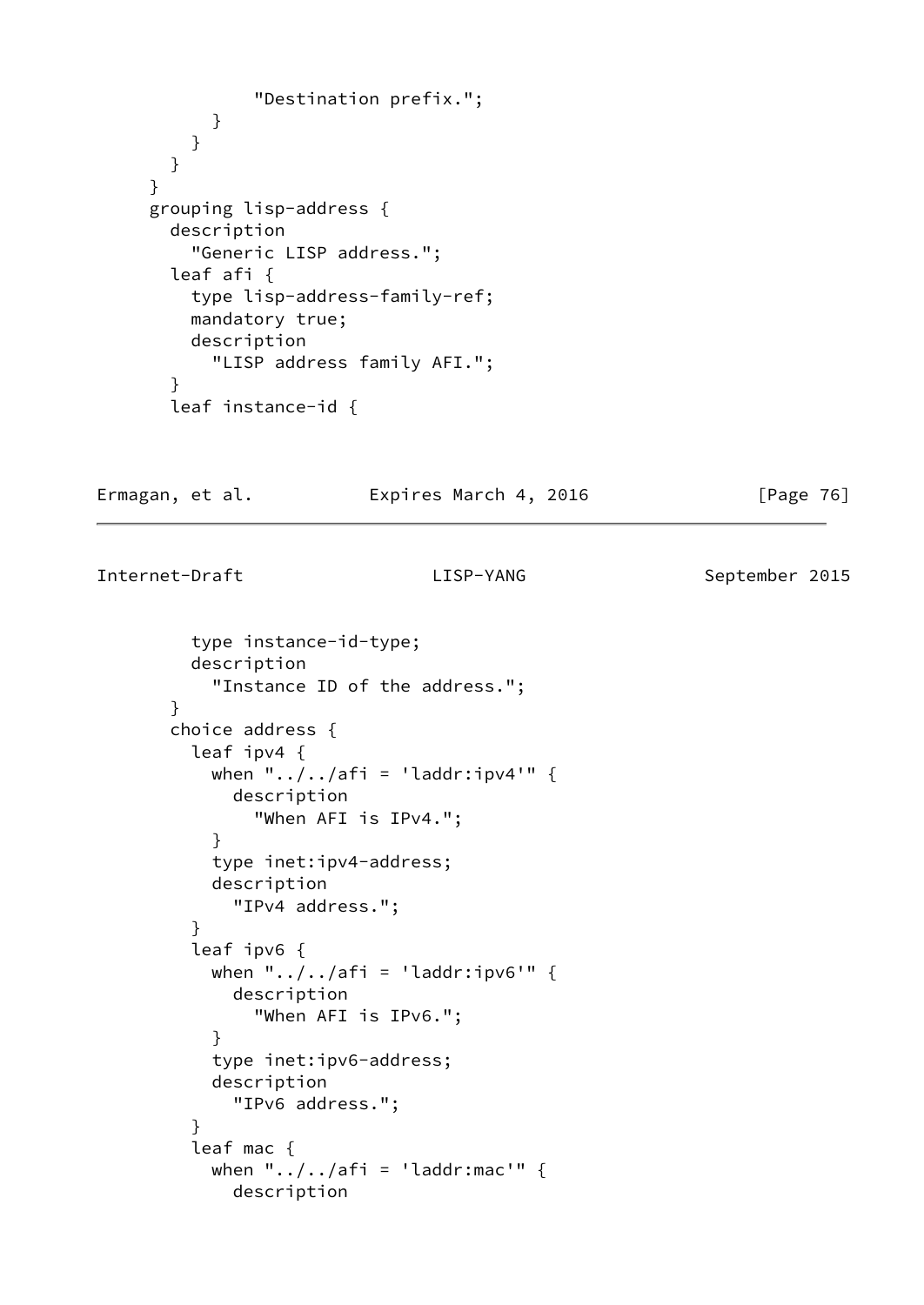```
 "When AFI is MAC.";
 }
           type yang:mac-address;
           description
             "MAC address.";
 }
         leaf distinguished-name {
          when "\ldots, \ldots / afi = 'laddr:distinguished-name'" {
             description
                "When AFI is distinguished-name.";
 }
           type distinguished-name;
           description
             "Distinguished Name address.";
 }
         container lcaf {
          when "\ldots/\ldots/afi = 'laddr:lcaf'" {
             description
                "When AFI is LCAF.";
 }
           uses lcaf-address;
           description
```
Ermagan, et al. **Expires March 4, 2016** [Page 77]

Internet-Draft LISP-YANG September 2015

```
 "LCAF address.";
        }
        description
          "Selection of address type.";
     }
   }
 }
```
<span id="page-87-0"></span>[10.](#page-87-0) Acknowledgments

 The tree view and the YANG model shown in this document have been formated with the 'pyang' tool.

<span id="page-87-1"></span>[11.](#page-87-1) IANA Considerations

This memo includes no request to IANA.

<span id="page-87-2"></span>[12.](#page-87-2) Security Considerations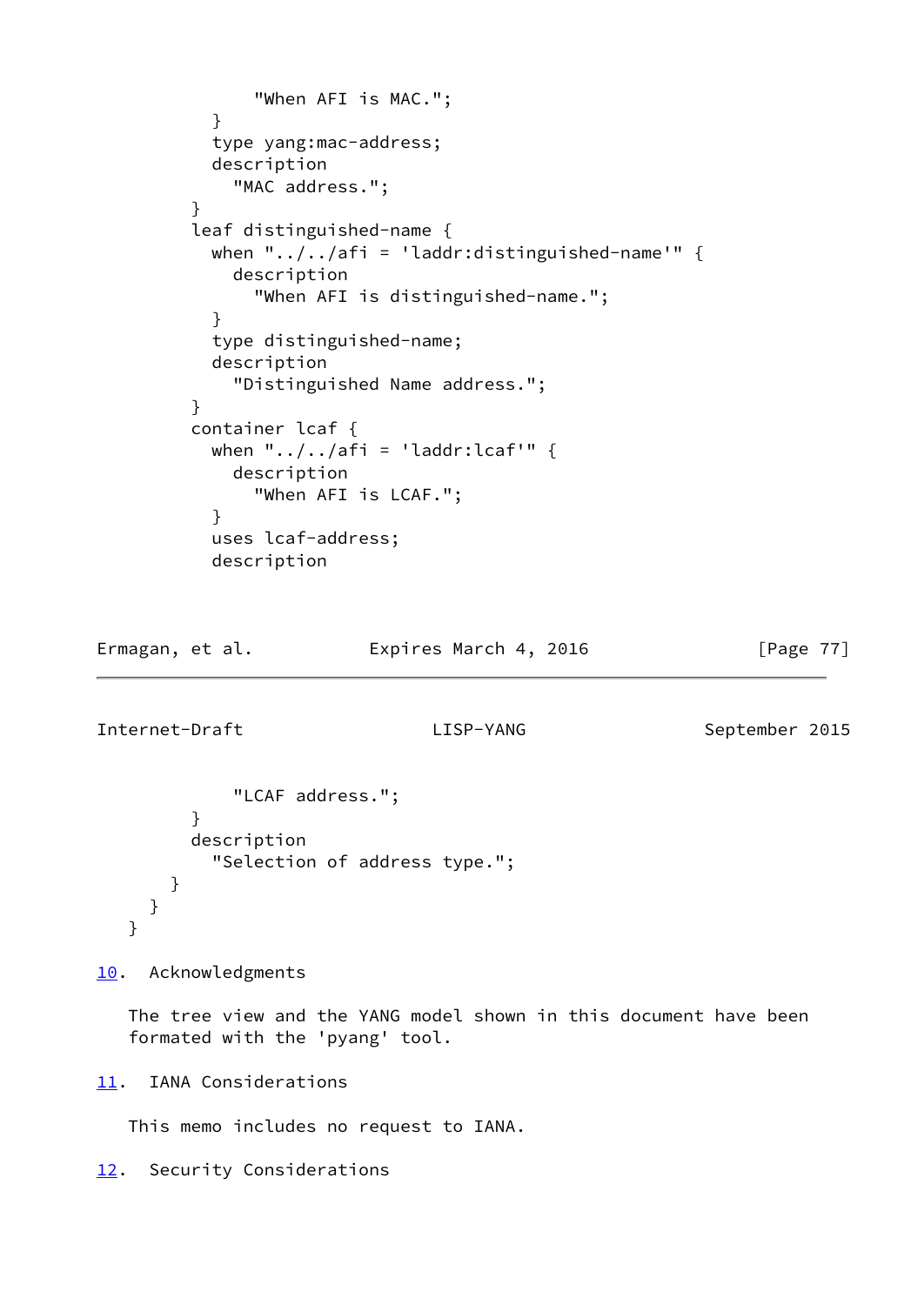Security Considerations TBD

# <span id="page-88-0"></span>[13.](#page-88-0) Normative References

[I-D.ietf-lisp-ddt]

 Fuller, V., Lewis, D., Ermagan, V., and A. Jain, "LISP Delegated Database Tree", [draft-ietf-lisp-ddt-03](https://datatracker.ietf.org/doc/pdf/draft-ietf-lisp-ddt-03) (work in progress), April 2015.

[I-D.ietf-lisp-lcaf]

 Farinacci, D., Meyer, D., and J. Snijders, "LISP Canonical Address Format (LCAF)", [draft-ietf-lisp-lcaf-10](https://datatracker.ietf.org/doc/pdf/draft-ietf-lisp-lcaf-10) (work in progress), June 2015.

- [RFC2119] Bradner, S., "Key words for use in RFCs to Indicate Requirement Levels", [BCP 14](https://datatracker.ietf.org/doc/pdf/bcp14), [RFC 2119](https://datatracker.ietf.org/doc/pdf/rfc2119), DOI 10.17487/RFC2119, March 1997, <<http://www.rfc-editor.org/info/rfc2119>>.
- [RFC6830] Farinacci, D., Fuller, V., Meyer, D., and D. Lewis, "The Locator/ID Separation Protocol (LISP)", [RFC 6830,](https://datatracker.ietf.org/doc/pdf/rfc6830) DOI 10.17487/RFC6830, January 2013, <<http://www.rfc-editor.org/info/rfc6830>>.
- [RFC6832] Lewis, D., Meyer, D., Farinacci, D., and V. Fuller, "Interworking between Locator/ID Separation Protocol (LISP) and Non-LISP Sites", [RFC 6832.](https://datatracker.ietf.org/doc/pdf/rfc6832)

| Ermagan, et al. | Expires March 4, 2016 | [Page 78] |
|-----------------|-----------------------|-----------|

Internet-Draft LISP-YANG September 2015

- [RFC6833] Fuller, V. and D. Farinacci, "Locator/ID Separation Protocol (LISP) Map-Server Interface", [RFC 6833](https://datatracker.ietf.org/doc/pdf/rfc6833), DOI 10.17487/RFC6833, January 2013, <<http://www.rfc-editor.org/info/rfc6833>>.
- [RFC6836] Fuller, V., Farinacci, D., Meyer, D., and D. Lewis, "Locator/ID Separation Protocol Alternative Logical Topology (LISP+ALT)", [RFC 6836](https://datatracker.ietf.org/doc/pdf/rfc6836), DOI 10.17487/RFC6836, January 2013, [<http://www.rfc-editor.org/info/rfc6836](http://www.rfc-editor.org/info/rfc6836)>.

Authors' Addresses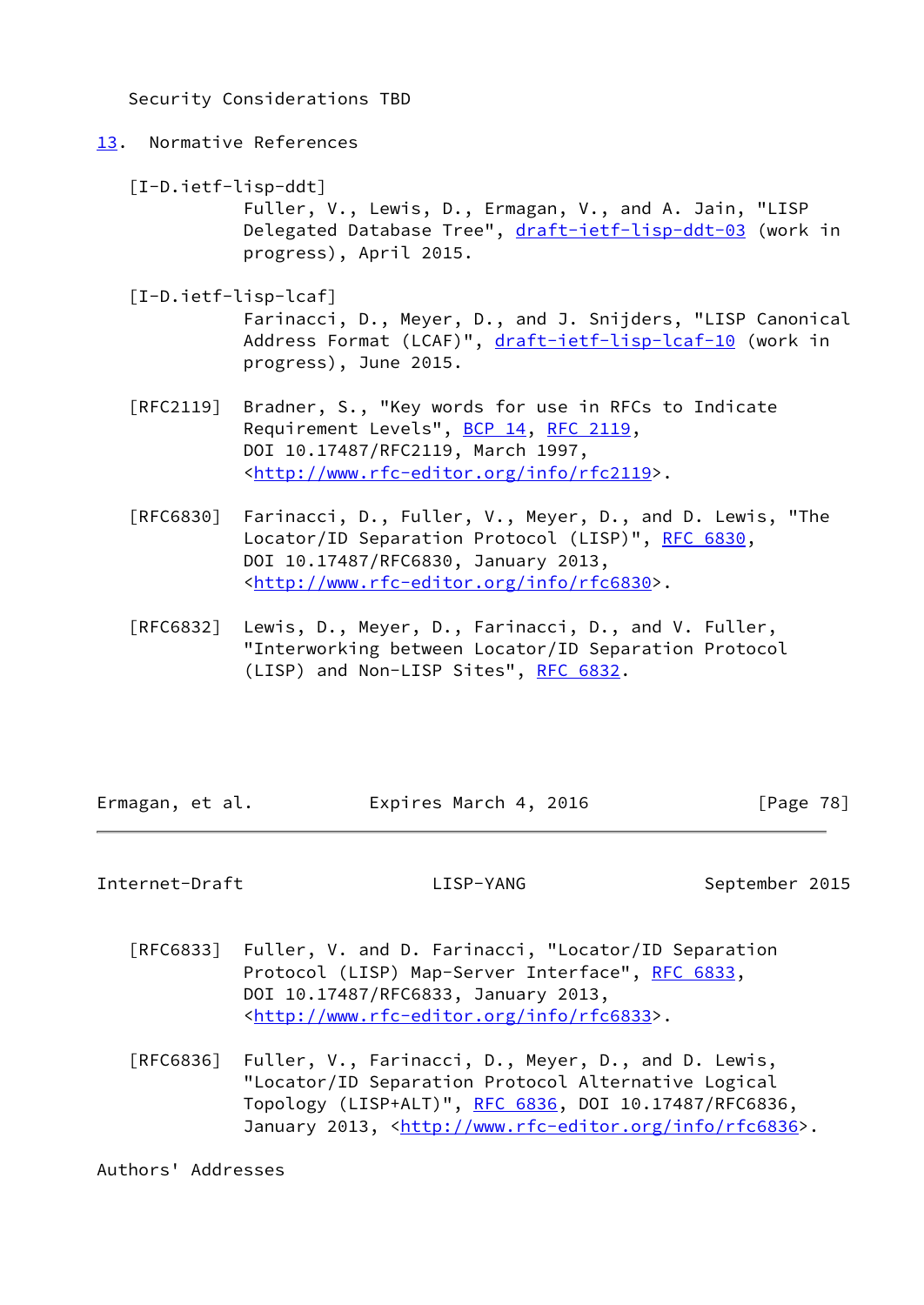Vina Ermagan Cisco Systems 170 Tasman Drive San Jose, CA USA Email: vermagan@cisco.com Alberto Rodriguez-Natal Technical University of Catalonia Barcelona Spain Email: arnatal@ac.upc.edu Florin Coras Technical University of Catalonia Barcelona Spain Email: fcoras@ac.upc.edu Carl Moberg Cisco Systems 170 W Tasman Dr San Jose, CA USA Email: camoberg@cisco.com

| Ermagan, et al. | Expires March 4, 2016 | [Page 79] |  |
|-----------------|-----------------------|-----------|--|
|                 |                       |           |  |

Internet-Draft LISP-YANG September 2015

 Albert Cabellos-Aparicio Technical University of Catalonia Barcelona Spain